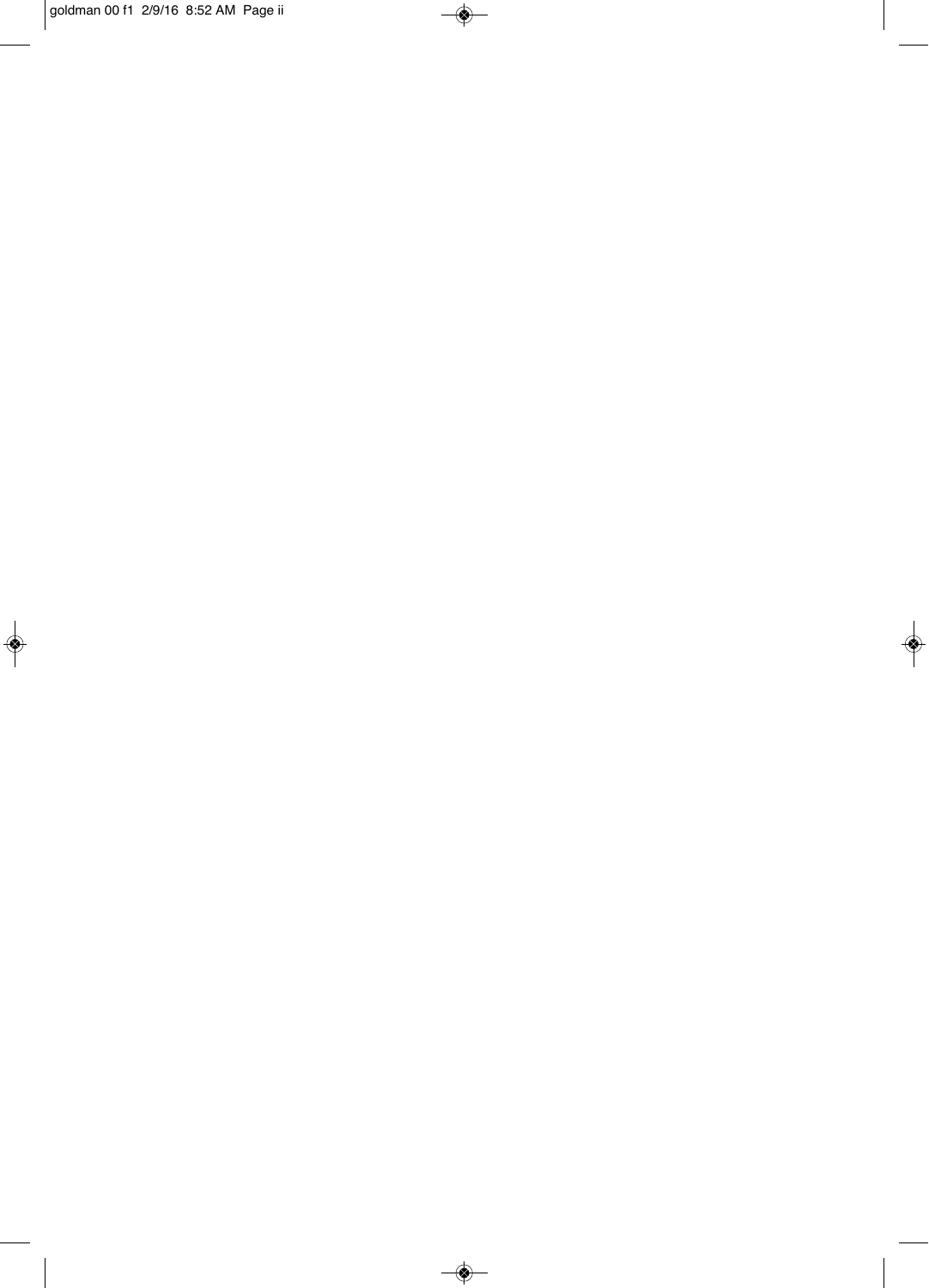## **Florida Criminal Law**

**Pearl Goldman**

Nova Southeastern University Shepard Broad College of Law



Carolina Academic Press Durham, North Carolina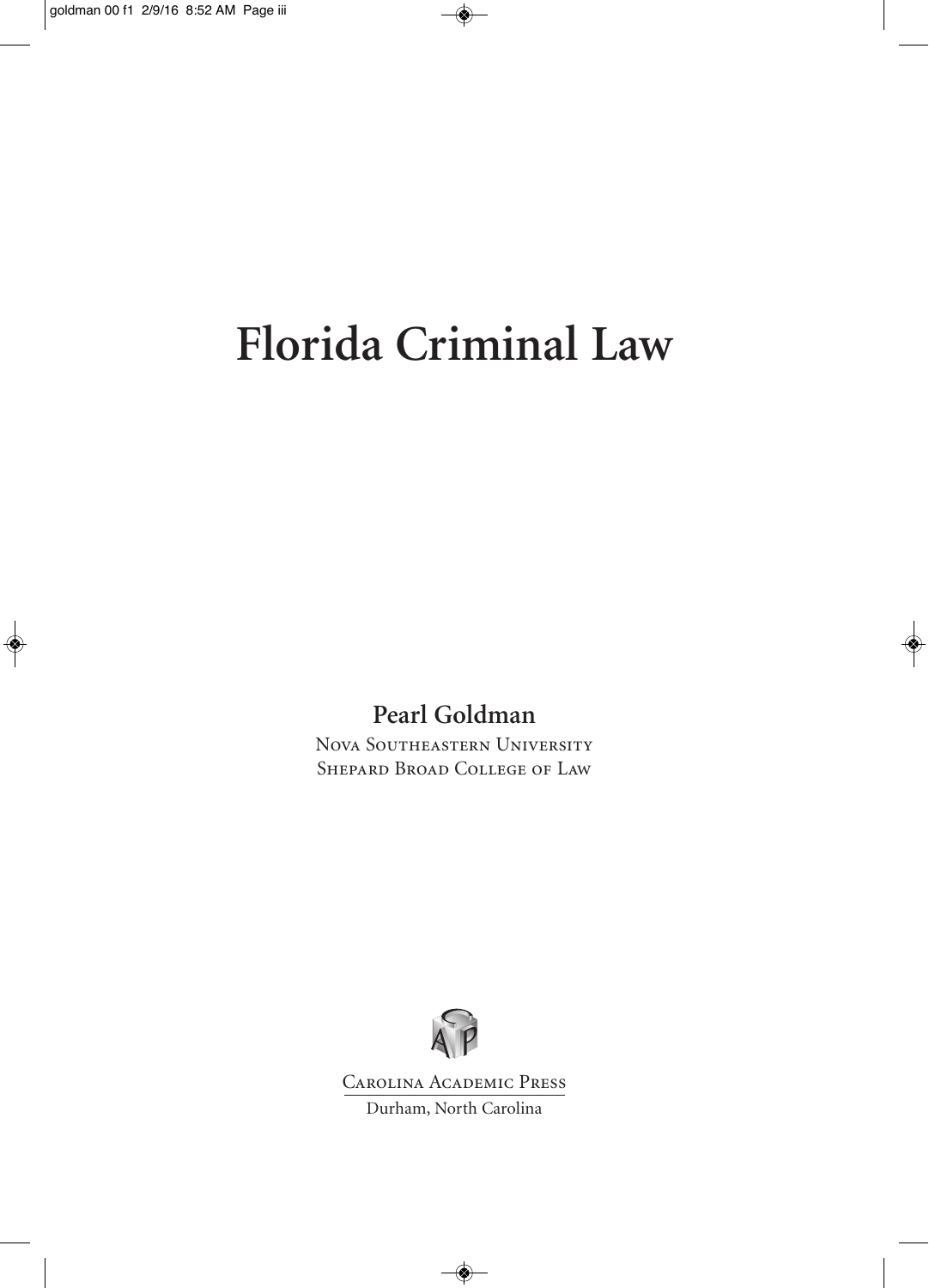Copyright © 2016 Pearl Goldman All Rights Reserved.

Library of Congress Cataloging-in-Publication Data

Names: Goldman, Pearl. Title: Florida criminal law / Pearl Goldman. Description: Durham, NC : Carolina Academic Press, [2016] | Includes bibliographical references and index. Identifiers: LCCN 2015037791 | ISBN 9781611638165 (alk. paper) Subjects: LCSH: Criminal law--Florida. | Defense (Criminal procedure)--Florida. Classification: LCC KFF561 .G65 2015 | DDC 345.759--dc23 LC record available at http://lccn.loc.gov/2015037791

> Carolina Academic Press, LLC 700 Kent Street Durham, North Carolina 27701 Telephone (919) 489-7486 Fax (919) 493-5668 www.cap-press.com

Printed in the United States of America.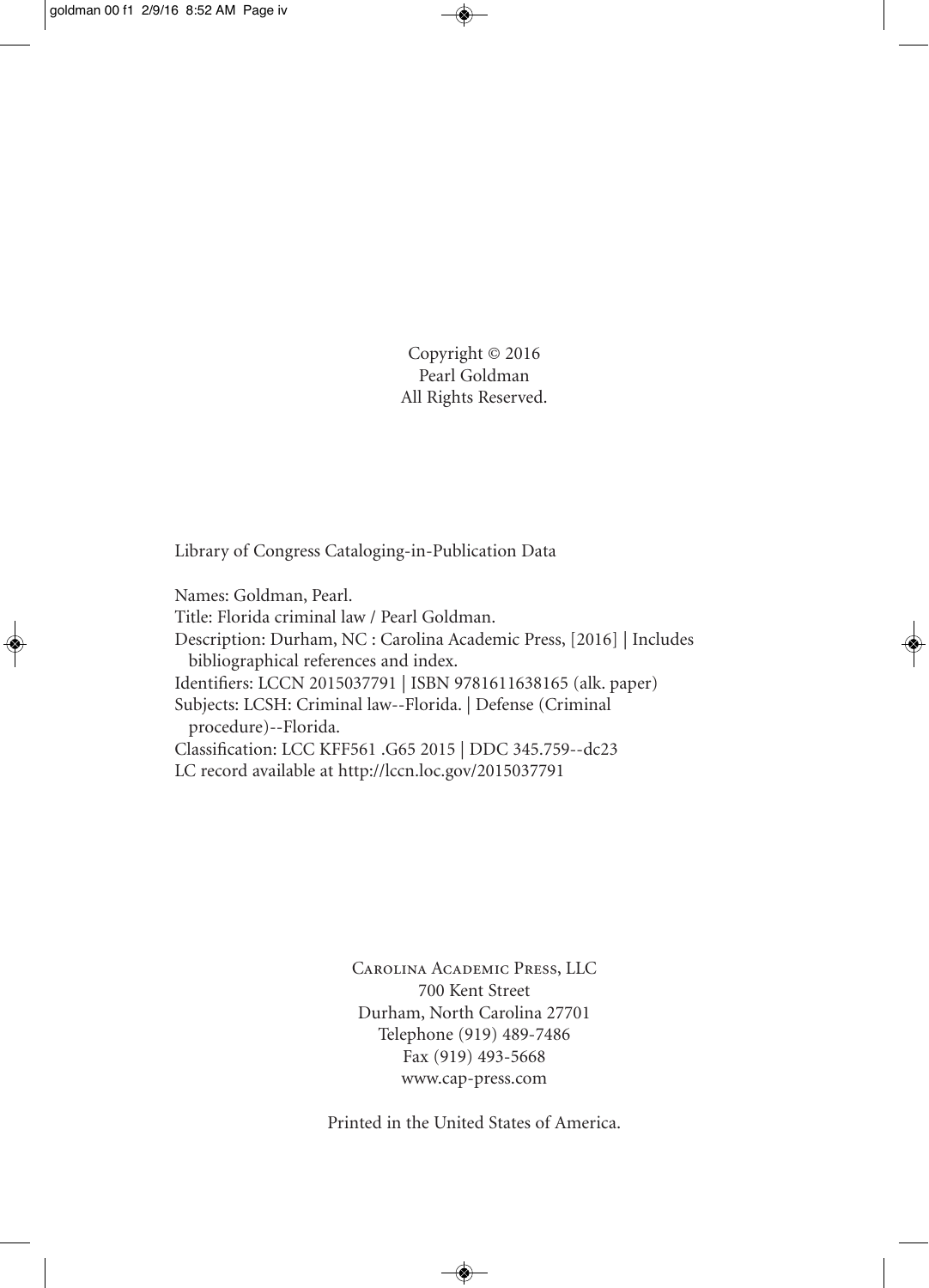*For Lyon, Michelle, and Kenny Words fail*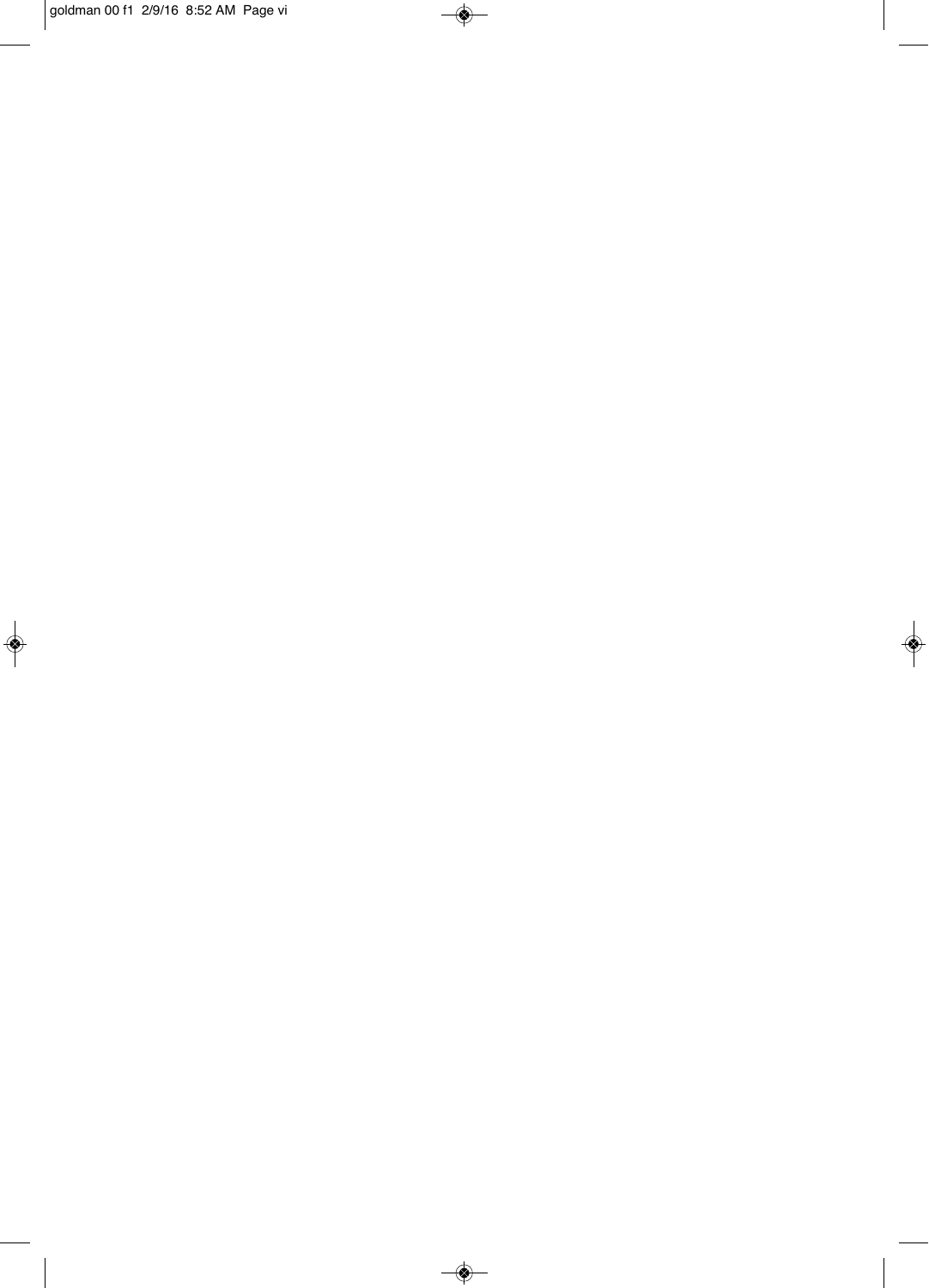## **Summary of Contents**

| Table of Cases<br>Preface                                           | xxiii<br>lxvii |
|---------------------------------------------------------------------|----------------|
| Chapter 1 · Introduction to Florida Criminal Law                    | 3              |
| Chapter 2 • Interpretation and Constitutionality                    | 13             |
| Chapter 3 • Principles of Punishment and Sentencing                 | 37             |
| Chapter 4 · Conduct                                                 | 47             |
| Chapter 5 · Mental State                                            | 55             |
| Chapter 6 · Causation                                               | 73             |
| Chapter 7 · Homicide                                                | 79             |
| Chapter 8 · Inchoate Liability                                      | 123            |
| Chapter 9 · Accomplice Liability                                    | 145            |
| Chapter 10 · Assault, Battery, Stalking, and Culpable Negligence    | 159            |
| Chapter 11 · Abuse, Neglect, and Exploitation of Vulnerable Persons | 187            |
| Chapter 12 · Sexual Battery and Related Crimes                      | 209            |
| Chapter 13 · Kidnapping, False Imprisonment, and Related Crimes     | 235            |
| Chapter 14 · Extortion, Blackmail, and Threat Crimes                | 255            |
| Chapter 15 · Libel and Slander                                      | 261            |
| Chapter 16 · Theft and Other Property Crimes                        | 267            |
| Chapter 17 · Burglary, Trespass, and Related Crimes                 | 303            |
| Chapter 18 · Arson and Criminal Mischief                            | 335            |
| Chapter 19 · Robbery and Carjacking                                 | 347            |
| Chapter 20 · Insanity and Other Mental Health Defenses              | 365            |
| Chapter 21 · Justifiable Use of Force in Defense of Self or Others  | 377            |
| Chapter $22 \cdot$ Entrapment                                       | 399            |
| Chapter 23 · Necessity and Duress                                   | 411            |
| Chapter $24 \cdot$ Statute of Limitations                           | 419            |
| Chapter $25 \cdot$ Other Defenses                                   | 431            |
| Index                                                               | 447            |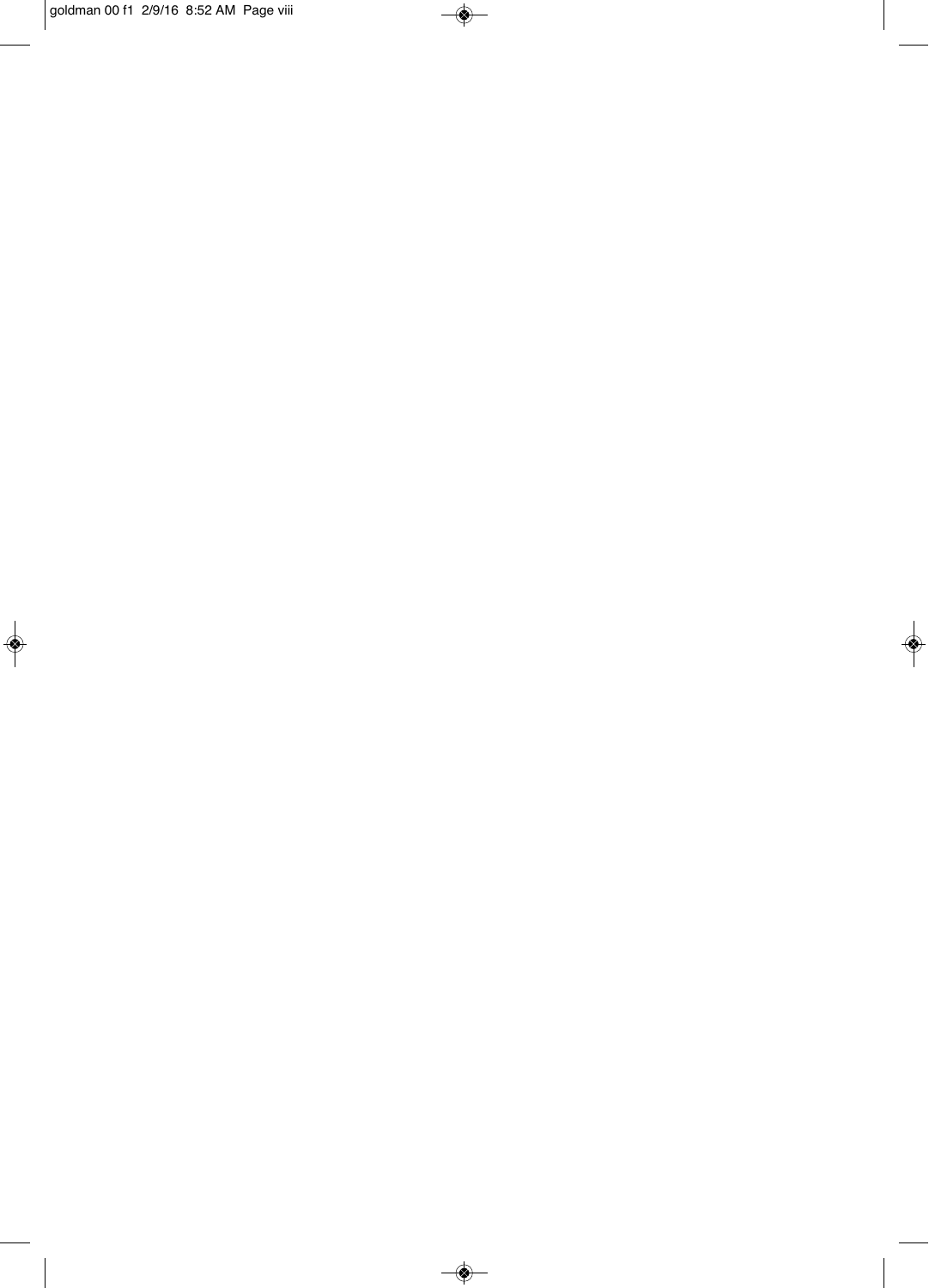### **Detailed Table of Contents**

| Table of Cases                                         | <b>XX111</b>   |
|--------------------------------------------------------|----------------|
| Preface                                                | lxvii          |
|                                                        |                |
| Chapter $1 \cdot$ Introduction to Florida Criminal Law | 3              |
| 1.01. The Nature of Criminal Law                       | $\mathfrak{Z}$ |
| 1.02. Sources of Criminal Law                          | $\mathfrak{Z}$ |
| A. Common Law                                          | $\mathfrak{Z}$ |
| <b>B.</b> Statutes                                     | 5              |
| C. Decisional Law and Precedent                        | 6              |
| D. Constitutions                                       | 6              |
| 1.03. Classification and Degrees of Offenses           | $\overline{7}$ |
| A. Crimes Mala in Se and Mala Prohibita                | 7              |
| B. Felonies, Misdemeanors, and Noncriminal Violations  | 8              |
| 1. Felonies                                            | $\,$ 8 $\,$    |
| 2. Misdemeanors                                        | 9              |
| 3. Noncriminal Violations                              | 9              |
| C. Reclassification of Felonies and Misdemeanors       | 9              |
| 1.04. Overview of the Elements of a Crime              | 10             |
| A. Conduct                                             | 10             |
| B. Mental State                                        | 10             |
| C. Attendant Circumstances                             | 10             |
| D. Social Harm                                         | 11             |
| E. Causation                                           | 11             |
| Chapter $2 \cdot$ Interpretation and Constitutionality | 13             |
| 2.01. Introduction                                     | 13             |
| 2.02. Statutory Interpretation                         | 13             |
| A. The Plain Meaning Rule                              | 13             |
| B. Legislative Intent                                  | 14             |
| 1. Canons of Construction                              | 14             |
| a. In Pari Materia                                     | 14             |
| b. Ejusdem Generis                                     | 15             |
| c. Expressio Unius Est Exclusio Alterius               | 15             |
| d. Last Antecedent                                     | 16             |
| e. Rules of Grammar and Punctuation                    | 16             |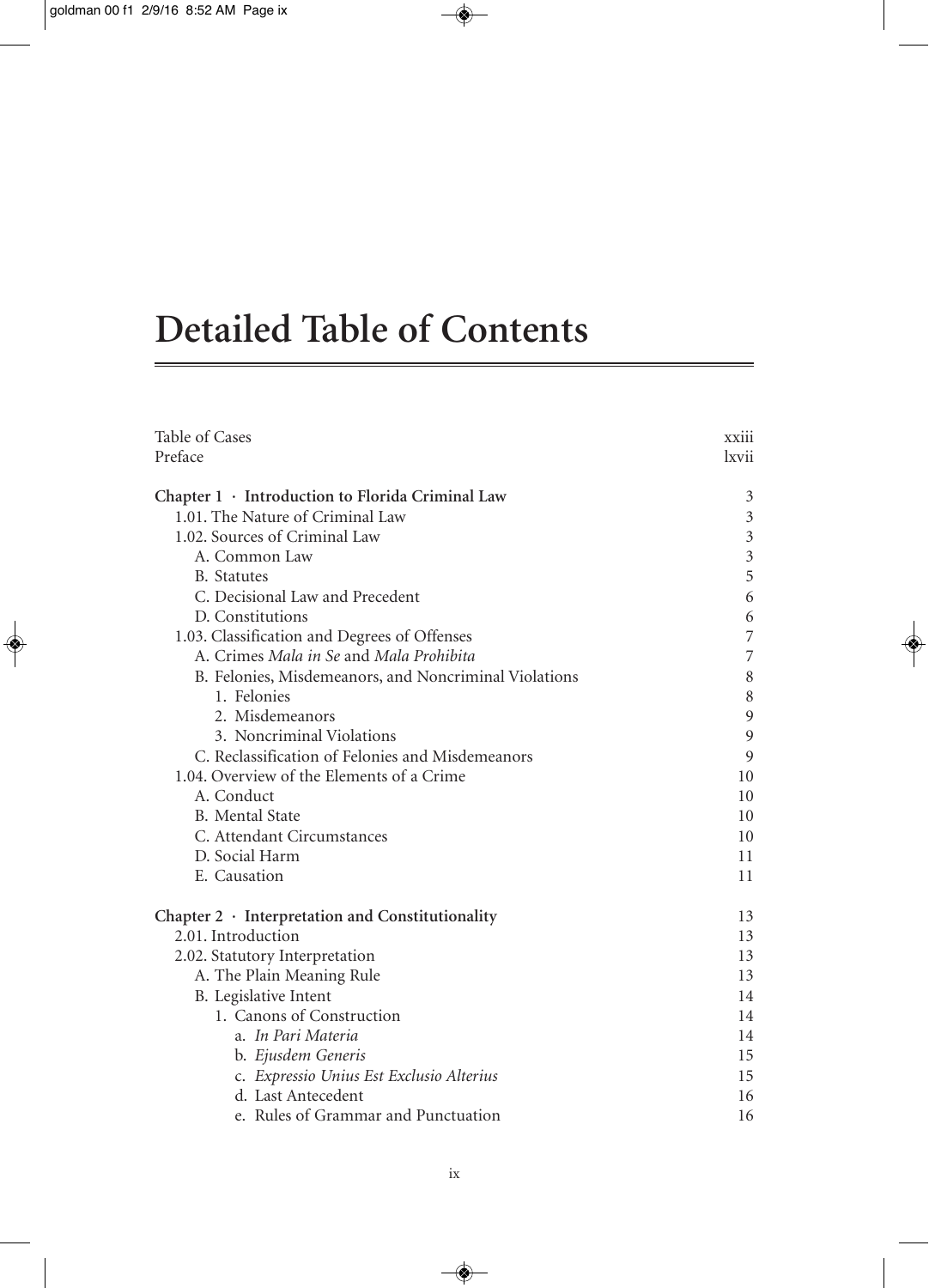#### x DETAILED TABLE OF CONTENTS

| 3. Legislative History<br>2.03. Constitutional Constraints<br>A. The Principle of Legality<br>B. Due Process and Statutory Uncertainty<br>1. The Void-for-Vagueness Doctrine<br>2. The Overbreadth Doctrine<br>C. Equal Protection<br>D. Preemption<br>E. Capacity to Commit a Crime<br>F. Double Jeopardy<br>1. Same Episode or Transaction<br>2. Distinct Acts<br>3. Separate Offenses<br>a. Identical Elements of Proof<br>b. Degrees of the Same Offense as Provided by Statute<br>c. Elements of Necessarily Lesser-included Offenses are<br>Subsumed by the Greater Offense<br>G. Jurisdiction<br>2.04. Burden of Proof at Trial<br>A. Burden of Production<br>B. Burden of Persuasion<br>C. Presumptions<br>1. Permissive Presumptions<br>2. Mandatory Presumptions<br>Chapter $3 \cdot$ Principles of Punishment and Sentencing<br>3.01. Introduction<br>3.02. Punishment<br>A. Defining Punishment<br>B. Theories of Punishment<br>3.03. Sentencing<br>A. Overview<br><b>B.</b> Sentencing Dispositions<br>C. Juvenile Offenders<br>D. Post-conviction Relief<br>Chapter 4 · Conduct<br>4.01. Introduction<br>4.02. The Voluntary Act Requirement<br>4.03. Omissions<br>4.04. Possession<br>4.05. Vicarious Liability<br>4.06. Status Crimes<br>Chapter 5 · Mental State<br>5.01. Introduction<br>5.02. Mens Rea Terminology | 2. The Rule of Lenity | 16 |
|---------------------------------------------------------------------------------------------------------------------------------------------------------------------------------------------------------------------------------------------------------------------------------------------------------------------------------------------------------------------------------------------------------------------------------------------------------------------------------------------------------------------------------------------------------------------------------------------------------------------------------------------------------------------------------------------------------------------------------------------------------------------------------------------------------------------------------------------------------------------------------------------------------------------------------------------------------------------------------------------------------------------------------------------------------------------------------------------------------------------------------------------------------------------------------------------------------------------------------------------------------------------------------------------------------------------------------------|-----------------------|----|
|                                                                                                                                                                                                                                                                                                                                                                                                                                                                                                                                                                                                                                                                                                                                                                                                                                                                                                                                                                                                                                                                                                                                                                                                                                                                                                                                       |                       | 17 |
|                                                                                                                                                                                                                                                                                                                                                                                                                                                                                                                                                                                                                                                                                                                                                                                                                                                                                                                                                                                                                                                                                                                                                                                                                                                                                                                                       |                       | 18 |
|                                                                                                                                                                                                                                                                                                                                                                                                                                                                                                                                                                                                                                                                                                                                                                                                                                                                                                                                                                                                                                                                                                                                                                                                                                                                                                                                       |                       | 18 |
|                                                                                                                                                                                                                                                                                                                                                                                                                                                                                                                                                                                                                                                                                                                                                                                                                                                                                                                                                                                                                                                                                                                                                                                                                                                                                                                                       |                       | 19 |
|                                                                                                                                                                                                                                                                                                                                                                                                                                                                                                                                                                                                                                                                                                                                                                                                                                                                                                                                                                                                                                                                                                                                                                                                                                                                                                                                       |                       | 19 |
|                                                                                                                                                                                                                                                                                                                                                                                                                                                                                                                                                                                                                                                                                                                                                                                                                                                                                                                                                                                                                                                                                                                                                                                                                                                                                                                                       |                       | 20 |
|                                                                                                                                                                                                                                                                                                                                                                                                                                                                                                                                                                                                                                                                                                                                                                                                                                                                                                                                                                                                                                                                                                                                                                                                                                                                                                                                       |                       | 21 |
|                                                                                                                                                                                                                                                                                                                                                                                                                                                                                                                                                                                                                                                                                                                                                                                                                                                                                                                                                                                                                                                                                                                                                                                                                                                                                                                                       |                       | 22 |
|                                                                                                                                                                                                                                                                                                                                                                                                                                                                                                                                                                                                                                                                                                                                                                                                                                                                                                                                                                                                                                                                                                                                                                                                                                                                                                                                       |                       | 23 |
|                                                                                                                                                                                                                                                                                                                                                                                                                                                                                                                                                                                                                                                                                                                                                                                                                                                                                                                                                                                                                                                                                                                                                                                                                                                                                                                                       |                       | 25 |
|                                                                                                                                                                                                                                                                                                                                                                                                                                                                                                                                                                                                                                                                                                                                                                                                                                                                                                                                                                                                                                                                                                                                                                                                                                                                                                                                       |                       | 26 |
|                                                                                                                                                                                                                                                                                                                                                                                                                                                                                                                                                                                                                                                                                                                                                                                                                                                                                                                                                                                                                                                                                                                                                                                                                                                                                                                                       |                       | 27 |
|                                                                                                                                                                                                                                                                                                                                                                                                                                                                                                                                                                                                                                                                                                                                                                                                                                                                                                                                                                                                                                                                                                                                                                                                                                                                                                                                       |                       | 28 |
|                                                                                                                                                                                                                                                                                                                                                                                                                                                                                                                                                                                                                                                                                                                                                                                                                                                                                                                                                                                                                                                                                                                                                                                                                                                                                                                                       |                       | 28 |
|                                                                                                                                                                                                                                                                                                                                                                                                                                                                                                                                                                                                                                                                                                                                                                                                                                                                                                                                                                                                                                                                                                                                                                                                                                                                                                                                       |                       | 29 |
|                                                                                                                                                                                                                                                                                                                                                                                                                                                                                                                                                                                                                                                                                                                                                                                                                                                                                                                                                                                                                                                                                                                                                                                                                                                                                                                                       |                       |    |
|                                                                                                                                                                                                                                                                                                                                                                                                                                                                                                                                                                                                                                                                                                                                                                                                                                                                                                                                                                                                                                                                                                                                                                                                                                                                                                                                       |                       | 30 |
|                                                                                                                                                                                                                                                                                                                                                                                                                                                                                                                                                                                                                                                                                                                                                                                                                                                                                                                                                                                                                                                                                                                                                                                                                                                                                                                                       |                       | 31 |
|                                                                                                                                                                                                                                                                                                                                                                                                                                                                                                                                                                                                                                                                                                                                                                                                                                                                                                                                                                                                                                                                                                                                                                                                                                                                                                                                       |                       | 33 |
|                                                                                                                                                                                                                                                                                                                                                                                                                                                                                                                                                                                                                                                                                                                                                                                                                                                                                                                                                                                                                                                                                                                                                                                                                                                                                                                                       |                       | 33 |
|                                                                                                                                                                                                                                                                                                                                                                                                                                                                                                                                                                                                                                                                                                                                                                                                                                                                                                                                                                                                                                                                                                                                                                                                                                                                                                                                       |                       | 34 |
|                                                                                                                                                                                                                                                                                                                                                                                                                                                                                                                                                                                                                                                                                                                                                                                                                                                                                                                                                                                                                                                                                                                                                                                                                                                                                                                                       |                       | 34 |
|                                                                                                                                                                                                                                                                                                                                                                                                                                                                                                                                                                                                                                                                                                                                                                                                                                                                                                                                                                                                                                                                                                                                                                                                                                                                                                                                       |                       | 35 |
|                                                                                                                                                                                                                                                                                                                                                                                                                                                                                                                                                                                                                                                                                                                                                                                                                                                                                                                                                                                                                                                                                                                                                                                                                                                                                                                                       |                       | 35 |
|                                                                                                                                                                                                                                                                                                                                                                                                                                                                                                                                                                                                                                                                                                                                                                                                                                                                                                                                                                                                                                                                                                                                                                                                                                                                                                                                       |                       | 37 |
|                                                                                                                                                                                                                                                                                                                                                                                                                                                                                                                                                                                                                                                                                                                                                                                                                                                                                                                                                                                                                                                                                                                                                                                                                                                                                                                                       |                       | 37 |
|                                                                                                                                                                                                                                                                                                                                                                                                                                                                                                                                                                                                                                                                                                                                                                                                                                                                                                                                                                                                                                                                                                                                                                                                                                                                                                                                       |                       | 37 |
|                                                                                                                                                                                                                                                                                                                                                                                                                                                                                                                                                                                                                                                                                                                                                                                                                                                                                                                                                                                                                                                                                                                                                                                                                                                                                                                                       |                       | 37 |
|                                                                                                                                                                                                                                                                                                                                                                                                                                                                                                                                                                                                                                                                                                                                                                                                                                                                                                                                                                                                                                                                                                                                                                                                                                                                                                                                       |                       | 40 |
|                                                                                                                                                                                                                                                                                                                                                                                                                                                                                                                                                                                                                                                                                                                                                                                                                                                                                                                                                                                                                                                                                                                                                                                                                                                                                                                                       |                       | 42 |
|                                                                                                                                                                                                                                                                                                                                                                                                                                                                                                                                                                                                                                                                                                                                                                                                                                                                                                                                                                                                                                                                                                                                                                                                                                                                                                                                       |                       | 42 |
|                                                                                                                                                                                                                                                                                                                                                                                                                                                                                                                                                                                                                                                                                                                                                                                                                                                                                                                                                                                                                                                                                                                                                                                                                                                                                                                                       |                       | 44 |
|                                                                                                                                                                                                                                                                                                                                                                                                                                                                                                                                                                                                                                                                                                                                                                                                                                                                                                                                                                                                                                                                                                                                                                                                                                                                                                                                       |                       | 45 |
|                                                                                                                                                                                                                                                                                                                                                                                                                                                                                                                                                                                                                                                                                                                                                                                                                                                                                                                                                                                                                                                                                                                                                                                                                                                                                                                                       |                       | 46 |
|                                                                                                                                                                                                                                                                                                                                                                                                                                                                                                                                                                                                                                                                                                                                                                                                                                                                                                                                                                                                                                                                                                                                                                                                                                                                                                                                       |                       | 47 |
|                                                                                                                                                                                                                                                                                                                                                                                                                                                                                                                                                                                                                                                                                                                                                                                                                                                                                                                                                                                                                                                                                                                                                                                                                                                                                                                                       |                       | 47 |
|                                                                                                                                                                                                                                                                                                                                                                                                                                                                                                                                                                                                                                                                                                                                                                                                                                                                                                                                                                                                                                                                                                                                                                                                                                                                                                                                       |                       | 47 |
|                                                                                                                                                                                                                                                                                                                                                                                                                                                                                                                                                                                                                                                                                                                                                                                                                                                                                                                                                                                                                                                                                                                                                                                                                                                                                                                                       |                       | 49 |
|                                                                                                                                                                                                                                                                                                                                                                                                                                                                                                                                                                                                                                                                                                                                                                                                                                                                                                                                                                                                                                                                                                                                                                                                                                                                                                                                       |                       | 50 |
|                                                                                                                                                                                                                                                                                                                                                                                                                                                                                                                                                                                                                                                                                                                                                                                                                                                                                                                                                                                                                                                                                                                                                                                                                                                                                                                                       |                       | 52 |
|                                                                                                                                                                                                                                                                                                                                                                                                                                                                                                                                                                                                                                                                                                                                                                                                                                                                                                                                                                                                                                                                                                                                                                                                                                                                                                                                       |                       | 53 |
|                                                                                                                                                                                                                                                                                                                                                                                                                                                                                                                                                                                                                                                                                                                                                                                                                                                                                                                                                                                                                                                                                                                                                                                                                                                                                                                                       |                       | 55 |
|                                                                                                                                                                                                                                                                                                                                                                                                                                                                                                                                                                                                                                                                                                                                                                                                                                                                                                                                                                                                                                                                                                                                                                                                                                                                                                                                       |                       | 55 |
|                                                                                                                                                                                                                                                                                                                                                                                                                                                                                                                                                                                                                                                                                                                                                                                                                                                                                                                                                                                                                                                                                                                                                                                                                                                                                                                                       |                       | 56 |
| A. General Intent vs. Specific Intent                                                                                                                                                                                                                                                                                                                                                                                                                                                                                                                                                                                                                                                                                                                                                                                                                                                                                                                                                                                                                                                                                                                                                                                                                                                                                                 |                       | 56 |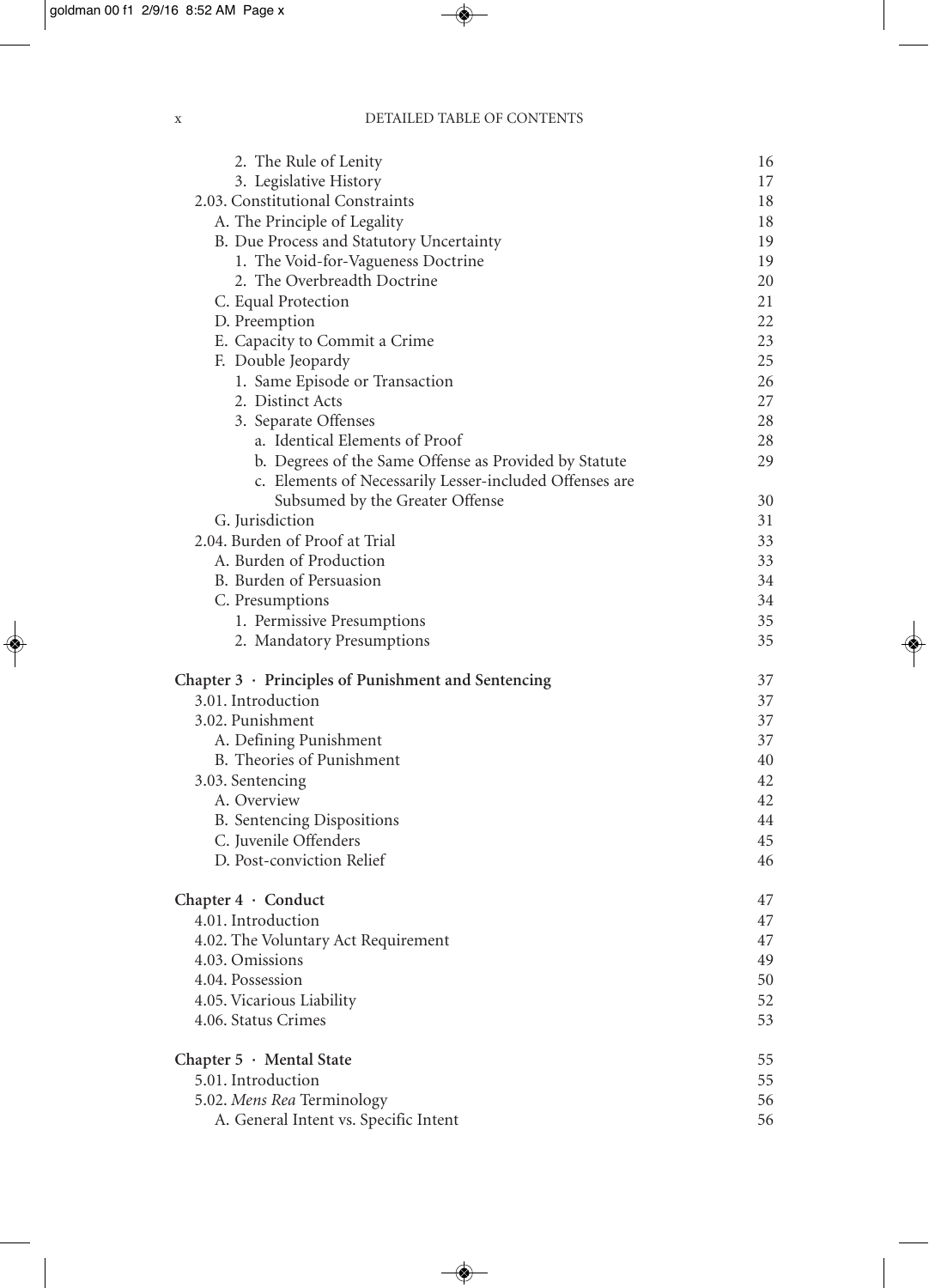| B. Intent                                       | 58 |
|-------------------------------------------------|----|
| 1. Definitions                                  | 58 |
| 2. Motive                                       | 60 |
| 3. Transferred Intent                           | 60 |
| C. Knowledge and Willful Blindness              | 62 |
| D. Malice                                       | 64 |
| E. Recklessness                                 | 64 |
| F. Negligence                                   | 65 |
| 1. Simple Negligence                            | 65 |
| 2. Culpable Negligence                          | 66 |
| 5.03. Strict Liability                          | 67 |
| A. Overview                                     | 67 |
| B. Limitations on Legislative Authority         | 68 |
| 1. Crimes Mala in Se and Mala Prohibita         | 68 |
| 2. First Amendment Rights                       | 68 |
| 3. Due Process Rights                           | 68 |
| 4. Legislative Intent                           | 70 |
| Chapter $6 \cdot$ Causation                     | 73 |
| 6.01. Generally                                 | 73 |
| 6.02. Proof of Causation                        | 73 |
| A. Cause-in-Fact                                | 73 |
| B. Proximate Cause                              | 74 |
| 1. Overview                                     | 74 |
| 2. Intervening Causes                           | 75 |
| Chapter 7 · Homicide                            | 79 |
| 7.01. Introduction                              | 79 |
| A. Definition of Homicide                       | 79 |
| B. Definition of Human Being                    | 80 |
| C. The Florida Unborn Victims of Violence Act   | 82 |
| 7.02. The Year-and-a-Day Rule                   | 83 |
| 7.03. Murder                                    | 83 |
| A. Overview                                     | 83 |
| B. Premeditated Murder                          | 83 |
| 1. Elements                                     | 83 |
| 2. Attempted First-degree Premeditated Murder   | 86 |
| B. Second-degree Depraved Mind Murder           | 86 |
| 1. Elements                                     | 86 |
| 2. Attempted Second-degree Depraved Mind Murder | 89 |
| C. Felony Murder                                | 90 |
| 1. Background                                   | 90 |
| 2. Degrees of Felony Murder                     | 91 |
| a. First-degree Felony Murder                   | 91 |
| b. Second-degree Felony Murder                  | 92 |
| c. Third-degree Felony Murder                   | 92 |
| 3. Elements of Felony Murder                    | 93 |
| a. Victims                                      | 93 |
| b. Participants                                 | 93 |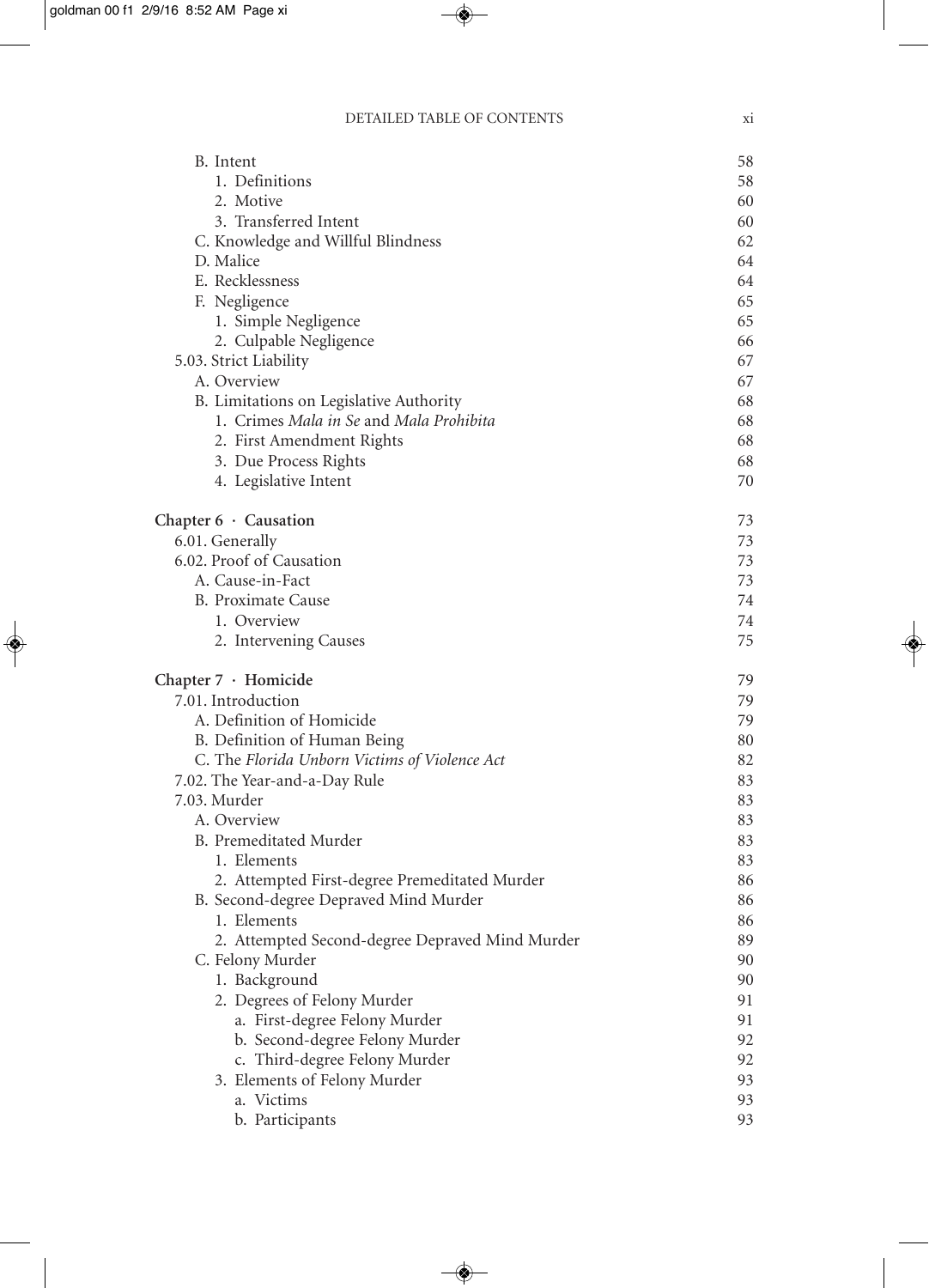#### xii DETAILED TABLE OF CONTENTS

| c. Intent to Commit the Predicate Felony                          | 94  |
|-------------------------------------------------------------------|-----|
| d. The Predicate Felony                                           | 94  |
| (1) Conduct                                                       | 94  |
| (2) Qualifying Predicate Felonies                                 | 94  |
| (3) Conviction                                                    | 95  |
| e. Causation                                                      | 97  |
| (1) Overview                                                      | 97  |
| (2) The Independent Act Doctrine                                  | 98  |
| (3) The Res Gestae Doctrine                                       | 99  |
| 4. Defense of Withdrawal, Renunciation, or Abandonment            | 101 |
| 5. Attempted Felony Murder                                        | 102 |
| a. Background                                                     | 102 |
| b. Statutory Reform                                               | 102 |
| (1) Attempted Felony Murder as a First-Degree Felony              | 103 |
| (2) Attempted Felony Murder as a Second-Degree Felony             | 103 |
| (3) Outstanding Issues                                            | 104 |
| (4) Dual Convictions, Double Jeopardy, and the Merger Doctrine    | 105 |
| 7.04. Manslaughter                                                | 105 |
| A. History of Florida's Manslaughter Statute                      | 105 |
| B. Categories of Manslaughter                                     | 106 |
| 1. Manslaughter by Act                                            | 106 |
| 2. Manslaughter by Procurement                                    | 107 |
| 3. Manslaughter by Culpable Negligence                            | 108 |
| C. Attempted Manslaughter                                         | 111 |
| 1. Attempted Manslaughter by Act or by Procurement                | 111 |
| 2. Attempted Manslaughter by Culpable Negligence                  | 112 |
| D. Particular Statutory Forms of Manslaughter                     | 112 |
| 1. Assisting Self-Murder (Assisted Suicide)                       | 112 |
| 2. Manslaughter by Driving or Boating Under the Influence         | 113 |
| 3. Unnecessary Killing to Prevent an Unlawful Act                 | 113 |
| 4. Aggravated Manslaughter                                        | 114 |
| 7.05. Unlawful Killing of an Unborn Child by Injury to the Mother | 115 |
| 7.06. Excusable Homicide                                          | 115 |
| 7.07. Provocation or Heat of Passion                              | 117 |
| 7.08. Vehicular and Vessel Homicide                               | 119 |
| 7.09. Double Jeopardy Considerations                              | 120 |
| Chapter $8 \cdot$ Inchoate Liability                              | 123 |
| 8.01. Introduction                                                | 123 |
| 8.02. Comparison of Inchoate Crimes                               | 124 |
| 8.03. Solicitation                                                | 125 |
| A. Overview                                                       | 125 |
| <b>B.</b> Elements                                                | 125 |
| 1. Conduct                                                        | 125 |
| 2. Mental State                                                   | 127 |
| 8.04. Conspiracy                                                  | 127 |
| A. Overview                                                       | 127 |
| B. The Rationale of Conspiracy Law                                | 128 |
| C. Elements                                                       | 131 |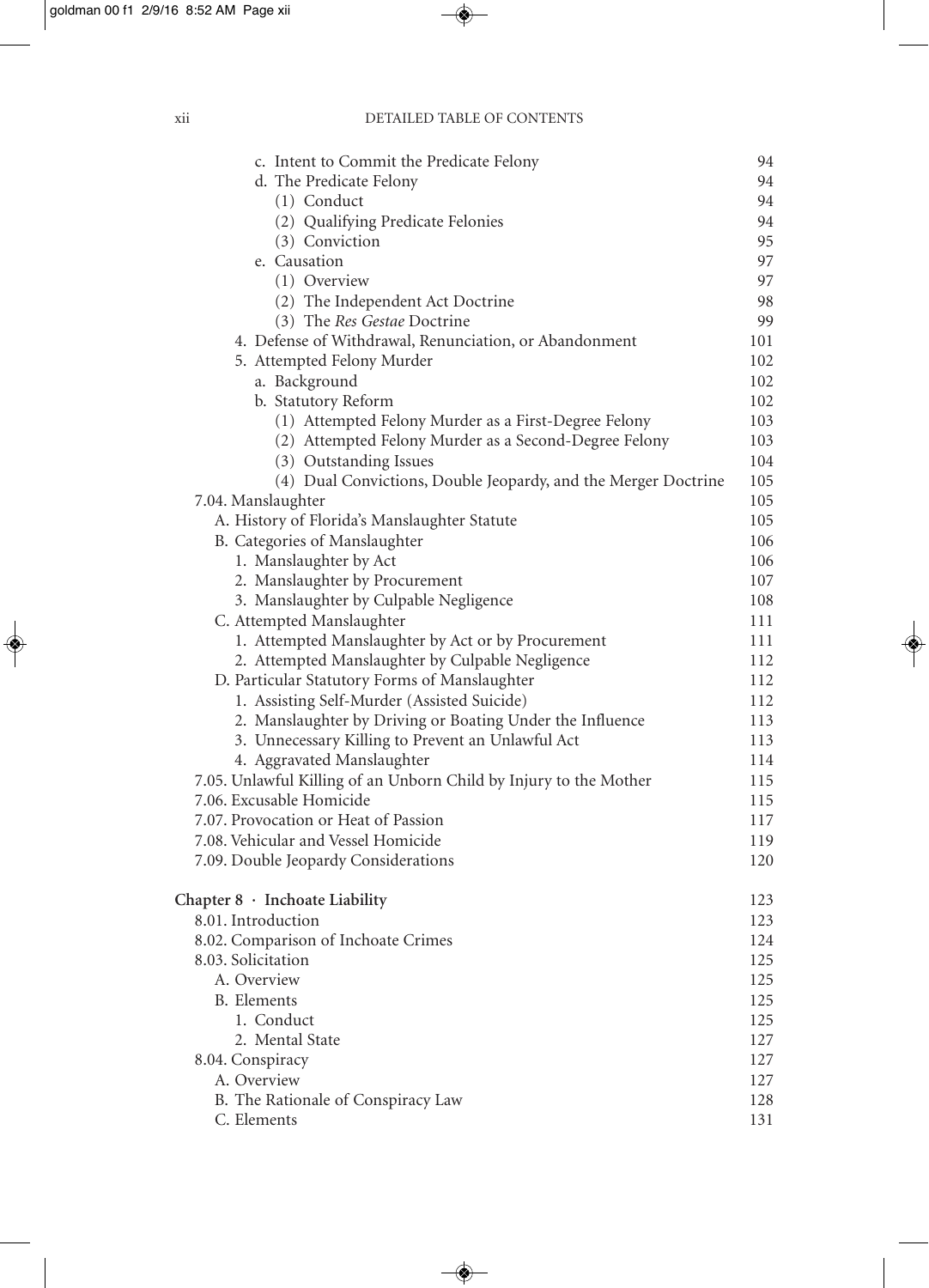| 1. Conduct                                                       | 131 |
|------------------------------------------------------------------|-----|
| 2. Mental State                                                  | 132 |
| D. Parties to the Conspiracy                                     | 133 |
| E. RICO Conspiracies                                             | 134 |
| 8.05. Attempt                                                    | 134 |
| A. Overview                                                      | 134 |
| <b>B.</b> Elements                                               | 135 |
| 1. Conduct                                                       | 135 |
| 2. Mental State                                                  | 137 |
| 8.06. Double Inchoate Crimes                                     | 138 |
| 8.07. Defenses                                                   | 140 |
| A. Abandonment or Renunciation                                   | 140 |
| B. Impossibility                                                 | 141 |
| Chapter $9 \cdot$ Accomplice Liability                           | 145 |
| 9.01. Introduction                                               | 145 |
| 9.02. Parties to the Crime: Accomplices as Principals            | 145 |
| A. Overview                                                      | 145 |
| <b>B.</b> Elements                                               | 146 |
| 1. Conduct                                                       | 146 |
| a. Nature of the Assistance                                      | 147 |
| b. Presence at the Scene of the Crime                            | 148 |
| c. Amount of Assistance                                          | 149 |
| d. Timing of the Assistance                                      | 149 |
| 2. Mental State                                                  | 150 |
| a. Conscious Intent that the Crime Be Committed                  | 150 |
| b. Intent to Assist the Primary Party                            | 150 |
| c. Knowledge as Intent                                           | 150 |
| d. Crimes of Recklessness or Negligence                          | 151 |
| e. Strict Liability Crimes                                       | 151 |
| 3. Contributory Link between the Act and the Crime               | 151 |
| C. Independent Act Doctrine                                      | 152 |
| D. Victims as Accomplices                                        | 153 |
| E. Liability of the Accomplice in Relation to the Primary Party  | 153 |
| 9.03. Abandonment, Withdrawal, or Renunciation                   | 154 |
| 9.04. Accessory After the Fact                                   | 155 |
| A. Overview                                                      | 155 |
| <b>B.</b> Elements                                               | 156 |
| 1. Proof of the Underlying Crime                                 | 156 |
| 2. Conduct                                                       | 156 |
| 3. Mental State                                                  | 157 |
| C. Family Exemption                                              | 157 |
| Chapter 10 · Assault, Battery, Stalking, and Culpable Negligence | 159 |
| 10.01. Introduction                                              | 159 |
| 10.02. Assault Crimes                                            | 159 |
| A. Simple Assault                                                | 159 |
| 1. Overview                                                      | 159 |
| 2. Elements of Simple Assault                                    | 159 |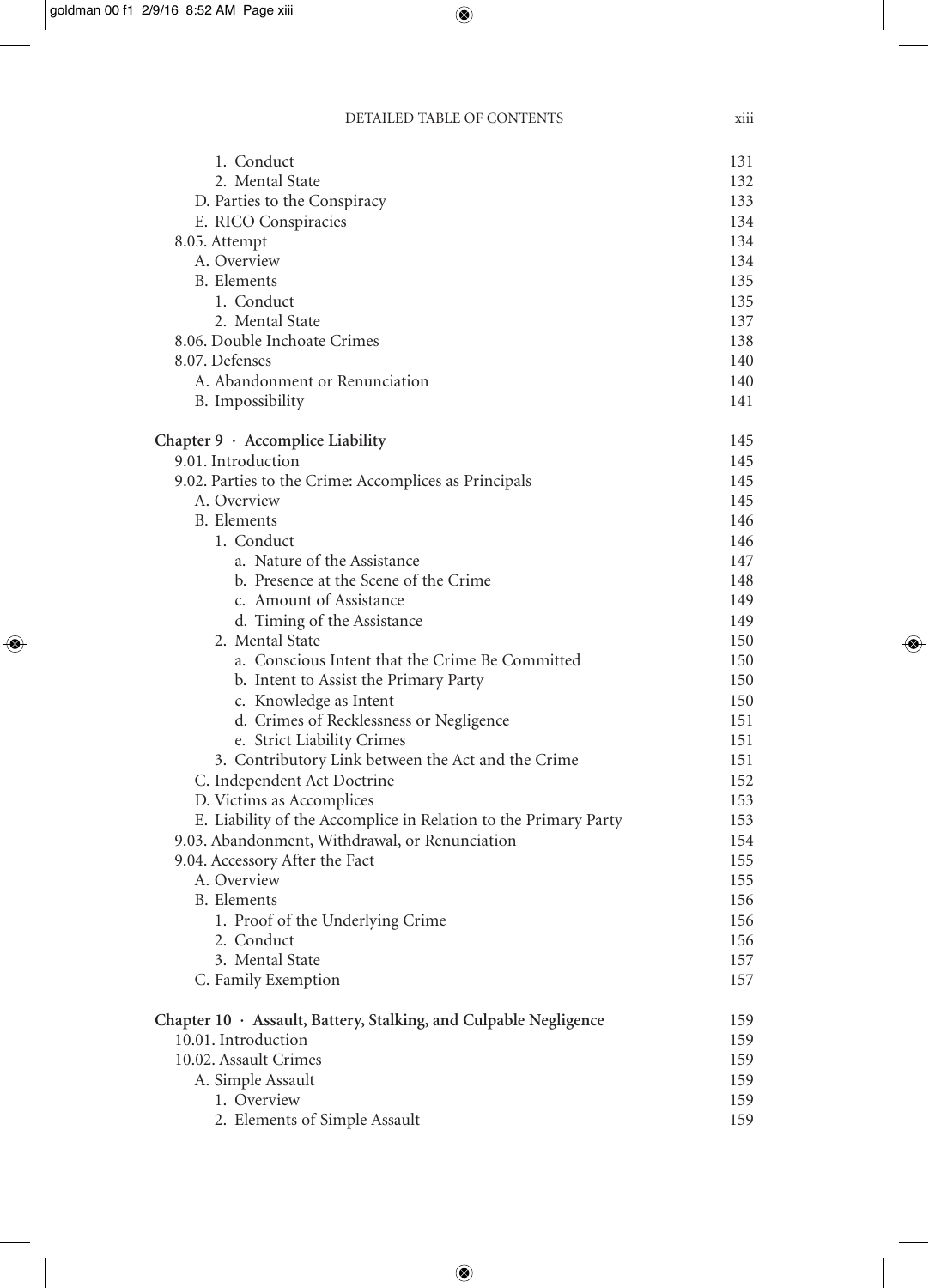#### xiv DETAILED TABLE OF CONTENTS

| a. Intentional, Unlawful Threat by Word or Act to Do Violence                        |            |
|--------------------------------------------------------------------------------------|------------|
| to the Victim                                                                        | 159        |
| b. Apparent Ability to Carry Out the Threat                                          | 160        |
| c. An Act That Creates a Well-founded Fear of Imminent Violence                      | 160        |
| (1) Overt Act Directed at the Victim                                                 | 161        |
| (2) The Act Must Create a Well-founded Fear                                          |            |
| of Imminent Violence                                                                 | 161        |
| 3. Conditional Threats                                                               | 162        |
| B. Aggravated Assault                                                                | 162        |
| 1. Definition and Classification of the Crime                                        | 162        |
| 2. Elements of Aggravated Assault                                                    | 163        |
| a. Assault                                                                           | 163        |
| b. Deadly Weapon Without the Intent to Kill                                          | 163        |
| c. Intent to Commit a Felony                                                         | 164        |
| 10.03. Battery Crimes                                                                | 164        |
| A. Simple Battery                                                                    | 164        |
| 1. Overview                                                                          | 164        |
| 2. Elements                                                                          | 165        |
| a. Conduct: Injury to or Nonconsensual Contact with                                  |            |
| the Person of the Victim                                                             | 165        |
| b. Mental State: Intentional Injury or Intentional                                   |            |
| Nonconsensual Contact                                                                | 166        |
| B. Aggravated Battery                                                                | 167        |
| 1. Definition and Classification of the Crime                                        | 167        |
| 2. Elements                                                                          | 168<br>168 |
| a. Battery                                                                           |            |
| b. Intentionally or Knowingly Causing<br>Great Bodily Harm, Permanent Disability, or |            |
| Disfigurement in the Commission of a Battery                                         | 168        |
| (1) Mental State                                                                     | 168        |
| (2) Injuries                                                                         | 169        |
| c. Using a Deadly Weapon in the Commission of a Battery                              | 169        |
| d. Battery Upon a Pregnant Woman                                                     | 171        |
| C. Felony Battery                                                                    | 171        |
| D. Other Battery Crimes                                                              | 172        |
| 10.04. Offense Reclassification and Sentence Enhancement                             | 172        |
| A. Overview                                                                          | 172        |
| B. Law Enforcement and Other Officers                                                | 173        |
| 1. Generally                                                                         | 173        |
| 2. Elements                                                                          | 173        |
| C. Assault or Battery upon Persons 65 Years of Age or Older                          | 175        |
| D. Other Victims                                                                     | 176        |
| 10.05. Stalking                                                                      | 176        |
| A. Overview                                                                          | 176        |
| <b>B.</b> Elements                                                                   | 177        |
| 1. Generally                                                                         | 177        |
| 2. Conduct                                                                           | 178        |
| 3. Mental State                                                                      | 180        |
| C. Constitutional Challenges                                                         | 181        |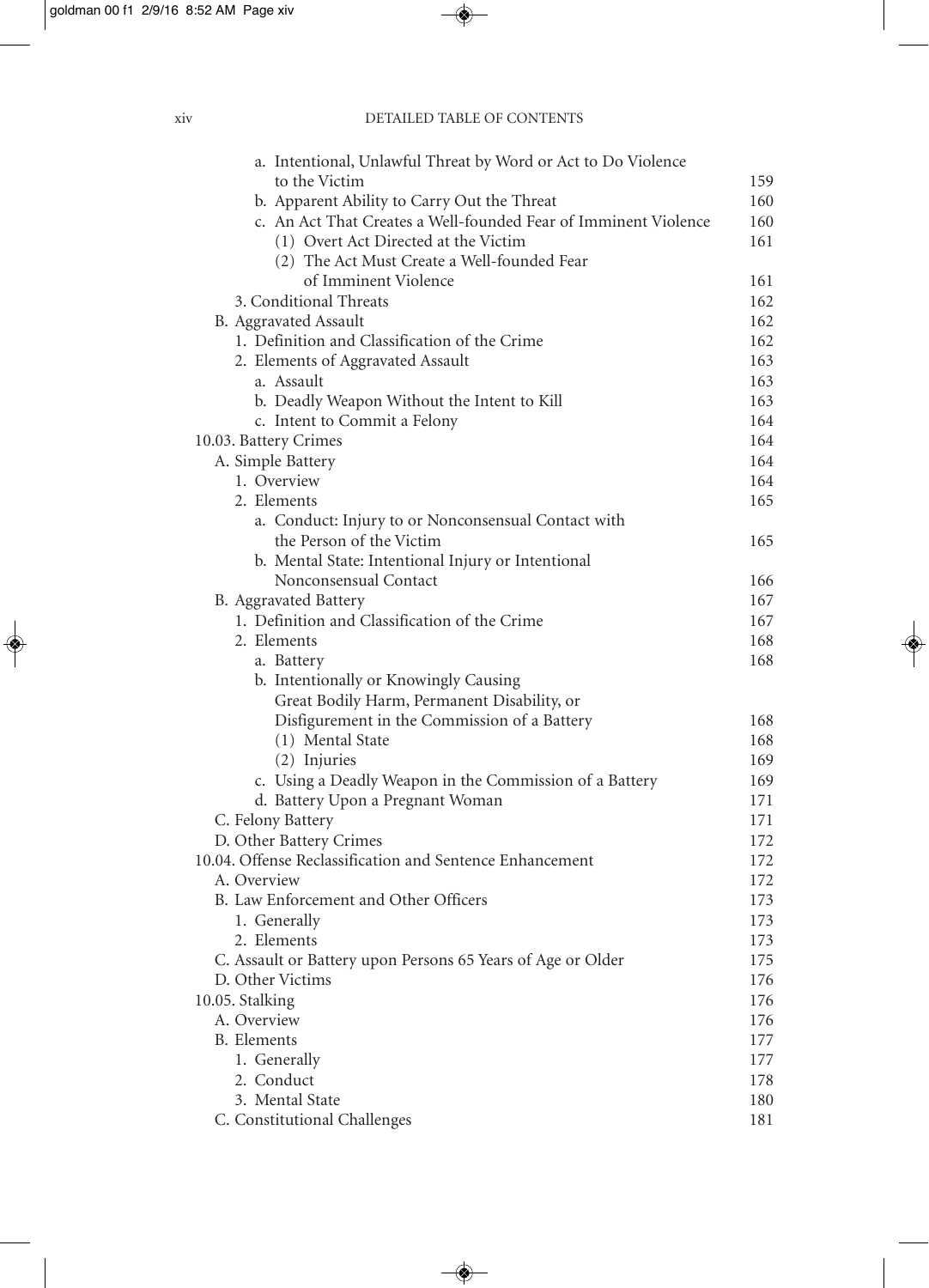| 1. Vagueness and Overbreadth                                        | 181 |
|---------------------------------------------------------------------|-----|
| 2. Double Jeopardy                                                  | 182 |
| 10.06. Culpable Negligence Causing or Exposing Another to Injury    | 183 |
| A. Overview                                                         | 183 |
| B. Elements                                                         | 184 |
| Chapter 11 · Abuse, Neglect, and Exploitation of Vulnerable Persons | 187 |
| 11.01. Introduction                                                 | 187 |
| 11.02. Children                                                     | 187 |
| A. Child Abuse                                                      | 188 |
| 1. Overview                                                         | 188 |
| 2. Mental Injury                                                    | 188 |
| 3. Physical Injury                                                  | 189 |
| B. Aggravated Child Abuse                                           | 191 |
| 1. Overview                                                         | 191 |
| 2. Aggravated Child Abuse by Aggravated Battery                     | 191 |
| 3. Aggravated Child Abuse by Willful Torture, Malicious Punishment, |     |
| or Willful and Unlawful Caging                                      | 191 |
| a. Willful Torture                                                  | 192 |
| b. Malicious Punishment                                             | 192 |
| c. Willful and Unlawful Caging                                      | 193 |
| 4. Aggravated Child Abuse by Great Bodily Harm, Permanent           |     |
| Disability, or Permanent Disfigurement                              | 194 |
| C. Child Neglect                                                    | 194 |
| 1. Overview                                                         | 194 |
| 2. Caregiver                                                        | 195 |
| 3. Prohibited Conduct                                               | 195 |
| 4. Mental State                                                     | 197 |
| D. Contributing to the Delinquency or Dependency of a Child         | 198 |
| E. Aggravated Manslaughter of a Child Under 18 Years of Age         | 199 |
| F. Child Support                                                    | 199 |
| 1. Failure to Pay Child Support                                     | 199 |
| 2. Misuse of Child Support Funds                                    | 200 |
| 11.03. Vulnerable Adults                                            | 201 |
| A. Overview                                                         | 201 |
| B. Abuse and Aggravated Abuse                                       | 202 |
| C. Willful or Culpable Neglect                                      | 202 |
| D. Exploitation                                                     | 204 |
| E. Aggravated Manslaughter of a Vulnerable Adult                    | 206 |
| Chapter 12 · Sexual Battery and Related Crimes                      | 209 |
| 12.01. Introduction                                                 | 209 |
| 12.02. Sexual Battery                                               | 209 |
| A. The Evolution of Sexual Battery Law in Florida                   | 209 |
| 1. The Common Law Perspective                                       | 209 |
| 2. Statutory Reform                                                 | 210 |
| B. Prosecuting and Proving Sexual Battery                           | 211 |
| 1. The Basic Building Blocks of a Sexual Battery Charge             | 211 |
| a. The Victim                                                       | 211 |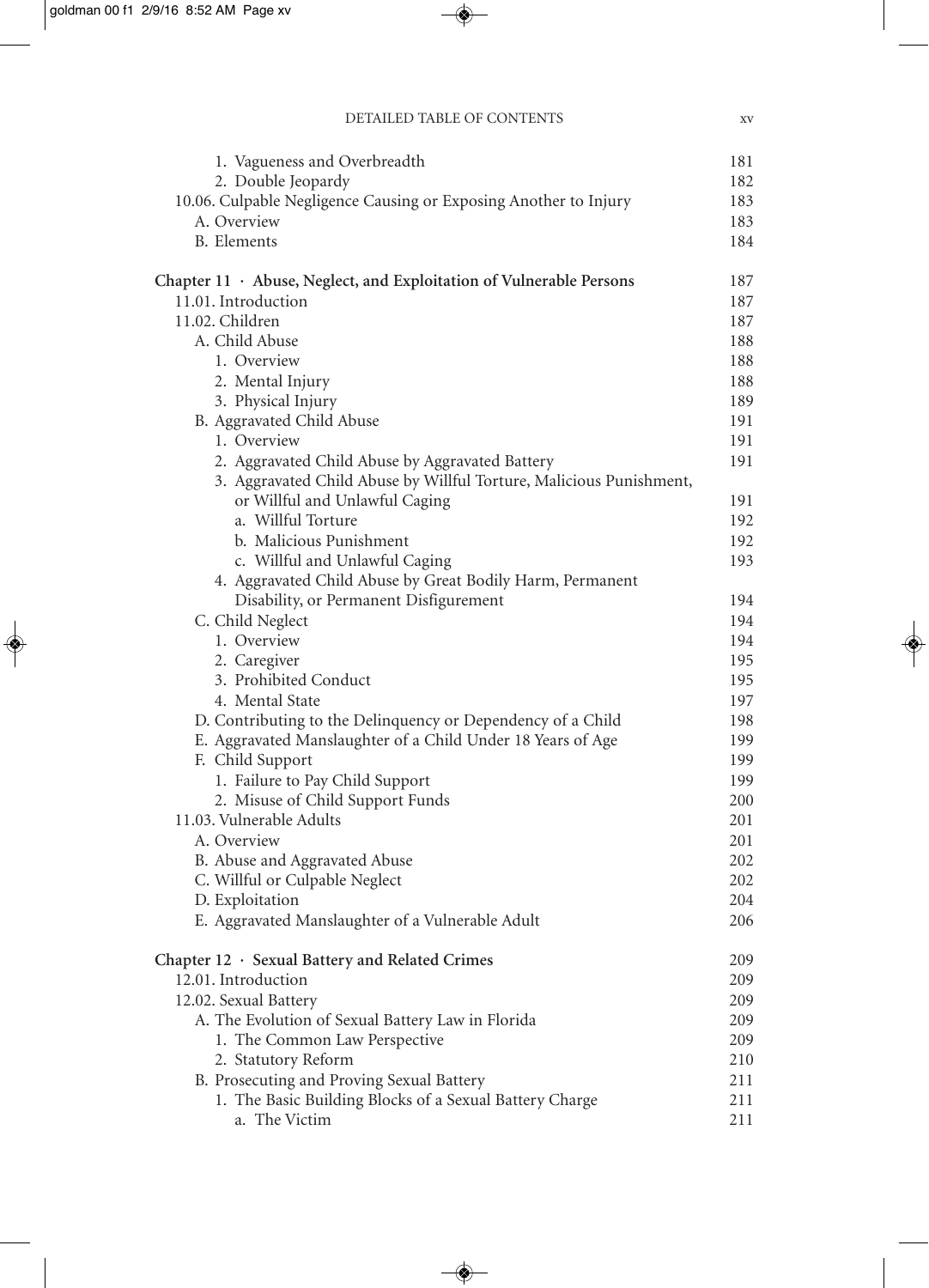#### xvi DETAILED TABLE OF CONTENTS

| b. The Proscribed Conduct                                             | 212 |
|-----------------------------------------------------------------------|-----|
| c. Mental State                                                       | 213 |
| d. Consent                                                            | 213 |
| 2. Reclassification of the Degree of Sexual Battery Charged           | 214 |
| a. Age                                                                | 214 |
| b. Ability to Consent                                                 | 215 |
| (1) Physical or Mental Incapacity                                     | 215 |
| (2) Physical Helplessness                                             | 215 |
| (3) Mental Defect                                                     | 216 |
| c. Relationship Between Victim and Offender: School Authority         | 218 |
| d. Relationship Between Victim and Offender:                          |     |
| Familial or Custodial Authority                                       | 218 |
| e. Force                                                              | 219 |
| f. Coerced Submission                                                 | 220 |
| 3. Rules of Evidence                                                  | 221 |
| a. Corroboration Rule                                                 | 221 |
| b. Rape Shield Law                                                    | 221 |
| C. Attempted Sexual Battery                                           | 223 |
| 12.03. Statutory Rape                                                 | 225 |
| 12.04. Lewd or Lascivious Offenses                                    | 227 |
| A. Lewd or Lascivious Offenses on or in the Presence of a Person      |     |
| Less than 16 Years of Age                                             | 227 |
| 1. Overview                                                           | 227 |
| 2. Elements of Lewd and Lascivious Offenses                           | 228 |
| a. Lewd or Lascivious Battery                                         | 228 |
| b. Lewd or Lascivious Molestation                                     | 228 |
| c. Lewd or Lascivious Conduct                                         | 229 |
| d. Lewd or Lascivious Exhibition                                      | 229 |
| B. Lewd or Lascivious Offenses on or in the Presence of an Elderly    |     |
| or Disabled Person                                                    | 230 |
| 12.05. Direct and Collateral Consequences for Offenders               | 231 |
| A. Criminal Sanctions                                                 | 231 |
| <b>B.</b> Regulatory Sanctions                                        | 232 |
| C. Civil Sanctions                                                    | 233 |
|                                                                       |     |
| Chapter $13 \cdot$ Kidnapping, False Imprisonment, and Related Crimes | 235 |
| 13.01. Introduction                                                   | 235 |
| 13.02. Kidnapping                                                     | 235 |
| A. Overview                                                           | 235 |
| B. Elements Applicable to all Categories of Kidnapping                | 236 |
| 1. Conduct                                                            | 236 |
| 2. Mental State                                                       | 238 |
| C. Categories of Kidnappings                                          | 238 |
| 1. Felony Commission or Facilitation Kidnappings                      | 238 |
| a. Conduct                                                            | 238 |
| b. Mental State                                                       | 241 |
| 2. Ransom, Reward, Shield, or Hostage Kidnappings                     | 241 |
| 3. Bodily Harm or Terror Kidnappings                                  | 243 |
| 4. Interference with Governmental or Political Function Kidnappings   | 244 |
| D. Child Kidnapping                                                   | 245 |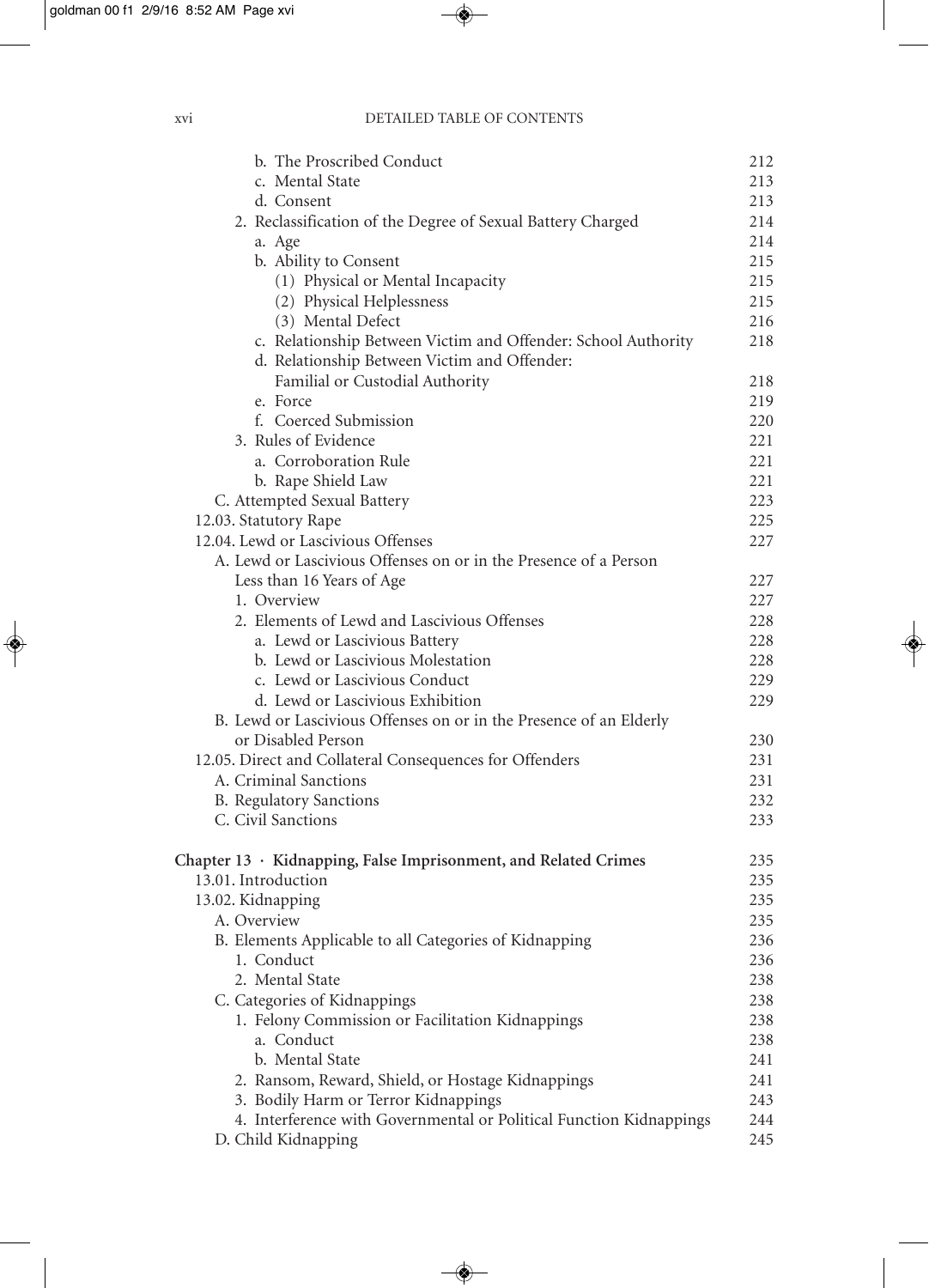| 13.03. False Imprisonment                                          | 246        |
|--------------------------------------------------------------------|------------|
| A. Overview                                                        | 246        |
| <b>B.</b> Elements                                                 | 246        |
| 1. Conduct                                                         | 246        |
| 2. Mental State                                                    | 248        |
| 13.04. Custody Offenses                                            | 248        |
| A. Interference with Custody                                       | 248        |
| B. Removal of a Minor from the State or Concealment of a Minor     | 249        |
| 13.05. Luring or Enticing a Child                                  | 251        |
| 13.06. Human Trafficking                                           | 251        |
| A. Overview                                                        | 251        |
| <b>B.</b> Legislative Findings                                     | 252        |
| C. Elements and Definitions                                        | 253        |
| D. Related Crimes                                                  | 254        |
| Chapter 14 · Extortion, Blackmail, and Threat Crimes               | 255        |
| 14.01. Introduction                                                | 255        |
| 14.02. Threats by Private Individuals                              | 256        |
| 14.03. Extortion by Officers of the State                          | 258        |
| 14.04. Written Threats to Kill or to Do Bodily Injury              | 259        |
| Chapter $15 \cdot$ Libel and Slander                               | 261        |
| 15.01. Introduction                                                | 261        |
| 15.02. Libel                                                       | 261        |
| A. Common Law Libel                                                | 261        |
| B. Statutory Libel                                                 | 263        |
| C. Defenses                                                        | 264        |
| 15.03. Slander                                                     | 265        |
| Chapter $16 \cdot$ Theft and Other Property Crimes                 | 267        |
| 16.01. Introduction                                                | 267        |
| 16.02. Theft                                                       | 268        |
| A. Overview                                                        | 268        |
| 1. Grand Theft                                                     | 268        |
| 2. Petit Theft                                                     | 270        |
| B. Elements of Theft                                               | 270        |
| 1. Property Requirements                                           | 271        |
| a. Types of Property                                               | $271\,$    |
| (1) Animals                                                        | 271        |
| (2) Real Property, Including Things Growing on, Affixed to,        |            |
| and Found in Land                                                  | 272        |
| (3) Tangible Personal Property<br>(4) Intangible Personal Property | 272<br>272 |
|                                                                    | 272        |
| (5) Labor or Services<br>b. Property of Another                    | 273        |
|                                                                    |            |
| c. Value of Property                                               | 275<br>275 |
| (1) General Principles<br>(2) Proof of Value                       | 276        |
| (3) When Value Cannot Be Determined                                | 277        |
| 2. Conduct Requirements                                            | 279        |
|                                                                    |            |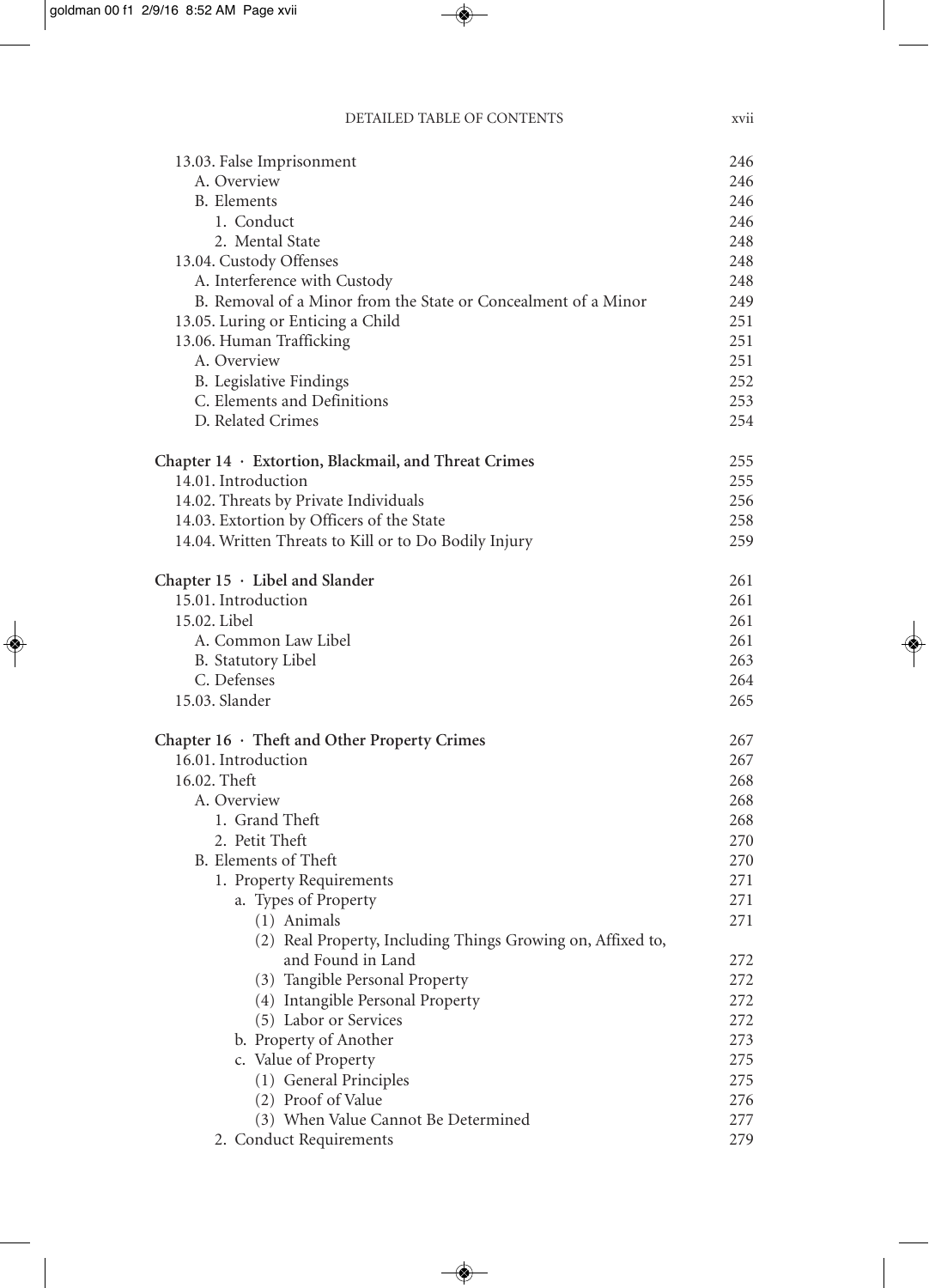| 3. Mental State Requirements                              | 281 |
|-----------------------------------------------------------|-----|
| a. Basic Principles                                       | 281 |
| b. Inferences of Mental State                             | 284 |
| (1) Circumstantial Evidence of Mental State               | 284 |
| (2) Statutory Inferences of Mental State                  | 284 |
| 16.03. Dealing in Stolen Property                         | 289 |
| A. Overview                                               | 289 |
| B. Trafficking in Stolen Property                         | 289 |
| 1. Definition of Stolen Property                          | 290 |
| 2. Conduct Requirements                                   | 291 |
| 3. Mental State Requirements                              | 292 |
| a. Knowledge that the Property is Stolen                  | 292 |
| b. Intent to Traffic in Stolen Property                   | 294 |
| C. Organizing Theft and Traffic of Stolen Property        | 294 |
| 16.04. Charging Both Theft and Dealing in Stolen Property | 295 |
| 16.05. Jurisdiction                                       | 296 |
| 16.06. Defenses under the Florida Anti-Fencing Act        | 297 |
| A. Defenses Precluded by Statute                          | 297 |
| B. Abandonment or Renunciation                            | 297 |
| C. Claim of Right                                         | 298 |
| D. Consent                                                | 299 |
| E. Impossibility                                          | 300 |
| F. Statute of Limitations                                 | 300 |
| 16.07. Other Crimes Involving Theft or Dishonesty         | 301 |
| Chapter $17 \cdot$ Burglary, Trespass, and Related Crimes | 303 |
| 17.01. Introduction                                       | 303 |
| 17.02. Burglary                                           | 303 |
| A. Overview                                               | 303 |
| B. Degrees of Burglary                                    | 304 |
| 1. Generally                                              | 304 |
| 2. "Occupied" Premises                                    | 305 |
| 3. Armed Burglary                                         | 306 |
| 4. Burglary with Assault or Battery                       | 308 |
| C. Elements of Burglary                                   | 309 |
| 1. Conduct: Entering or Remaining In                      | 309 |
| a. Entering                                               | 309 |
| b. Remaining In                                           | 310 |
| 2. Mental State: The Intent to Commit an Offense in the   |     |
| Dwelling, Structure, or Conveyance                        | 312 |
| 3. Attendant Circumstances                                | 314 |
| a. Ownership                                              | 314 |
| b. Type of Property Burglarized                           | 314 |
| (1) Conveyance                                            | 314 |
| (2) Dwelling                                              | 315 |
| (3) Structure                                             | 317 |
| (4) Curtilage of a Structure or Dwelling                  | 317 |
| D. Consent as an Affirmative Defense                      | 319 |
| 1. Consent to Enter or Remain                             | 319 |
| 2. Premises Open to the Public                            | 320 |
|                                                           |     |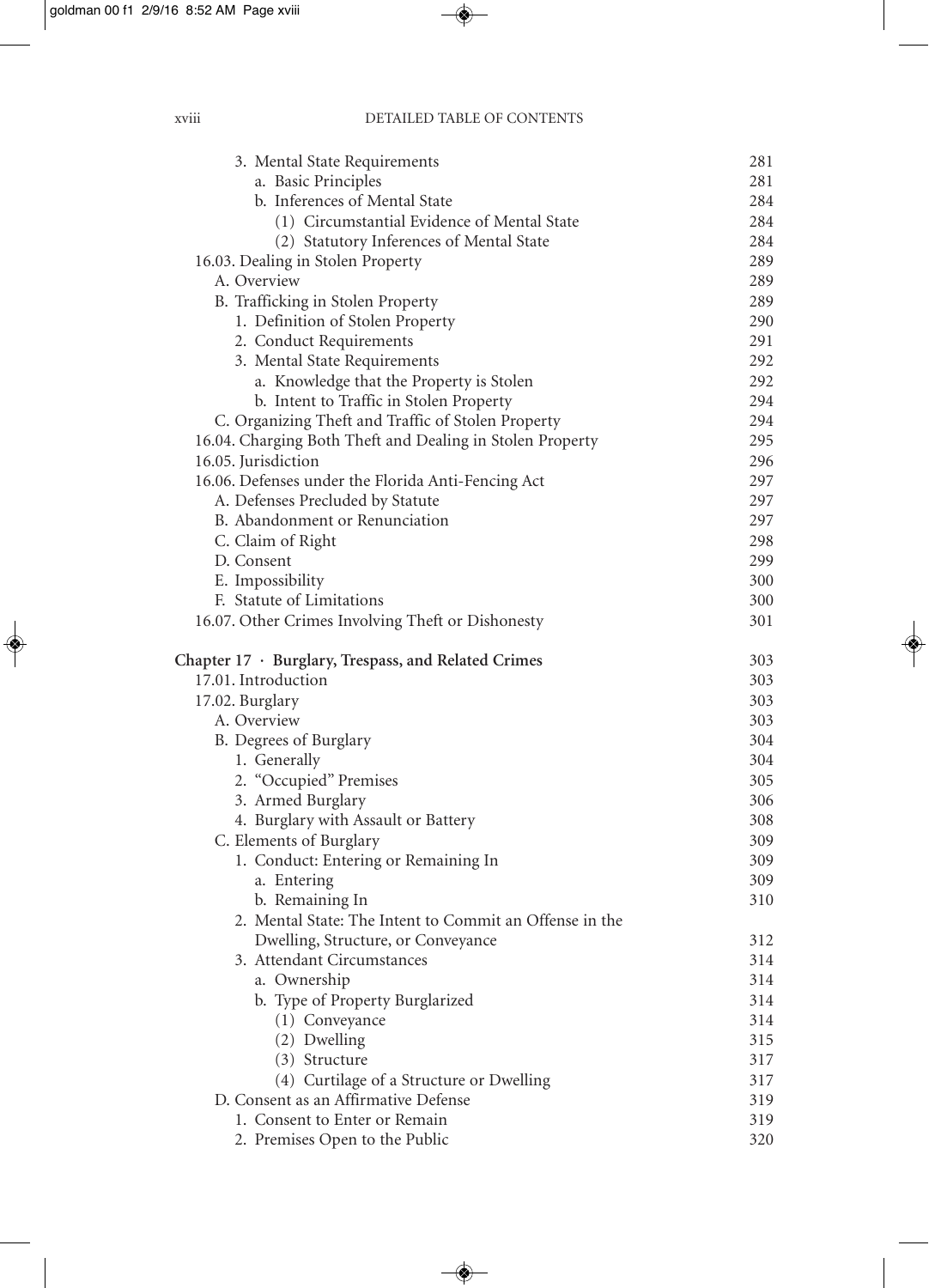| E. Attempted Burglary                                        | 321        |
|--------------------------------------------------------------|------------|
| 17.03. Trespass                                              | 322        |
| A. Overview                                                  | 322        |
| B. Trespass in a Structure or Conveyance                     | 322        |
| C. Trespass on Property Other than a Structure or Conveyance | 324        |
| D. Trespass on School Grounds or Facilities                  | 327        |
| 1. Overview                                                  | 327        |
| 2. First-Degree Misdemeanor                                  | 327        |
| 3. Second-Degree Misdemeanor                                 | 328        |
| 17.04. Possession of Tools for Use in a Burglary or Trespass | 328        |
| A. Overview                                                  | 328        |
| <b>B.</b> Elements                                           | 329        |
| 1. Conduct                                                   | 329        |
| a. Possession                                                | 329        |
| b. Overt Act                                                 | 329        |
| 2. Mental State                                              | 330        |
| a. Specific Intent                                           | 330        |
| b. Actual Intent                                             | 331        |
| 3. Attendant Circumstances: Defining Burglary Tools          | 331        |
| C. Attempted Possession of Burglary Tools                    | 332        |
| 17.05. Other Crimes Involving Burglary or Trespass           | 332        |
| Chapter 18 · Arson and Criminal Mischief                     | 335        |
| 18.01. Introduction                                          | 335        |
| 18.02. Arson                                                 | 335        |
| A. Overview                                                  | 335        |
| B. Elements                                                  | 336        |
| 1. Property Subject to the Arson Statute                     | 336        |
| 2. Conduct                                                   | 338        |
| 3. Mental State                                              | 338        |
| 18.03. Crimes Relating to Arson                              | 339        |
| A. Arson Resulting in Bodily Harm                            | 339        |
| B. Preventing or Obstructing Extinguishment of a Fire        | 339        |
| C. False Alarms<br>D. Fire Bombs                             | 340        |
|                                                              | 340        |
| E. Non-Structural Burnings<br>18.04. Criminal Mischief       | 341        |
| A. Overview                                                  | 341<br>341 |
| B. Degrees of Offense and Penalties                          | 342        |
| C. Elements                                                  | 343        |
| 1. Conduct                                                   | 343        |
| 2. Mental State                                              | 344        |
| D. Related Crimes                                            | 345        |
|                                                              |            |
| Chapter 19 · Robbery and Carjacking                          | 347        |
| 19.01. Introduction                                          | 347        |
| 19.02. Robbery                                               | 347        |
| A. Overview                                                  | 347        |
| B. Elements of Robbery                                       | 348        |
| 1. The Taking of Money or Property from Another              | 348        |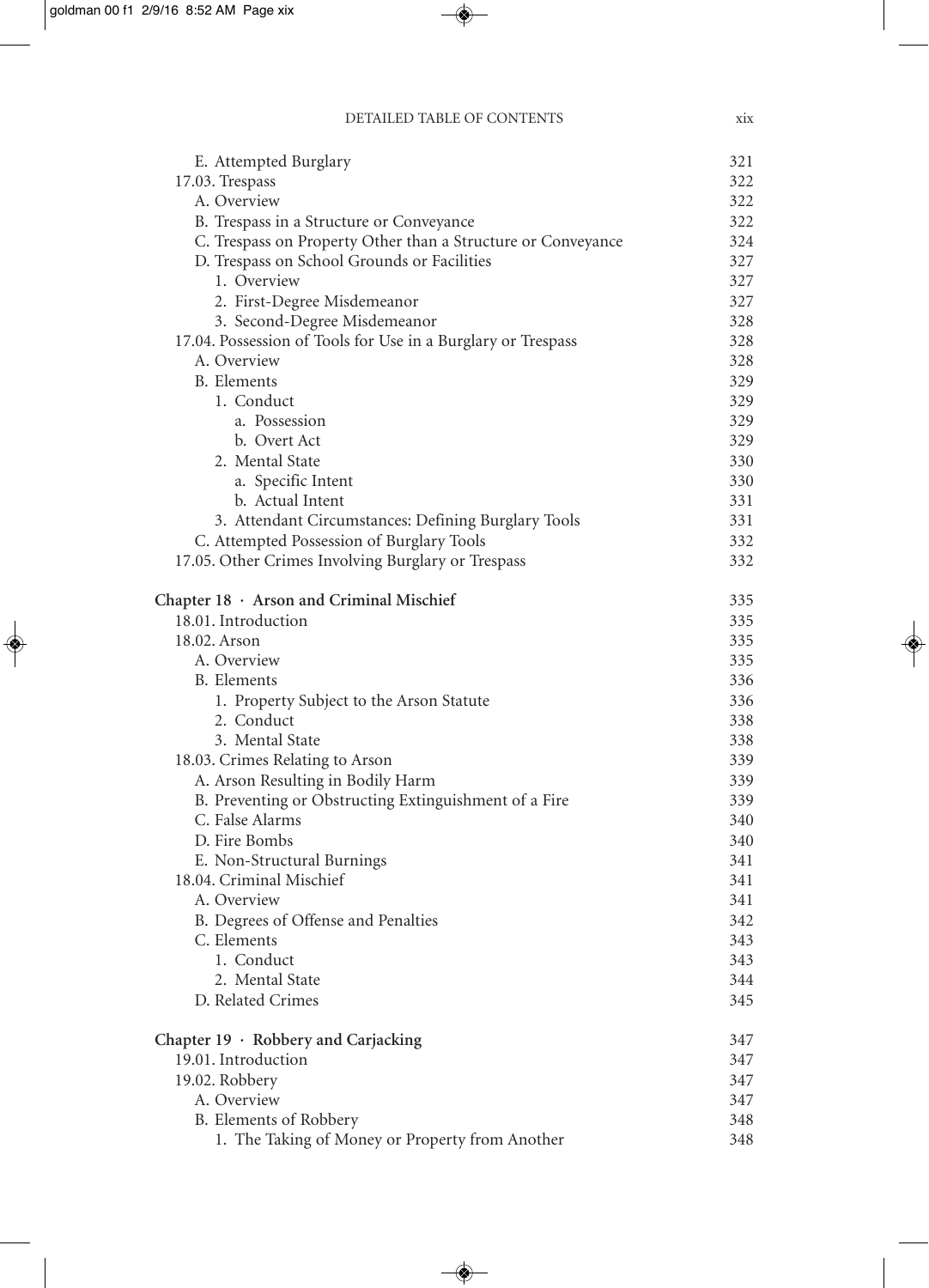#### xx DETAILED TABLE OF CONTENTS

| 2. The Use of Force, Violence, Assault, or Putting in Fear in            |     |
|--------------------------------------------------------------------------|-----|
| the Course of the Taking                                                 | 349 |
| a. Force, Violence, Assault, or Putting in Fear                          | 349 |
| (1) Force or Violence                                                    | 349 |
| (2) Assault or Putting in Fear                                           | 350 |
| b. In the Course of Taking                                               | 350 |
| 3. The Property Taken Was of Some Value                                  | 352 |
| 4. The Taking Was Done with the Intent to Deprive the Victim             |     |
| of His or Her Right to the Property                                      | 352 |
| C. Armed Robbery                                                         | 353 |
| 1. "Carrying" a Weapon                                                   | 353 |
| 2. Weapons, Deadly Weapons, and Firearms                                 | 354 |
| a. Weapons                                                               | 354 |
| b. Deadly Weapons                                                        | 355 |
| c. Firearms                                                              | 356 |
| D. Robbery by Sudden Snatching                                           | 357 |
| 1. Overview                                                              | 357 |
| 2. Elements                                                              | 357 |
| E. Home-invasion Robbery                                                 | 359 |
| F. Attempted Robbery                                                     | 360 |
| 19.03. Carjacking                                                        | 360 |
| A. Overview                                                              | 360 |
| <b>B.</b> Elements                                                       | 361 |
| 1. Taking the Vehicle                                                    | 361 |
| 2. Use of Force, Violence, Assault, or Putting in Fear in                |     |
| the Course of the Taking                                                 | 362 |
| 3. Intent to Deprive or to Appropriate                                   | 363 |
| C. Armed Carjacking                                                      | 363 |
| Chapter 20 · Insanity and Other Mental Health Defenses                   | 365 |
| 20.01. Introduction                                                      | 365 |
| 20.02. Insanity                                                          | 365 |
| A. Overview                                                              | 365 |
| B. Insanity vs. Incompetence to Proceed                                  | 366 |
| C. Elements of the Insanity Defense                                      | 366 |
| 1. Mental Infirmity, Disease, or Defect                                  | 367 |
| 2. The Defendant's Cognitive and Moral Abilities                         | 368 |
| D. Insanity and Intoxication                                             | 369 |
| E. Procedural and Evidentiary Requirements                               | 370 |
| 1. Notice of Intent to Rely on an Insanity Defense                       | 370 |
| 2. Trial Procedures                                                      | 371 |
| 3. Expert Testimony                                                      | 371 |
| 4. Verdicts and Dispositions                                             | 373 |
| 20.03. Other Mental Health Defenses                                      | 374 |
| Chapter $21 \cdot$ Justifiable Use of Force in Defense of Self or Others | 377 |
| 21.01. Introduction                                                      | 377 |
| 21.02. The Evolution of the Duty to Retreat and the                      |     |
| Castle Doctrine in Florida                                               | 378 |
| 21.03. Immunity From Prosecution Under the Stand Your Ground Law         | 381 |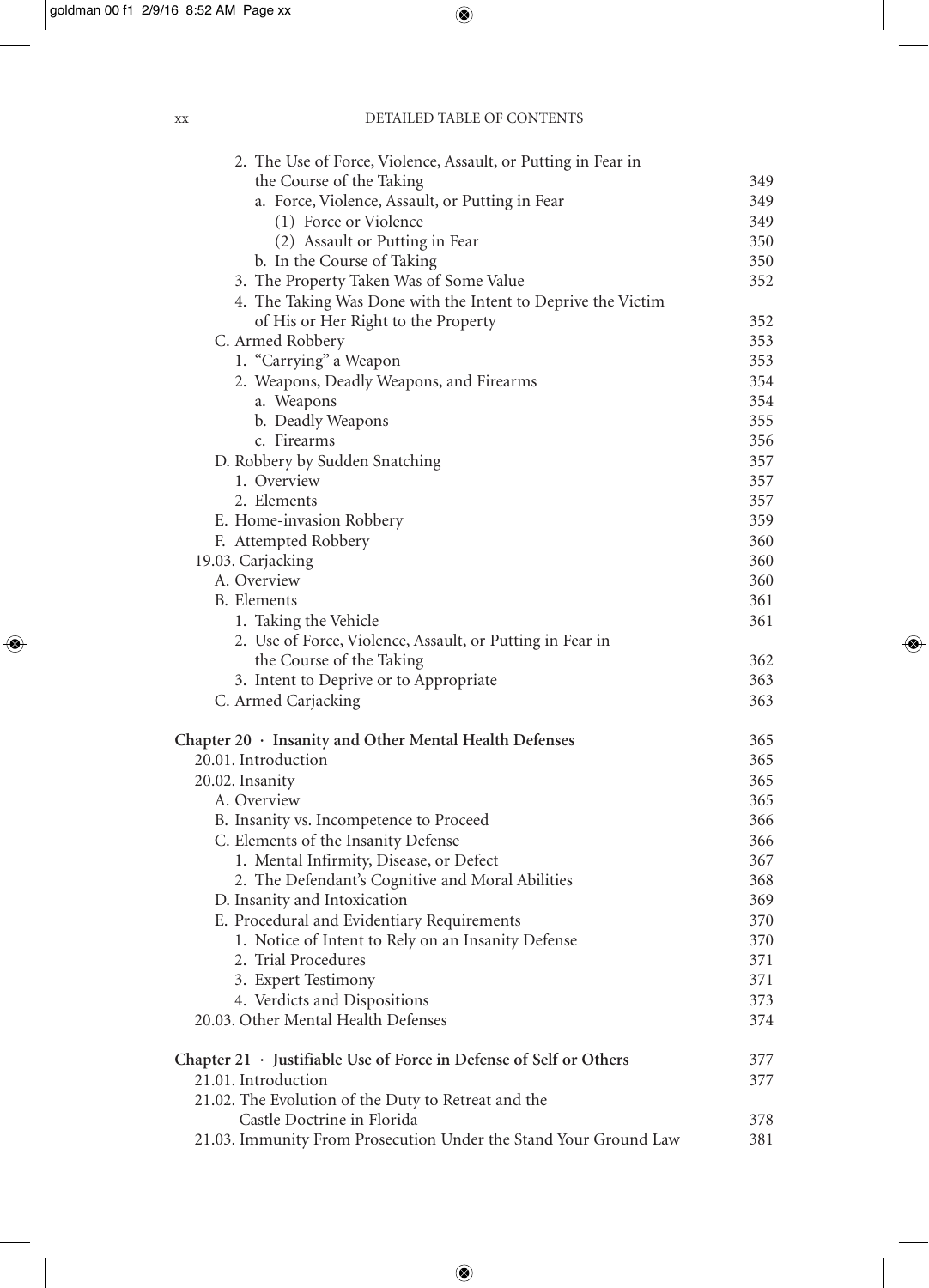| 21.04. When the Defendant is Not Immune from Prosecution:      |     |
|----------------------------------------------------------------|-----|
| The Burden of Proof in Justifiable Use of Force Cases          | 383 |
| 21.05. Availability of the Defense of Justifiable Use of Force | 384 |
| A. Distinguishing Deadly Force from Non-deadly Force           | 384 |
| B. Justifiable Use of Non-deadly Force                         | 385 |
| C. Justifiable Use of Deadly Force                             | 385 |
| 21.06. Elements of the Defense of Justifiable Use of Deadly or |     |
| Non-deadly Force                                               | 386 |
| A. Actual Belief That Force is Necessary                       | 386 |
| B. Reasonable Belief That Force is Necessary                   | 387 |
| 1. When the Presumption of Reasonable Fear Applies             | 387 |
| 2. When the Presumption of Reasonable Fear Does Not Apply      | 388 |
| C. Imminent Danger                                             | 390 |
| D. Unlawful Force                                              | 391 |
| 1. Use of Force Against Law Enforcement                        | 391 |
| 2. Forcible Felonies                                           | 391 |
| 3. Initial Aggressors                                          | 393 |
| E. Proportionality                                             | 394 |
| 21.07 Special Situations                                       | 394 |
| A. Battered Spouse Syndrome                                    | 394 |
| B. Use of Force by Law Enforcement and Correctional Officers   | 396 |
| 21.08. Justifiable Use of Force and Transferred Intent         | 397 |
| Chapter $22 \cdot$ Entrapment                                  | 399 |
| 22.01. Introduction                                            | 399 |
| 22.02. History of the Entrapment Defense in Florida            | 399 |
| 22.03. Subjective Statutory Standard                           | 401 |
| A. Overview                                                    | 401 |
| B. Government Inducement                                       | 401 |
| C. The Defendant's Predisposition                              | 403 |
| D. Jury Question                                               | 404 |
| 22.04. Objective Due Process Standard                          | 405 |
| A. Overview                                                    | 405 |
| B. Incentives Offered to Informants                            | 405 |
| C. Government Manufacture of Crime or Its Instrumentalities    | 407 |
| 22.05. Inconsistent Defenses                                   | 409 |
| Chapter 23 · Necessity and Duress                              | 411 |
| 23.01. Introduction                                            | 411 |
| 23.02. Elements                                                | 412 |
| 23.03. Special Situations                                      | 415 |
| A. Medical Necessity                                           | 415 |
| B. Escape from Lawful Custody                                  | 416 |
| C. Possession of a Firearm by a Convicted Felon                | 417 |
| Chapter $24 \cdot$ Statute of Limitations                      | 419 |
| 24.01. Introduction                                            | 419 |
| 24.02. General Statute of Limitations                          | 420 |
| A. Crimes with No Limitations Period                           | 420 |
| B. General Limitations Periods for Felonies and Misdemeanors   | 420 |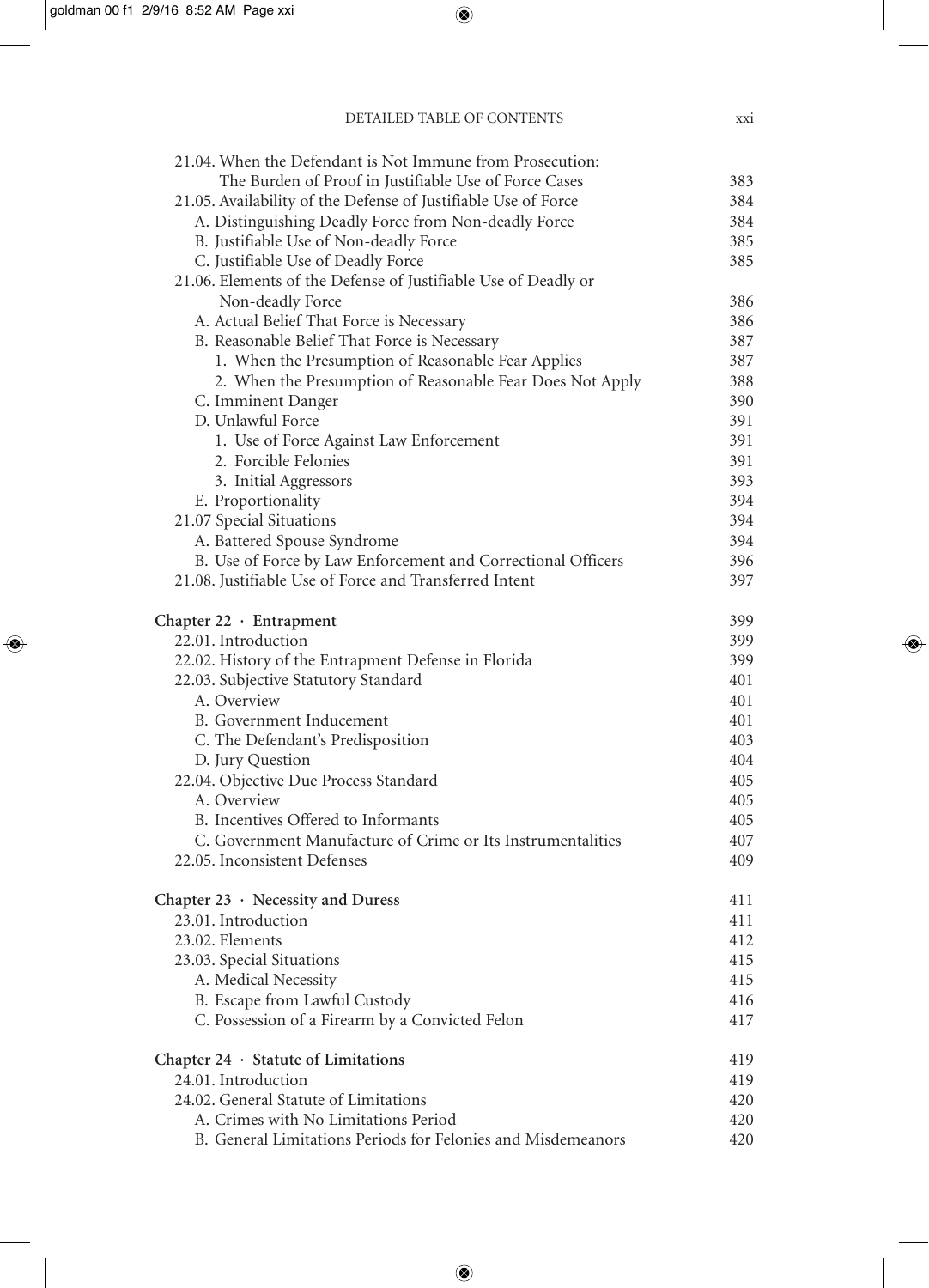| 24.03. Offense-Specific Limitations Periods            | 421 |
|--------------------------------------------------------|-----|
| 24.04. Which Limitations Period Applies                | 422 |
| A. Rules of Construction                               | 422 |
| B. When Statutes Extend the Limitations Period         | 423 |
| C. When Statutes Reclassify a Crime                    | 423 |
| D. When Lesser-included Offenses Are Time-Barred       | 423 |
| E. When Underlying or Target Crimes Are Time-Barred    | 424 |
| 24.05. Computing and Tolling the Period of Limitations | 425 |
| A. Computing the Time                                  | 425 |
| 1. Commission of the Crime                             | 425 |
| 2. Commencement of Prosecution                         | 426 |
| 3. Reasonable Delay in Serving the Defendant           | 427 |
| B. Tolling the Time                                    | 429 |
| Chapter $25 \cdot$ Other Defenses                      | 431 |
| 25.01. Introduction                                    | 431 |
| 25.02. Abandonment                                     | 431 |
| 25.03. Alibi                                           | 432 |
| 25.04. Consent                                         | 434 |
| 25.05. Infancy                                         | 435 |
| 25.06. Intoxication                                    | 435 |
| A. Overview and Definitions                            | 435 |
| B. Florida's Modern Intoxication Defense               | 436 |
| C. Intoxication and Insanity                           | 438 |
| 25.07. Mistake                                         | 439 |
| A. Mistake of Fact                                     | 439 |
| B. Mistake of Law                                      | 440 |
| 25.08. Prescription Defense                            | 441 |
| 25.09. Recantation                                     | 444 |
| 25.10. Defenses Not Recognized in Florida              | 445 |
|                                                        |     |

#### **Index** 447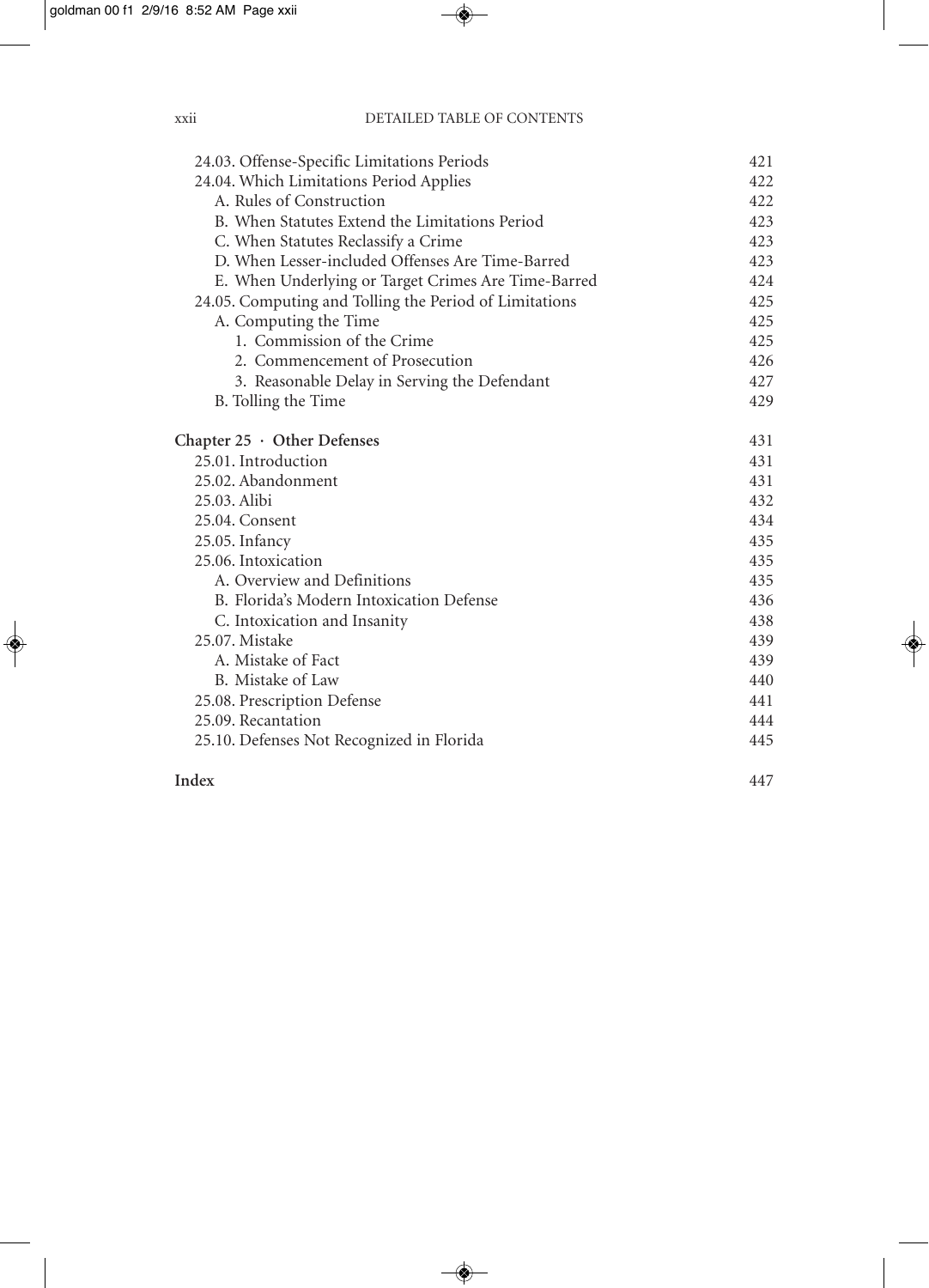### **Table of Cases**

Cases discussed in the text are indicated in bold page numbers.

A A.A.R. v. State, 926 So. 2d 463 (Fla. 4th DCA 2006), 445 A.B.G. v. State, 586 So. 2d 445 (Fla. 1st DCA 1991), **148–49** Achin v. State, 436 So. 2d 30 (Fla. 1982), 139, 258 Acosta v. State, 884 So. 2d 112 (Fla. 2d DCA 2004), 116 Adams, State v., 600 So. 2d 1302 (Fla. 5th DCA 1992), 403 Adams, State v., 683 So. 2d 517 (Fla. 2d DCA 1996), 112 Adams v. Murphy, 394 So. 2d 411 (Fla. 1981), 4, 139 Adams v. State, 310 So. 2d 782 (Fla. 2d DCA 1975), **101** Adams v. State, 341 So. 2d 765 (Fla. 1976), 90 Adams v. State, 901 So. 2d 275 (Fla. 5th DCA 2005), 224 Adaway v. State, 902 So. 2d 746 (Fla. 2005), **232** Adkins, State v., 96 So. 3d 412 (Fla. 2012), **69,** 70 Adkins v. State, 576 So. 2d 392 (Fla. 1st DCA 1991), 292, 294 Aguilera v. State, 606 So. 2d 194 (Fla. 1st DCA 1992), 369 A.H. v. State, 151 So. 3d 48 (Fla. 4th DCA 2014), 323 Ahlberg v. State, 541 So. 2d 775 (Fla. 3d DCA 1989), 308

Aiello v. State, 390 So. 2d 1205 (Fla. 4th DCA 1980), 129 Aiken v. State, 390 So. 2d 1186 (Fla. 1980), 213 Aiken v. State, 425 So. 2d 641 (Fla. 3d DCA 1983), **116** Akins v. State, 838 So. 2d 637 (Fla. 5th DCA 2003), 360 Albernaz v. United States, 450 U.S. 333 (1981), 17 Albuguergue v. State, 700 So. 2d 464 (Fla. 4th DCA 1997), 384 Alcantaro v. State, 407 So. 2d 922 (Fla. 1st DCA 1981), **416** Alday v. State, 57 So. 2d 333 (Fla. 1952), 107, 118 Alfaro v. State, 837 So. 2d 429 (Fla. 4th DCA 2002), 298 Alford v. Finch, 155 So. 2d 790 (Fla. 1963), 271 A.L.J. v. State, 12 So. 3d 873 (Fla. 4th DCA 2009), 343 Aljak v. State, 681 So. 2d 896 (Fla. 4th DCA 1996), 414 Allen, State v., 362 So. 2d 10 (Fla. 1978), 267, 281, 292, 298 Allen v. State, 137 So. 3d 946 (Fla. 2013), 243 Allen v. State, 690 So. 2d 1332 (Fla. 2d DCA 1997), 99 Allwine v. State, 978 So. 2d 272 (Fla. 4th DCA 2008), **291,** 295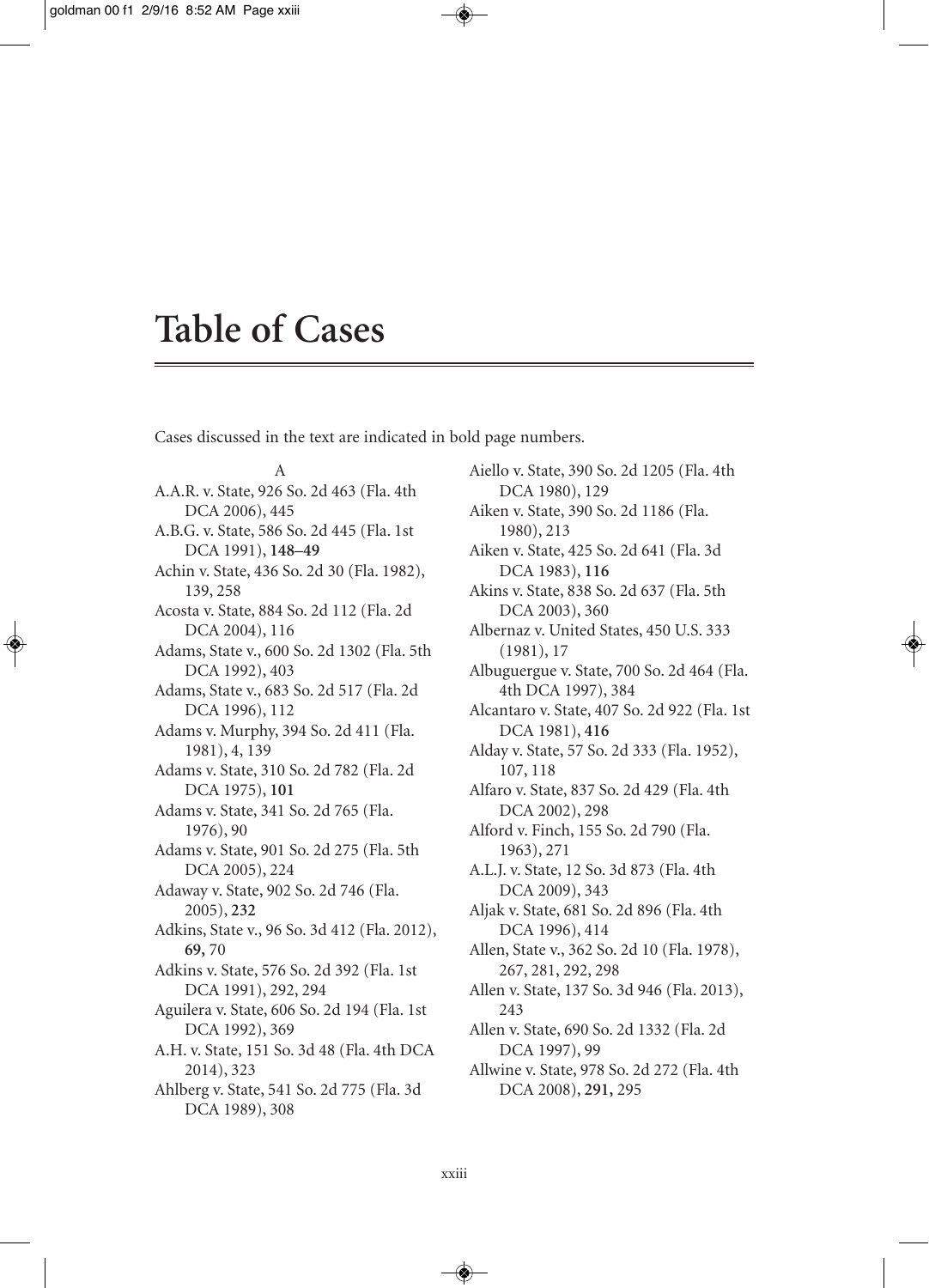Alonso v. State, 447 So. 2d 1029 (Fla. 4th DCA 1984), 257 Alonso v. State, 821 So. 2d 423 (Fla. 3d DCA 2002), 220 Altamura, State v., 676 So. 2d 29 (Fla. 2d DCA 1996), 120 Alvarez v. State, 768 So. 2d 1224 (Fla. 3d DCA 2000), 320 Alvarez v. State, 800 So. 2d 237 (Fla. 3d DCA 2001), 426 Alvarez v. State, 963 So. 2d 757 (Fla. 3d DCA 2007), 362 A.M. v. State, 678 So. 2d 914 (Fla. 1st DCA 1996), 315 Amaro, State v., 436 So. 2d 1056 (Fla. 2d DCA 1983), 93, 95 Amlotte v. State, 435 So. 2d 249 (Fla. 5th DCA 1983), 164 Amlotte v. State, 456 So. 2d 448 (Fla. 1984), **102** Amos v. State, 711 So. 2d 1197 (Fla. 2d DCA 1998), **275–76** Anders, State v., 596 So. 2d 463 (Fla. 4th DCA 1992), **406** Anderson, State v., 764 So. 2d 848 (Fla. 3d DCA 2000), 14, 15 Anderson v. State, 2 So. 3d 303 (Fla. 4th DCA 2008), 296 Anderson v. State, 87 So. 3d 774 (Fla. 2012), 13 Anderson v. State, 276 So. 2d 17 (Fla. 1973), 83 Anderson v. State, 415 So. 2d 829 (Fla. 3d DCA 1982), 310 Anderson v. State, 831 So. 2d 702 (Fla. 4th DCA 2002), 318 Anderson v. State, 877 So. 2d 958 (Fla. 5th DCA 2004), 175 Andrews v. State, 536 So. 2d 1108 (Fla. 4th DCA 1988), 63 Anduar, State v., 899 A.2d 1209 (R.I. 2006), 127 Ange v. State, 123 So. 916 (Fla. 1929), 264 Annenberg v. Coleman, 163 So. 405 (Fla. 1935), 262, 263 Antonacci v. State, 504 So. 2d 521 (Fla. 5th DCA 1987), 159 Anucinski v. State, 148 So. 3d 106 (Fla. 2014), 295

Archer v. State, 613 So. 2d 446 (Fla. 1993), **153** Arias v. State, 593 So. 2d 260 (Fla. 3d DCA 1992), **136–37** Armstrong v. State, 931 So. 2d 187 (Fla. 5th DCA 2006), 433 Arnold v. State, 37 So. 3d 963 (Fla. 1st DCA 2010), **418** Arnold v. State, 83 So. 2d 105 (Fla. 1955), 347 Arnold v. State, 689 So. 2d 1234 (Fla. 2d DCA 1997), 301 Arnold v. State, 755 So. 2d 796 (Fla. 2d DCA 2000), 195, **196,** 197 Arroyo v. State, 564 So. 2d 1153 (Fla. 4th DCA 1990), 308 A.S.F. v. State, 70 So. 3d 754 (Fla. 4th DCA 2011), 150 Ashley, State v., 701 So. 2d 338 (Fla. 1997), 93, **95** Ashton v. Kentucky, 384 U.S. 195 (1966), 263 Askew v. State, 118 So. 2d 219 (Fla. 1960), 209, 213 A.S.P. v. State, 964 So. 2d 211 (Fla. 2d DCA 2007), 328 A.T. v. State, 658 So. 2d 662 (Fla. 3d DCA 1995), 184 Atkins v.Virginia, 536 U.S. 304 (2002), 45 Aumuller v. State, 944 So. 2d 1137 (Fla. 2d DCA 2006), 92 Austin v. State, 699 So. 2d 314 (Fla. 1st DCA 1997), 135, 322 Austin v State, 64 So. 3d 139 (Fla. 4th DCA 2011), **277** A.W. v. State, 920 So. 2d 845 (Fla. 4th DCA 2006), 330 Ayotte v. State, 67 So. 3d 330 (Fla. 1st DCA 2011), 442 Azima v. State, 480 So. 2d 184 (Fla. 2d DCA 1985), 184 B Baeza v. State, 489 So. 2d 36 (Fla. 4th DCA 1986), 223

Bailey, United States v., 444 U.S. 394 (1980), 417

Bailey v. State, 21 So. 3d 147 (Fla. 5th DCA 2009), 28, 31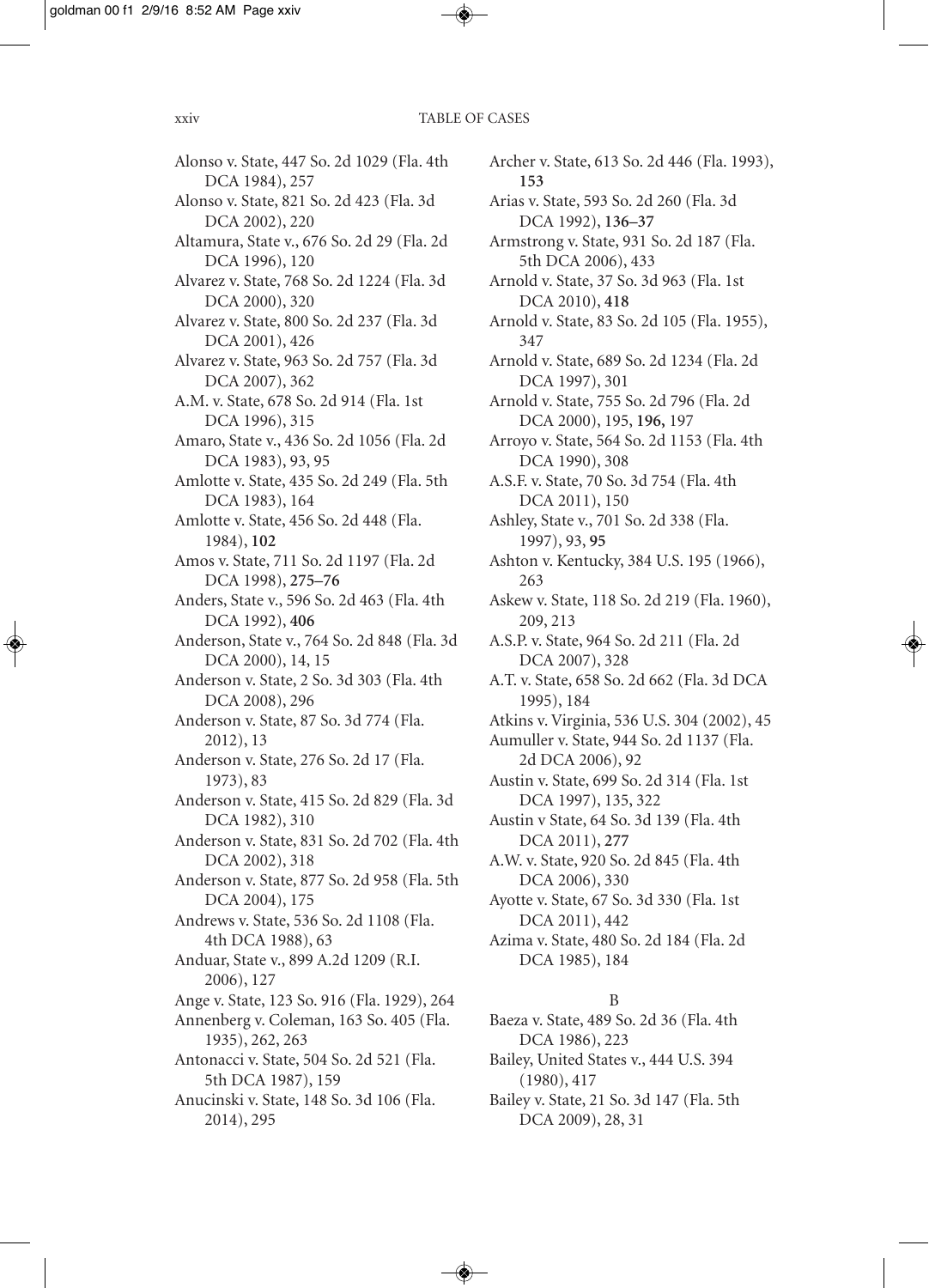Bailey v. State, 199 So. 2d 726 (Fla. 1st DCA 1967), 352 Bailey v. State, 877 So. 2d 836 (Fla. 4th DCA 2004), 86 Baines v. State, 25 So. 3d 1277 (Fla. 4th DCA 2010), **100–101** Baker v. State, 377 So. 2d 17 (Fla. 1979), 68 Baker v. State, 506 So. 2d 1056 (Fla. 2d DCA 1987), 378 Baker v. State, 622 So. 2d 1333 (Fla. 1st DCA 1993), 310, 313 Baker v. State, 636 So. 2d 1342 (Fla. 1994), 313, 317 Baker v. State, 980 So. 2d 616 (Fla. 4th DCA 2008), 188 Balint, United States v., 258 U.S. 250 (1922), 67, 70 Baptiste-Jean v. State, 979 So. 2d 1091 (Fla. 3d DCA 2008), **363** Barfield v. State, 613 So. 2d 507 (Fla. 1st DCA 1993), 287 Barfield v. State, 762 So. 2d 564 (Fla. 5th DCA 2000), **152** Barker v. State, 24 So. 69 (Fla. 1898), 210 Barnes v. State, 93 So. 2d 863 (Fla. 1957), 390 Barnes v. State, 406 So. 2d 539 (Fla. 1st DCA 1981), 389 Barnes v. United States, 412 U.S. 837 (1973), 286 Barnum, State v., 921 So. 2d 513 (Fla. 2005), 34, 173 Barr v. State, 507 So. 2d 175 (Fla. 3d DCA 1987), 444 Barrett v. State, 2 So. 3d 370 (Fla. 4th DCA 2008), 369, 438 Barrett v. State, 983 So. 2d 795 (Fla. 4th DCA 2008), **307** Barrios v. State, 75 So. 3d 374 (Fla. 4th DCA 2011), 282 Barron v. State, 990 So. 2d 1098 (Fla. 3d DCA 2007), 99, 147 Bartee v. State, 401 So. 2d 890 (Fla. 5th DCA 1981), 63 Barthell, State v., 554 So. 2d 17 (Fla. 3d DCA 1989), 276 Bartlett v. State, 765 So. 2d 799 (Fla. 1st DCA. 2000), 353, 440

Barton v. State, 797 So. 2d 1276 (Fla. 4th DCA 2001), 309, 315 Bass v. State, 172 So. 2d 614 (Fla. 2d DCA 1965), 170 Bates v. State, 465 So. 2d 490 (Fla. 1985), 140, 155, **225,** 349, 432 Bates v. State, 561 So. 2d 1341 (Fla. 2d DCA 1990), 355 Battle v. State, 365 So. 2d 1035 (Fla. 3d DCA 1978), 126, 133 Battle v. State, 911 So. 2d 85 (Fla. 2005), 103 Battles v. State, 288 So. 2d 573 (Fla. 2d DCA 1974), 161 Bauer v. State, 609 So. 2d 608 (Fla. 4th DCA 1992), 56, 440 Bauman, State v., 425 So. 2d 32 (Fla. 4th DCA 1982), 140 Bautista v. State, 863 So. 2d 1180 (Fla. 2003), 14, 70, 106 Bavero v. State, 347 So. 2d 781 (Fla. 1st DCA 1977), 417 Bayer v. State, 788 So. 2d 310 (Fla. 5th DCA 2001), 74, 106, 207 Baywood Nurseries Co., Inc., v. Fla. Dep't of Health (Fla. DOAH May 27, 2015), 416 Beachy v. State, 837 So. 2d 1152 (Fla. 1st DCA 2003), 94, 98 Beal v. State, 620 So. 2d 1015 (Fla. 1st DCA 1993), 267 Bean v. State, 728 So. 2d 781 (Fla. 4th DCA 1999), 316 Beard v. State, 842 So. 2d 174 (Fla. 2d DCA 2003), 168 Beasley, State v., 580 So. 2d 139 (Fla. 1991), 441 Beasley v. State, 360 So. 2d 1275 (Fla. 4th DCA 1978), 152 Beattie v. State, 636 So. 2d 744 (Fla. 2d DCA 1993), 404 Beck v. Alabama, 447 U.S. 625 (1980), **424** Behn v. State, 621 So. 2d 535 (Fla. 1st DCA 1993), 108 Bell v. State, 369 So. 2d 932 (Fla. 1979), 399 Bell v. State, 768 So. 2d 22 (Fla. 1st DCA 2000), 61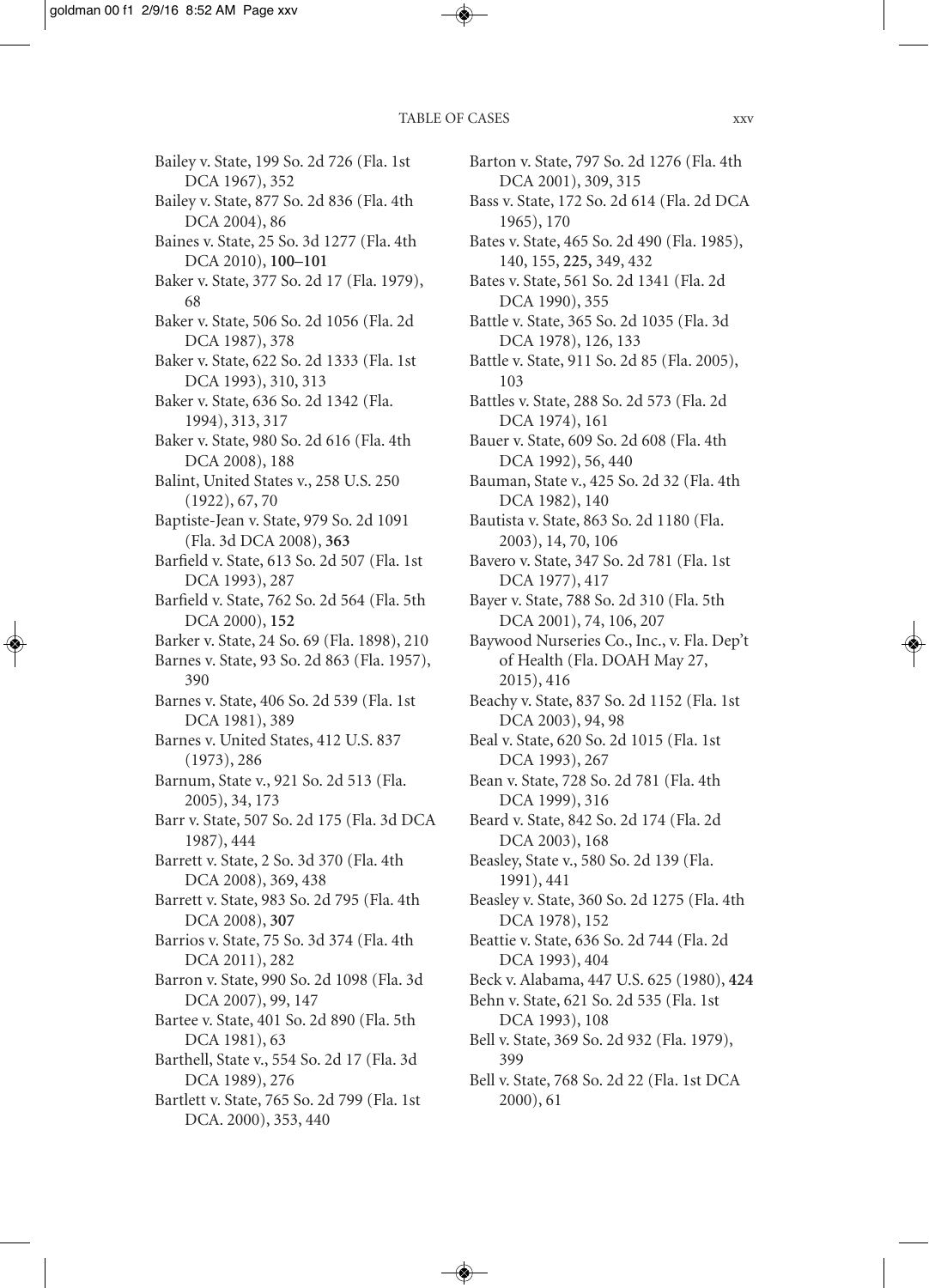Benitez v. State, 649 So. 2d 308 (Fla. 4th DCA 1995), 329 Benitez v. State, 901 So. 2d 935 (Fla. 4th DCA 2005), 163, 350 Benjamin v. State, 77 So. 3d 781 (Fla. 4th DCA 2011), 26 Bennett, State v., 565 So. 2d 803 (Fla. 2d DCA 1990), 316 Berdecia v. State, 971 So. 2d 846 (Fla. 3d DCA 2007), 86, 110 Berger v. Berger, 466 So. 2d 1149 (Fla. 4th DCA 1985), 257 Bernau v. State, 891 So. 2d 1229 (Fla. 2d DCA 2005), 205 Berrios v. State, 781 So. 2d 455 (Fla. 4th DCA 2001), 389 Berry v. State, 566 So. 2d 22 (Fla. 1st DCA 1990), 339 Berry v. State, 668 So. 2d 967 (Fla. 1996), 237, 238, 239, **240** Bertone v. State, 870 So. 2d 923 (Fla. 4th DCA 2004), 294 Berube v. State, 5 So. 3d 734 (Fla. 3d DCA 2009), 85 Beyer v. State, 76 So. 3d 1132 (Fla. 4th DCA 2012), 422 B.H. v. State, 645 So. 2d 987 (Fla. 1994), 4 Biber v. City of Miami, 82 So. 2d 747 (Fla. 1955), 275 Biggs v. State, 745 So. 2d 1051 (Fla. 3d DCA 1999), 239, 240, 243 Bigham v. State, 995 So. 2d 207 (Fla. 2008), 84, 85 Biglow v. State, 683 So. 2d 176 (Fla. 3d DCA 1996), 366 Billeaud v. State, 578 So. 2d 343 (Fla. 1st DCA 1991), **118–19** Billie v. State, 963 So. 2d 837 (Fla. 3d DCA 2007), **87** Billings v. State, 103 So. 628 (Fla. 1925), 248 Bilotti v. State, 27 So. 3d 798 (Fla. 2d DCA 2010), 313 Bishop v. State, 46 So. 3d 75 (Fla. 5th DCA 2010), 237, 238 Bishop v. State, 100 So. 3d 1192 (Fla. 4th DCA 2012), 84 Bist v. State, 35 So. 3d 936 (Fla. 5th DCA 2010), **136,** 405, **406–7**

Black v. State, 95 So. 3d 884 (Fla. 2d DCA 2012), **88** Black v. State, 173 So. 2d 166 (Fla. 2d DCA 1965), 164 Blackburn v. State, 83 So. 2d 694 (Fla. 1955), 128 Blackmon v. State, 696 So. 2d 918 (Fla. 1st DCA 1997), 357 Blackwell v. State, 86 So. 224 (Fla. 1920), 433 Blackwood v. State, 777 So. 2d 399 (Fla. 2000), 85 Blanchard v. State, 767 So. 2d 573 (Fla. 5th DCA 2000), 316 Blanco, State v., 896 So. 2d 900 (Fla. 4th DCA 2005), 408 Blanco v. State, 679 So. 2d 792 (Fla. 3d DCA 1996), 355 Blank v. State, 726 So. 2d 854 (Fla. 2d DCA 1999), 270 Blanton v. State, 388 So. 2d 1271 (Fla. 4th DCA 1980), 162 Bledsoe v. State, 764 So. 2d 927 (Fla. 2d DCA 2000), 308, 312 Blitch v. State, 427 So. 2d 785 (Fla. 2d DCA 1983), 117 B.L.L. v. State, 764 So. 2d 837 (Fla. 2d DCA 2000), 167, 169 Blockburger v. United States, 284 U.S. 299 (1932), 25 Blount v. State, 641 So. 2d 447 (Fla. 2d DCA 1994), **292** Blow v. State, 993 So. 2d 540 (Fla. 2d DCA 2007), **193** B.M., In the Interest of, 553 So. 2d 714 (Fla. 4th DCA 1989), 326 Bobbitt, State v., 415 So. 2d 724 (Fla. 1982), 378 Bobbitt v. State, 415 So. 2d 724 (Fla. 1982), **380** Bodden, State v., 877 So. 2d 680 (Fla. 2004), 21 Boler v. State, 678 So. 2d 319 (Fla. 1996), 121 Boles v. State, 27 So. 2d 293 (Fla. 1946), 227 Bolin v. State, 8 So. 3d 428 (Fla. 2d DCA 2009), 106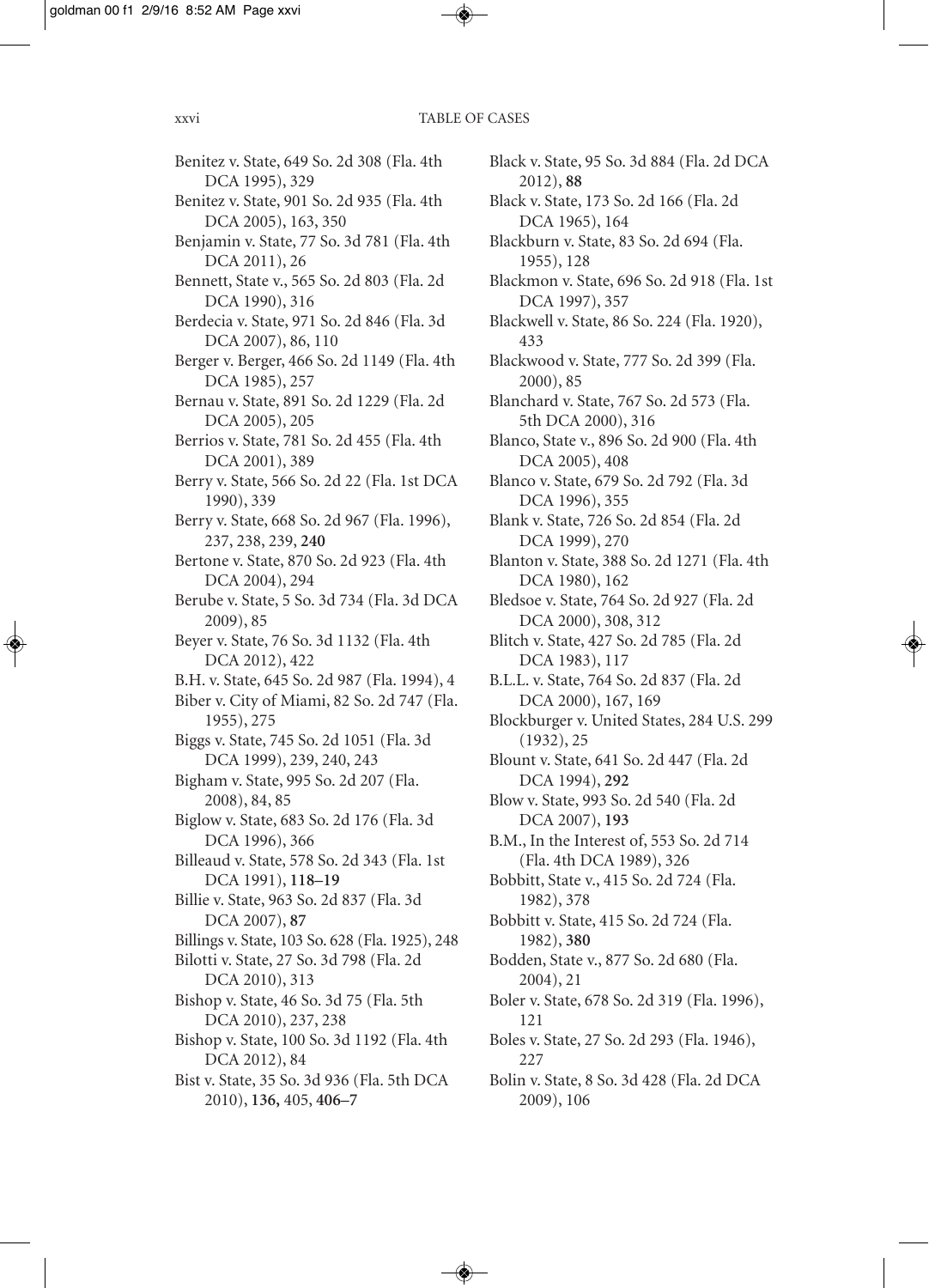- Bonawitz, State v., 997 So. 2d 460 (Fla. 4th DCA 2008), 427
- Bonge v. State, 53 So. 3d 1231 (Fla. 1st DCA 2011), 166
- Boone v. State, 711 So. 2d 594 (Fla. 1st DCA 1998), 286
- Borders v. State, 433 So. 2d 1325 (Fla. 3d DCA 1983), 89
- Bostic v. State, 638 So. 2d 613 (Fla. 5th DCA 1994), 166
- Bouters v. State, 659 So. 2d 235 (Fla. 1995), 179, **181–82**
- Bowen v. State, 791 So. 2d 44 (Fla. 2d DCA 2001) (*Bowen I*), 108, 156, 157
- Bowen v. State, 868 So. 2d 541 (Fla. 2d DCA 2003) (*Bowen II*), 157
- Bowers v. State, 452 So. 2d 146 (Fla. 2d DCA 1984), 33
- Bowles v. State, 14 So. 2d 269 (Fla. 1943), 300
- Bowman v. State, 760 So. 2d 1053 (Fla. 4th DCA 2000), 216, 217
- Boyd v. Green, State ex rel., 355 So. 2d 789 (Fla. 1978), 371
- Boyd v. State, 910 So. 2d 167 (Fla. 2005), 84, 237, 238, 243
- Boyd v. State, 912 So. 2d 26 (Fla. 4th DCA 2005), 152
- Bozeman v. State, 931 So. 2d 1006 (Fla. 4th DCA 2006), 285, 293
- B.P., In the Interest of, 610 So. 2d 625 (Fla. 1st DCA 1992), 440
- Bradley v. State, 3 So. 3d 1168 (Fla. 2009), 354
- Bradley v. State, 787 So. 2d 732 (Fla. 2001), 84, 131
- Brady, State v., 685 So. 2d 984 (Fla. 5th DCA 1997), 112
- Brady, State v., 745 So. 2d 954 (Fla. 1999), 89
- Bragenzer v. State, 582 So. 2d 142 (Fla. 5th DCA 1991), 428, 429
- Bragg v. State, 371 So. 2d 1082 (Fla. 4th DCA 1979), 310
- Bragg v. State, 487 So. 2d 424 (Fla. 5th DCA 1986), 128, 142
- Brake, State v., 796 So. 2d 522 (Fla. 2001), 251
- Brancaccio v. State, 27 So. 3d 739 (Fla. 4th DCA 2010) (*Brancaccio II*)*,* 370, 439
- Brancaccio v. State, 698 So. 2d 597 (Fla. 4th DCA 1997), 437
- Brannen v. State, 114 So. 429 (Fla. 1927), 444
- Brannon v. State, 850 So. 2d 452 (Fla. 2003), 6
- Branton v. State, 86 So. 3d 560 (Fla. 2d DCA 2012), 156
- Braverman v. United States, 317 U.S. 49 (1942), 129
- Brazill v. State, 845 So. 2d 282 (Fla. 4th DCA 2003), 435
- Brea, State v., 545 So. 2d 954 (Fla. 3d DCA 1989), 128
- Brennan v. State, 651 So. 2d 244 (Fla. 3d DCA 1995), 273, 324
- Bretherick v. State, 135 So. 3d 337 (Fla. 5th DCA 2013), 247
- Brewer, State v., 767 So. 2d 1249 (Fla. 5th DCA 2000), 42
- Brinson v. State, 18 So. 3d 1075 (Fla. 2d DCA 2009), 91, 94, 97, 98, 121
- Broers v. State, 606 So. 2d 480 (Fla. 2d DCA 1992), 198
- Bronson v. State, 926 So. 2d 480 (Fla. 2d DCA 2006), 286
- Brooks, State v., 17 So. 3d 1261 (Fla. 2d DCA 2009), **196**
- Brooks v. State, 23 So. 3d 1227 (Fla. 2d DCA 2009), 331
- Brooks v. State, 122 So. 3d 418 (Fla. 2d DCA 2013), 413
- Brooks v. State, 787 So. 2d 765 (Fla. 2001), 130
- Brooks v. State, 918 So. 2d 181 (Fla. 2005), 96
- Brose v. State, 32 So. 3d 144 (Fla. 4th DCA 2010), 290, **292**
- Broughton v. State, 528 So. 2d 1241 (Fla. 1st DCA 1988), **331**
- Broward Co. v. La Rosa, 484 So. 2d 1374 (Fla. 4th DCA 1986), 7
- Brown, State v., 496 So. 2d 194 (Fla. 3d DCA 1986), 353
- Brown v. State, 8 So. 3d 464 (Fla. 2d DCA 2009), 51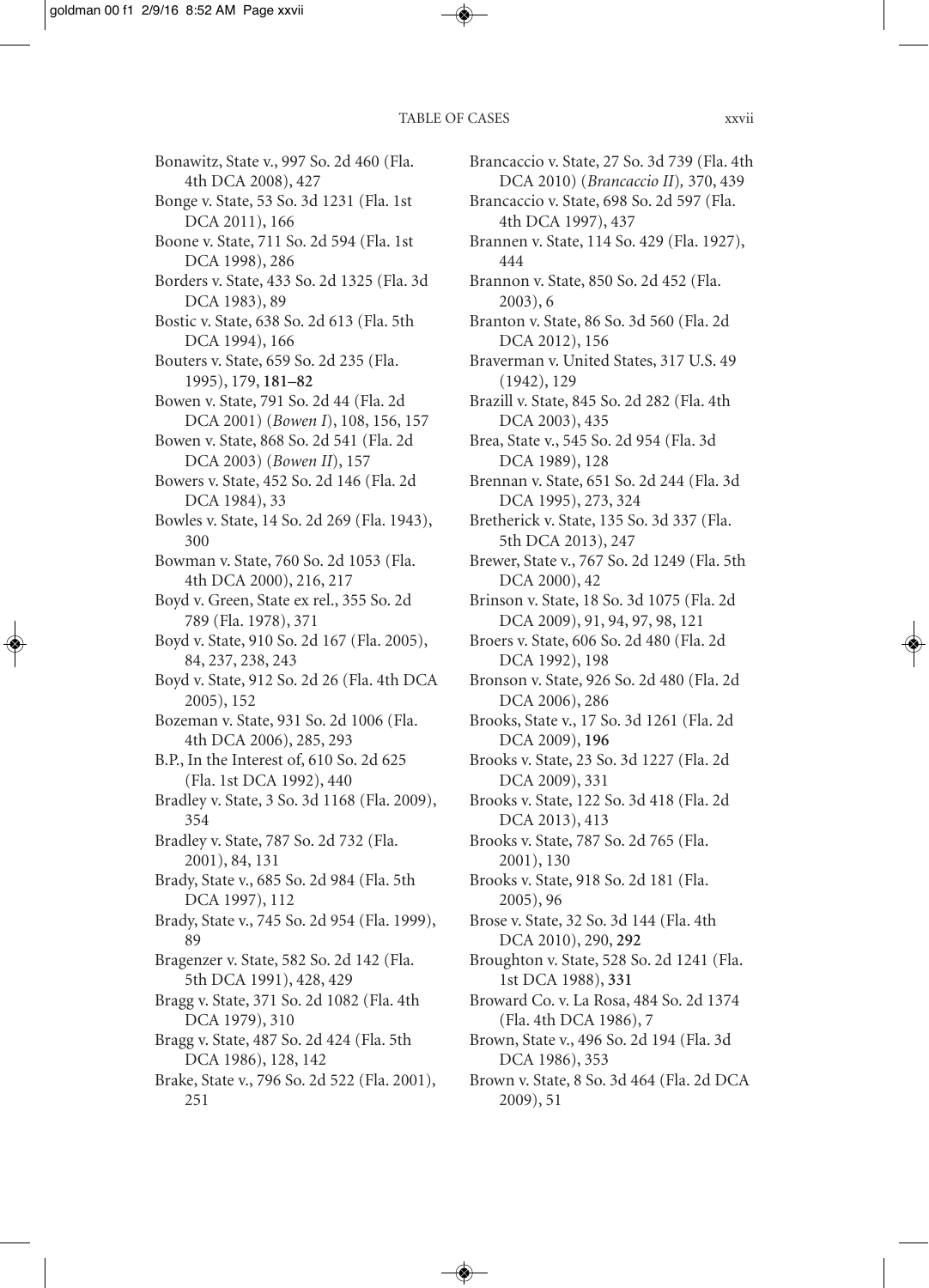Brown v. State, 11 So. 3d 428 (Fla. 2d DCA 2009), 221 Brown v. State, 94 So. 874 (Fla. 1922), **61,** 397 Brown v. State, 150 So. 3d 281 (Fla. 1st DCA 2014), 67 Brown v. State, 178 So. 153 (Fla. 1938), 129 Brown v. State, 414 So. 2d 15 (Fla. 5th DCA 1982), 272 Brown v. State, 454 So. 2d 596 (Fla. 5th DCA 1984), 377 Brown v. State, 550 So. 2d 142 (Fla. 1st DCA 1989), 127, 138 Brown v. State, 574 So. 2d 297 (Fla. 5th DCA 1991), 287 Brown v. State, 629 So. 2d 841 (Fla. 1994), 19 Brown v. State, 672 So. 2d 861 (Fla. 3d DCA 1996), 156, 158 Brown v. State, 674 So. 2d 738 (Fla. 2d DCA 1995), 301, 419, 426, 428, 429, 430 Brown v. State, 719 So. 2d 955 (Fla. 4th DCA 1998), 239 Brown v. State, 790 So. 2d 389 (Fla. 2000), **89,** 90 Brown v. State, 848 So. 2d 361 (Fla. 4th DCA 2003), 358, 359 Brown v. State, 896 So. 2d 808 (Fla. 5th DCA 2005), **307–8** Brumbley v. State, 453 So. 2d 381 (Fla. 1984), 424 Brunner v. State, 683 So. 2d 1129 (Fla. 4th DCA 1996), 370, 438 Bruns, State v., 429 So. 2d 307 (Fla. 1983), 440 Bryan, State v., 287 So. 2d 73 (Fla. 1973), 88 Bryan v. State, 865 So. 2d 677 (Fla. 4th DCA 2004), 174 Bryant v. State, 154 So. 3d 1164 (Fla. 2d DCA 2015), 161 Bryant v. State, 412 So. 2d 347 (Fla. 1982), 90, 94, 97, **98–99,** 152, 431 Bryson v. State, 42 So. 3d 852 (Fla. 1st DCA 2010), 423 B.S. v. State, 862 So. 2d 15 (Fla. 2d DCA

2003), 22

Buchanan, State v., 189 So. 2d 270 (Fla. 3d DCA 1966), 52 Buffett, State v., 397 So. 2d 1060 (Fla. 2d DCA 1981), 282 Buford v. State, 403 So. 2d 943 (Fla. 1981), 232 Bullington v. State, 616 So. 2d 1036 (Fla. 3d DCA 1993), 213, 214, 216, 434 Bunkley v. State, 882 So. 2d 890 (Fla. 2004), 307 Bunney v. State, 603 So. 2d 1270 (Fla. 1992), 367, 374 Burch, State v., 545 So. 2d 279 (Fla. 4th DCA 1989), 408 Burke v. State, 48 So. 3d 943 (Fla. 2d DCA 2010), 188, 189 Burke v. State, 672 So. 2d 829 (Fla. 1st DCA 1995), 331 Burks v. State, 766 So. 2d 468 (Fla. 5th DCA 2000), **229–30** Burnham v. State, 20 So. 548 (Fla. 1896), 265 Burns v. State, 132 So. 3d 1238 (Fla. 1st DCA 2014), 196 Burrage v. United States, 134 S. Ct. 881 (2014), **74,** 92, **97** Burrell v. State, 601 So. 2d 628 (Fla. 2d DCA 1992), 289, **294–95** Burris, State v., 875 So. 2d 408 (Fla. 2004), 70, 353 Burrows, State v., 940 So. 2d 1259 (Fla. 1st DCA 2006), 51 Burrows v. State, 62 So. 3d 1258 (Fla. 3d DCA 2011), 188 Burston, State v., 693 So. 2d 600 (Fla. 2d DCA 1997), 318 Bush v. State, 359 So. 2d 556 (Fla. 4th DCA 1978), 156 Bush v. State, 543 So. 2d 283 (Fla. 2d DCA 1989), 76 Butler v. State, 14 So. 3d 269 (Fla. 1st DCA 2009), 413 Butler v. State, 632 So. 2d 684 (Fla. 5th DCA 1994), 162 Butler v. State, 715 So. 2d 339 (Fla. 4th DCA 1998), 178, 180 Byrd v. State, 297 So. 2d 22 (Fla. 1974), 367, 371, 372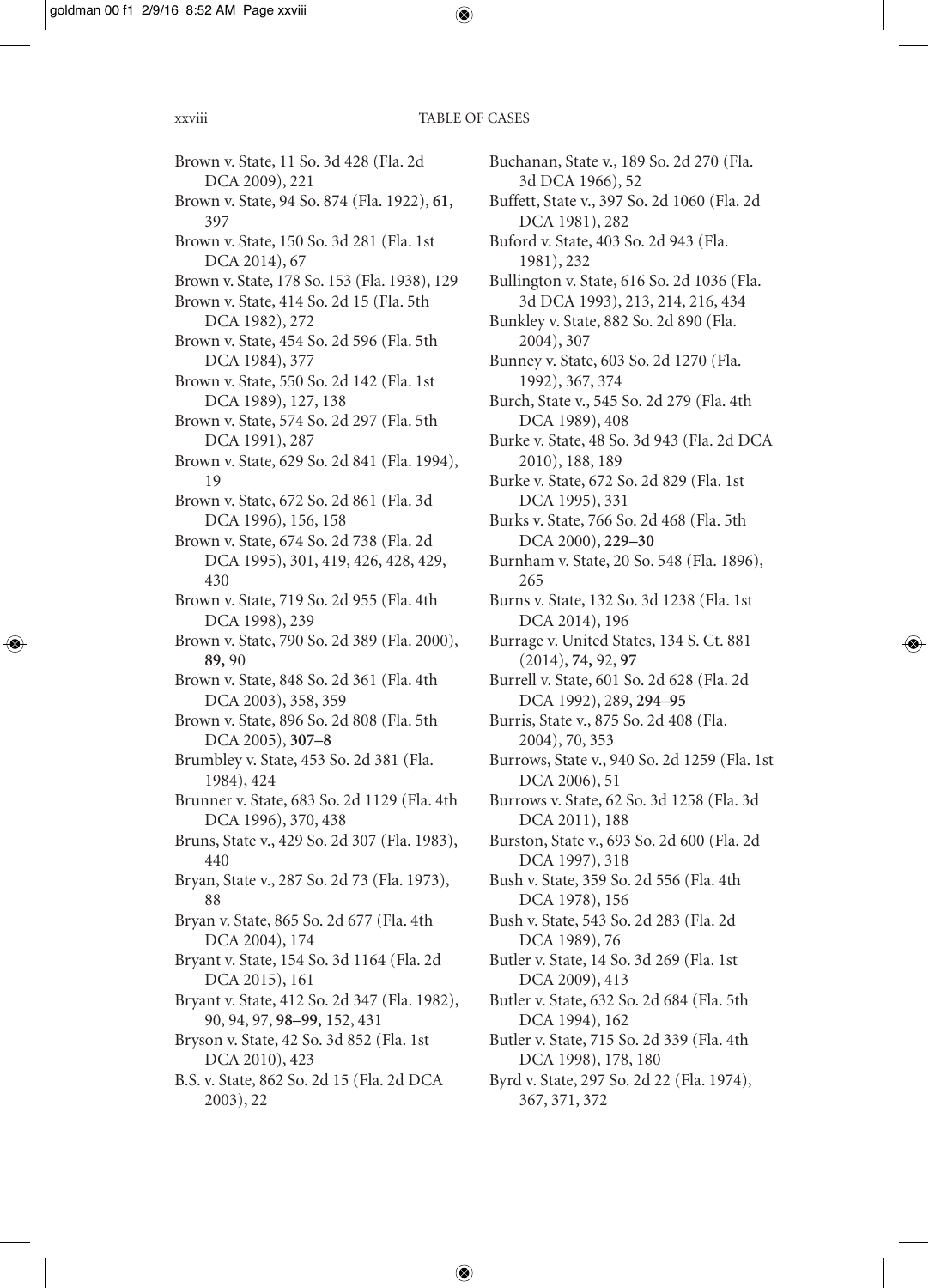Byrd v. State, 789 So. 2d 1169 (Fla. 3d DCA 2001), 166

#### C

- Caamano, State v., 105 So. 3d 18 (Fla. 2d DCA 2012), 377, **396–97**
- Cabrera v. State, 766 So. 2d 1131 (Fla. 2d DCA 2000), 404
- Calamia v. State, 125 So. 3d 1007 (Fla. 5th DCA 2013), 64, 257
- Calderon, State v., 951 So. 2d 1031 (Fla. 3d DCA 2007), 423
- Calderon v. State, 52 So. 3d 813 (Fla. 3d DCA 2011), 128, 129, 424
- Callahan v. United States, 364 U.S. 587 (1961), 129
- Calliar v. State, 760 So. 2d 885 (Fla. 1999), **14,** 329, **330**
- Cam v. State, 433 So. 2d 38 (Fla. 1st DCA 1983), 129
- Cambell v. State, 37 So. 3d 948 (Fla. 5th DCA 2010), 160, **164**
- Cameron, United States v., 907 F.2d 1051 (11th Cir. 1990), 374
- Camp, State v., 596 So. 2d 1055 (Fla. 1992), 289, **291**
- Campbell v. State, 227 So. 2d 873 (Fla. 1969), 97, 369
- Campbell v. State, 577 So. 2d 932 (Fla. 1992), 51
- Campbell v. State, 935 So. 2d 614 (Fla. 3d DCA 2006), 129, 408
- Campusano v. State, 861 So. 2d 535 (Fla. 4th DCA. 2003), 138
- Canady v. State, 813 So. 2d 161 (Fla. 2d DCA 2002), 280, 287
- Canavan v. State, 38 So. 3d 885 (Fla. 2d DCA 2010), 181
- Cannon v. State, 18 So. 3d 562 (Fla. 1st DCA 2009), 99
- Capaldo v. State, 679 So. 2d 717 (Fla. 1996), **290,** 300
- Capers v. State, 678 So. 2d 330 (Fla. 1996), 15
- Capiro v. State, 97 So. 3d 298 (Fla. 4th DCA 2012), 298
- Caraker v. State, 84 So. 2d 50 (Fla. 1955), 160, 164
- Carlton v. State, 103 So. 3d 937 (Fla. 5th DCA 2012), 136
- Carlyle v. State, 945 So. 2d 540 (Fla. 2d DCA 2006), 222, **223**
- Carnley v. Cochran, 118 So. 2d 629 (Fla. 1960), 41
- Carricarte v. State, 384 So. 2d 1261 (Fla. 1980), 257
- Carrillo v. State, 463 So. 2d 450 (Fla. 2d DCA 1985), 157
- Carrizales, State v., 356 So. 2d 274 (Fla. 1978), 113
- Carroll v. State, 680 So. 2d 1065 (Fla. 3d DCA 1996), 140, **141,** 154, 298, 432
- Carruthers v. State, 636 So. 2d 853 (Fla. 1st DCA 1994), 139
- Carter v. State, 23 So. 3d 1238 (Fla. 4th DCA 2009), 363
- Carter v. State, 77 So. 3d 849 (Fla. 2d DCA 2012), 277
- Carter v. State, 115 So. 3d 1031 (Fla. 4th DCA 2013), 384
- Carter v. State, 384 So. 2d 1255 (Fla. 1980), 444
- Carter v. State, 468 So. 2d 370 (Fla. 1st DCA 1985), 240
- Carter v. State, 710 So. 2d 110 (Fla. 4th DCA 1998), 68
- Carter v. State, 762 So. 2d 1024 (Fla. 3d DCA 2000), 243
- Carter v. State, 980 So. 2d 473 (Fla. 2008), 436
- Caruthers v. State, 721 So. 2d 371 (Fla. 2d DCA 1998), 384
- Carver v. State, 560 So. 2d 258 (Fla. 1st DCA 1990), 237
- Cash v. State, 628 So. 2d 1100 (Fla. 1993), 273
- Cashatt v. State, 873 So. 2d 430 (Fla. 1st DCA 2004), **142,** 445
- Cassady v. Moore, 737 So. 2d 1174 (Fla. 1st DCA 1999), 18
- Catalano, State v., 104 So. 3d 1069 (Fla. 2012), **20**
- Cave v. State, 476 So. 2d 180 (Fla. 1985), 90
- Cawthon v. State, 382 So. 2d 796 (Fla. 1st DCA 1980), 413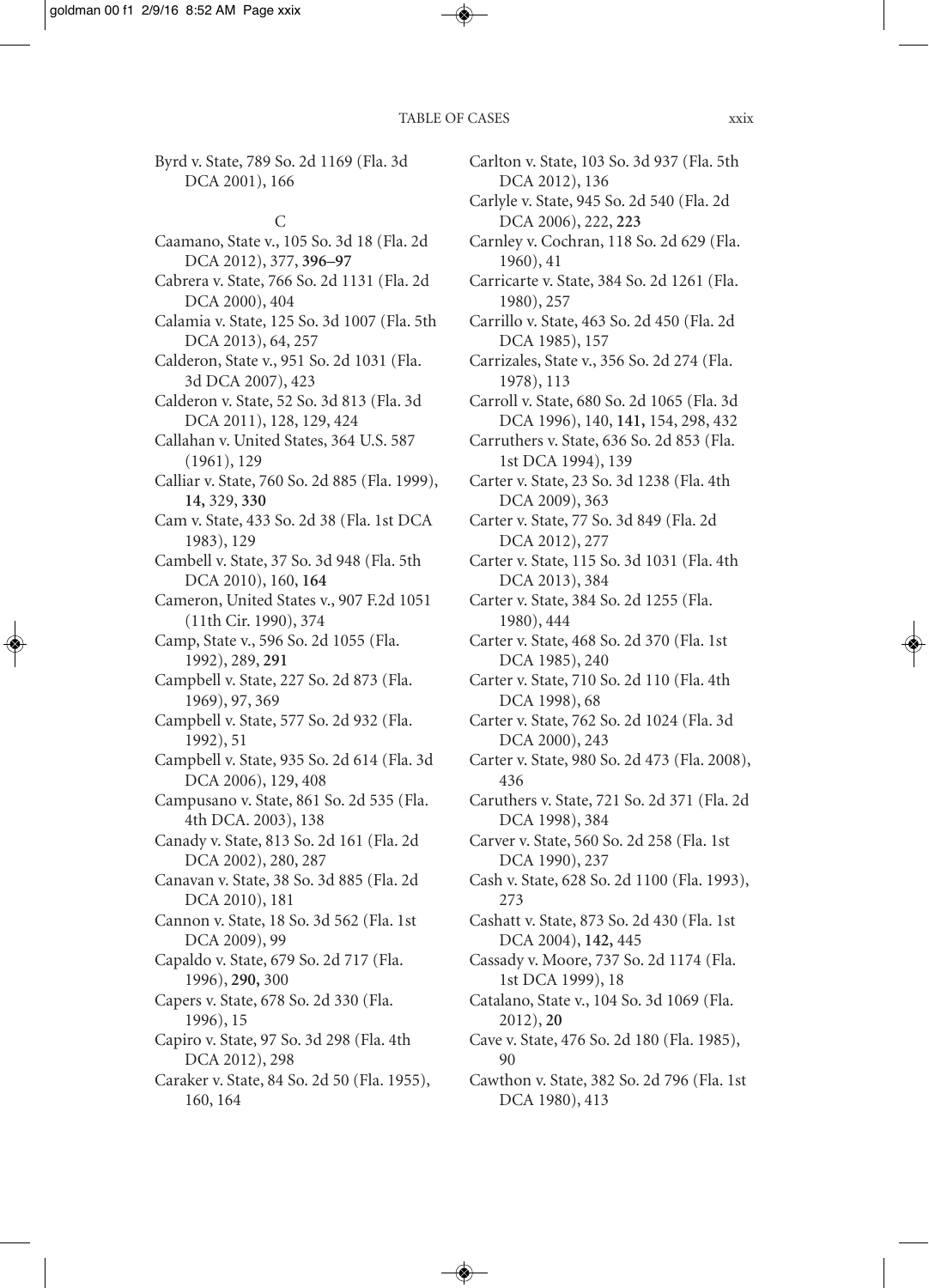C.B. v. State, 810 So. 2d 1072 (Fla. 4th DCA 2002), 57, **166–67,** 172 CBS, Inc. v. Garrod, 622 F. Supp. 532 (M.D. Fla. 1985), 279 C.C. v. State, 576 So. 2d 951 (Fla. 3d DCA 1991), 166 C.D. v. State, 2 So. 3d 994 (Fla. 2d DCA 2008), 148 Celeste v. State, 79 So. 3d 898 (Fla. 5th DCA 2012), 444 C.H., State v., 421 So. 2d 62 (Fla. 4th DCA 1982), 158 Chambers, State v., 890 So. 2d 456 (Fla. 2d DCA 2004), 418 Chambers v. State, 700 So. 2d 441 (Fla. 4th DCA 1997), 318 Chaplinsky v. New Hampshire, 315 U.S. 568 (1942), 262 Chapman, State v., 625 So. 2d 838 (Fla. 1993), 120 Chase, State v., 114 So. 856 (Fla. 1927), 261, 262, 265 Chase Sec. Corp. v. Donaldson, 325 U.S. 304 (1945), 419 Cheek v. United States, 498 U.S. 192 (1991), 441 Cheffer v. Judge, Division "S," 15th Judicial Circuit, 614 So. 2d 632 (Fla. 4th DCA 1993), **425** Cherry v. State, 959 So. 2d 702 (Fla. 2007), 14 Chesebrough v. State, 255 So. 2d 675 (Fla. 1971), 227 Chesnoff v. State, 840 So. 2d 423 (Fla. 5th DCA 2003), 169 Chestnut v. State, 538 So. 2d 820 (Fla. 1989), 24, 365, 369, 374, 375 Chicone v. State, 684 So. 2d 736 (Fla. 1996), 67, 69, 70 Childers v. State, 782 So. 2d 513 (Fla.1st DCA 2001), 132 Childers v. State, 800 So. 2d 709 (Fla. 2d DCA 2001), 423 Chisolm v. State, 58 So. 3d 304 (Fla. 1st DCA 2011), **190** Christie, State v., 939 So. 2d 1078 (Fla. 3d DCA 2005), 195 Christopher v. State, 416 So. 2d 450 (Fla. 1982), 371

Cirack v. State, 201 So. 2d 706 (Fla. 1967), **369,** 370, 438 C.J.P. v. State, 672 So. 2d 62 (Fla. 1st DCA 1996), 157 Cladd v. State, 398 So. 2d 442 (Fla. 1981), 314 Clark v. Arizona, 548 U.S. 735 (2006), 368 Clark v. State, 783 So. 2d 967 (Fla. 2001), 165, 168 Clay v. State, 196 So. 462 (Fla. 1940), 435 Clay v. State, 424 So. 2d 139 (Fla. 3d DCA 1982), 84 Clement v. State, 895 So. 2d 446 (Fla. 2d DCA 2005), 16 Cleveland v. State, 135 So. 3d 425 (Fla. 1st DCA 2014), 126, 229 Cliett v. State, 951 So. 2d 3 (Fla. 1st DCA 2007), 350 Cliff Berry, Inc. v. State, 116 So. 3d 394 (Fla. 3d DCA 2012), 299, 440 Clines v. State, 765 So. 2d 947 (Fla. 5th DCA 2000), **188** Clinton v. State, 421 So. 2d 186 (Fla. 2d DCA 1982), 174 Cloyd v. State, 943 So. 2d 149 (Fla. 3d DCA 2006), 22 C.N.W. v. State, 670 So. 2d 1052 (Fla. 2d DCA 1996), 155 C.O. v. State, 785 So. 2d 629 (Fla. 2d DCA 2001), 51 Coates v. State, 513 So. 2d 757 (Fla. 4th DCA 1987), 269, 272 Coban, State v., 520 So. 2d 40 (Fla. 1988), 43 Cobb v. State, 376 So. 2d 230 (Fla. 1979), 113, **114** Cobb v. State, 884 So. 2d 437 (Fla. 1st DCA 2004), 437 Cobb v. Wainwright, 666 F.2d 966 (5th Cir. 1982), **114** Cochran v. State, 61 So. 187 (Fla. 1913), 438 Coffman, State v., 746 So. 2d 471 (Fla. 2d DCA 1998), 193 Cohen, State v., 409 So. 2d 64 (Fla. 1st DCA 1982), 142 Cohen, State v., 568 So. 2d 49 (Fla. 1990), 431 Cohen v. State, 125 So. 2d 560 (Fla. 1960), **68**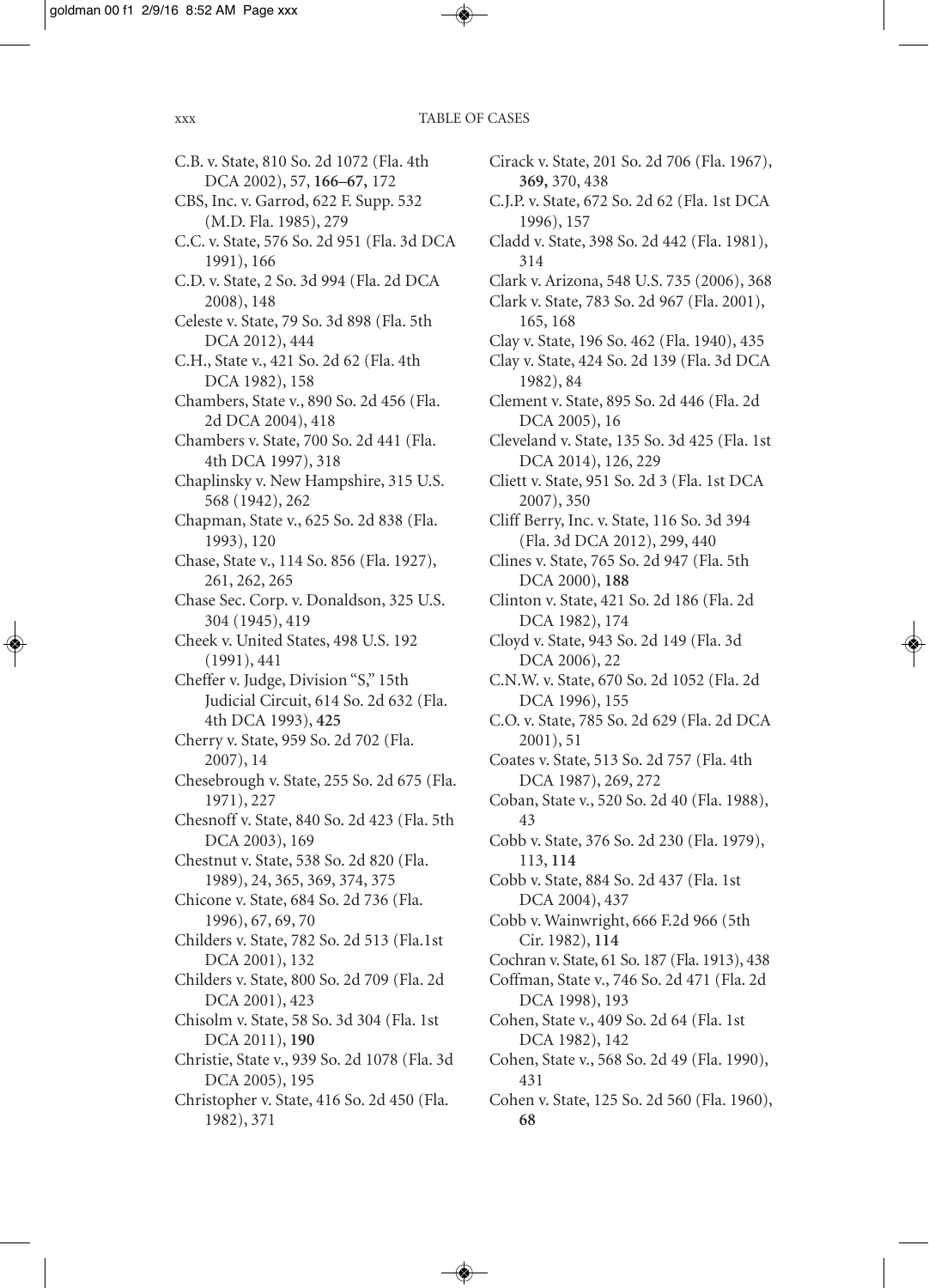Cohron, State v., 597 So. 2d 251 (Fla. 1992), 417 Coker, State v., 452 So. 2d 1135 (Fla. 2d DCA 1984), 104, 135, **136** Colainni v. State, 245 So. 2d 893 (Fla. 2d DCA 1971), 163 Colbert v. State, 49 So. 3d 819 (Fla. 4th DCA 2010), 320 Cole v. State, 193 So. 2d 47 (Fla. 1st DCA 1966), 394 Cole v. State, 942 So. 2d 1010 (Fla. 2d DCA 2006), 239, 247 Coleman, State v., 937 So. 2d 1226 (Fla. 1st DCA 2006), **189** Coleman v. State, 592 So. 2d 300 (Fla. 2d DCA 1991), 320 Coleman v. State, 956 So. 2d 1254 (Fla. 2d DCA 2007), 31 Coleman v. State ex rel. Carver, 161 So. 89 (Fla. 1935), 7, 303 Coleman v. State ex rel. Jackson*,* 193 So. 84 (Fla. 1939), 7 Coles, State v., 91 So. 2d 200 (Fla. 1956), 390 Coley v. State, 616 So. 2d 1017 (Fla. 3d DCA 1993), 216 Colletti v. State, 74 So. 3d 497 (Fla. 2d DCA 2011), 277, 281 Collins v. State, 102 So. 880 (Fla. 1925), **118** Conahan v. State, 844 So. 2d 629 (Fla. 2003), 237, 238 Conde v. State, 860 So. 2d 930 (Fla. 2003), 85 Connor v. State, 19 So. 3d 1117 (Fla. 2d DCA 2009), **244,** 247 Connor v. State, 361 So. 2d 774 (Fla. 4th DCA 1978), 379 Conrad v. State, 977 So. 2d 766 (Fla. 5th DCA 2008), 313 Converse, State v., 78 So. 3d 78 (Fla. 5th DCA 2012), 38 Coogler v. Rhodes, 21 So. 109 (Fla. 1897), 264 Coolen v. State, 696 So. 2d 738 (Fla. 1997), 84 Cooper v. State, 453 So. 2d 67 (Fla. 1st DCA 1984), 164

Cooper v. State, 573 So. 2d 74 (Fla. 4th DCA 1990), 384 Cooper v. State, 742 So. 2d 855 (Fla. 1st DCA 1999), 70 Cooper v. State, 905 So. 2d 1063 (Fla. 4th DCA 2005), 138 Copertino v. State, 726 So. 2d 330 (Fla. 4th DCA 1999), 108 Corbin, United States v., 734 F.2d 643 (11th Cir. 1984), 133 Cormier, State v., 375 So. 2d 852 (Fla. 1979), 327 Corn v. State, 332 So. 2d 4 (Fla. 1976), 323 Coronado v. State, 654 So. 2d 1267 (Fla. 2d DCA 1995), 243 Corujo v. State, 424 So. 2d 43 (Fla. 2d DCA 1982), 413 Costlow v. State, 543 So. 2d 1259 (Fla. 5th DCA 1989), 250 Coston v. State, 190 So. 520 (Fla. 1939), **61** County Court of Ulster County, N.Y. v. Allen, 442 U.S. 140 (1979), 35 Coverdale v. State, 940 So. 2d 558 (Fla. 2d DCA 2006), 181 Cox v. State, 1 So. 3d 1220 (Fla. 2d DCA 2009), **192,** 193 Cox v. State, 988 So. 2d 1236 (Fla. 5th DCA 2008), 171 Coxwell v. State, 397 So. 2d 335 (Fla. 1st DCA 1981), 125, 147 C.P.P. v. State, 479 So. 2d 858 (Fla. 1st DCA 1985), 149 Crain v. State, 894 So. 2d 59 (Fla. 2004), 236, 238 Crawford v. State, 453 So. 2d 1139 (Fla. 2d DCA 1984), 283 Crimins v. State, 113 So. 3d 945 (Fla. 5th DCA 2013), 392 Crittenden v. State, 137 So. 3d 1170 (Fla. 1st DCA 2014), 62 Crocker v. State, 752 So. 2d 615 (Fla. 2d DCA 1999), 219 Cruller v. State, 808 So. 2d 201 (Fla. 2002), 29 Crumley, State v., 512 So. 2d 183 (Fla. 1987), 17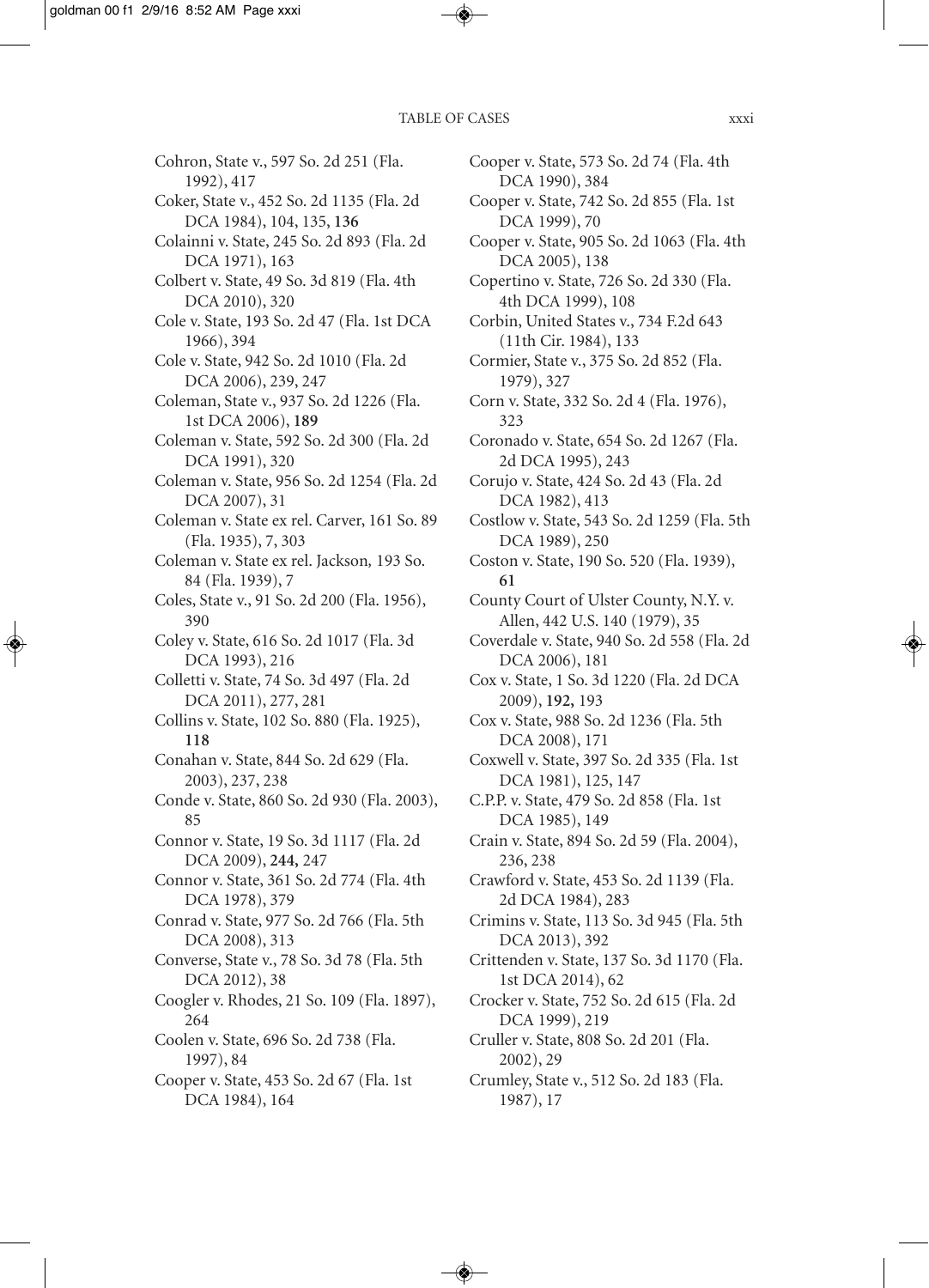Cruz v. State, 465 So. 2d 516 (Fla. 1985), **400** Cruz v. State, 971 So. 2d 178 (Fla. 5th DCA 2007), 384 Cruz v. State (Fla. 4th DCA May 20, 2015), 383, 393 Cueto v. State, 979 So. 2d 1113 (Fla. 3d DCA 2008), 321 Cummings v. State, 514 So. 2d 406 (Fla. 4th DCA 1987), 133 Cunnell v. State, 920 So. 2d 810 (Fla. 2d DCA 2006), 429 Cunningham, State v., 712 So. 2d 1221 (Fla. 2d DCA 1998), 226 Cunningham v. State, 385 So. 2d 721 (Fla. 3d DCA 1980), 74, 109 Curry v. State, 811 So. 2d 736 (Fla. 4th DCA 2002), 176, **178–79** Curry v. State, 876 So. 2d 29 (Fla. 4th DCA 2004), 409 Curtis v. State, 589 So. 2d 956 (Fla. 3d DCA 1991), 437, 438 Czapla v. State, 957 So. 2d 676 (Fla. 1st DCA 2007), **190–91** D Dale v. State, 703 So. 2d 1045 (Fla. 1997), 307, **354,** 355, 364 Damico v. State, 16 So. 2d 43 (Fla. 1943), 320 Daniels v. State, 108 So. 2d 755 (Fla. 1959), 60, 83

Daniels v. State, 422 So. 2d 1024 (Fla. 1st DCA 1982), 295

Daniels v. State, 587 So. 2d 460 (Fla. 1991), 57, 268, 282, 299, 347, 352

Dankert v. State, 859 So. 2d 1221 (Fla. 2d DCA 2003), 419, 429

D'Annunzio v. State, 683 So. 2d 151 (Fla. 5th DCA 1996), 433

Darling v. State*,* 81 So. 3d 574 (Fla. 3d DCA 2012), 382

Daugherty v. State, 17 So. 2d 290 (Fla. 1944), 445

Davila v. State, 26 So. 3d 5 (Fla. 3d DCA 2009) (*Davila I*), 246

Davila v. State, 75 So. 3d 192 (Fla. 2011) (*Davila II*)*,* **245–46**

Davila v. State, 988 So. 2d 35 (Fla. 3d DCA 2008), 132 Davis v. State, 32 So. 822 (Fla. 1902), **366– 67** Davis v. State, 74 So. 3d 1096 (Fla. 1st DCA 2011), 31 Davis v. State, 275 So. 2d 575 (Fla. 1st DCA 1973), 146 Davis v. State, 436 So. 2d 196 (Fla. 4th DCA 1983), 146 Davis v. State, 538 So. 2d 515 (Fla. 2d DCA 1989), **216** Davis v. State, 565 So. 2d 826 (Fla. 5th DCA 1990), **170** Davis v. State, 703 So. 2d 1055 (Fla. 1997), 211 Davis v. State, 816 So. 2d 840 (Fla. 1st DCA 2002), 247 Davis v. State, 884 So. 2d 1058 (Fla. 2d DCA 2004), 170 Davis v. State, 928 So. 2d 442 (Fla. 5th DCA 2006), 441 Davis v. State, 928 So. 2d 1089 (Fla. 2005), 119 Davis v. State, 988 So. 2d 1125 (Fla. 4th DCA 2008), **17, 306,** 320 Dawson, State v., 681 So. 2d 1206 (Fla. 3d DCA 1996), 403 Dawson v. State, 66 So. 3d 1077 (Fla. 1st DCA 2011), 287 Day v. State, 119 So. 3d 485 (Fla. 1st DCA 2013), 442 Day v. State, 977 So. 2d 664 (Fla. 5th DCA 2008), 426 Dayes v. State, 869 So. 2d 58 (Fla. 3d DCA 2004), 147 D.B.B. v. State, 997 So. 2d 484 (Fla. 2d DCA 2008), 163 D.C. v. State, 436 So. 2d 203 (Fla. 1st DCA 1983), **165–66** D.E. v. State, 725 So. 2d 1269 (Fla. 4th DCA 1999), 305 D.E. v. State, 904 So. 2d 558 (Fla. 5th DCA 2005), 64–65 Dean, U.S. v., 506 F. Supp. 2d 1097 (N.D. Fla. 2007), 52

Dean v. State, 82 So. 3d 851 (Fla. 4th DCA 2011), 100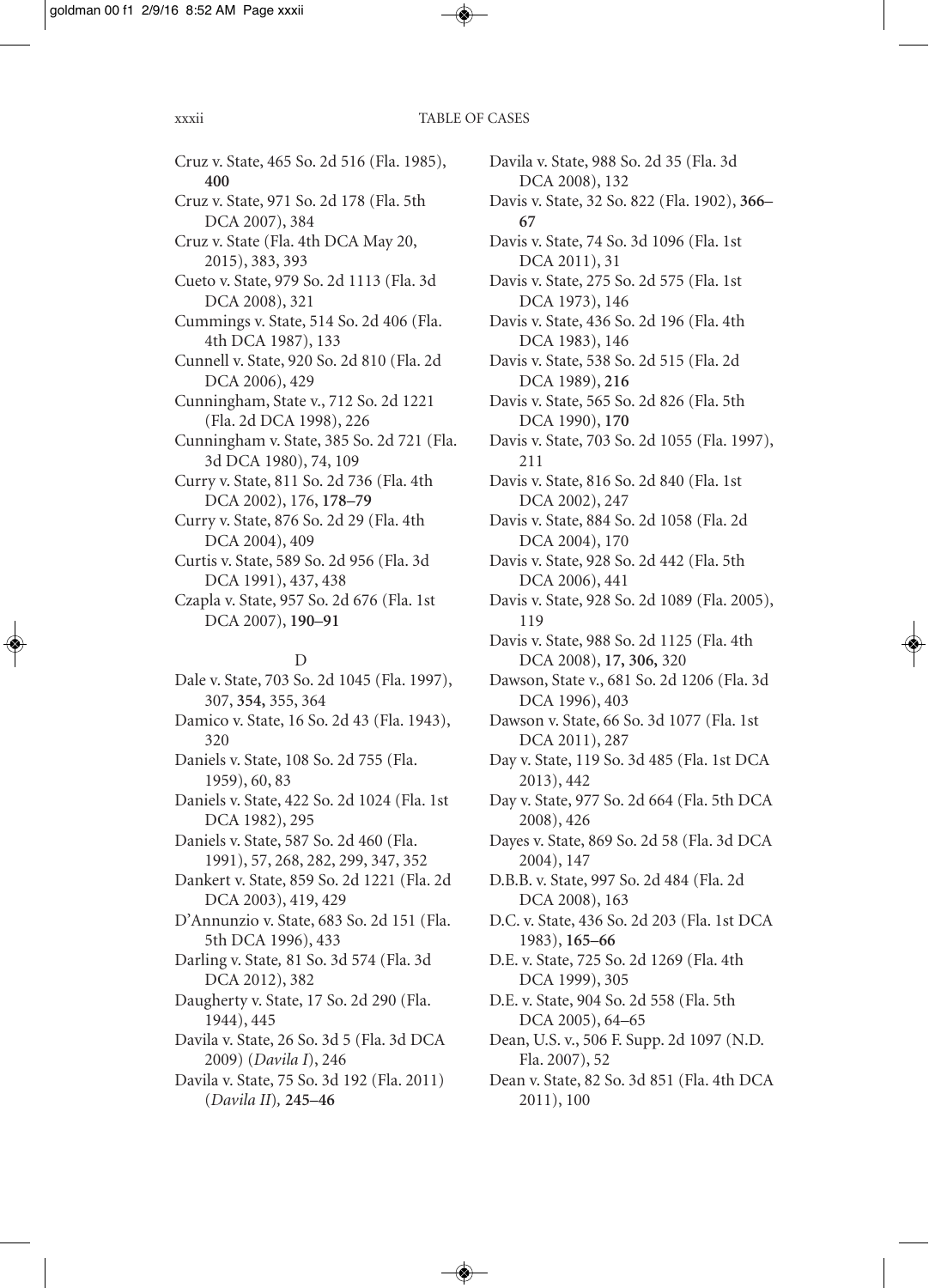DeAngelo v. State, 616 So. 2d 440 (Fla. 1993), 85 Dees v. State, 128 So. 485 (Fla. 1930), 314 Delaney v. State, 489 So. 2d 891 (Fla. 1st DCA 1986), 174 Delgado v. State, 19 So. 3d 1055 (Fla. 3d DCA 2009) (*Delgado I*), **241, 311** Delgado v. State, 71 So. 3d 54 (Fla. 2011) (*Delgado II*)*,* **241** Delgado v. State, 776 So. 2d 233 (Fla. 2000) (*Delgado II*)*,* 236, 237, **311** Delgado v. State, 948 So. 2d 681 (Fla. 2006), 57 Dellinger v. State, 495 So. 2d 197 (Fla. 5th DCA 1986), 89 Denard v. State, 30 So. 3d 595 (Fla. 5th DCA 2010), **160** Dene, State v., 533 So. 2d 265 (Fla. 1988), 90, 92, 146 Denhart v. State, 987 So. 2d 1257 (Fla. 5th DCA 2008), 71, 440 Dent v. State, 125 So. 3d 205 (Fla. 4th DCA 2013), **271** Deranger v. State, 652 So. 2d 400 (Fla. 2d DCA 1995), 300 Desilien v. State, 595 So. 2d 1046 (Fla. 4th DCA 1992), 63 Desin v. State, 404 So. 2d 181 (Fla. 5th DCA 1981), 320 Desin v. State, 414 So. 2d 516 (Fla. 1982), 330 D.H., State v., 340 So. 2d 1163 (Fla. 1976), 24, 435 Di Stefano v. Langston, 274 So. 2d 533 (Fla. 1973), 133 Dial v. State, 799 So. 2d 407 (Fla. 4th DCA 2001), 404, **409** Diaz v. State, 387 So. 2d 978 (Fla. 3d DCA 1980), 389 Dickinson, State v., 370 So. 2d 762 (Fla. 1979), 268, 297, 400 Diez v. State, 970 So. 2d 931 (Fla. 4th DCA 2008), 237 Dillbeck v. State, 643 So. 2d 1027 (Fla. 1994), 374 Dinsmore, State v., 308 So. 2d 32 (Fla. 1975), 49 District of Columbia v. Heller, 554 U.S. 570 (2008), **185 n.286**

DCA 1986), 130 Dixon v. State, 559 So. 2d 354 (Fla. 1st DCA 1990), 139, **141,** 292, **297** Dixon v. State, 603 So. 2d 570 (Fla. 5th DCA 1992), **170** Dixon v. United States, 548 U.S. 1 (2006), 412 D.J. v. State, 67 So. 3d 1029 (Fla. 2011), **327** D.J. v. State, 651 So. 2d 1255 (Fla. 1st DCA 1995), 60 D.L.D. v. State, 815 So. 2d 746 (Fla. 5th DCA 2002), **179, 180** D.M.L. v. State, 976 So. 2d 670 (Fla. 2d DCA 2008), 345 Docekal v. State, 929 So. 2d 1139 (Fla. 5th DCA 2006), 223 Dolan v. State, 85 So. 2d 139 (Fla. 1956), 110 Dominique v. State, 435 So. 2d 974 (Fla. 3d DCA 1983), 116 Donohue v. State, 801 So. 2d 124 (Fla. 4th DCA 2001), 77 Donovan v. State, 821 So. 2d 1099 (Fla. 5th DCA 2002), 224 Dooley v. Coleman, State ex rel., 170 So. 722 (Fla. 1936), 150 Doorbal v. State, 983 So. 2d 464 (Fla. 2008), 132, 134 Dorminey v. State, 314 So. 2d 134 (Fla. 1975), 43 Dorsett, State v., 158 So. 3d 557 (Fla. 2015), 50, 59, 120 Dorsey v. State, 149 So. 3d 144 (Fla. 4th CA 2014), 381 Dorsey v. State, 324 So. 2d 159 (Fla. 1st DCA 1975), 314 Douglas v. State, 652 So. 2d 887 (Fla. 4th DCA 1995), 117, 119 Downer v. State, 375 So. 2d 840 (Fla. 1979), 323, 324 Doyle v. State, 22 So. 272 (Fla. 1897), 221 D.R. v. State, 734 So. 2d 455 (Fla. 1st DCA 1999), 319 Drawdy, State v., 136 So. 3d 1209 (Fla. 2014), 27 Drew v. State, 773 So. 2d 46 (Fla. 2000), 303, 309, **310,** 314

Dixon v. State, 486 So. 2d 67 (Fla. 4th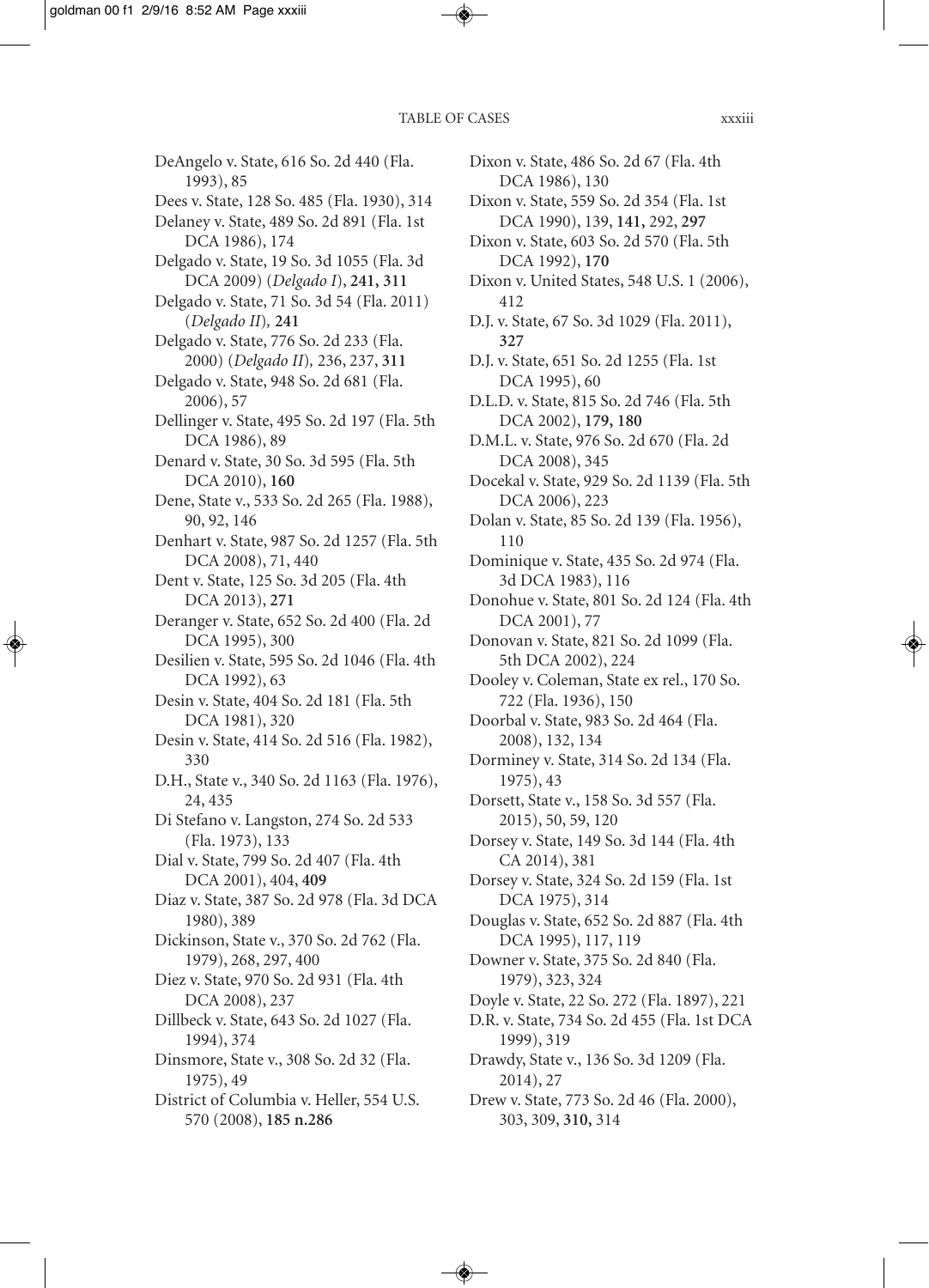D.R.H. v. State, 761 So. 2d 379 (Fla. 2d DCA 2000), 274, 291 Driggers v. State, 917 So. 2d 329 (Fla. 5th DCA 2005), 413, 414 Drolet, State v., 549 So. 2d 1172 (Fla. 2d DCA 1989), 403 D.S.S. v. State, 850 So. 2d 459 (Fla. 2003), 314 Duan v. State, 970 So. 2d 903 (Fla. 1st DCA 2007), 257 Duba v. State, 446 So. 2d 1167 (Fla. 5th DCA 1984), 243 Duckett v. State, 686 So. 2d 662 (Fla. 2d DCA 1996), 88 Dudley v. State, 139 So. 3d 273 (Fla. 2014), 217 Dudley v. State, 634 So. 2d 1093 (Fla. 2d DCA 1994), 256, 257, 260 DuFresne v. State, 826 So. 2d 272 (Fla. 2002), **15,** 189 Dugger v. Williams, 593 So. 2d 180 (Fla. 1991), 19 Duke, State v., 709 So. 2d 580 (Fla. 5th DCA 1998), 136, **224–25** Dukes v. State, 796 So. 2d 1265 (Fla. 4th DCA 2001), 330 Dumas, State v., 700 So. 2d 1223 (Fla. 1997), 120 Duncan v. Moore, 754 So. 2d 708 (Fla. 2000), 21 Duncan v. State, 606 So. 2d 1227 (Fla. 4th DCA 1992), 321 Duncan v. State, 986 So. 2d 653 (Fla. 4th DCA 2008), 51 Dunn v. State, 397 So. 2d 748 (Fla. 2d DCA 1981), 161 Dunnigan v. State, 364 So. 2d 1217 (Fla. 1978), 280 Dupree v. State, 615 So. 2d 713 (Fla. 1st DCA 1993), 85 Dupuy v. State, 141 So. 2d 825 (Fla. 3d DCA 1962), 399 Durant v. State, 647 So. 2d 163 (Fla. 2d DCA 1994), 227, 230 Durden v. State, 743 So. 2d 77 (Fla. 1st DCA 1999), 364 Duval v. Thomas, 114 So. 2d 791 (Fla. 1959), 4

Dwyer, State v., 332 So. 2d 333 (Fla. 1976), 6

Dwyer v. State, 743 So. 2d 46 (Fla. 5th DCA 1999), 389

Dyson v. State, 10 So. 3d 650 (Fla. 5th DCA 2009), **29**

#### E

- Eaddy v. State, 638 So. 2d 22 (Fla. 1994), 424
- Eberhardt v. Barker, 140 So. 633 (Fla. 1932), 261

Edler v. State, 616 So. 2d 546 (Fla. 1st DCA 1993), 61

Edler v. State, 630 So. 2d 528 (Fla. 1993), 61

Edwards v. State, 381 So. 2d 696 (Fla. 1980), 286

- Egal v. State, 469 So. 2d 196 (Fla. 2d DCA 1985), 227, 228, 229
- Egan, State v., 287 So. 2d 1 (Fla. 1973), 4, 14

Eichelberger v. State, 949 So. 2d 358 (Fla. 2d DCA 2007), **182–83**

Eiland v. State, 112 So. 2d 415 (Fla. 2d DCA 1959), 107, 118

- Eldridge v. State, 9 So. 448 (Fla. 1891), 262, 265
- E.L.F. v. State, 33 So. 3d 760 (Fla. 4th DCA 2010), 383
- Elledge v. State, 06 So. 2d 1340 (Fla. 1997), 375
- Ellis v. State, 425 So. 2d 201 (Fla. 5th DCA 1983), 312, 321
- Ellison, State v., 561 So. 2d 576 (Fla. 1990), 108
- Elonis v. United States, 135 S. Ct. 2001 (2015), 160, 260
- Enmund, State v., 476 So. 2d 165 (Fla. 1985), 94, 121
- Enoch v. State, 95 So. 3d 344 (Fla. 1st DCA 2012), 20
- Enriguez v. State, 858 So. 2d 338 (Fla. 2d DCA 2003), 19
- Essex v. State, 917 So. 2d 953 (Fla. 4th DCA 2005), 239
- Estevez v. State, 189 So. 2d 830 (Fla. 2d DCA 1966), 329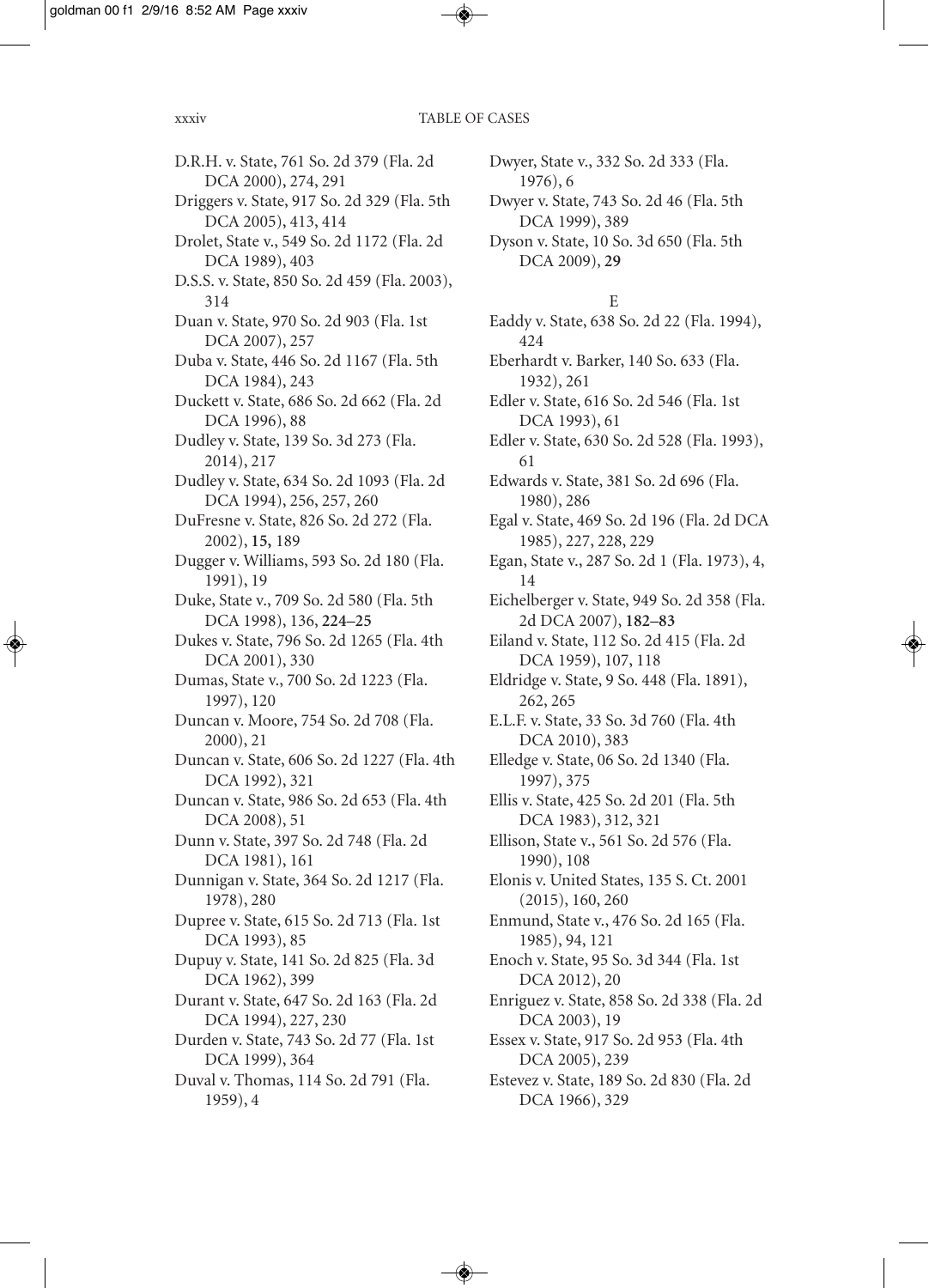Etheridge v. State, 415 So. 2d 864 (Fla. 2d DCA 1982), 140 Evans v. State, 140 So. 2d 348 (Fla. 2d DCA 1962), 367, 369 Evans v. State, 452 So. 2d 1093 (Fla. 2d DCA1984), 173 Evans v. State, 946 So. 2d 1 (Fla. 2006), 374 Evans v. State, 985 So. 2d 1105 (Fla. 3d DCA 2007), 131 Everett v. State, 97 So. 2d 241 (Fla. 1957), 369 Everett v. State, 831 So. 2d 738 (Fla. 4th DCA 2002), **205** Eversley v. State, 748 So. 2d 963 (Fla. 1999), 73, 74, 75, 106 E.W. v. State, 873 So. 2d 485 (Fla. 1st DCA 2004), **328** F Faison v. State, 426 So. 2d 963 (Fla. 1983), 236, **238–41, 242, 243–44** Falco v. State, 407 So. 2d 203 (Fla. 1981), 377, 379, 386 Falcon v. State (Fla. Mar. 19, 2015), 45 Falwell v. State, 88 So. 3d 970 (Fla. 5th DCA 2012), 383 Farley v. State, 848 So. 2d 393 (Fla. 4th DCA 2003), **402, 404, 408**

Farrar v. State, 42 So. 3d 265 (Fla. 5th DCA 2010), 423

Febre v. State, 30 So. 2d 367 (Fla. 1947), 118, **118**

Feliciano v. State, 937 So. 2d 818 (Fla. 1st DCA 2006), 226, 440

Ferguson v. State, 533 So. 2d 763 (Fla. 1988), 239, 240

Ferrara v. State, 19 So. 3d 1033 (Fla. 5th DCA 2009), 316

Ferraro v. State, 149 So. 3d 1157 (Fla. 4th DCA 2014), 84

Ferrer v. State, 69 So. 3d 360 (Fla. 2d DCA 2011), 169

Fetzer v. State, 722 So. 2d 279 (Fla. 1st DCA 1998), 197

Fields, State v., 505 So. 2d 1336 (Fla. 1987), 427, 428

Fierro v. State, 653 So. 2d 447 (Fla. 1st DCA 1995), 250

Figarola, State v., 788 So. 2d 1109 (Fla. 3d DCA 2001), 190 Figuereo, State v., 761 So. 2d 1252 (Fla. 3d DCA 2000), 406 Figueroa-Santiago v. State, 116 So. 3d 585 (Fla. 2d DCA 2013), 21 Filmon v. State, 336 So. 2d 586 (Fla. 1976), 108, 445 Filomeno v. State, 930 So. 2d 821 (Fla. 5th DCA 2006), 389 Finch v. State, 156 So. 489 (Fla. 1934), 241 Fine v. State, 758 So. 2d 1246 (Fla. 5th DCA 2000), 321 Finkelstein v. State, 157 So. 3d 1085 (Fla. 1st DCA 2015), 381 Finno, State v., 643 So. 2d 1166 (Fla. 4th DCA 1994), 403, 407, **408** Firth v. State, 764 So. 2d 734 (Fla. 2d DCA 2000), 171, 435 Fitch v. State, 185 So. 435 (Fla. 1938), 267 Fitzgerald v. State, 203 So. 2d 511 (Fla. 2d DCA 1967), 329 Fitzpatrick v. State, 437 So. 2d 1072 (Fla. 1983), **242–43** Fleming v. State, 374 So. 2d 954 (Fla. 1979), **102** Fletcher v. State, 866 So. 2d 113 (Fla. 3d DCA 2004), 317 Flo-Sun, Inc. v. Kirk, 783 So. 2d 1029 (Fla. 2001), 4 Flores v. State, 853 So. 2d 566 (Fla. 3d DCA 2003), **362, 363** Florida, State v., 894 So. 2d 941 (Fla. 2005), 121 The Florida Bar v. Marable, 645 So. 2d 438 (Fla. 1994), 125, 126 Flowers v. State, 12 So. 2d 772 (Fla. 1943), 433 Floyd, State v., 872 So. 2d 445 (Fla. 2d DCA 2004), 358 Floyd v. State, 707 So. 2d 833 (Fla. 1st DCA 1998), 441 Floyd v. State, 850 So. 2d 383 (Fla. 2002), 84 F.M. v. State, 622 So. 2d 71 (Fla. 2d DCA 1993), 156 Fonte v. State, 913 So. 2d 670 (Fla. 3d DCA 2005), 389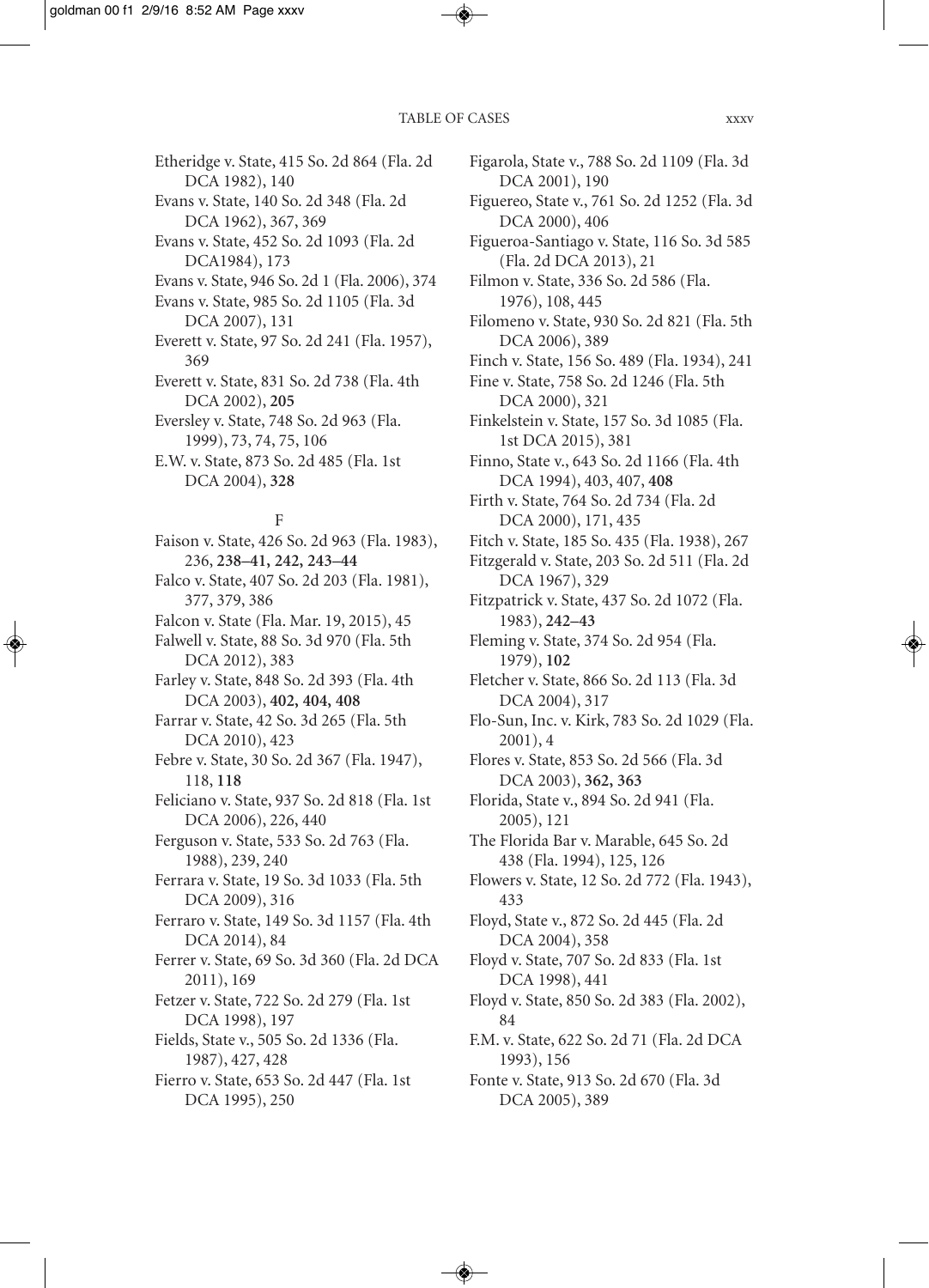Ford v. State, 848 So. 2d 415 (Fla. 5th DCA 2003), 433 Ford v. Wainwright, 477 U.S. 399 (1986), 45 Forsythe v. Longboat Key Beach Erosion Control Dist., 604 So. 2d 452 (Fla. 1992), 14 Fort, State v., 380 So. 2d 534 (Fla. 5th DCA 1980), 275, 291 Fortner v. State, 161 So. 94 (Fla. 1935), 105 Foster v. State, 220 So. 2d 406 (Fla. 3d DCA 1969), 310 Foster v. State, 286 So. 2d 549 (Fla. 1973), 331 Foster v. State, 596 So. 2d 1099 (Fla. 5th DCA 1992), 267, 347 Foster v. State, 875 So. 2d 1253 (Fla. 4th DCA 2004), 139 Franchi, State v., 746 So. 2d 1126 (Fla. 4th DCA 1999), 57, 58, 441 Francis v. State, 736 So. 2d 97 (Fla. 4th DCA 1999), 49 Francis v. State, 808 So. 2d 110 (Fla. 2001), 19, 319 Franklin v. State, 887 So. 2d 1063 (Fla. 2004), 13 Franqui v. State, 699 So. 2d 1312 (Fla. 1997), 360 Franzone v. State, 58 So. 3d 329 (Fla. 2d DCA 2011), 24 Fratello v. State, 496 So. 2d 903 (Fla. 4th DCA 1986), 84, 154 Frazier v. State, 664 So. 2d 985 (Fla. 4th DCA 1995), 313 Frazier v. State, 681 So. 2d 824 (Fla. 2d DCA 1996), 377, 380 Frederick v. State, 93 So. 3d 445 (Fla. 4th DCA 2012), 61 Frederick v. State, 931 So. 2d 967 (Fla. 3d DCA 2006), 239 Freeman v. State, 743 So. 2d 603 (Fla. 4th DCA 1999), 318 Freeman v. State, 969 So. 2d 473 (Fla. 5th DCA 2007), **110** Freeze v. State, 553 So. 2d 750 (Fla. 2d DCA 1989), 193 Frey v. State, 708 So. 2d 918 (Fla. 1998), 57, **58**

Fridovich v. Fridovich, 598 So. 2d 65 (Fla. 1992), 264

Fridovich v. State, 562 So. 2d 328 (Fla. 1990), 427

Fripp v. State, 766 So. 2d 252 (Fla. 4th DCA 2000), 445

Fuchs, State v., 769 So. 2d 1006 (Fla. 2000), 19, 198

Furlow v. State, 529 So. 2d 804 (Fla. 1st DCA 1988), 212

#### G

Gagne, State v., 680 So. 2d 1041 (Fla. 4th DCA 1996), 183

Gaines, State v., 431 So. 2d 736 (Fla. 4th DCA 1983), 127

Gaines v. State, 800 So. 2d 732 (Fla. 5th DCA 2001), 172

Gaiter v. State, 824 So. 2d 956 (Fla. 3d DCA 2002), 348

Galavis v. State, 28 So. 3d 176 (Fla. 4th DCA 2010), 243

Gammill v. Wainwright, 357 So. 2d 714 (Fla. 1978), 53

Garcia, United States v., 405 F.3d 1260 (11th Cir. 2005), 132

Garcia v. State, 88 So. 3d 394 (Fla. 4th DCA 2012), 152

Garcia v. State, 614 So. 2d 568 (Fla. 2d DCA 1993), 351

Garcia v. State, 633 So. 2d 518 (Fla. 4th DCA 1994), 226

Garcia v. State, 899 So. 2d 447 (Fla. 4th DCA 2005), 146, 286

Gardner v. Johnson, 451 So. 2d 477 (Fla. 1984), 19

Garofalo, State v., 453 So. 2d 905 (Fla. 4th DCA 1984), 427

Garrison v. Louisiana, 379 U.S. 64 (1964), 262

Garron v. State, 528 So. 2d 353 (Fla. 1988), 371, 372

Gartrell v. State, 626 So. 2d 1364 (Fla. 1993), 51

G.C. v. State, 407 So. 2d 639 (Fla. 3d DCA 1981), 149

G.C. v. State, 560 So. 2d 1186 (Fla. 3d DCA 1990), 280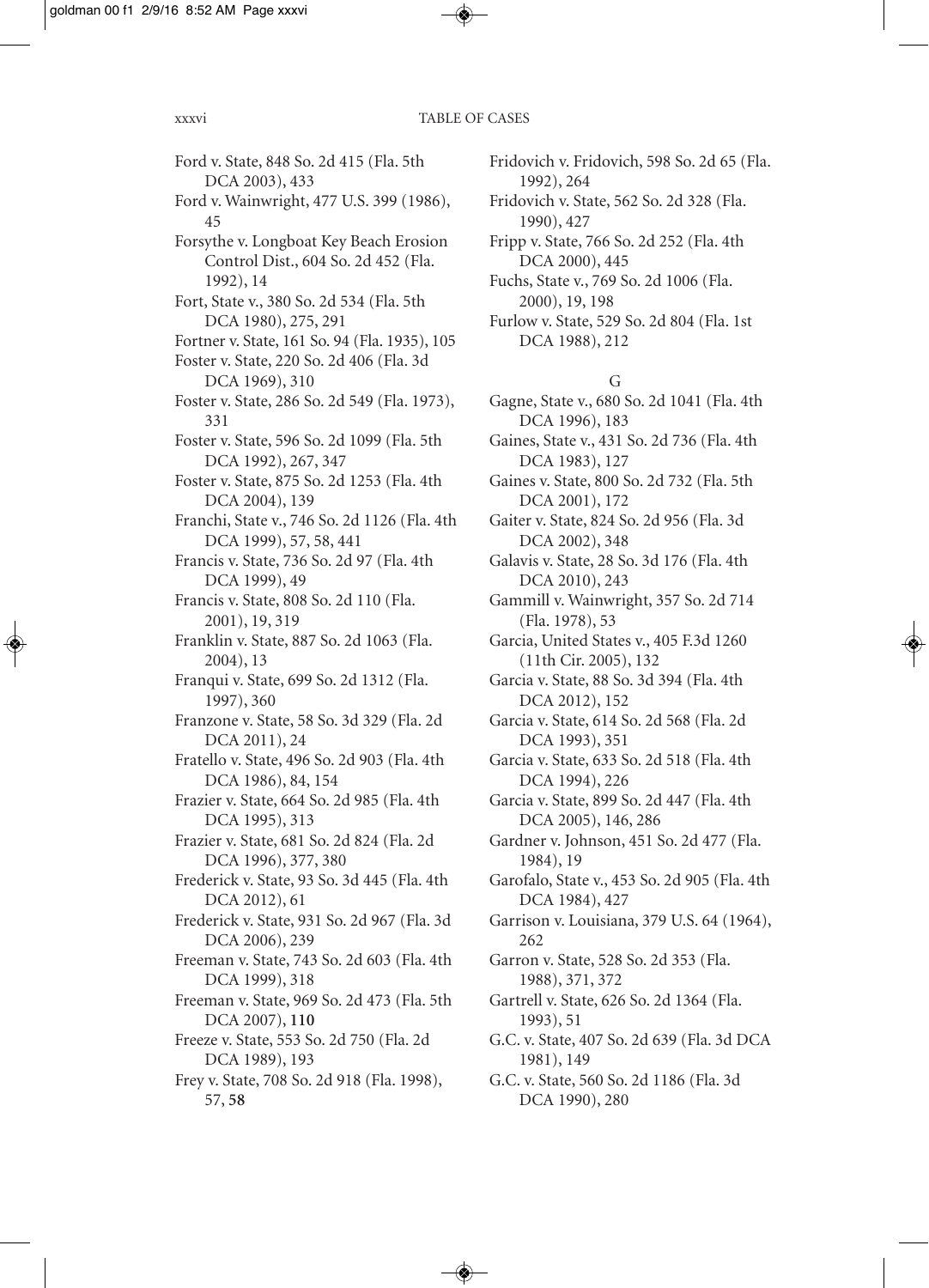G.D. v. State, 557 So. 2d 123 (Fla. 3d DCA 1990), 149, **149** Geiger v. State, 532 So. 2d 1298 (Fla. 2d DCA 1988), 427 Gentry v. State, 437 So. 2d 1097 (Fla. 1983), 86, 89, 90, **137–38** Gethers, State v., 585 So. 2d 1140 (Fla. 4th DCA 1991), 187, 191 Getsie v. State*,* 193 So. 2d 679 (Fla. 4th DCA 1966), 110 Gian-Cursio v. State, 180 So. 2d 396 (Fla. 3d DCA 1965), 111 Gian-Grasso v. State, 899 So. 2d 392 (Fla. 4th DCA 2005), **308–9** Gibbs v. State, 904 So. 2d 432 (Fla. 4th DCA 2005), 89, 436 Gilbert v. State, 347 So. 2d 1087 (Fla. 3d DCA 1977), 161 Gilbert v. State, 487 So. 2d 1185 (Fla. 4th DCA 1986), 82, 112, 445 Ginn v. State, 26 So. 3d 706 (Fla. 2d DCA 2010), 47, 55, 282, **284** Giorgetti, State v., 868 So. 2d 512 (Fla. 2004), 47, 55, 67, **69,** 70 Glassman, State v., 414 So. 2d 204 (Fla. 4th DCA 1982), 52 Glenn v. State, 753 So. 2d 669 (Fla. 2d DCA 2000), 58, 293, 294 Glosson, State v., 462 So. 2d 1082 (Fla. 1985), 405, 406 Glovacz v. State, 60 So. 3d 423 (Fla. 1st DCA 2011), **444** Glover v. State, 863 So. 2d 236 (Fla. 2003), 214 Goad v. Florida Dep't of Corrections, 845 So. 2d 880 (Fla. 2003), **40,** 41 Goddard v. State, 458 So. 2d 230 (Fla. 1984), 267, 289, 294 Goldberg v. State, 351 So. 2d 332 (Fla. 1977), 129, 130, 133 Gomez v. State, 496 So. 2d 982 (Fla. 3d DCA 1986), 97, 357 Gonzalez, State v., 467 So. 2d 723 (Fla. 3d DCA 1985), 80, 434 Gonzalez v. State, 84 So. 3d 362 (Fla. 4th DCA 2012), 443 Gonzalez v. State, 829 So. 2d 277 (Fla. 2d DCA 2002), 374

Gonzalez v. State, 948 So. 2d 892 (Fla. 5th DCA 2007), 290 Goode, State v., 830 So. 2d 817 (Fla. 2002), 14 Goodwin v. State, 634 So. 2d 157 (Fla. 1994), 121 Goodwin v. State, 734 So. 2d 1057 (Fla. 1st DCA 1998), 58 Goosen v. Walker, 714 So. 2d 1149 (Fla. 4th DCA 1998), 179 Gorday v. State, 907 So. 2d 640 (Fla. 3d DCA 2005), **28, 30** Gordon v. State, 745 So. 2d 1016 (Fla. 4th DCA 1999), 320 Gordon v. State, 780 So. 2d 17 (Fla. 2001), 29 Gore v. Harris, 772 So. 2d 1243 (Fla.), 6 Gore v. State, 784 So. 2d 418 (Fla. 2001), 348 Goss v. State, 398 So. 2d 998 (Fla. 5th DCA 1981), 121 Goswick v. State, 143 So. 2d 817 (Fla. 1962), 160 Grady v. State, 701 So. 2d 1181 (Fla. 5th DCA 1997), 71, 440 Graham, State v., 238 So. 2d 618 (Fla. 1970), 285, 292 Graham, State v., 468 So. 2d 270 (Fla. 1985), 246 Graham v. Florida, 560 U.S. 48 (2010), **45** Graham v. State (Fla. 3d DCA Mar. 11, 2015), **244,** 245 Graives v State, 172 So. 716 (Fla. 1936), 445 Grant v. State, 138 So. 3d 1079 (Fla. 4th DCA 2014), 92, 100 Granville v. State, 373 So. 2d 716 (Fla. 1st DCA 1979), 337, 338 Graver v. State, 816 So. 2d 835 (Fla. 5th DCA 2002), 324 Graves, United States v., 143 F.3d 1185 (9th Cir.1998), 157 Gray, State v., 435 So. 2d 816 (Fla. 1983), 20, 71 Gray, State v., 654 So. 2d 552 (Fla. 1995), **102, 138** Gray v. State, 731 So. 2d 816 (Fla. 5th DCA 1999), 439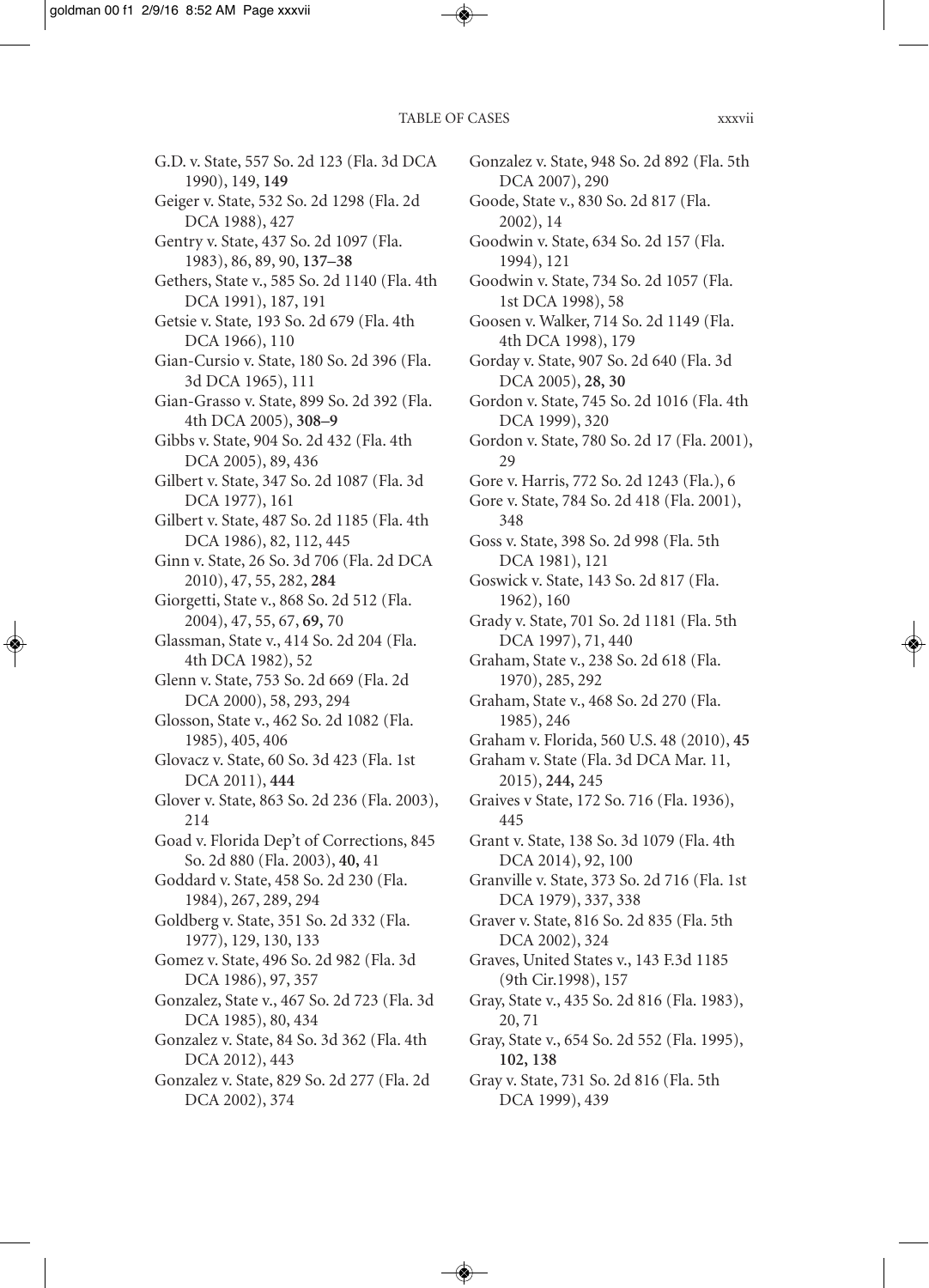#### xxxviii TABLE OF CASES

Gray v. State, 803 So. 2d 755 (Fla. 2d DCA 2001), 426 Gray v. State, 939 So. 2d 1095 (Fla. 1st DCA 2006), 247 Green, State v., 400 So. 2d 1322 (Fla. 5th DCA 1981), 431 Green v. State, 90 So. 3d 835 (Fla. 2d DCA 2012), **282** Green v. State, 604 So. 2d 471 (Fla. 1992), 332 Green v. State, 655 So. 2d 208 (Fla. 3d DCA 1995), 360 Green v. State, 715 So. 2d 940 (Fla. 1998), 84 Green v. State, 828 So. 2d 462 (Fla. 5th DCA 2002), 29 Green v. State, 999 So. 2d 1098 (Fla. 5th DCA 2009), 131 Greene, State v., 348 So. 2d 3 (Fla. 1977), 67, 183 Greer v. State, 804 So. 2d 620 (Fla. 3d DCA 2002), 375 Greger v. State, 458 So. 2d 858 (Fla. 3d DCA 1984), 310, 315 Gregory v. State, 937 So. 2d 180 (Fla. 4th DCA 2006), 431 Gridine v. State (Fla. Mar. 19, 2015), 45 Griffin v. State, 41 So. 3d 927 (Fla. 1st DCA 2010), 111 Griffin v. State, 474 So. 2d 777 (Fla. 1985), 84 Griffin v. State, 980 So. 2d 1035 (Fla. 2008), 40 Griffith, State v., 561 So. 2d 528 (Fla. 1990), **81–82** Griffith v. State, 548 So. 2d 244 (Fla. 3d DCA 1989), **81–82** Grimes v. State, 477 So. 2d 649 (Fla. 1st DCA 1985), 291 Grimes v. State, 724 So. 2d 614 (Fla. 5th DCA 1998), 270 Groneau v. State, 201 So. 2d 599 (Fla. 4th DCA 1967), 104, 135 Grossman v. State, 615 So. 2d 688 (Fla. 1993), 45 Guarscio v. State, 64 So. 3d 146 (Fla. 2d DCA 2011), 205 Guinto v. State, 693 So. 2d 46 (Fla. 4th DCA 1997), 31

Gurganus v. State, 451 So. 2d 817 (Fla. 1984), 372

Gustine v. State, 97 So. 207 (Fla. 1923), 135

Guthrie v. State, 407 So. 2d 357 (Fla. 5th DCA 1981), 169

Gutierrez v. State, 860 So. 2d 1043 (Fla. 5th DCA 2003), 121

Guzman v. State, 110 So. 3d 480 (Fla. 4th DCA 2013), 45

#### H

- Habie v. Krischer, 642 So. 2d 138 (Fla. 4th DCA 1994), **250**
- Hacker, State v., 510 So. 2d 304 (Fla. 4th DCA 1986), 91, 98, 100
- Haddock v. State, 176 So. 782 (Fla. 1937), 118
- Hair v. State, 17 So. 3d 804 (Fla. st DCA 2009), 382
- Hale v. State, 838 So. 2d 1185 (Fla. 5th DCA 2003), 63
- Haley v. State, 315 So. 2d 525 (Fla. 2d DCA 1975), 352
- Hall v. Florida, 134 S. Ct. 1986 (2014), 14, 45
- Hall v. State, 109 So. 3d 704 (Fla. 2012), 45
- Hall v. State, 187 So. 392 (Fla. 1939), 413
- Hall v. State, 503 So. 2d 1370 (Fla. 4th DCA 1987), 356
- Hall v. State, 568 So. 2d 882 (Fla. 1990), 34, 365, 439
- Hall v. State, 654 So. 2d 253 (Fla. 1st DCA 1995), 175
- Hall v. State, 826 So. 2d 268 (Fla. 2002), 289, 295
- Hall v. State, 855 So. 2d 116 (Fla. 2d DCA 2003), 86
- Hall v. State, 951 So. 2d 91 (Fla. 2d DCA 2007), 107, 169, 171
- Hallberg v. State, 649 So. 2d 1355 (Fla. 1994), **219**
- Hallman v. State, 633 So. 2d 1116 (Fla. 3d DCA 1994), 64
- Hamilton, State v., 388 So. 2d 561 (Fla. 1980), 65
- Hamilton, State v., 660 So. 2d 1038 (Fla. 1995), 303, **318**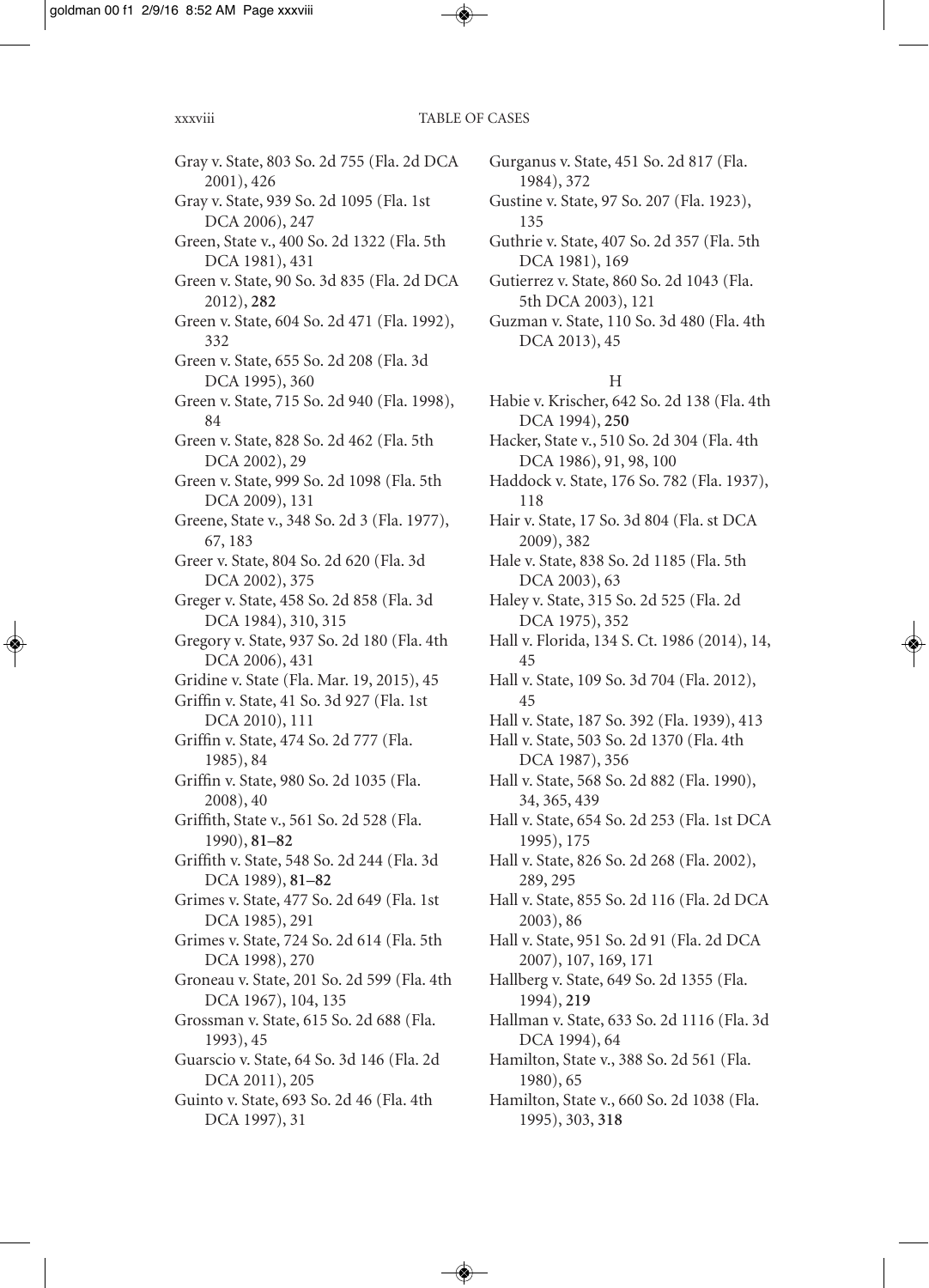Hamilton v. State, 71 So. 3d 247 (Fla. 4th DCA 2011), 355 Hamilton v. State, 703 So. 2d 1038 (Fla. 1997), 155, 432 Hamilton v. State, 732 So. 2d 493 (Fla. 2d DCA 1999), 51 Hamlin, State v., 306 So. 2d 150 (Fla. 4th DCA 1975), 3 Hampton v. State, 103 So. 3d 98 (Fla. 2012), 84 Hampton v. State, 135 So. 3d 440 (Fla. 5th DCA 2014), 132 Hanfield v. State, 40 So. 3d 905 (Fla. 4th DCA 2010), **29** Hansen v. State, 585 So. 2d 1056 (Fla. 1st DCA 1991), **368–69** Hardee v. State, 534 So. 2d 706 (Fla. 1988), 307 Harden, State v., 938 So. 2d 480 (Fla. 2006), 22 Hardwick v. State, 630 So. 2d 1212 (Fla. 5th DCA 1994), 169 Hardy v. State, 716 So. 2d 761 (Fla. 1998), 366 Hare v. State, 114 So. 3d 252 (Fla. 5th DCA 2013), 199 Harper v. State, 43 So. 3d 174 (Fla. 3d DCA 2010), 427 Harper v. State, 169 So. 2d 512 (Fla. 2d DCA 1964), 314 Harrell v. State, 765 So. 2d 962 (Fla. 3d DCA 2000), 320 Harrington, State v., 782 So. 2d 505 (Fla. 2d DCA 2001), 337 Harris v. Baden, 17 So. 2d 608 (Fla. 1944), 322 Harris v. State, 48 So. 3d 922 (Fla. 5th DCA 2010), 310 Harris v. State, 104 So. 2d 739 (Fla. 2d DCA 1958), 386, 390 Harris v. State, 589 So. 2d 1006 (Fla. 4th DCA 1991), 349 Harris v. State, 650 So. 2d 639 (Fla. 4th DCA 1995), 90 Harris v. State, 661 So. 2d 116 (Fla. 5th DCA 1995), 357 Hartzog, State v., 575 So. 2d 1328 (Fla. 1st DCA 1991), 174

Harvey, State v., 403 So. 2d 630 (Fla. 2d DCA 1981), 310 Haugabrook v. State, 827 So. 2d 1065 (Fla. 2d DCA 2002), 324 Hauser v. Urchisin, 231 So. 2d 6 (Fla. 1970), 264 Hawthorne, State v., 573 So. 2d 330 (Fla. 1991), 277 Hawthorne v. State, 408 So. 2d 801 (Fla. 1st DCA 1982), 394 Hayes, In re, 73 So. 362 (Fla. 1916), 265 Hayes v. State, 803 So. 2d 695 (Fla. 2001), **26, 26–27,** 28 Haynes v. State, 595 So. 2d 289 (Fla. 2d DCA 1992), 121 Hearns, State v., 961 So. 2d 211 (Fla. 2007), 15 Hebert v. State, 25 So. 3d 612 (Fla. 1st DCA 2009), 284 Heck v. State, 966 So. 2d 515 (Fla. 4th DCA 2007), 105, 121 Heckman, State v., 993 So. 2d 1004 (Fla. 2d DCA 2007), **387** Heddleson v. State, 512 So. 2d 957 (Fla. 4th DCA 1987), 57 Hedges v. State, 172 So. 2d 824 (Fla. 1965), 378, **379,** 380 Heilman v. State, 135 So. 3d 513 (Fla. 5th DCA 2014), 396 Heines, State v., 197 So. 787 (Fla. 1940), 111 Helms v. State, 349 So. 2d 726 (Fla. 4th DCA 1977), **157** Helton v. State, 311 So. 2d 381 (Fla. 1st DCA 1975), 416 Henderson, State v., 955 So. 2d 1193 (Fla. 4th DCA 2007), 403 Henderson v. State, 135 So. 3d 472 (Fla. 2d DCA 2014), 60 Henderson v. State, 919 So. 2d 652 (Fla. 1st DCA 2006), 375 Henry v. State, 145 So. 3d 924 (Fla. 4th DCA 2014), 89 Henry v. State, 707 So. 2d 370 (Fla. 1st DCA 1998), 318 Henry v. State 2015 (Fla. Mar. 19, 2015), 45 Hentz v. State, 62 So. 3d 1184 (Fla. 4th DCA 2011), 56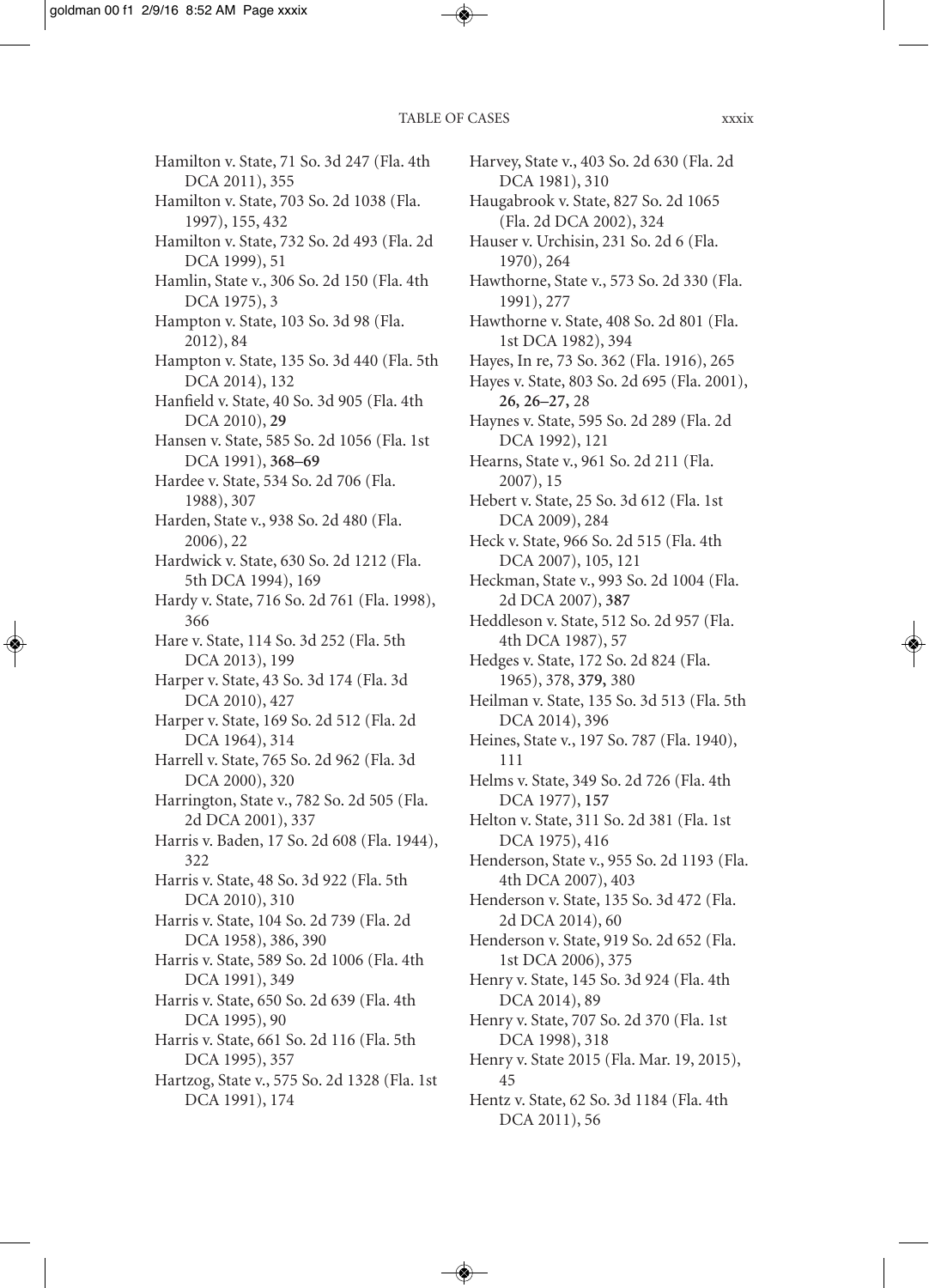Herbert v. State, 439 So. 2d 971 (Fla. 1st DCA 1983), 316 Herbert v. State, 526 So. 2d 709 (Fla. 4th DCA 1988), 193 Herman v. State, 472 So. 2d 770 (Fla. 5th DCA 1985), **50, 111** Hernandez v. State, 17 So. 3d 748 (Fla. 5th DCA 2009), 408 Hernandez v. State, 851 So. 2d 892 (Fla. 3d DCA 2003), **312** Hernandez v. State, 915 So. 2d 667 (Fla. 2d DCA 2005), 426 Herrera v. State, 594 So. 2d 275 (Fla. 1992), 34, 401, 403 Herron, State v., 70 So. 3d 705 (Fla. 4th DCA 2011), 312 Heston v. State, 484 So. 2d 84 (Fla. 2d DCA 1986), **184–85,** 307 Hestor v. State, 363 So. 2d 26 (Fla. 4th DCA 1978), 139 Heuring v. State, 513 So. 2d 122 (Fla. 1987), 420 Heydel v. State, 583 So. 2d 1051 (Fla. 4th DCA 1991), 406, 407 Hickman, State v., 189 So. 2d 254 (Fla. 2d DCA 1966), 419 Hicks, State v., 421 So. 2d 510 (Fla. 1982), 319 Hicks v. State, 41 So. 3d 327 (Fla. 2d DCA 2010), **88,** 121 Hicks v. United States, 150 U.S. 442 (1893), **150** Hickson, State v., 630 So. 2d 172 (Fla. 1993) (*Hickson II*)*,* 389, **395,** 396 Hickson v. State, 589 So. 2d 1366 (Fla. 1st DCA 1991) (*Hickson I*), 395 Higgins, State v., 437 So. 2d 180 (Fla. 4th DCA 1983), 275 Higgins v. State, 565 So. 2d 698 (Fla. 1990), 337, 338 Higgs v. State, 139 So. 3d 411 (Fla. 5th DCA 2014), 326 Hill v. State, 688 So. 2d 901 (Fla. 1996), 391, 413 Hill v. State, 839 So. 2d 865 (Fla. 4th DCA 2003), 313 Hill v. State, 846 So. 2d 1208 (Fla. 5th DCA 2003), 197 Hill v. State, 958 So. 2d 549 (Fla. 4th DCA

2007), 147

Hill v. State, 979 So. 2d 1134 (Fla. 3d DCA 2008), **390**

Hines v. State, 227 So. 2d 334 (Fla. 1st DCA 1969), 89

- Hinkle v. State, 355 So. 2d 465 (Fla. 3d DCA 1978), 274
- Hoag v. State, 511 So. 2d 401 (Fla. 5th DCA 1987), 121
- Hodak v. State, 555 So. 2d 1326 (Fla. 5th DCA 1990), 212
- Hodge v. State, 866 So. 2d 1270 (Fla. 4th DCA 2004), **70–71,** 226
- Hodges v. State, 386 So. 2d 888 (Fla. 1st DCA 1980), 223
- Hodges v. State, 661 So. 2d 107 (Fla. 3d DCA 1995), **76**
- Hodges v. State, 885 So. 2d 338 (Fla. 2004), 367
- Hoefert v. State, 617 So. 2d 1046 (Fla. 1993), 85
- Holcomb, State v., 627 So. 2d 127 (Fla. 5th DCA 1993), 291
- Holden v. State, 415 So. 2d 39 (Fla. 2d DCA 1982), **417**
- Holland v. State, 302 So. 2d 806 (Fla. 2d DCA 1974), 4
- Holland v. State, 319 So. 2d 577 (Fla. 1st DCA 1975), 352
- Holland v. State, 773 So. 2d 1065 (Fla. 2000), **138,** 224
- Hollis v. State, 9 So. 67 (Fla. 1891), 210
- Holloway v. State, 755 So. 2d 169 (Fla. 4th DCA 2000), 275
- Hollywood v. Mulligan, 934 So. 2d 1238 (Fla. 2006), **23**
- Holmes v. State, 842 So. 2d 187 (Fla. 2d DCA 2003), 212
- Holton v. State, 573 So. 2d 284 (Fla. 1990), 85
- Holzendorf v. Bell, 606 So. 2d 645 (Fla. 1st DCA 1992), 7
- Hooker v. State, 497 So. 2d 982 (Fla. 2d DCA 1986), 88
- Hooper v. State, 703 So. 2d 1143 (Fla. 4th DCA 1997), 19
- Hopkins v. State, 105 So. 3d 470 (Fla. 2012), 176
- Horsley v. State (Fla. Mar. 19, 2015), 45
- Hosnedl v. State, 126 So. 3d 400 (Fla. 4th DCA 2013), 384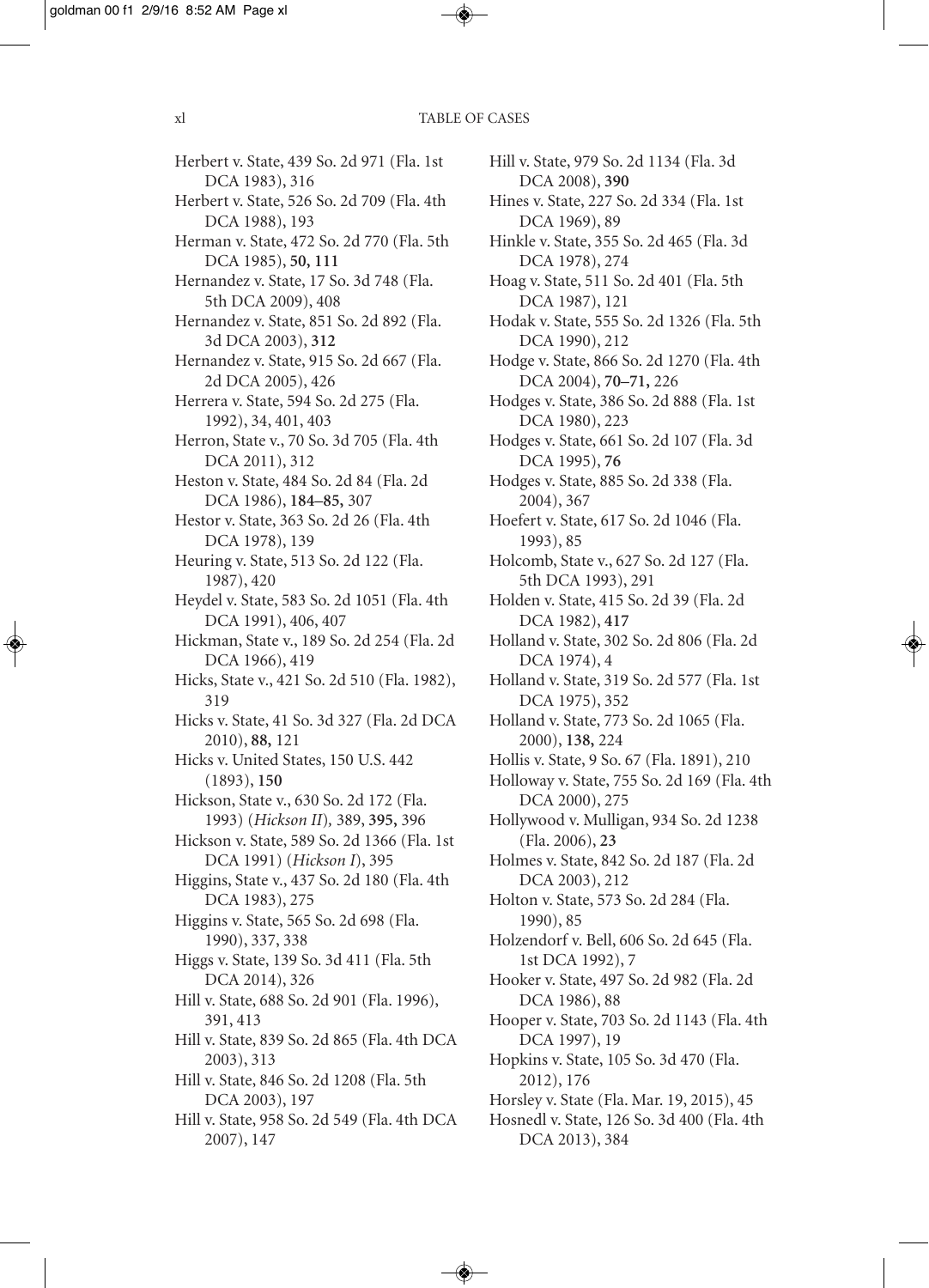Houck v. State, 634 So. 2d 180 (Fla. 5th DCA 1994), 15 House v. State, 831 So. 2d 1230 (Fla. 2d DCA 2002), 93, 95, **101** Houser v. State, 474 So. 2d 1193 (Fla. 1985), 120, 121 Howard v. State, 400 So. 2d 1329 (Fla. 4th DCA 1981), 320 Howard v. State, 545 So. 2d 352 (Fla. 1st DCA 1989), 93, 99, **101** Howard v. State, 698 So. 2d 923 (Fla. 4th DCA 1997), 384 Howard v. State, 932 So. 2d 482 (Fla. 4th DCA 2006), 319 Howell, State v., 629 So. 2d 213 (Fla. 2d DCA 1993), **404** Howell v. State, 877 So. 2d 697 (Fla. 2004), 110 Hubbard, State v., 751 So. 2d 552 (Fla. 1999), 73 Hudson v. State, 745 So. 2d 997 (Fla. 2d DCA 1999), 136, 142 Hudson v. State, 939 So. 2d 146 (Fla. 4th DCA 2006), **217** Huff v. State, 646 So. 2d 742 (Fla. 2d DCA 1994), 441 Hufham v. State, 400 So. 2d 133 (Fla. 5th DCA 1981), 211, 213, 220 Hughes v. State, 36 So. 3d 816 (Fla. 1st DCA 2010), **313–14** Hull v. State, 686 So. 2d 676 (Fla. 3d DCA 1996), **219** Hunter, State v., 586 So. 2d 319 (Fla. 1991), 399, 403, 405, 407 Hunter v. State (Fla. Apr. 30, 2015), 44 Hutchinson v. State, 315 So. 2d 546 (Fla. 2d DCA 1975), 124, **138** Hutchinson v. State, 816 So. 2d 1186 (Fla. 2d DCA 2002), 355 H.W. v. State, 79 So. 3d 143 (Fla. 3d DCA 2012), 161 Hysell, State v., 569 So. 2d 866 (Fla. 5th DCA 1990), 320 I Ibarrondo v. State, 1 So. 3d 226 (Fla. 5th DCA 2008), 35

- In re [Party Name]. *See* [Party Name], In re
- In the Interest of [Party Name]. *See* [Party Name], In the Interest of
- Ingleton, State v., 653 So. 2d 443 (Fla. 5th DCA 1995), 90
- Ingram v. State, 198 So. 464 (Fla. 1940), 433
- Insko v. State, 969 So. 2d 992 (Fla. 2007), 5, 229
- Isenhour v. State, 952 So. 2d 1216 (Fla. 5th DCA 2007), 273, 280
- I.T. v. State, 694 So. 2d 720 (Fla. 1997), 299
- Ivey v. State, 47 So. 3d 908 (Fla. 3d DCA 2010), 121, 122

#### J

- J.A. v. State*,* 593 So. 2d 572 (Fla. 3d DCA 1992), 110
- J.A.C. v. State, 374 So. 2d 606 (Fla. 3d DCA 1979), 76
- Jackson v. State, 18 So. 3d 1016 (Fla. 2009), 152
- Jackson v. State, 23 So. 3d 206 (Fla. 4th DCA 2009), 275
- Jackson v. State, 26 So. 3d 642 (Fla. 4th DCA 2010), **321–22**
- Jackson v. State, 37 So. 3d 370 (Fla. 2d DCA 2010), 147
- Jackson v. State, 513 So. 2d 1093 (Fla. 1st DCA 1987), 95, 415, 424
- Jackson v. State, 575 So. 2d 181 (Fla. 1991), 433
- Jackson v. State, 736 So. 2d 77 (Fla. 4th DCA 1999), 285
- Jackson v. State, 858 So. 2d 1211 (Fla. 3d DCA 2003), 134
- Jacobs v. State, 41 So. 3d 1004 (Fla. 1st DCA 2010), 318
- Jacobs v. State, 184 So. 2d 711 (Fla. 1st DCA 1966), **151**
- Jacobs v. State, 396 So. 2d 713 (Fla. 1981), 98
- Jacobs v. State, 396 So. 2d 1113 (Fla. 1981), 94, 436, 438
- Jacobson v. United States, 503 U.S. 540 (1992), **399,** 402, 404
- Jamarillo v. State, 576 So. 2d 349 (Fla. 4th DCA 1991), 406
- James, State v., 867 So. 2d 414 (Fla. 3d DCA 2003), 379
- James v. State, 706 So. 2d 64 (Fla. 5th DCA 1998), 161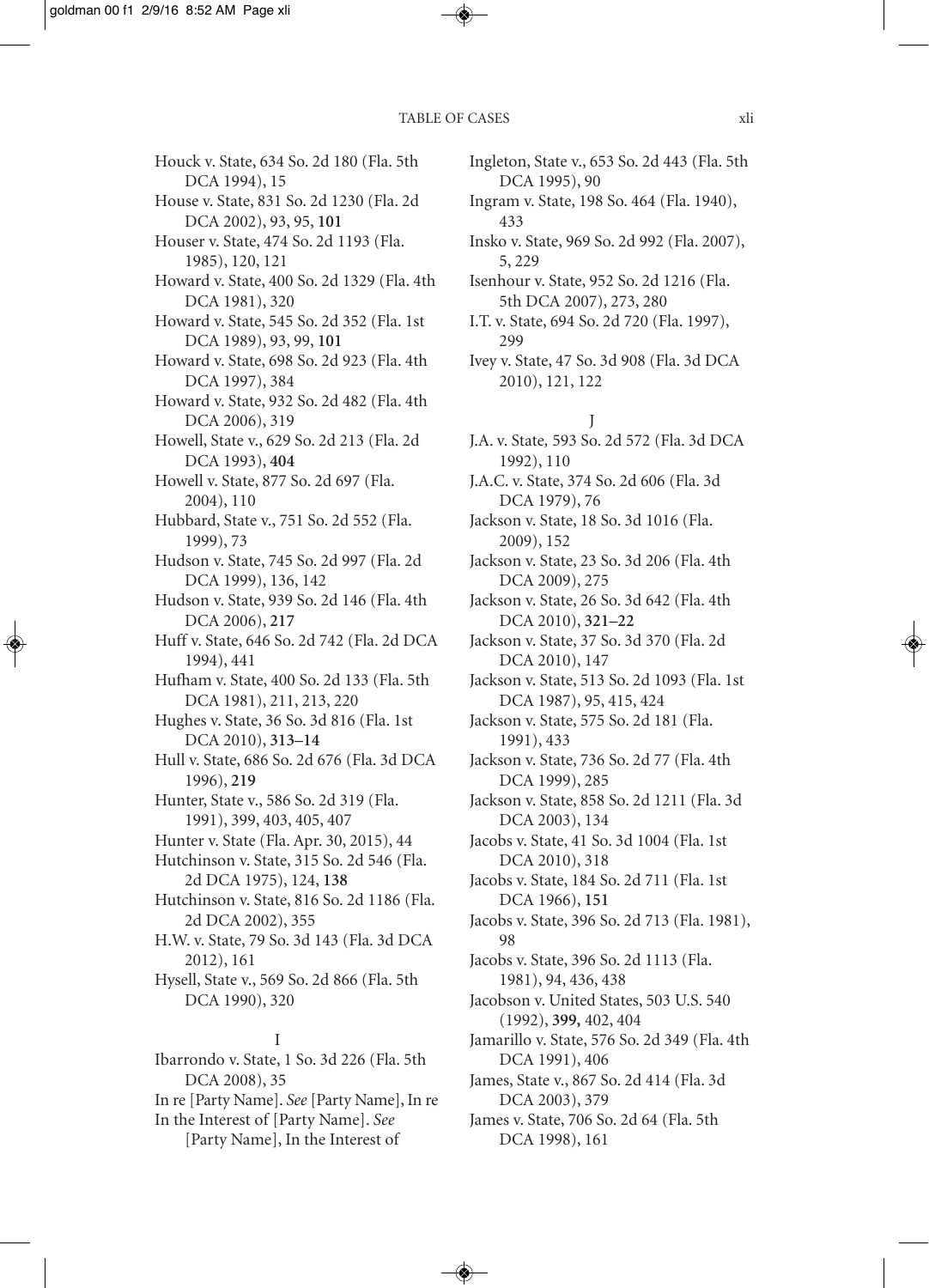Jane v. State, 362 So. 2d 1005 (Fla. 4th DCA 1978), 247 J.A.S. v. State, 705 So. 2d 1381 (Fla. 1998), 226 J.A.S. v. State, 952 So. 2d 638 (Fla. 2d DCA 2007), 313 J.A.S.R. v. State, 967 So. 2d 1050 (Fla. 5th DCA 2007), **174–75** J.B. v. State, 6 So. 3d 659 (Fla. 3d DCA 2009), 283 J.C. v. State, 695 So. 2d 765 (Fla. 1st DCA 1997), 337 J.C.D., In the Interest of, 598 So. 2d 304 (Fla. 4th DCA 1992), 110 J.C.S. v. State, 613 So. 2d 574 (Fla. 1st DCA 1993), 328 J.D. v. State, 604 So. 2d 936 (Fla. 3d DCA 1992), 323 Jean-Phillipe v. State, 913 So. 2d 1264 (Fla. 4th DCA 2005), 293 Jefferies v. State, 849 So. 2d 401 (Fla. 2d DCA 2003), 169, 171, 172 Jefferson v. State, 298 So. 2d 465 (Fla. 3d DCA 1974), 164 Jenerette v. State, 898 So. 2d 1144 (Fla. 5th DCA 2005), 126 Jenkins v. State, 898 So. 2d 1134 (Fla. 1st DCA 2005), **274** Jenkins v. State, 942 So. 2d 910 (Fla. 2d DCA 2006), 378, 380, 383 Jenks v. State, 582 So. 2d 676 (Fla. 1st DCA 1991), **415–16** J.E.P. v. State, 561 So. 2d 10 (Fla. 3d DCA 1990), 275 Jeter v. McNeil (N.D. Fla. Aug 11, 2009), 405 Jewell, United States v., 532 F.2d 697 (9th Cir. 1976), **63–64** Jews For Jesus, Inc. v. Rapp, 997 So. 2d 1098 (Fla. 2008), 262 J.G., In the Interest of, 655 So. 2d 1284 (Fla. 4th DCA 1995), **62,** 344 J.G. v. State, 114 So. 3d 1078 (Fla. 2d DCA 2013), 326 J.H., In re, 579 So. 2d 897 (Fla. 4th DCA 1991), 274–75 J.H. v. State, 625 So. 2d 883 (Fla. 1st DCA

1993), 328

J.H. v. State, 868 So. 2d 1237 (Fla. 4th DCA 2004), **287** Jimenez v. State, 715 So. 2d 1038 (Fla. 3d DCA 1998), 129, 131 J.I.S. v. State, 930 So. 2d 587 (Fla. 2006), 42 J.J.D. v. State, 973 So. 2d 1254 (Fla. 2d DCA 2008), **313–14** J.L. v. State, 57 So. 3d 924 (Fla. 5th DCA 2011), 318 J.L. v. State, 566 So. 2d 1383 (Fla. 1st DCA 1990), 299, 440 J.M., State v., 824 So. 2d 105 (Fla. 2002), 422 J.M. v. Gargett, 101 So. 3d 352 (Fla. 2012), 174 J.M.C. v. State, 962 So. 2d 960 (Fla. 4th DCA 2007), 326 Johnson, State v., 561 So. 2d 1321 (Fla.

- 4th DCA 1990), 124, 126, 142, 292 Johnson, State v., 676 So. 2d 408 (Fla.
- 1996), 178, 181 Johnson v. Brooks, 567 So. 2d 34 (Fla. 1st DCA 1990), 161
- Johnson v. Moore, 472 F. Supp. 2d 1344 (M.D. Fla. 2007), 222
- Johnson v. State, 4 So. 2d 671 (Fla. 1941), 108
- Johnson v. State, 25 So. 3d 662 (Fla. 1st DCA 2010), 147
- Johnson v. State, 36 So. 3d 170 (Fla. 3d DCA 2010), 152
- Johnson v. State, 59 So. 894 (Fla. 1912), 77
- Johnson v. State, 293 So. 2d 71 (Fla. 1974), 348, 440
- Johnson v. State, 432 So. 2d 758 (Fla. 1st DCA 1983), 348
- Johnson v. State, 486 So. 2d 657 (Fla. 4th DCA 1986), 84

Johnson v. State, 490 So. 2d 182 (Fla. 1st DCA 1986), 278

Johnson v. State, 509 So. 2d 1237 (Fla. 4th DCA 1987), 240

- Johnson v. State, 597 So. 2d 798 (Fla. 1992), **28**
- Johnson v. State, 602 So. 2d 1288 (Fla. 1992), **5, 17–18**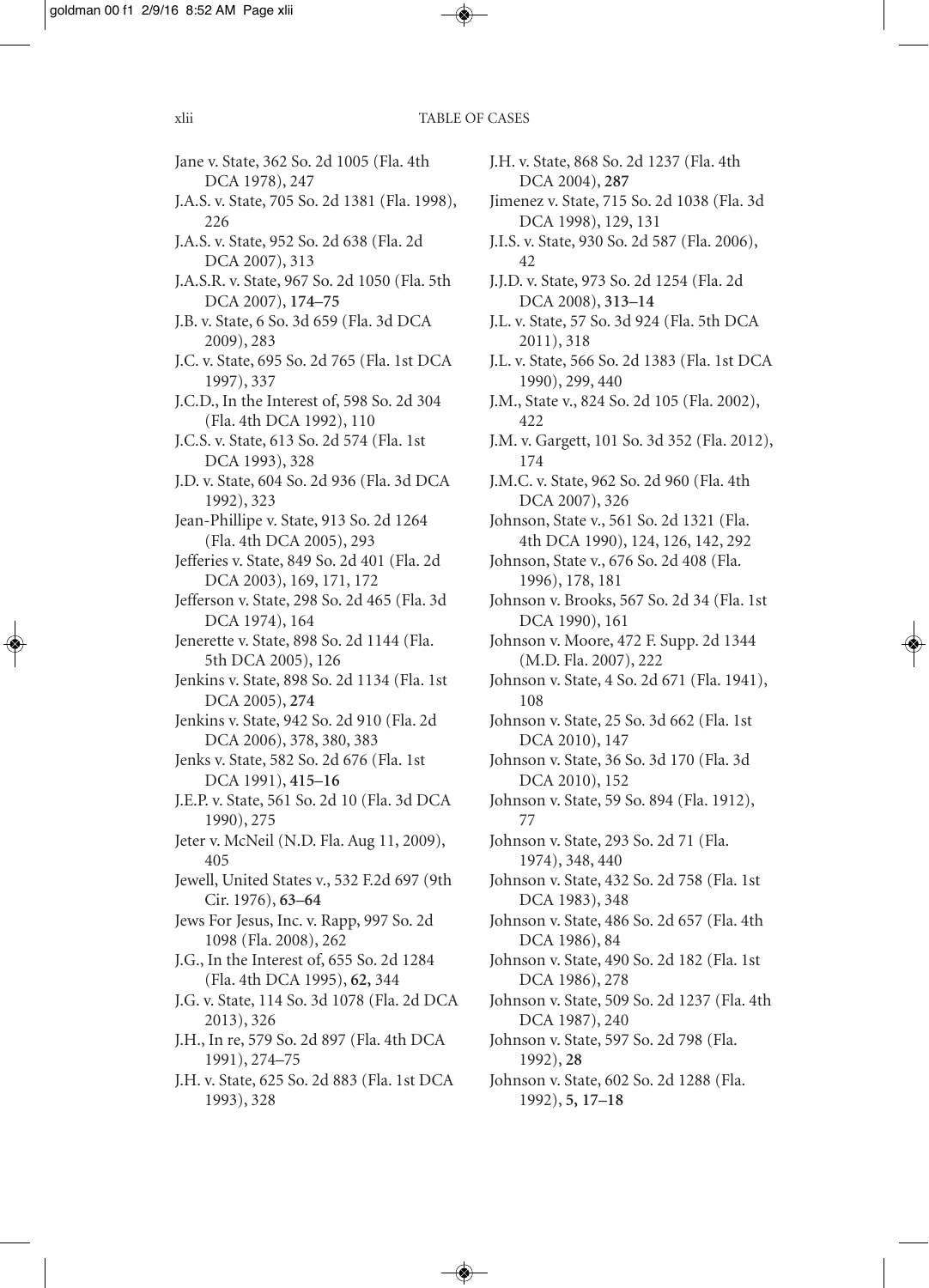Johnson v. State, 612 So. 2d 689 (Fla. 1st DCA 1993), 349 Johnson v. State, 632 So. 2d 1062 (Fla. 5th DCA 1994), 212 Johnson v. State, 637 So. 2d 3 (Fla. 3d DCA 1994), 238, 245 Johnson v. State, 786 So. 2d 1162 (Fla. 2001), **306,** 320 Johnson v. State, 969 So. 2d 938 (Fla. 2007), 236, 237 Johnson v. United States, 559 U.S. 133 (2010), 237 Johnson v. Youden, 1 K.B. 544 [1950], 151 Johnston v. State, 863 So. 2d 271 (Fla. 2003), 85 Jones, State v., 501 So. 2d 753 (Fla. 5th DCA 1987), 337 Jones, State v., 678 So. 2d 1336 (Fla. 5th DCA 1996), **182, 183** Jones, State v., 771 So. 2d 1137 (Fla. 2000), 310 Jones v. Dugger, 518 So. 2d 295 (Fla. 2d DCA 1987), 83 Jones v. State, 4 So. 3d 687 (Fla. 1st DCA 2009), 284 Jones v. State, 128 So. 2d 754 (Fla. 2d DCA 1961), 433 Jones v. State, 286 So. 2d 29 (Fla. 3d DCA 1973), 389 Jones v. State, 478 So. 2d 493 (Fla. 5th DCA 1985), 219–20 Jones v. State, 483 So. 2d 119 (Fla. 2d DCA 1986), 408 Jones v. State, 569 So. 2d 1234 (Fla. 1990), 211 Jones v. State, 588 So. 2d 644 (Fla. 2d DCA 1991), 321 Jones v. State, 599 So. 2d 741 (Fla. 3d DCA 1992), 307 Jones v. State, 640 So. 2d 1084 (Fla. 1994), 434 Jones v. State, 648 So. 2d 1210 (Fla. 4th DCA 1995), 354 Jones v. State, 652 So. 2d 346 (Fla. 1995), 348, 349, 351 Jones v. State, 666 So. 2d 960 (Fla. 3d DCA 1996), 280, 299 Jones v. State, 790 So. 2d 1194 (Fla. 1st DCA 2001), 319

Jones v. State, 804 So. 2d 551 (Fla. 3d DCA 2002), 99 Jones v. State, 869 So. 2d 1240 (Fla. 4th DCA 2004), 356 Jones v. State, 908 So. 2d 615 (Fla. 4th DCA 2005), 127 Jones v. State, 980 So. 2d 624 (Fla. 4th DCA 2008), 342 Jones v. United States, 463 U.S. 354 (1983), 373 Jordan v. State, 438 So. 2d 825 (Fla. 1983), 139 Jordan v. State, 694 So. 2d 708 (Fla. 1997), 121 Jordan v. State, 802 So. 2d 1180 (Fla. 3d DCA 2001), 178 Joseph v. State, 103 So. 3d 227 (Fla. 4th DCA 2012), 388 Joseph v. State, 956 So. 2d 1232 (Fla. 4th DCA 2007), 274, 290 Joshua v. City of Gainesville, 768 So. 2d 432 (Fla. 2000), 38 Joyce, State v., 361 So. 2d 406 (Fla. 1978), **66** J.P. v. State, 681 So. 2d 1183 (Fla. 2d DCA 1996), 270 J.S. v. State, 925 So. 2d 438 (Fla. 5th DCA 2006), 173 Judd v. State, 839 So. 2d 830 (Fla. 4th DCA 2003), 27 Julius v. State, 953 So. 2d 33 (Fla. 2d DCA 2007), 190 J.V. v. State, 763 So. 2d 511 (Fla. 4th DCA 2000), 49 J.W. v. State, 467 So. 2d 796 (Fla. 3d DCA 1985), 149 J.W. v. State, 807 So. 2d 148 (Fla. 2d DCA 2002), **163** J.W. v. State, 849 So. 2d 1111 (Fla. 4th DCA 2003), **308** J.W.C. v. State, 573 So. 2d 1064 (Fla. 5th DCA 1991), 212 J.W.S. v. State, 899 So. 2d 1276 (Fla. 2d DCA 2005), 343

K

Kadet, State v., 455 So. 2d 389 (Fla. 5th DCA 1984), **113–14**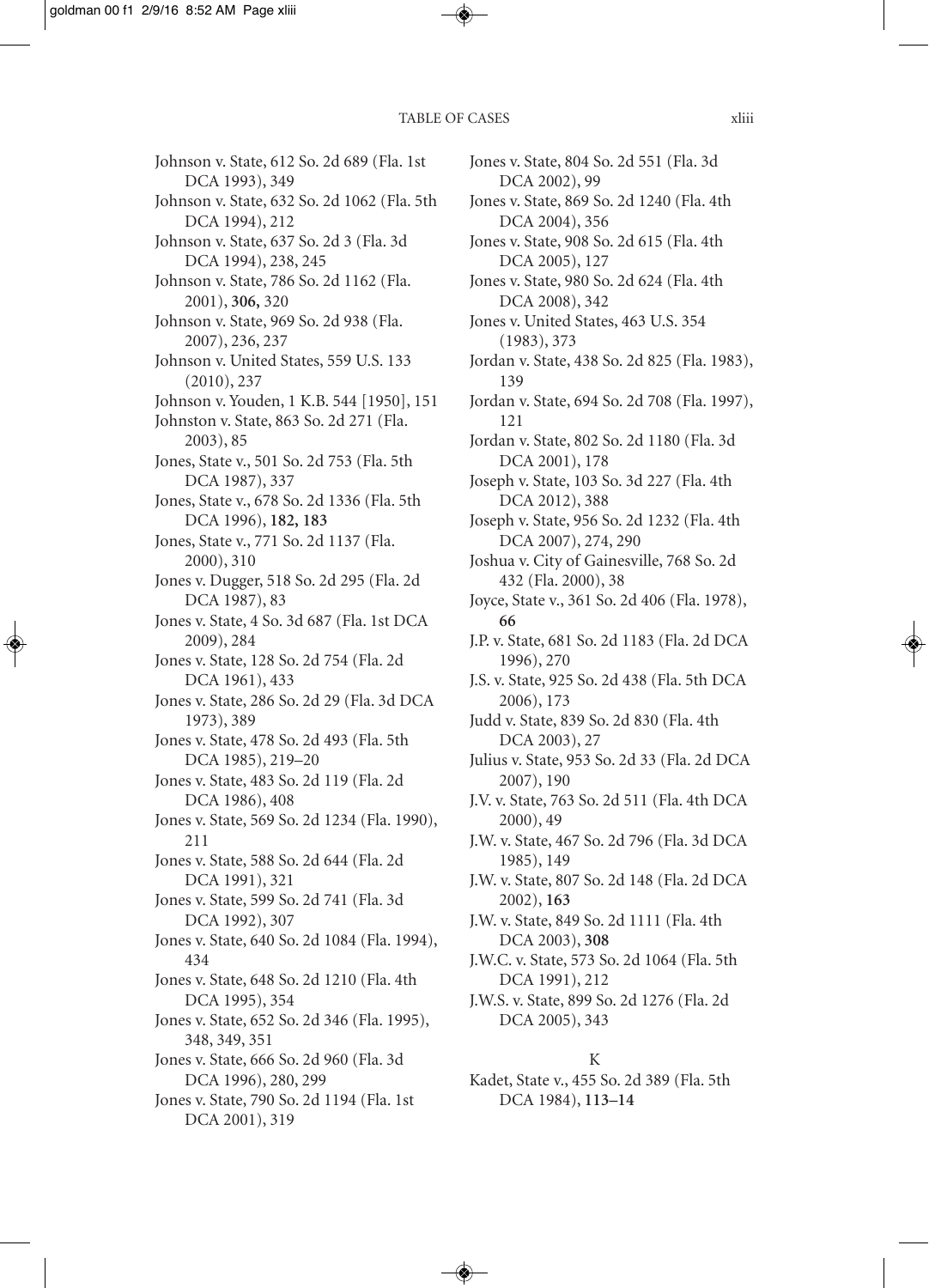Kane v. State, 698 So. 2d 1254 (Fla. 2d DCA 1997), 101, 432 Kansas v. Hendricks, 521 U.S. 346 (1997), 38, **39** Kaplan v. State, 451 So. 2d 1386 (Fla. 4th DCA 1984), 222, 223 Karp v. State, 698 So. 2d 577 (Fla. 3d DCA 1997), 330, 332 Kasischke v. State, 991 So. 2d 803 (Fla. 2008), 16 K.C. v. State, 49 So. 3d 841 (Fla. 4th DCA 2010), 356 Kee v. State, 580 So. 2d 796 (Fla. 3d DCA 1991), 174 Keel v. State, 438 So. 2d 850 (Fla. 1st DCA 1983), 139 Keen v. State, 456 So. 2d 571 (Fla. 2d DCA 1984), 214 K.E.H. v. State, 802 So. 2d 395 (Fla. 4th DCA 2001), 162 Keith v. State, 163 So. 136 (Fla. 1935), 235, 241, **242** Kelley v. State, 83 So. 909 (Fla. 1920), **154** Kelly v. State, 126 So. 366 (Fla. 1930), **60** Kelly v. State, 397 So. 2d 709 (Fla. 5th DCA 1981), 295 Kelly v. State, 593 So. 2d 1060 (Fla. 4th DCA 1992), 407 Kelly v. State, ex rel. Rosowsky, 55 So. 2d 561 (Fla. 1951), 49 Kelso v. State, 961 So. 2d 277 (Fla. 2007), 5, **25,** 276 Keltner v. State, 650 So. 2d 1066 (Fla. 2d DCA 1995), 89 Kent v. State, 479 So. 2d 866 (Fla. 5th DCA 1985), 417 Kent v. State, 704 So. 2d 121 (Fla. 1st DCA 1997), 403 Keys v. State, 949 So. 2d 1080 (Fla. 2d DCA 2007), 330 K.H. v. State, 8 So. 3d 1155 (Fla. 3d DCA 2009), 174 Khan v. State, 704 So. 2d 1129 (Fla. 4th DCA 1998), 250 Khianthalat v. State, 935 So. 2d 583 (Fla. 2d DCA 2006), 209 Khianthalat v. State, 974 So. 2d 359 (Fla. 2008), 209, 213

Kilbee v. State, 53 So. 2d 533 (Fla. 1951), 440 Kiley v. State, 860 So. 2d 509 (Fla. 4th DCA 2003), 439 Killingsworth v. State, 105 So. 834 (Fla. 1925), 152 Kimbrough v. State, 356 So. 2d 1294 (Fla. 4th DCA 1978), 184 King, State v., 282 So. 2d 162 (Fla. 1973), 422, 426 King v. State, 104 So. 2d 730 (Fla. 1957), 132, 133 King v. State, 267 So. 2d 351 (Fla. 4th DCA 1972), 128 King v. State, 339 So. 2d 172 (Fla. 1976), 139 King v. State, 779 So. 2d 466 (Fla. 2d DCA 2000), **184–85,** 307, 308 King v. State, 903 So. 2d 954 (Fla. 2d DCA 2005), **189** Kirby v. State, 625 So. 2d 51 (Fla. 3d DCA 1993), 210, 221 Kirby v. State, 863 So. 2d 238 (Fla. 2003), 42 Kirksey v. State, 433 So. 2d 1236 (Fla. 1st DCA 1983), **16** Kish v. State, 145 So. 3d 225 (Fla. 1st DCA 2014), 195 Kist v. State, 787 So. 2d 106 (Fla. 2d DCA 2001), 284 Kito v. State, 888 So. 2d 114 (Fla. 4th DCA 2004), **198** Kittles v. State, 897 So. 2d 517 (Fla. 4th DCA 2005), **287** Klinger v. State, 816 So. 2d 697 (Fla. 2d DCA 2002), **77** K.M. v. State, 763 So. 2d 472 (Fla. 2d DCA 2000), 340 K.M.B. v. State, 69 So. 3d 311 (Fla. 4th DCA 2011), 326 Knight v. State, 392 So. 2d 337 (Fla. 3d DCA 1981), 390, **390** Knight v. State, 983 So. 2d 64 (Fla. 3d DCA 2008), **306** Knighten v. State, 568 So. 2d 1001 (Fla. 2d

DCA 1990), 338 Knighton v. State, 603 So. 2d 71 (Fla. 4th DCA 1992), 80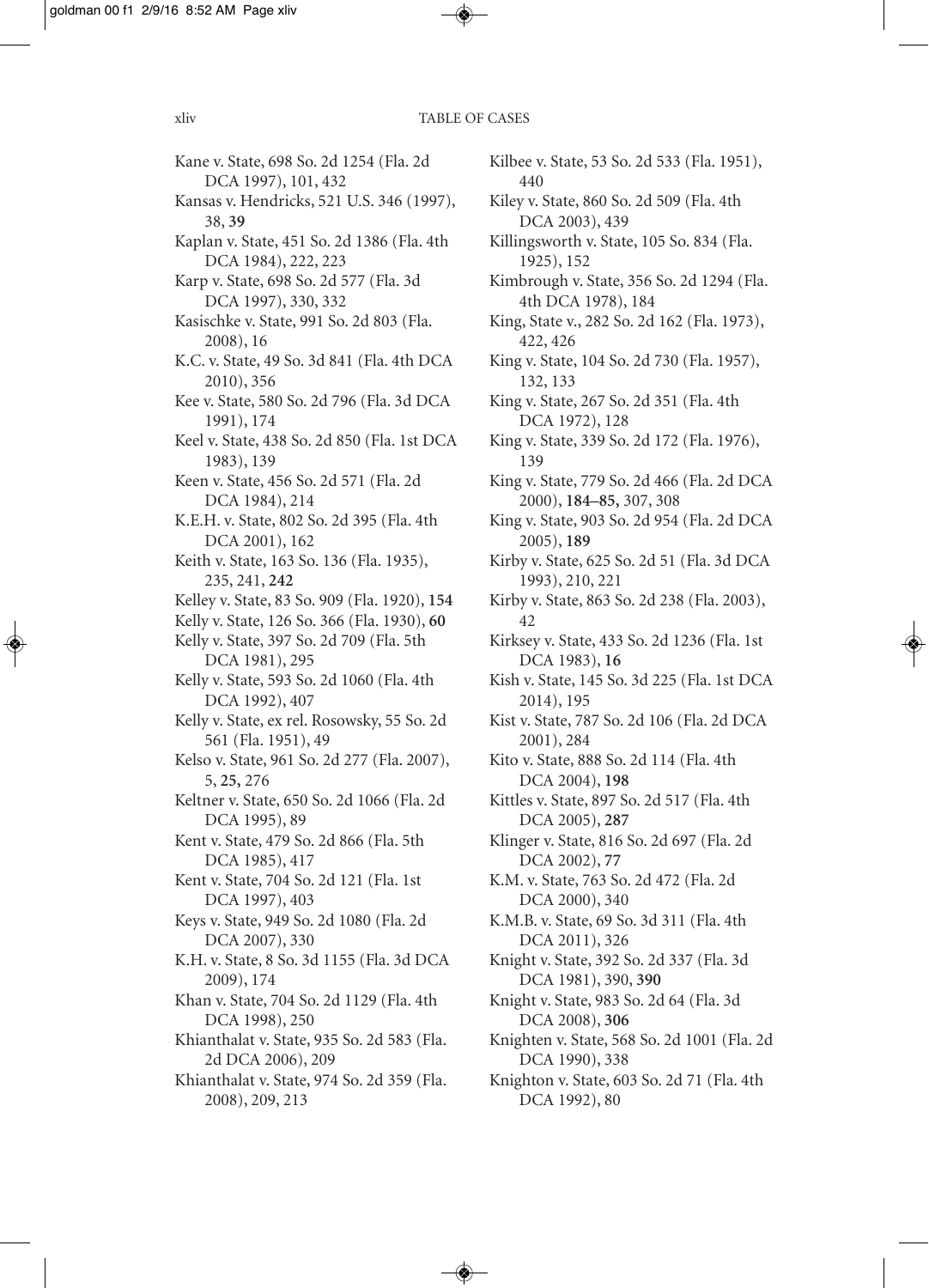Knipp v. State, 67 So. 3d 376 (Fla. 4th DCA 2011), **443** K.O. v. State, 673 So. 2d 47 (Fla. 4th DCA 1995), 146 Kobel v. State, 745 So. 2d 979 (Fla. 4th DCA 1999), 126 Kocaker v. State, 119 So. 3d 1214 (Fla. 2013), 84 Kocol v. State, 546 So. 2d 1159 (Fla. 5th DCA 1989), 128 Koenig v. State, 757 So. 2d 595 (Fla. 5th DCA 2000), 199 Koontz v. State, 204 So. 2d 224 (Fla. 2d DCA 1967), 412, 413, 414 Kovaleski v. State, 103 So. 3d 859 (Fla. 2012), 220 K.P. v. State, 327 So. 2d 820 (Fla. 1st DCA 1976), 435 K.P.M. v. State, 446 So. 2d 723 (Fla. 2d DCA 1984), 320 Krantz v. State, 553 So. 2d 746 (Fla. 5th DCA 1989), 336 Krischer v. McIver, 697 So. 2d 97 (Fla. 1997), 112, **112** Krulewitch v. United States, 336 U.S. 440 (1949), 129 Krupkin v. State, 119 So. 3d 1267 (Fla. 1st DCA 2013), 441 K.W. v. State, 983 So. 2d 713 (Fla. 2d DCA 2008), 276, 277 Kyser v. State, 533 So. 2d 285 (Fla. 1988), 95 L La Tour v. Stone, 190 So. 704 (Fla. 1939), 4, 258 Labrador v. State, 13 So. 3d 1070 (Fla. 3d DCA 2007), 427 Ladd v. State, 714 So. 2d 533 (Fla. 1st DCA 1998), 249 Lafferty v. State, 114 So. 3d 1115 (Fla. 2d DCA 2013), 29 Lafleur v. State, 661 So. 2d 346 (Fla. 3d DCA 1995), 245 Lahurd, State v., 632 So. 2d 1101 (Fla. 4th

DCA 1994), 273 Lambert v. California, 355 U.S. 225 (1957), **68–69**

LaMorte v. State, 984 So. 2d 548 (Fla. 2d DCA 2008), 426 Lancaster v. State, 369 So. 2d 687 (Fla. 1st DCA 1979), 294 Lane v. State, 388 So. 2d 1022 (Fla. 1980), 31, 32 Langford v. State, 149 So. 570 (Fla. 1933), **400** Lanier, State v., 979 So. 2d 365 (Fla. 4th DCA 2008), **189,** 196 Lanzo v. State, 73 So. 3d 817 (Fla. 5th DCA 2011), 313 LaPolla v. State, 504 So. 2d 1353 (Fla. 4th DCA 1987), 131 Lareau v. State, 573 So. 2d 813 (Fla. 1991), 167 Larimore v. State, 2 So. 3d 101 (Fla. 2008), 15 Larzelere, State v., 979 So. 2d 195 (Fla. 2008), 146, 151, 154 Latimore v. State, 753 So. 2d 690 (Fla. 4th DCA 2000), 329 Latona, State v., 75 So. 3d 394 (Fla. 5th DCA 2011), **442** Laverde v. State, 933 So. 2d 1289 (Fla. 4th DCA 2006), 426 Law, State v., 559 So. 2d 187 (Fla. 1989), 131, 284 Law v. State, 824 So. 2d 1055 (Fla. 5th DCA 2002), **31** Lawson v. State, 720 So. 2d 558 (Fla. 4th DCA 1998), **239** Lawson v. State, 969 So. 2d 222 (Fla. 2007), 42 Lawton v. State (Fla. Apr. 9, 2015), 45 Le Prell v. State, 124 So. 2d 18 (Fla. 1st DCA 1960), 124, 128 Lebron, State v., 954 So. 2d 52 (Fla. 5th DCA 2007), 120 Lebron v. State, 127 So. 3d 597 (Fla. 4th DCA 2012), 404 Lee, State v., 41 So. 2d 662 (Fla. 1949), 271 Leet v. State, 595 So. 2d 959 (Fla. 2d DCA 1991), 184, 197 Leicht, State v., 402 So. 2d 1153 (Fla. 1981), 21 Leigh v. State, 967 So. 2d 1102 (Fla. 4th DCA 2007), 131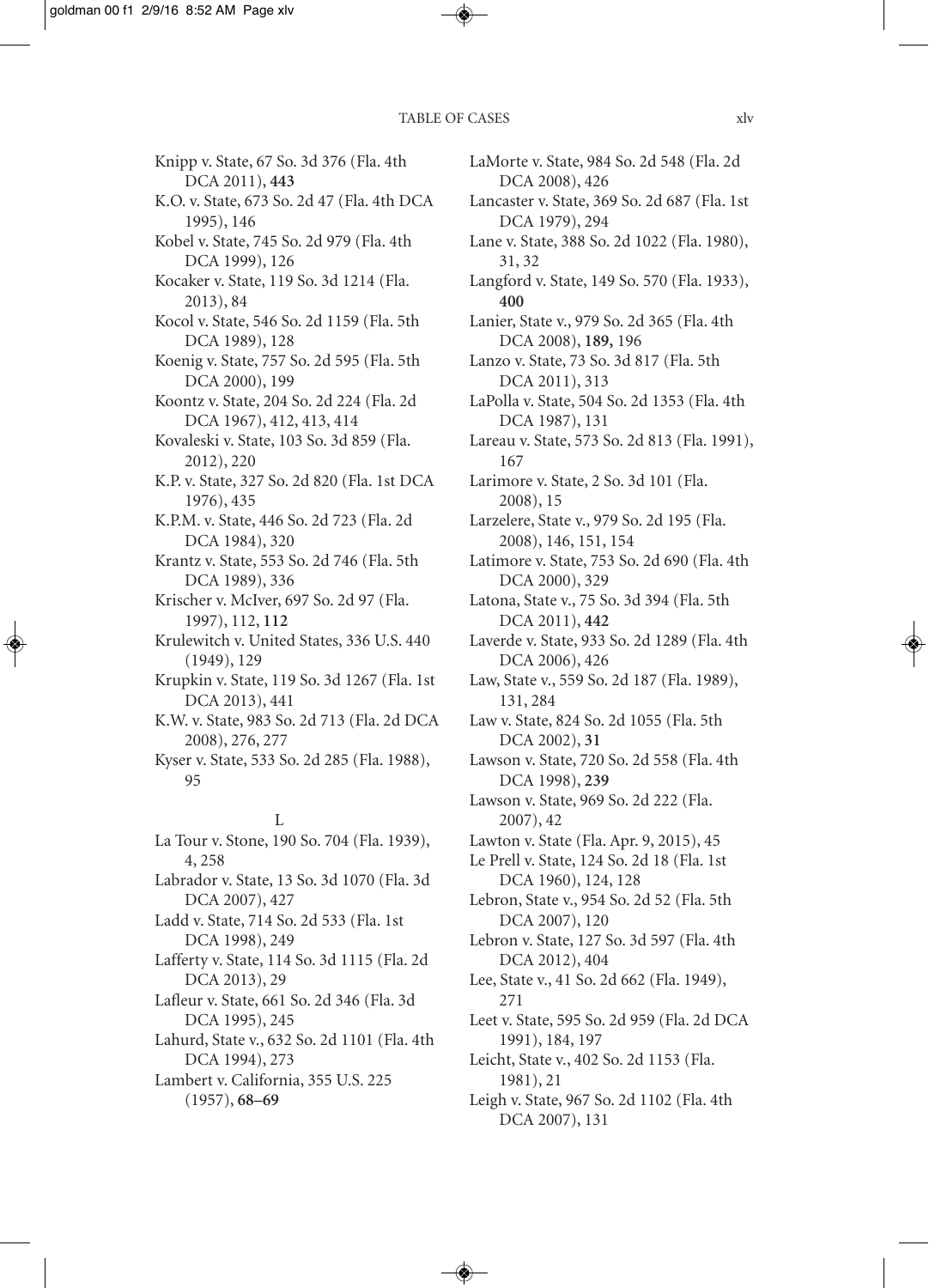Leon, In re, 440 So. 2d 1267 (Fla. 1983), 445 Lescher v. Fla. Dep't of Highway Safety and Motor Vehicles, 985 So. 2d 1078 (Fla. 2008), 40 Lester v. State, 737 So. 2d 1149 (Fla. 2d DCA 1999), **77** Leverenz v. State, 586 So. 2d 1155 (Fla. 2d DCA 1991), 425 Lewis v. State, 34 So. 3d 183 (Fla. 1st DCA 2010), 96 Lewis v. State, 50 So. 3d 86 (Fla. 4th DCA 2010), 239 Lewis v. State, 197 So. 120 (Fla. 1940), 271 Lewis v. State, 318 So. 2d 529 (Fla. 2d DCA 1975), 57, 417 Lewis v. State, 591 So. 2d 922 (Fla. 1991), 223 Lewis v. State, 817 So. 2d 933 (Fla. 4th DCA 2002), 172, 436 Lewis v. State, 932 So. 2d 357 (Fla. 2d DCA 2006), 326 Leyva v. State, 925 So. 2d 393 (Fla. 4th DCA), **27** Light v. State, 841 So. 2d 623 (Fla. 2d DCA 2003), 88, 89 Linehan v. State, 442 So. 2d 244 (Fla. 2d DCA 1983) (*Linehan I*)*,* 56, 57, 338, 436 Linehan v. State, 476 So. 2d 1262 (Fla. 1985) (*Linehan II*), 435, 436, 438 Linsley v. State, 101 So. 273 (Fla. 1924), 378 Liotta v. State, 939 So. 2d 333 (Fla. 4th DCA 2006), 387 Lippwe v. State, 152 So. 3d 782 (Fla. 1st DCA 2014), 294 Lipsey v. State, 16 So. 2d 439 (Fla. 1944), 108 Little v. State, 111 So. 3d 214 (Fla. 2d DCA 2013), 382, 388 Little v. State, 293 So. 2d 775 (Fla. 2d DCA 1974), 145 Livingston v. State, 847 So. 2d 1131 (Fla. 4th DCA 2003), 181 L.J. v. State, 971 So. 2d 942 (Fla. 3d DCA 2007), 445 Llopis, State v., 257 So. 2d 17 (Fla. 1971), 49

Lofton v. State, 416 So. 2d 522 (Fla. 4th DCA 1982), 339 Logan v. State, 592 So. 2d 295 (Fla. 5th DCA 1991), 108 Long v. State, 689 So. 2d 1055 (Fla. 1997), 34 Longval v. State, 914 So. 2d 1098 (Fla. 4th DCA 2005), **141, 297–98** Lopez, State v., 908 So. 2d 484 (Fla. 4th DCA 2005), 406 Lopez, United States v., 662 F. Supp. 1083 (N.D. Cal. 1987), 154 Lopez v. State, 864 So. 2d 1151 (Fla. 2d DCA 2003), 125 Losey v. Willard, State ex rel., 54 So. 2d 183 (Fla. 1951), 24, 52 Louis v. State, 764 So. 2d 930 (Fla. 4th DCA 2000), 212 Love v. State, 144 So. 843 (Fla. 1932), 338 Lovett v. State, 781 So. 2d 466 (Fla. 5th DCA 2001), **362** Lovette v. State, 636 So. 2d 1304 (Fla. 1994), 94, 98, 149, 152 Lowe v. State, 32 So. 956 (Fla. 1902), 299 Lowe v. State, 40 So. 3d 789 (Fla. 5th DCA 2010), 230 Lowery, State v., 419 So. 2d 621 (Fla. 1982), 94 L.S. v. State, 120 So. 3d 55 (Fla. 4th DCA 2013), 286 Lucas v. State, 718 So. 2d 905 (Fla. 3d DCA 1998), 429 Lucky v. State, 25 So. 3d 691 (Fla. 4th DCA 2010), 277 Lukehart v. State, 776 So. 2d 906 (Fla. 2000), 121 Lumarque, State v., 44 So. 3d 171 (Fla. 3d DCA 2010), **60** Luzardo v. State, 147 So. 3d 1083 (Fla. 3d DCA 2014), 64, 120 Lynn v. State, 567 So. 2d 1043 (Fla. 5th DCA 1990), 355 Lyons v. State, 711 So. 2d 71 (Fla. 2d DCA 1998), **296–97**

#### M

Mack, State v., 637 So. 2d 18 (Fla. 4th DCA 1994), 428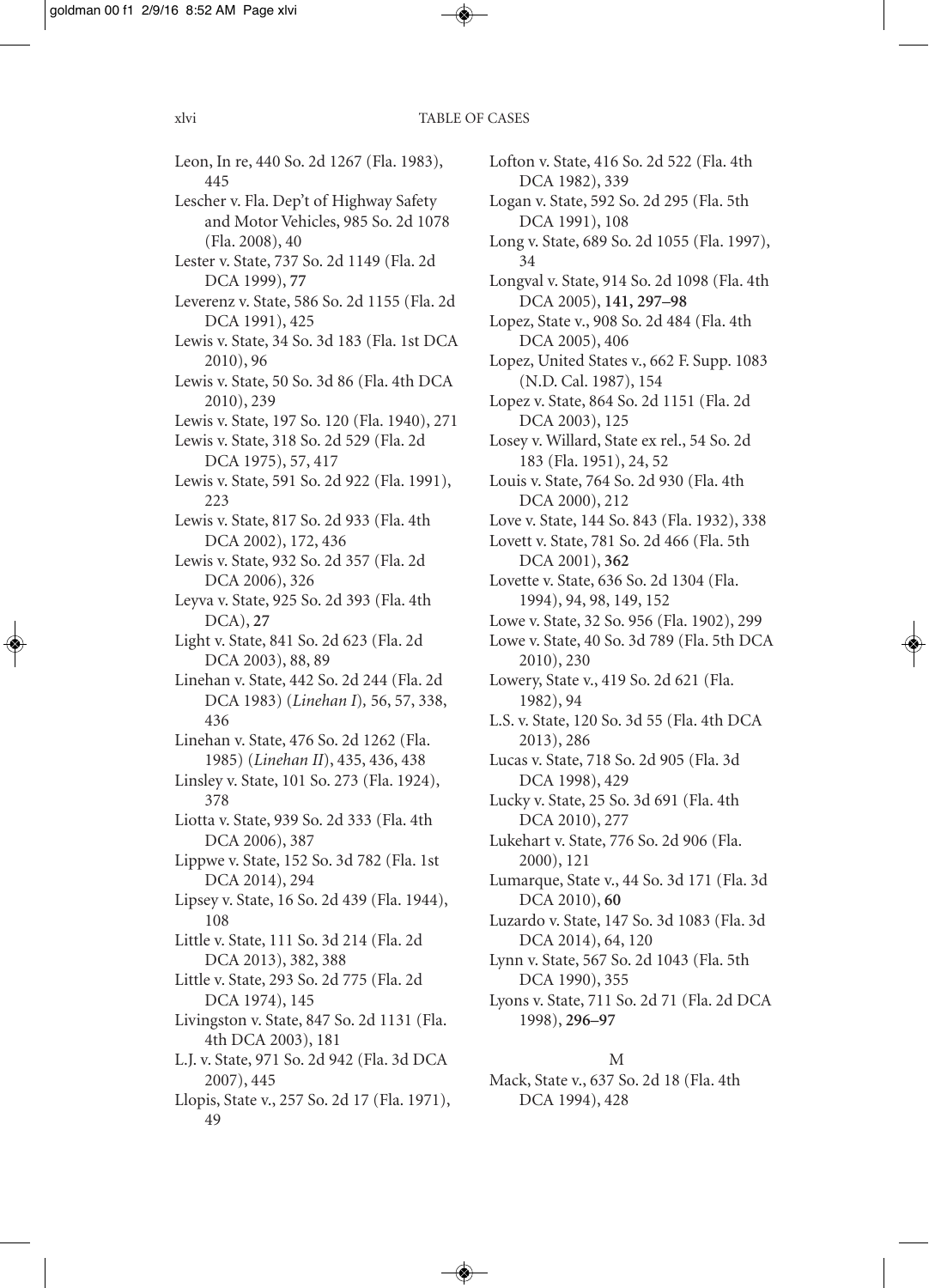- Mackerley v. State, 754 So. 2d 132 (Fla. 4th DCA 2000), 237, 240
- Mackerley v. State, 777 So. 2d 969 (Fla. 2001), 237, 240
- Maddox v. State, 38 So. 2d 58 (Fla. 1948), 284
- Maddox v. State, 923 So. 2d 442 (Fla. 2006), 14
- Madera v. State, 943 So. 2d 960 (Fla. 4th DCA 2006), **409**
- Magnotti v. State, 842 So. 2d 963 (Fla. 4th DCA 2003), 350
- Maguire v. State, 453 So. 2d 438 (Fla. 2d DCA 1984), 424
- Mahaun v. State, 377 So. 2d 1158 (Fla. 1979), 93, 95
- Mahn v. State, 714 So. 2d 391 (Fla. 1998), 351
- Malczewski v. State, 444 So. 2d 1096 (Fla. 2d DCA 1984), 165
- Maldonado Melendez v. State, 51 So. 3d 624 (Fla. 5th DCA 2011), 244
- Mancuso, State v., 652 So. 2d 370 (Fla. 1995), 69, 120
- M.A.P. v. State, 755 So. 2d 802 (Fla. 2d DCA 2000), 330
- Marasa v. State, 394 So. 2d 544 (Fla. 5th DCA 1981), 109
- Marcel, State v., 67 So. 3d 1223 (Fla. 3d DCA 2011), 233
- Marcolini v. State, 673 So. 2d 3 (Fla. 1996), 35
- Marcum v. State, 379 So. 2d 974 (Fla. 5th DCA 1979), 93
- Marcus, United States v., 560 U.S. 258 (2010), 19
- Marinelli v. State, 706 So. 2d 1374 (Fla. 2d DCA 1998), 183
- Mark Marks, P.A., State v., 833 So. 2d 249 (Fla. 4th DCA 2002), 444
- Marles v. State, 937 So. 2d 720 (Fla. 5th DCA 2006), 212
- Marr v. State, 494 So. 2d 1139 (Fla. 1986), 221, **223**
- Marreel v. State, 841 So. 2d 600 (Fla. 4th DCA 2003), **402**
- Marrero v. State, 71 So. 3d 881 (Fla. 2011), **278,** 343
- Marrero v. State, 516 So. 2d 1052 (Fla. 3d DCA 1987), **418** Marsh v. State, 546 So. 2d 33 (Fla. 3d DCA 1989), 240 Marshall v. Tucker, 2012 WL 9570403 (S.D. Fla. Dec. 31, 2012), 438 Martin v. State, 110 So. 3d 936 (Fla. 1st DCA 2013), 431 Martin v. State, 377 So. 2d 706 (Fla. 1979), 92 Martin v. State, 488 So. 2d 653 (Fla. 1st DCA 1986), 130 Martinez, State v., 790 So. 2d 520 (Fla. 2d DCA 2001), 427 Martinez v. State, 413 So. 2d 429 (Fla. 3d DCA 1982), 129, 133 Martinez v. State, 561 So. 2d 1279 (Fla. 2d DCA 1990), 160 Martinez v. State, 700 So. 2d 142 (Fla. 5th DCA 1997), 318 Martinez v. State, 933 So. 2d 1155 (Fla. 3d DCA 2006) (*Martinez I*)*,* **392** Martinez v. State, 981 So. 2d 449 (Fla. 2008) (*Martinez II*)*,* 383, **392–93** Mason v. State, 665 So. 2d 328 (Fla. 5th DCA 1995), **29** Matthews v. State, 363 So. 2d 1066 (Fla. 1978), 256 Maxwell v. State, 110 So. 3d 958 (Fla. 4th DCA 2013), 203 Mayes v. Moore, 827 So. 2d 967 (Fla. 2002), 18 Mayle, State v., 406 So. 2d 108 (Fla. 5th DCA 1981), 339 M.C. v. State, 677 So. 2d 1382 (Fla. 3d DCA 1996), 328 McAllister v. State, 859 So. 2d 611 (Fla. 1st DCA 2003), 318 McClain v. State, 709 So. 2d 136 (Fla. 1st DCA 1998), 131 McCloud, State v., 67 So. 2d 242 (Fla. 1953), 419 McCloud v. State, 335 So. 2d 257 (Fla. 1976), **349** McClover v. State, 125 So. 3d 926 (Fla. 4th DCA 2013), 298, 432
- McCormick v. City of Fort Lauderdale, 333 F.3d 1234 (11th Cir. 2003), 169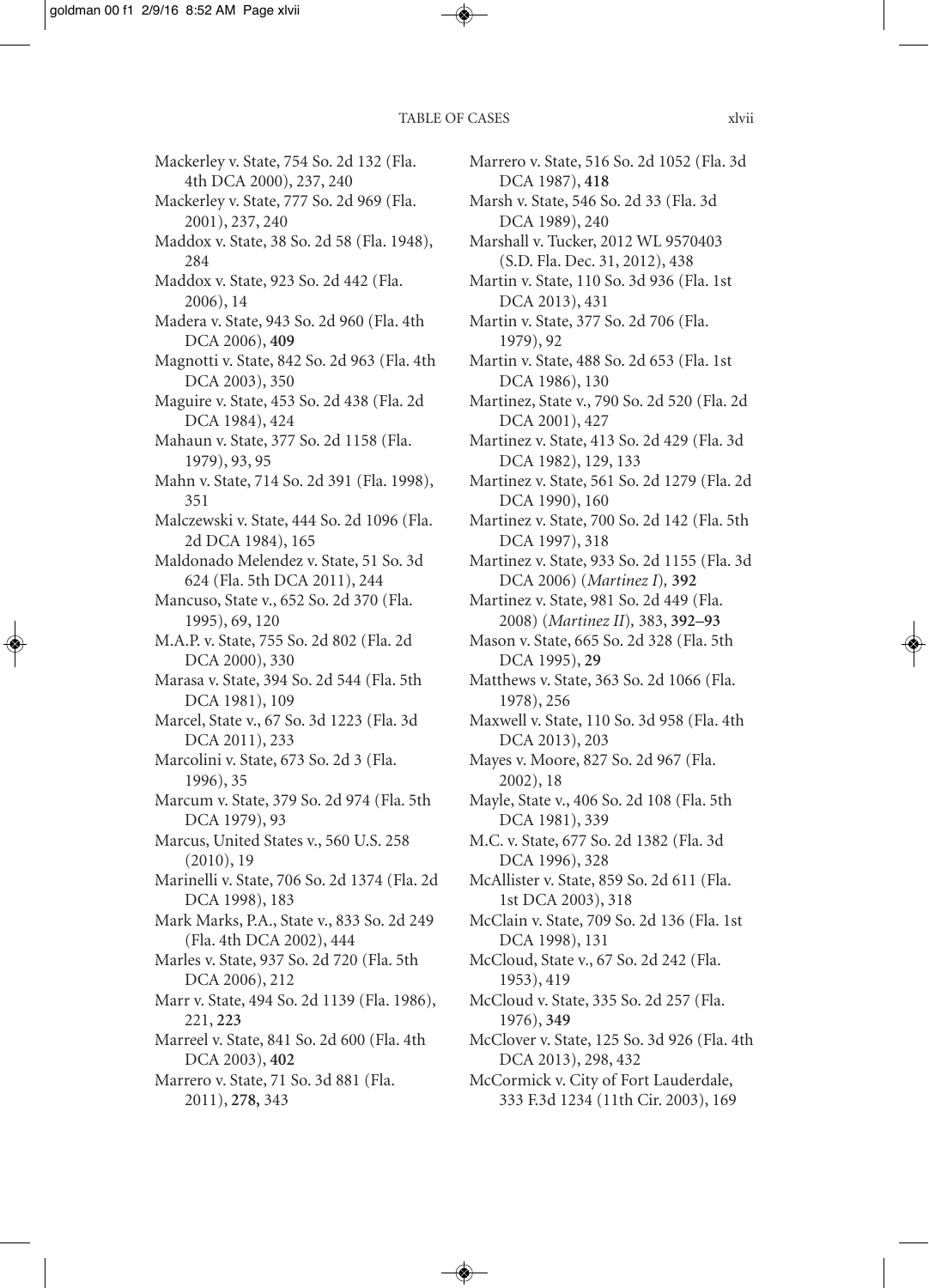McCoy v. State, 56 So. 3d 37 (Fla. 1st DCA 2010), **442** McCoy v. State, 277 So. 2d 845 (Fla. 2d DCA 1973), 169 McCoy v. State, 723 So. 2d 869 (Fla. 1st DCA 1998), 319 McCoy v. State, 789 So. 2d 489 (Fla. 2d DCA 2001), 308 McCray v. State, 358 So. 2d 615 (Fla. 1st DCA 1978), 355 McCreary v. State, 371 So. 2d 1024 (Fla. 1979), 64, 120 McCubbins, State v., 817 So. 2d 966 (Fla. 2d DCA 2002), 427 McDaniel v. State, 620 So. 2d 1308 (Fla. 4th DCA 1993), 89 McFarlane v. State, 593 So. 2d 305 (Fla. 3d DCA 1992), 93 McGee v. State, 792 So. 2d 624 (Fla. 4th DCA 2001), 152 McGriff v. State, 160 So. 3d 167 (Fla. 1st DCA 2015), 381 McGuinness v. State, 120 So. 3d 175 (Fla. 2d DCA 2013), 283 McIlwain v. State, 402 So. 2d 1194 (Fla. 5th DCA 1981), 216 McInnes, State v., 153 So.2d 854 (Fla. 1st DCA 1963), 257 M.C.J. v. State, 444 So. 2d 1001 (Fla. 1st DCA 1984), 75 McKay v. State, 925 So. 2d 1133 (Fla. 2d DCA 2006), 121 McKee v. State, 715 So. 2d 1010 (Fla. 5th DCA 1998), 256 McKenna v. State, 161 So. 561 (Fla. 1935), 272 McKernan v. State, 967 So. 2d 966 (Fla. 4th DCA 2007), **276** McKinney v. State, 66 So. 3d 852 (Fla. 2011), 28, **30,** 31 McKinnon v. State, 712 So. 2d 1259 (Fla. 1st DCA 1998), 181 McKnight v. State, 492 So. 2d 450 (Fla. 4th DCA 1986), 169 McLaughlin v. State, 15 So. 2 872 (Fla. 2d DCA 2009), 427 McLaughlin v. State, 721 So. 2d 1170 (Fla. 1998), 16

McLean v. State, 754 So. 2d 176 (Fla. 2d DCA 2000), **223**

McLean v. State, 934 So. 2d 1248 (Fla. 2006), 219

McMichael v. State, 152 So. 3d 821 (Fla. 2d DCA 2014), 175

McMillian v. State, 566 So. 2d 291 (Fla. 1st DCA 1990), **281**

McNally, State v., 336 So. 2d 713 (Fla. 2d DCA 1976), 438

McNarrin v. State, 876 So. 2d 1253 (Fla. 4th DCA 2004), 205

McNeil v. Canty, 12 So. 3d 215 (Fla. 2009), 37

M.D.S. v. State, 982 So. 2d 1282 (Fla. 2d DCA 2008), 280, 285

M.D.V. v. State, 469 So. 2d 944 (Fla. 5th DCA 1985), 149

M.E., In the Interest of, 370 So. 2d 795 (Fla. 1979), 314, 325

Meacham, United States v., 626 F.2d 503 (5th Cir. 1980), 138

Medlin, State v., 273 So. 2d 394 (Fla. 1973), 71

Meigs v. State, 114 So. 448 (Fla. 1927), 52

Mejias v. State, 731 So. 2d 728 (Fla. 3d DCA 1999), 318

Melahn v. State, 843 So. 2d 929 (Fla. 5th DCA 2003), 156

Mendel v. State, 903 So. 2d 1027 (Fla. 4th DCA 2005), 404

Mendoza v. State, 941 So. 2d 523 (Fla. 3d DCA 2006), 122

Menefee v. State, 980 So. 2d 569 (Fla. 5th DCA 2008), **22–23**

Mercer v. State, 347 So. 2d 733 (Fla. 4th DCA 1977), 360

Mesenbrink v. State, 231 So. 2d 852 (Fla. 3d DCA 1970), 329, **331**

Meshell, State v., 2 So. 3d 132 (Fla. 2009), **27**

Metales v. State, 963 So. 2d 989 (Fla. 4th DCA 2007), 319, 320

Meyers, State v., 708 So. 2d 661 (Fla. 3d DCA 1998), 14

M.G. v. State, 989 So. 2d 705 (Fla. 1st DCA 2008), 445

M.H. v. State, 936 So. 2d 1 (Fla. 3d DCA 2006), 57, 62, 86, 312, 330, 344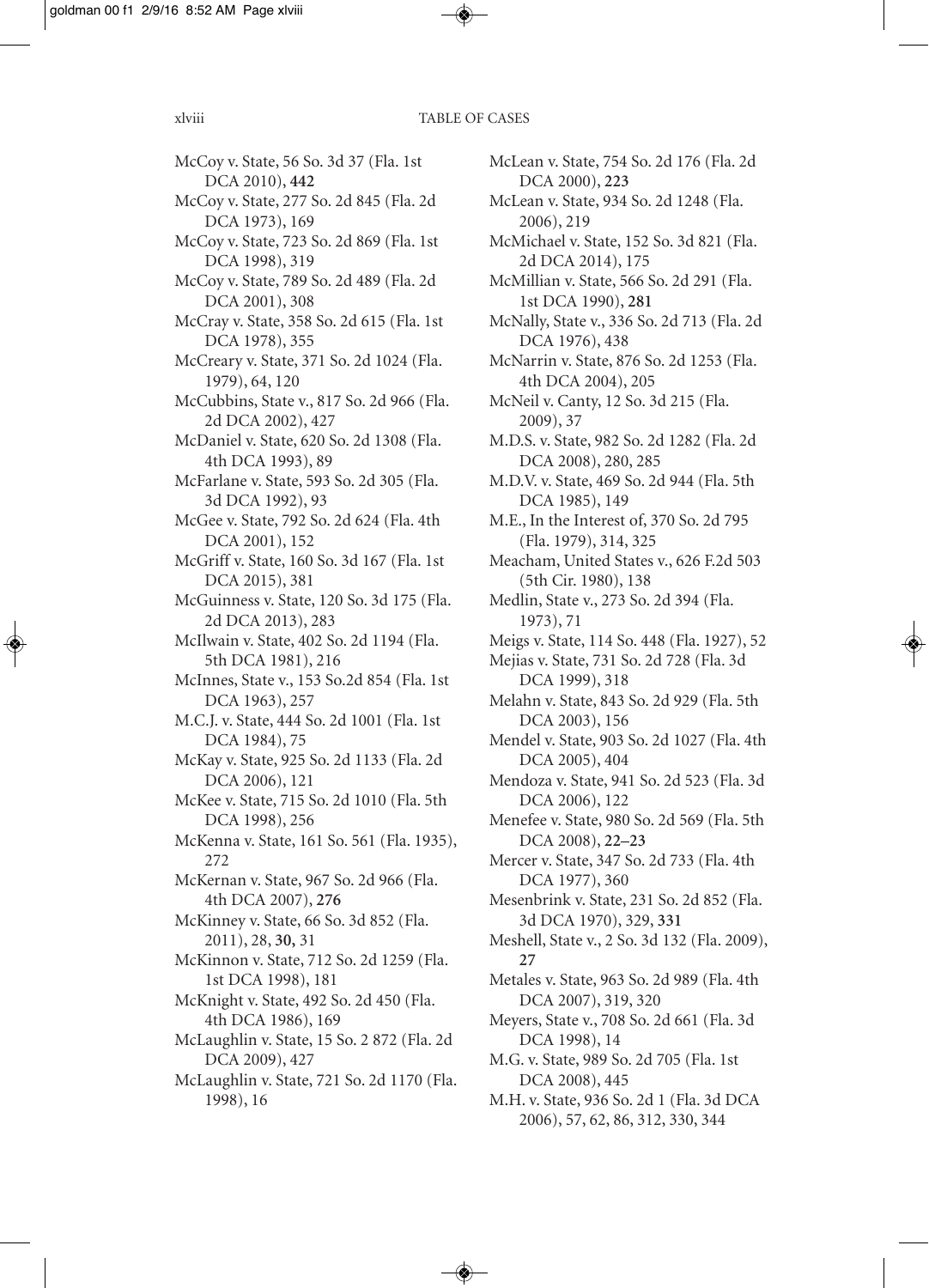Michael v. State, 51 So. 3d 574 (Fla. 5th DCA 2010), 316

- Michel v. State, 752 So. 2d 6 (Fla. 5th DCA 2000), **147**
- Michel v. State, 989 So. 2d 679 (Fla. 4th DCA 2008), 384
- Michelson v. State, 805 So. 2d 983 (Fla. 4th DCA 2001), 88, 93, 95
- Michelson v. State, 927 So. 2d 890 (Fla. 4th DCA 2005), 120
- Mickell v. State, 41 So. 3d 960 (Fla. 4th DCA 2010), 411
- Mickenberg v. State, 640 So. 2d 1210 (Fla. 2d DCA 1994), 128, 129, 131
- Middleton v. State, 426 So. 2d 548 (Fla. 1982), 84
- Mikenas v. State, 367 So. 2d 606 (Fla. 1978), 92, 93
- Milazzo v. State, 377 So. 2d 1161 (Fla. 1979), 139
- Miller, State v., 581 So. 2d 641 (Fla. 2d DCA 1991), 428
- Miller v. Alabama, 132 S. Ct. 2455 (2012), **45**
- Miller v. Coleman, State ex rel., 178 So. 157 (Fla. 1938), 62
- Miller v. State, 4 So. 3d 732 (Fla. 1st DCA 2009), 180
- Miller v. State, 42 So. 3d 204 (Fla. 2010), 84
- Miller v. State, 124 So. 3d 395 (Fla. 1st DCA 2013), 237
- Miller v. State, 170 So. 2d 319 (Fla. 2d DCA 1964), 52
- Miller v. State, 430 So. 2d 611 (Fla. 4th DCA 1983), 125
- Miller v. State, 503 So. 2d 929 (Fla. 3d DCA 1987), 155, 298, 432
- Miller v. State, 613 So. 2d 530 (Fla. 3d DCA 1993), 384
- Miller v. State, 636 So. 2d 144 (Fla. 1st DCA 1994), 57
- Miller v. State, 733 So. 2d 955 (Fla. 1998), 320
- Miller v. State, 770 So. 2d 1144 (Fla. 2000), 85
- Miller v. State, 805 So. 2d 885 (Fla. 2d DCA 2001), 369, 438

Miller v. State, 971 So. 2d 951 (Fla. 5th DCA 2007), **22** Millian v. State, 758 So. 2d 1271 (Fla. 4th DCA 2000), 320 Mills v. State, 476 So. 2d 172 (Fla. 1985), 96 Mills v. State, 822 So. 2d 1284 (Fla. 2002), 168 Milton v. State, 24 So. 60 (Fla. 1898), 47, 55 Milton v. State, No. SC11-1338 (Fla. Nov. 20, 2014), **103** Mincey, State v., 672 So. 2d 524 (Fla. 1996), **65–66** Minus v. State, 901 So. 2d 344 (Fla. 4th DCA 2005), 222 Mitchell v. Moore, 786 So. 2d 521 (Fla. 2001), **21** Mitchell v. State, 25 So. 2d 73 (Fla. 1946), 419, 422 Mitchell v. State, 135 So. 3d 538 (Fla. 2d DCA 2014), 275 Mitchell v. State, 407 So. 2d 343 (Fla. 4th DCA 1981), **161** Mitchell v. State, 657 So. 2d 943 (Fla. 2d DCA 1995), 332 Mitchell v. State, 734 So. 2d 1067 (Fla. 1st DCA 1999), 337 Mitchell v. State, 830 So. 2d 944 (Fla.5th DCA 2002), 105 Mitchell v. State, 917 So. 2d 1056 (Fla. 2d DCA 2006), 276 Mixson v. State, 857 So. 2d 362 (Fla. 1st DCA 2003), 28 Mizell, State v., 773 So. 2d 618 (Fla. 1st DCA 2000), 375, 389 Mizner v. State, 154 So. 3d 391 (Fla. 2d DCA 2014), **136** M.J.S. v. State, 453 So. 2d 870 (Fla. 2d DCA 1984), 315 M.K. v. State, 143 So. 3d 428 (Fla. 4th DCA 2014), 277 M.M. v. State, 391 So. 2d 366 (Fla. 1st DCA 1980), **163** M.N. v. State, 16 So. 3d 280 (Fla. 2d DCA 2009), **193**

M'Naghten's Case, 8 Eng. Rep. 718 (1843), **366**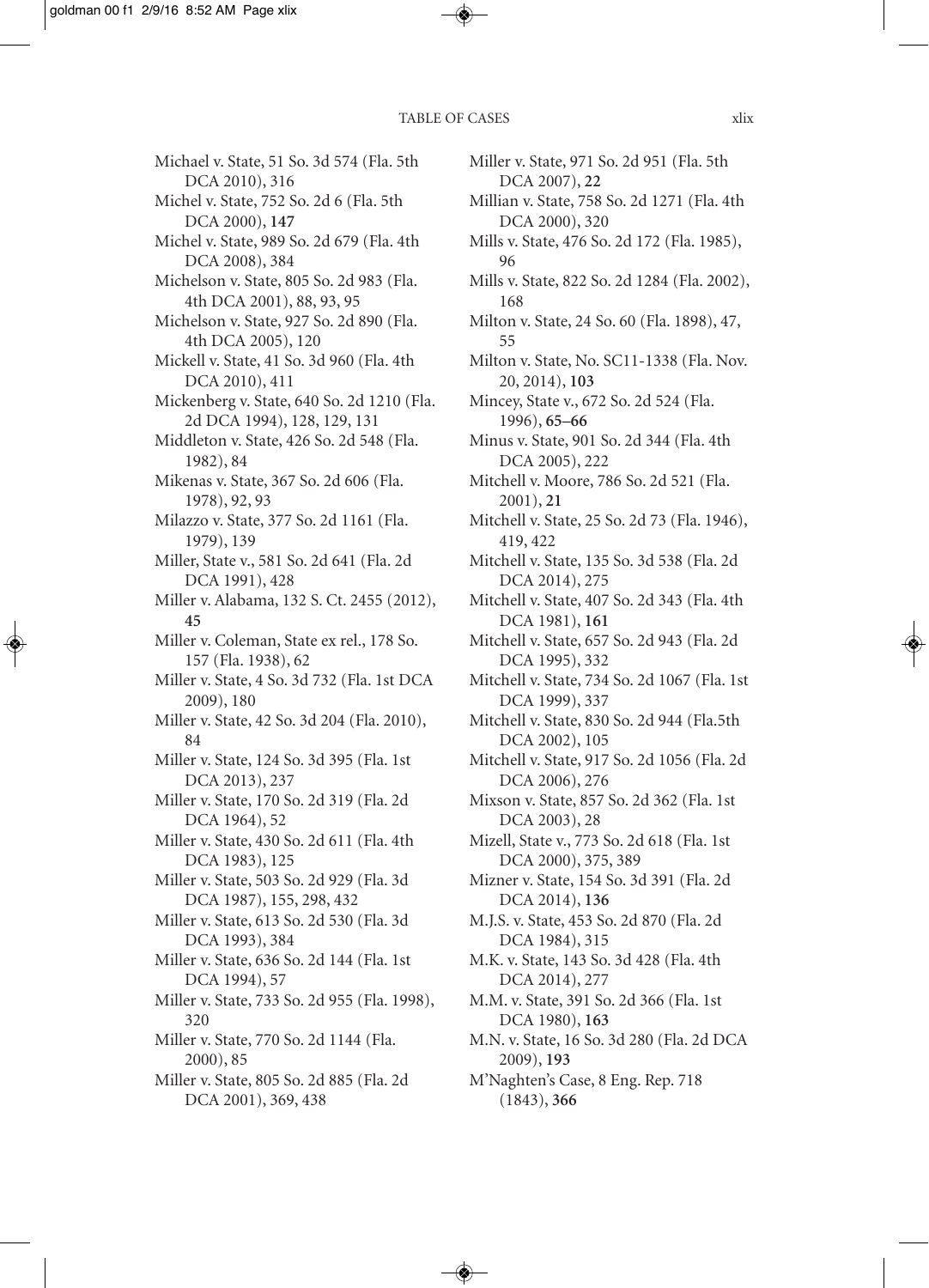Mobley v. State, 132 So. 3d 1160 (Fla. 3d DCA 2014), 382 Mobley v. State, 409 So. 2d 1031 (Fla. 1982), 242 Mohansingh v. State, 824 So. 2d 1053 (Fla. 5th DCA 2002), 166 Molfetto v. State, 955 So. 2d 1153 (Fla. 2d DCA 2007), 270 Moncrief v. State, Com'r of Ins., 415 So. 2d 785 (Fla. 1st DCA 1982), 441 Montanez v. State, 24 So. 3d 799 (Fla. 2d DCA 2010), 382, 386, 389, 390 Montanez v. State, 377 So. 2d 980 (Fla. 2d DCA 1979), 272 Montero v. State, 996 So. 2d 888 (Fla. 4th DCA 2008), 437 Montgomery, State v., 39 So. 3d 252 (Fla. 2010), **107** Moore v. State, 790 So. 2d 489 (Fla. 5th DCA 2001), 196 Moore v. State, 932 So. 2d 524 (Fla. 4th DCA 2006), 336, 343 Moore v. State, 983 So. 2d 691 (Fla. 1st DCA 2008), 93, 96 Morales v. State, 785 So. 2d 612 (Fla. 3d DCA 2001), 121 Mordica v. State, 618 So. 2d 301 (Fla. 1st DCA 1993), 61, **62,** 167 Morehead v. State, 556 So. 2d 523 (Fla. 5th DCA 1990), 135 Morgan v. State, 453 So. 2d 394 (Fla. 1984), 371 Morissette v. United States, 342 U.S. 246 (1952), 4, 55, 70 Morris v. State, 789 So. 2d 1032 (Fla. 1st DCA 2001), 228 Morris v. State, 869 So. 2d 1264 (Fla. 3d DCA 2004), 11 Morton v. State, 988 So. 2d 698 (Fla. 1st DCA 2008), 19 Mosansky v. State, 33 So. 3d 756 (Fla. 1st DCA 2010), 383 Mounce, State v., 866 So. 2d 132 (Fla. 5th DCA 2004), 17 M.S. v. State, 774 So. 2d 777 (Fla. 3d DCA 2000), 313 Munao v. State, 939 So. 2d 125 (Fla. 4th DCA 2006), **189**

Municipal Auto Sales, Inc., State v., 222 So. 2d 278 (Fla. 1969), 52

Munoz v. State, 629 So. 2d 90 (Fla. 1993), **400, 401,** 403, 404, 405

Munoz v. State, 937 So. 2d 686 (Fla. 2d DCA 2006), 315, 316

Muro v. State, 445 So. 2d 374 (Fla. 3d DCA 1984), 416, 417

Murray v. State, 491 So. 2d 1120 (Fla. 1986), **111**

Murray v. State, 937 So. 2d 277 (Fla. 4th DCA 2006), 383

Mussika, State v., 37 Fla. Supp. 2d 144 (Fla. 17th Cir. Ct. Dec. 28, 1988), **415**

Muszynski v. State, 392 So. 2d 63 (Fla. 5th DCA 1981), 121

Myers v. State, 788 So. 2d 1112 (Fla. 2d DCA 2001), **229**

#### N

Nadeau v. State, 683 So. 2d 504 (Fla. 4th DCA 1995), 402, 404

Nash v. State, 766 So. 2d 310 (Fla. 4th DCA 2000), 165

Nation v. State, 17 So. 2d 521 (Fla. 1944), 42

Navarro v. State, 19 So. 3d 1180 (Fla. 3d DCA 2009), 300, 425

Nazario, State v., 726 So. 2d 349 (Fla. 3d DCA 1999), 372

N.C. v. Anderson, 882 So. 2d 990 (Fla. 2004), 167

Neal v. State, 697 So. 2d 903 (Fla. 2d DCA 1997), 428

Negron Gil De Rubio v. State, 987 So. 2d 217 (Fla. 2d DCA 2008), 129

Nelson v. State, 43 So. 3d 20 (Fla. 2010), 375

Nelson v. State, 853 So. 2d 563 (Fla. 4th DCA 2003), 397

Nelson v. State, 853 So.2d 563 (Fla. 4th DCA 2003), 61

Nephew v. State, 580 So. 2d 305 (Fla. 1st DCA 1991), 86

- Nesta, State v., 617 So. 2d 720 (Fla. 2d DCA 1993), 291
- Netherly v. State, 804 So. 2d 433 (Fla. 2d DCA 2001), **430**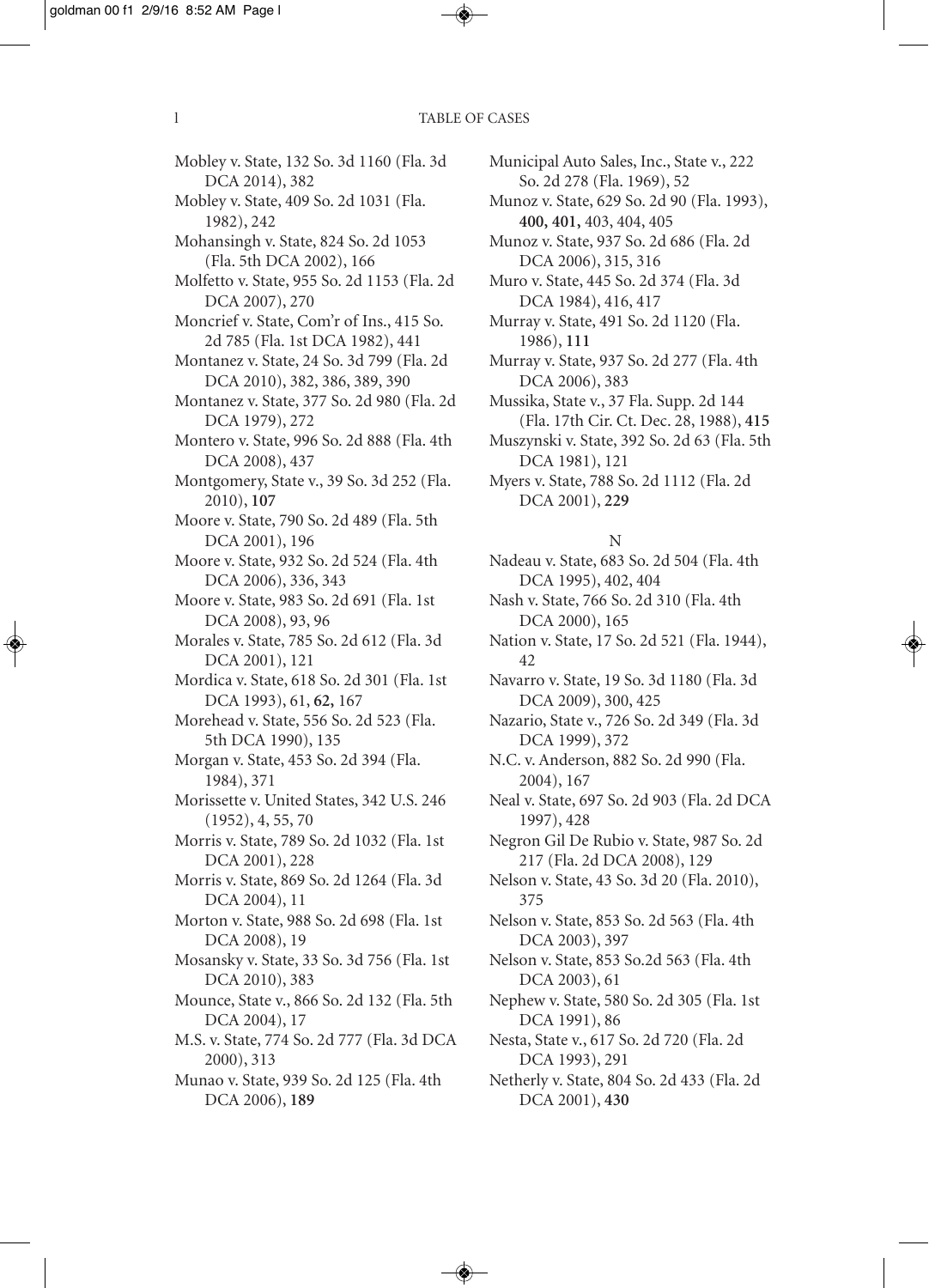Nettles v. State, 850 So. 2d 487 (Fla. 2003), 17 Neumann v. State, 156 So. 237 (Fla. 1934), 147 New York Cent. & H.R.R. Co. v. United States, 212 U.S. 481 (1909), 52 Newland v. State, 117 So. 3d 482 (Fla. 2d DCA 2013), 277 Newsome v. State, 355 So. 2d 483 (Fla. 2d DCA 1978), 164 Nguyen v. State, 858 So. 2d 1259 (Fla. 1st DCA 2003), 169 Nichols v. State, 559 So. 2d 104 (Fla. 2d DCA 1990), 43 Nichols v. State, 927 So. 2d 90 (Fla. 1st DCA 2006), 358 Nicholson v. State, 33 So. 3d 107 (Fla. 1st DCA 2010), 51 Nicholson v. State, 600 So. 2d 1101 (Fla. 1992), 192 Nicholson v. State, 748 So. 2d 1092 (Fla. 4th DCA 2000), **71** Nickels v. State, 106 So. 479 (Fla. 1925), 222 Nicolosi v. State, 783 So. 2d 1095 (Fla. 5th DCA 2001), 10 N.K.D. v. State, 799 So. 2d 428 (Fla. 1st DCA 2001), 338 Nodar v. Galbreath, 462 So. 2d 803 (Fla. 1984), 264 Norris v. State, 784 So. 2d 1188 (Fla. 2d DCA 2001), 428 Norton v. State, 709 So. 2d 87 (Fla. 1997), 84, 85 Nowlin, State v., 50 So. 3d 79 (Fla. 1st DCA 2010), 195 Nozza v. State, 288 So. 2d 560 (Fla. 3d DCA 1974), **49, 110–11** N.R. v. State, 452 So. 2d 1052 (Fla. 3d DCA 1984), 343 Nslson v. State, 753 So. 2d 648 (Fla. 3d DCA 2000), **173–74** Nunez v. State, 721 So. 2d 346 (Fla. 2d DCA 1998), 413

#### O

Oakes v. State, 85 So. 3d 526 (Fla.1st DCA 2012), 247

O'Connor v. State, 590 So. 2d 1018 (Fla. 4th DCA 1991), 133

- O.D. v. State, 614 So. 2d 23 (Fla. 2d DCA 1993), 161
- O'Leary v. State, 109 So. 3d 874 (Fla. 1st DCA 2013), 256, 260
- Oliver v. State, 977 So. 2d 673 (Fla. 5th DCA 2008), 219
- Orme v. State, 896 So. 2d 725 (Fla. 2005), 56, 213
- Ortiz v. State, 36 So. 3d 901 (Fla. 4th DCA 2010), 278
- Oviedo v. State, 879 So. 2d 682 (Fla. 4th DCA 2004), 313
- Owen v. State, 986 So. 2d 534 (Fla. 2008), 368, 372
- Owen v. Wainwright, 806 F.2d 1519 (11th Cir. 1986), 406
- Owens v. State, 289 So. 2d 472 (Fla. 2d DCA 1974), 169
- Owens v. State, 866 So. 2d 129 (Fla. 5th DCA 2004), 298, 352
- Oxx, State v., 417 So. 2d 287 (Fla. 5th DCA 1982), 7, 67, 68, 69

#### P

- Padgett v. State, 378 So. 2d 118 (Fla. 1st DCA 1980), 294
- Paey v. State, 943 So. 2d 919 (Fla. 2d DCA 2006), 42
- Pagano v. State, 387 So. 2d 349 (Fla. 1980), 139
- Page, State v., 418 So. 2d 254 (Fla. 1982), 380
- Pallas v. State, 636 So. 2d 1358 (Fla. 3d DCA 1994), 179, 180, 182
- Pallas v. State, 654 So. 2d 127 (Fla. 1995), 180
- Palmore v. State, 838 So. 2d 1222 (Fla. 1st DCA 2003), 89
- Palumbo v. State, 52 So. 3d 834 (Fla. 5th DCA 2011), 212
- Paramore v. State, 238 So. 2d 604 (Fla. 1970), 221
- Pardo v. State, 596 So. 2d 665 (Fla. 1992), 6
- Parker v. State, 389 So. 2d 336 (Fla. 4th DCA 1980), 161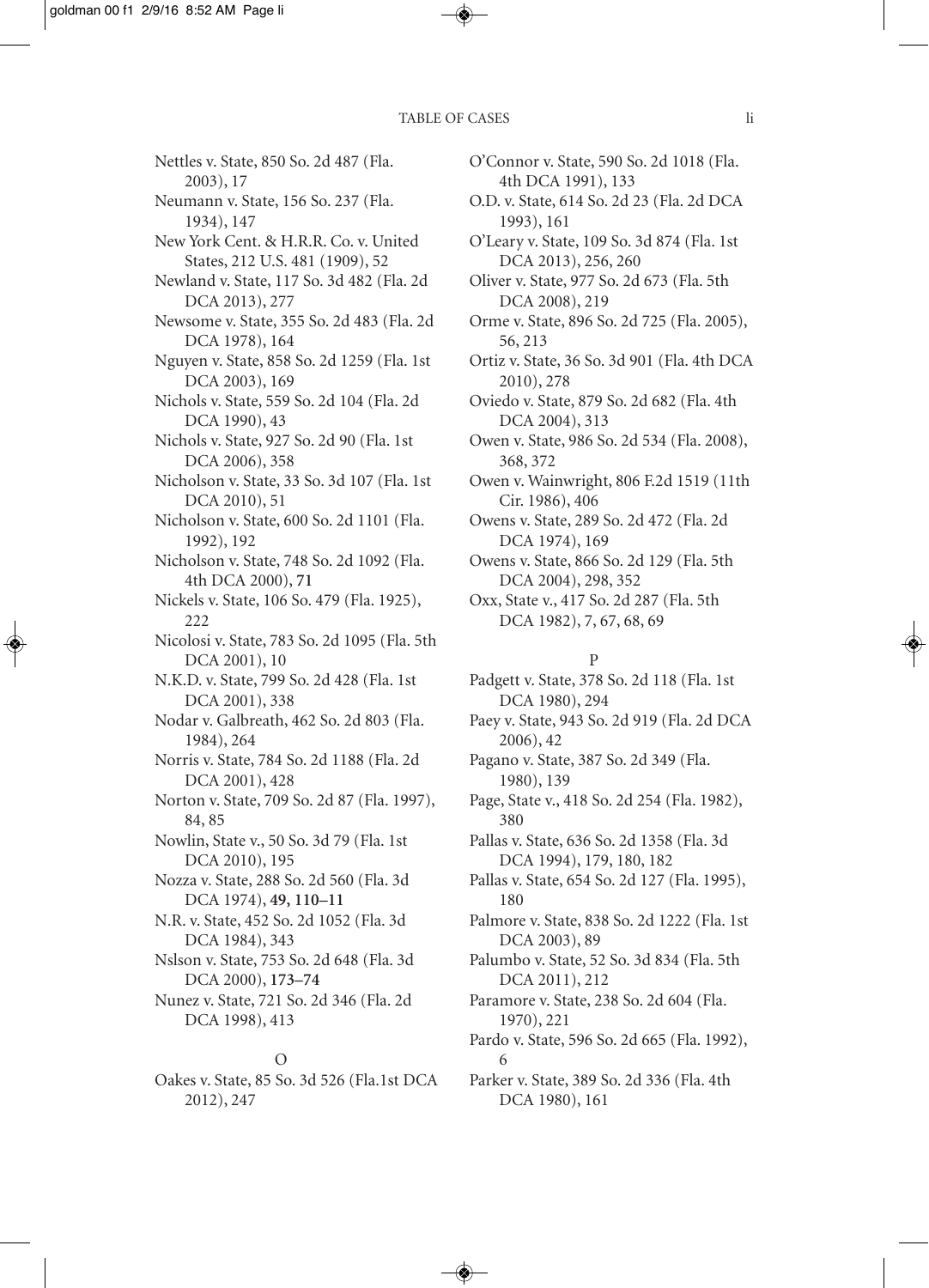Parker v. State, 458 So. 2d 750 (Fla. 1984), 99 Parker v. State, 478 So. 2d 823 (Fla. 2d DCA 1985), 349 Parker v. State, 570 So. 2d 1048 (Fla. 1st DCA 1990), 92, **100** Parker v. State, 641 So. 2d 369 (Fla. 1994), 91, 99 Parker v. State, 799 So. 2d 282 (Fla. 2d DCA 2001), 315 Parkin v. State, 238 So. 2d 817 (Fla. 1970), 372 Parrish v. State, 66 So. 3d 1030 (Fla. 1st DCA 2011), **308** Parrish v. State, 97 So. 2d 356 (Fla. 1st DCA 1957), 77 Parrish v. State, 113 So. 2d 860 (Fla. 2d DCA 1959), 390 Partch v. State, 43 So. 3d 758 (Fla. 1st DCA 2010), 25, 27 Patel v. State, 679 So. 2d 850 (Fla. 1st DCA 1996), 126 Patrick v. State, 117 Fla. 432 (1934), 112 Patrick v. State, 104 So. 3d 1046 (Fla. 2012), 436 Patten v. State, 467 So. 2d 975 (Fla. 1985), 367 Patton v. State, 878 So. 2d 368 (Fla. 2004), 375 Paul, State v., 934 So. 2d 1167 (Fla. 2006), 26, **28** Paulk, State v., 946 So. 2d 1230 (Fla. 4th DCA 2007), 419, 426, 428, 429, 430 Paz v. State, 777 So. 2d 983 (Fla. 3d DCA 2000), **118** P.B.P. v. State, 955 So. 2d 618 (Fla. 2d DCA 2007), 174 Peacock v. State, 498 So. 2d 545 (Fla. 1st DCA 1986), 140, 155, 298, 432 Pearce v. State, 880 So. 2d 561 (Fla. 2004), 98, 152 Pearson v. State, 867 So. 2d 517 (Fla. 1st DCA 2004), 430 Peel, State v., 111 So. 2d 728 (Fla. 2d DCA 1959), 154 Peel v. State, 291 So. 2d 226 (Fla. 1st DCA 1974), 108 Pell v. State, 122 So. 110 (Fla. 1929), **379** Pelt v. State, 50 So. 832 (Fla. 1909), 118

Pena v. State, 17 So. 3d 788 (Fla. 5th DCA 2009), 188 Pena v. State, 829 So. 2d 289 (Fla. 2d DCA 2002), 92 Pena v. State, 901 So. 2d 781 (Fla. 2005), 92 Penton v. State, 548 So. 2d 273 (Fla. 1st DCA 1989), 75 Peoni, United States v., 100 F.2d 401 (2d Cir. 1938), 150 People v. Saephanh, 94 Cal. Rptr. 2d 910 (Ct. App. 2000), 127 Peoples v. State, 760 So. 2d 1141 (Fla. 5th DCA 2000), **283–84** Pepitone v. State, 846 So. 2d 640 (Fla. 2d DCA 2003), 312, 321 Perez, State v., 72 So. 3d 306 (Fla. 2d DCA 2011), 301 Perez, State v., 382 So. 2d 731 (Fla. 2d DCA 1980), 92, 93 Perez, State v., 952 So. 2d 611 (Fla. 2d DCA 2007), 428 Perez-Ortiz v. State, 954 So. 2d 1256 (Fla. 5th DCA 2007), 85 Perez v. State, 479 So. 2d 266 (Fla. 5th DCA 1985), 216 Perez v. State, 711 So. 2d 1215 (Fla. 3d DCA 1998), 99 Perez v. State, 856 So. 2d 1074 (Fla. 5th DCA 2003), 403 Perez v. State, 951 So. 2d 859 (Fla. 2d DCA 2006), 31 Perkins v. State, 576 So. 2d 1310 (Fla. 1991), 392 Perkins v. State, 630 So. 2d 1180 (Fla. 1st DCA 1994), 315, **316** Perkins v. State, 682 So. 2d 1083 (Fla. 1996), 315 Perry v. State, 57 So. 3d 910 (Fla. 1st DCA 2011), 244 Perry v. State, 801 So. 2d 78 (Fla. 2001), 84, 348 Petersen v. Mayo, 65 So. 2d 48 (Fla. 1953), 257 Peterson v. State, 24 So. 3d 686 (Fla. 2d DCA 2009), 351 Peterson v. State, 765 So. 2d 861 (Fla. 5th DCA 2000), **49,** 115, **203**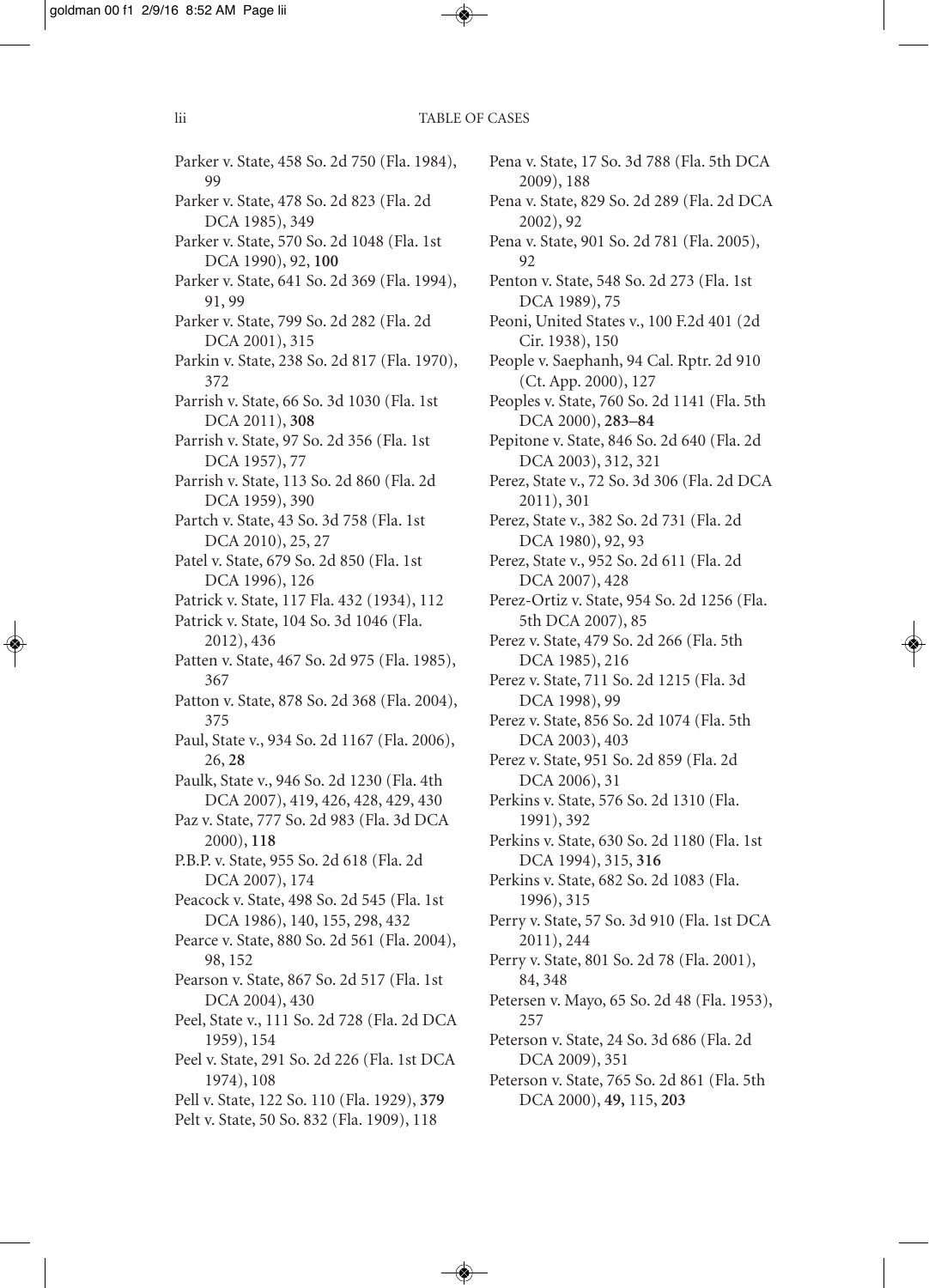Petrucelli v. State, 855 So. 2d 150 (Fla. 2d DCA 2003), 319 Peugh v. United States, 133 S. Ct. 2072 (2013), **19** Pflaum v. State, 879 So. 2d 93 (Fla. 4th DCA 2004), 413 Pforr, State v., 461 So. 2d 1006 (Fla. 1st DCA 1984), 61, 397 Phantom of Brevard, Inc. v. Brevard County, 3 So. 3d 309 (Fla. 2008), 23 Philippe v. State, 795 So. 2d 173 (Fla. 3d DCA 2001), 93 Phillips v. State, 289 So. 2d 447 (Fla. 2d DCA 1974), 75 Phillips v. State, 289 So. 2d 769 (Fla. 2d DCA 1974), 108 Phippen v. State, 389 So. 2d 991 (Fla. 1980), 113 Pinder v. State, 8 So. 837 (Fla. 1891), 61 Pinkerton v. United States, 328 U.S. 640 (1946), 128, 129, 133 Pino v. State, 573 So. 2d 151 (Fla. 3d DCA 1991), 131 Pittman v. State, 47 So. 2d 691 (Fla. 1950), 224 Pittman v. State, 498 So. 2d 592 (Fla. 2d DCA 1986), 166 Pizzo v. State, 910 So. 2d 287 (Fla. 2d DCA 2005), 134 Pizzo v. State, 945 So. 2d 1203 (Fla. 2006), 31 Plummer v. State, 455 So. 2d 550 (Fla. 1st DCA 1984), 139 Poindexter v. Springer, 898 So. 2d 204 (Fla. 2d DCA 2005), 178 Polite v. State, 454 So. 2d 769 (Fla. 1st DCA 1984), 139 Polk v. State, 825 So. 2d 478 (Fla. 5th DCA 2002), 309 Pomaski v. State, 989 So. 2d 721 (Fla. 4th DCA 2008), **295–96** Ponds v. State, 693 So. 2d 685 (Fla. 5th DCA 1997), 364 Pontius v. State, 932 So. 2d 618 (Fla. 4th DCA 2006), 420 Poole v. State, 30 So. 3d 696 (Fla. 2d DCA 2010), 89 Pope, State v., 569 So. 2d 1371 (Fla. 1st DCA 1990), 445

Pope v. State, 94 So. 865 (Fla. 1923), 129, 133 Potts v. State, 430 So. 2d 900 (Fla. 1982), 153 Powell, State v., 674 So. 2d 731 (Fla. 1996), 133 Powell v. Texas, 392 U.S. 514 (1968), 53 P.P. v. State, 466 So. 2d 1140 (Fla. 3d DCA 1985), 444 P.P.M. v. State, 447 So. 2d 445 (Fla. 2d DCA 1984), 336, 337 Pratte v. State, 946 So. 2d 1184 (Fla. 2d DCA 2006), 369 Pray v. State, 571 So. 2d 554 (Fla. 4th DCA 1990), 95, 162 Pressley v. State, 395 So. 2d 1175 (Fla. 3d DCA 1981), 60 Price v. State, 816 So. 2d 738 (Fla. 3d DCA 2002), 361 Pride v. State, 511 So. 2d 1068 (Fla. 1st DCA 1987), 212 Priestley v. State, 537 So. 2d 690 (Fla. 2d DCA 1989), 168 Prince v. State, 979 So. 2d 1212 (Fla. 4th DCA 2008), 283 Proffitt v. Florida, 428 U.S. 242 (1976), 44 Proko v. State, 566 So. 2d 918 (Fla. 5th DCA 1990), 57, 247 Provenzano v. State, 497 So. 2d 1177 (Fla. 1986), 60, 61 Pruitt v. State, 363 So. 2d 552 (Fla. 1978), 174 Pugh v. State, 624 So. 2d 277 (Fla. 2d DCA 1993), 124 Pugh v. State, 626 So. 2d 1011 (Fla. 2d DCA 1993), 95 Purvis v. State, 377 So. 2d 674 (Fla. 1979), 198

#### Q

Quarterman v. State, 401 So. 2d 1159 (Fla. 3d DCA 1981), **300** Quesada v. State, 707 So. 2d 808 (Fla. 4th

DCA 1998), 406

- R
- Radillo v. State, 582 So. 2d 634 (Fla. 3d DCA 1991), 117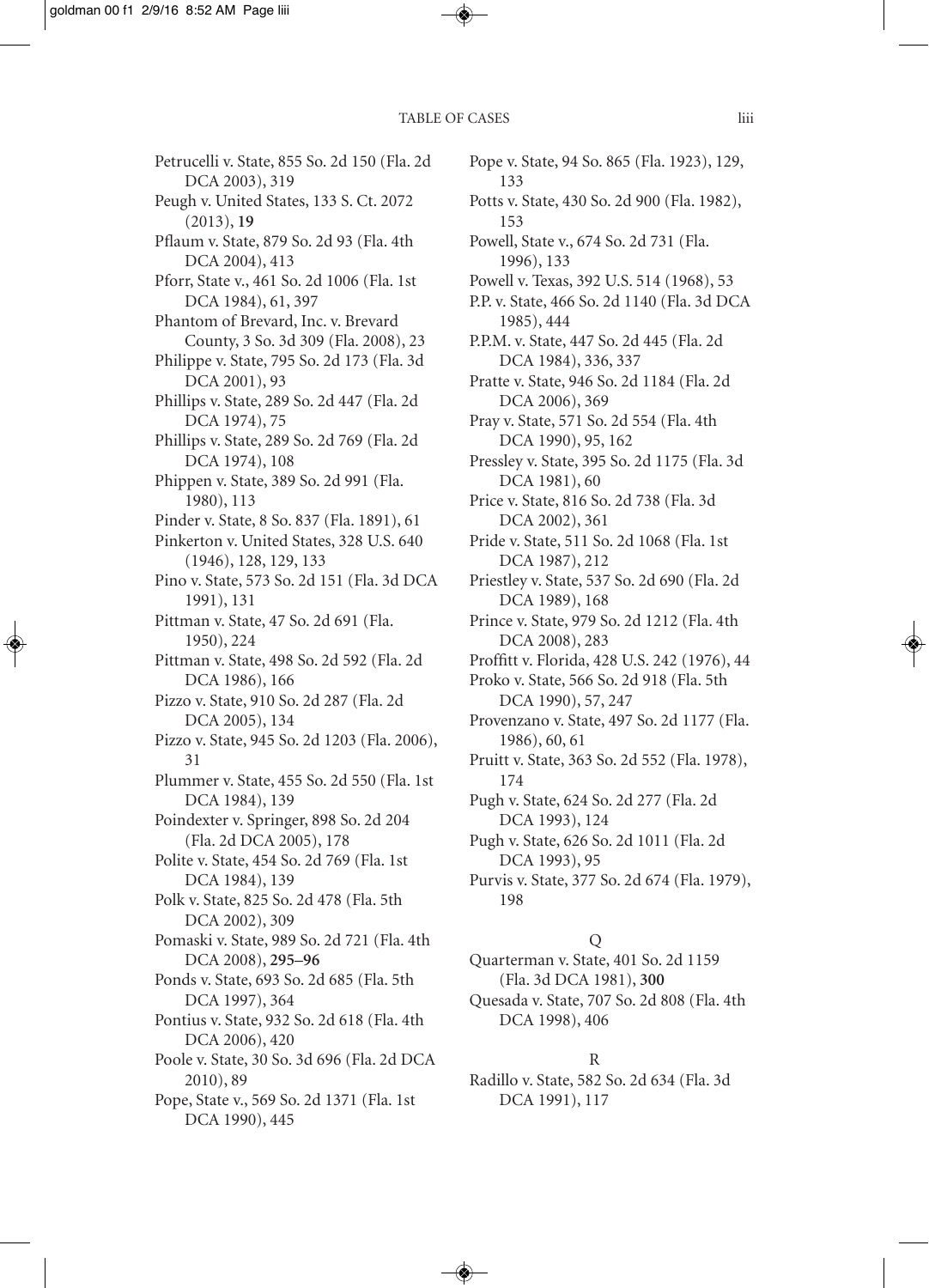Raford v. State, 828 So. 2d 1012 (Fla. 2002), **190,** 193 Ragan v. State, 599 So. 2d 276 (Fla. 2d DCA 1992), 112, 445 Ralston v. State, 350 So. 2d 791 (Fla. 3d DCA 1977), 434 Ramirez v. State, 125 So. 3d 171 (Fla. 4th DCA 2013), 442 Ramos, State v., 632 So. 2d 1078 (Fla. 3d DCA 1994), 404 Ramos, State v., 975 So. 2d 638 (Fla. 4th DCA 2008), 427 Rampersad v. State, 752 So. 2d 94 (Fla. 3d DCA 2000), 319 Ramsaran v. State, 664 So. 2d 1106 (Fla. 4th DCA 1995), 433 Ramsey v. State, 154 So. 855 (Fla. 1934), 64 Rancourt v. State, 766 So. 2d 1071 (Fla. 2d DCA 2000), 237 Randall v. State, 760 So. 2d 892 (Fla. 2000), 85 Randall v. State, 919 So. 2d 695 (Fla. 4th DCA 2006), 126, 229 Rasley v. State, 878 So. 2d 473 (Fla. 1st DCA 2004), 383 Ratliff v. State, 682 So. 2d 556 (Fla. 1996), 316 Ratzlaf v. United States, 510 U.S. 135 (1994), 441 R.A.V. v. City of St. Paul, 505 U.S. 377 (1992), 11 Rawls, State v., 649 So. 2d 1350 (Fla. 1994), 219 Ray v. State, 522 So. 2d 963 (Fla. 3d DCA 1988), 311 Ray v. State, 755 So. 2d 604 (Fla. 2000), 94, 98, 99 R.C. v. State, 481 So. 2d 14 (Fla. 1st DCA 1986), 273 R.C.R. v. State, 916 So. 2d 49 (Fla. 4th DCA 2005), 343 R.E. v. State, 13 So. 3d 97 (Fla. 4th DCA 2009), 344 Reagan v. Mallory, 429 Fed. App'x 918 (11th Cir. 2011), 382 Reaves v. State, 942 So. 2d 874 (Fla. 2006), 375

Reaves v. State, 979 So. 2d 1066 (Fla. 1st DCA 2008), 75, 76 Redden, State v., 269 So. 2d 415 (Fla. 2d DCA 1972), 111 Redden, State v., 269 So. 2d 415 (Fla. 2d DCA 1975), 109 Redondo v. State, 380 So. 2d 1107 (Fla. 3d DCA 1980), 380 Reed v. State, 114 So. 3d 969 (Fla. 5th DCA 2012), 414 Reed v. State, 470 So. 2d 1382 (Fla. 1985), 341, 344 Reed v. State, 837 So. 2d 366 (Fla. 2002), 64, 87 Reese v. State, 869 So. 2d 1225 (Fla. 2d DCA 2004), 352 Reeves v. State, 493 So. 2d 78 (Fla. 4th DCA 1986), 352, 358 Reid, State v., 886 So. 2d 265 (Fla. 5th DCA 2004), 146 Reidy v. State, 965 So. 2d 1177 (Fla. 5th DCA 2007), **305** Reilly v. State, Dep't of Corr., 847 F. Supp. 951 (M.D. Fla. 1994), 259 Reimel v. State, 532 So. 2d 16 (Fla. 5th DCA 1988), 377 Rembert v. Dugger, 842 F.2d 301 (11th Cir. 1988), 424 Remor v. State, 991 So. 2d 957 (Fla. 4th DCA 2008), 332 R.E.S. v. State, 396 So. 2d 1219 (Fla. 1st DCA 1981), 310 Reynolds v. State, 842 So. 2d 46 (Fla. 2002), 70 Reynolds v. State, 983 So. 2d 1192 (Fla. 3d DCA 2008), 51 Rhames v. State, 473 So. 2d 724 (Fla. 1st DCA 1985), 128 Rice, In re, 62 So. 2d 911 (Fla. 1953), 264 Rich v. State, 21 So. 3d 842 (Fla. 1st DCA 2009), 211 Richards, State v., 639 So. 2d 680 (Fla. 2d DCA 1994), 106 Richards v. State, 738 So. 2d 415 (Fla. 2d DCA 1999), 212 Richardson v. State, 875 So. 2d 673 (Fla. 1st DCA 2004), 240 Richardson v. State, 947 So. 2d 1219 (Fla. 1st DCA 2007), 7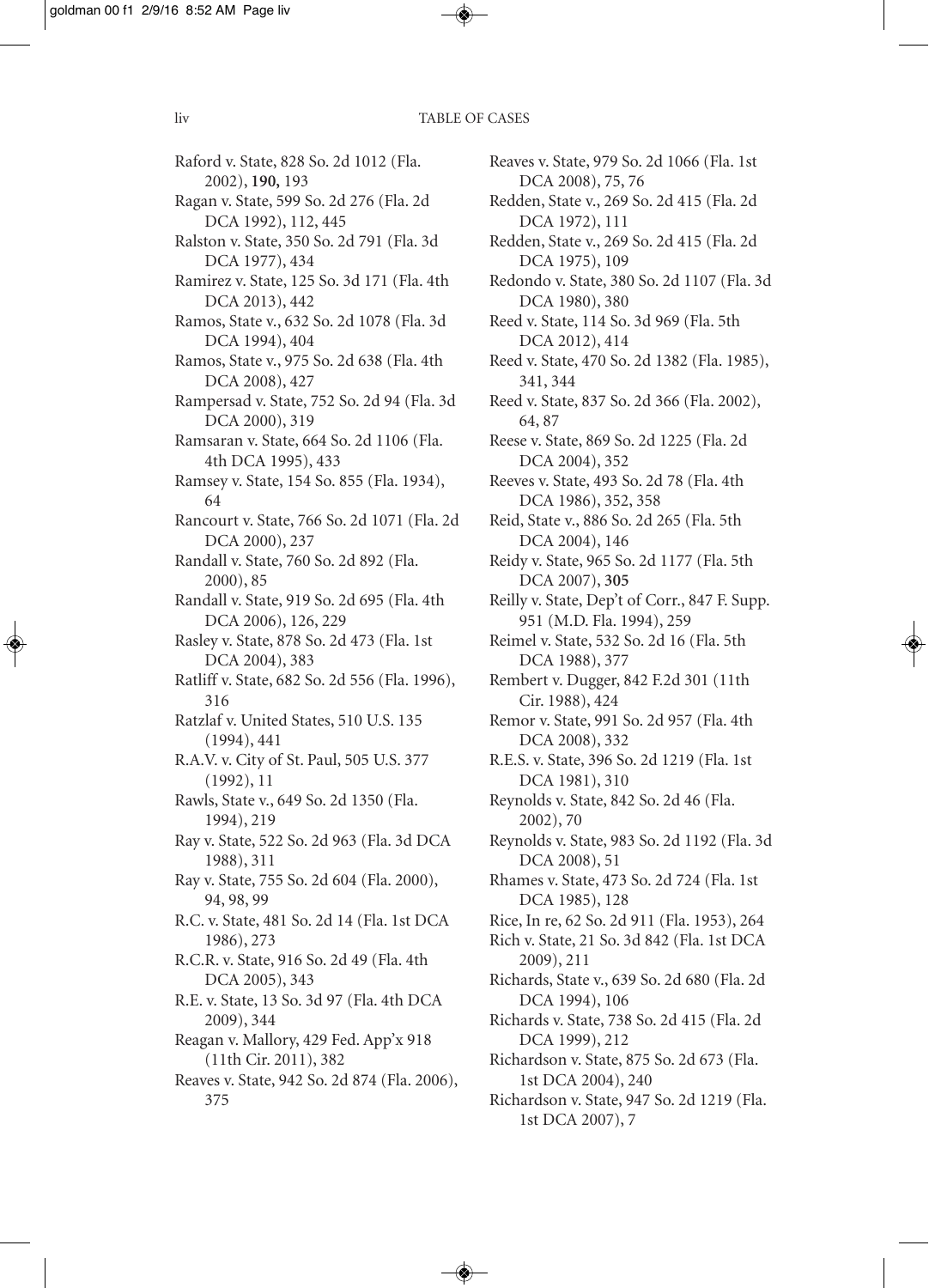Ridenour v. Bryson, State ex rel., 380 So. 2d 468 (Fla. 2d DCA 1980), 425 Rider, State v., 449 So. 2d 903 (Fla. 3d DCA 1984), 211, 214 Ridgeway v. State, 128 So. 3d 935 (Fla. 1st DCA 2013), 351, **354** Rife, State v., 733 So. 2d 541 (Fla. 5th DCA 1999), 219 Rife, State v., 789 So. 2d 288 (Fla. 2001), 219 Rife v. State, 446 So. 2d 1157 (Fla. 2d DCA 1984), 295, 296 Rigal v. State, 780 So. 2d 256 (Fla. 3d DCA 2001), 273 Rios, State v., 409 So. 2d 241 (Fla. 3d DCA 1982), **141–42,** 290, 300, 445 Rivera v. State, 29 So. 3d 1139 (Fla. 1st DCA 2009), 107 Rivera v. State, 992 So. 2d 361 (Fla. 5th DCA 2008), 312 Rivero v. State, 871 So. 2d 953 (Fla. 3d DCA 2004), 384 Riveron v. State, 723 So. 2d 845 (Fla. 3d DCA 1998), **427** Rivers v. State, 78 So. 343 (Fla. 1918), 118 Rivers v. State, 458 So. 2d 762 (Fla. 1984), 372 Robbins v. State, 891 So. 2d 1102 (Fla. 5th DCA 2004), 389 Roberson v. State, 841 So. 2d 490 (Fla. 4th DCA 2003), 312 Roberts v. State, 4 So. 3d 1261 (Fla. 5th DCA 2009), 98 Roberts v. State, 425 So. 2d 70 (Fla. 2d DCA 1982), 107 Roberts v. State, 510 So. 2d 885 (Fla. 1987), 223 Robichaud v. State, 658 So. 2d 166 (Fla. 2d DCA 1995), **402,** 404 Robinson, State v., 873 So. 2d 1205 (Fla. 2004), 41 Robinson, State v., 936 So. 2d 1198 (Fla. 1st DCA 2006), 311 Robinson v. California, 370 U.S. 660 (1962), **53** Robinson v. State, 153 So. 3d 313 (Fla. 1st DCA 2014), 430 Robinson v. State, 257 So. 2d 300 (Fla. 3d DCA 1972), 286

Robinson v. State, 263 So. 2d 595 (Fla. 3d DCA 1972), 104, 135 Robinson v. State, 462 So. 2d 471 (Fla. 1st DCA 1984), 237 Robinson v. State, 610 So. 2d 1288 (Fla. 1992), 131 Robinson v. State, 686 So. 2d 1370 (Fla. 5th DCA 1997), 64, 340, 344 Robinson v. State, 692 So. 2d 883 (Fla. 1997), 349, 357 Robinson v. State, 840 So. 2d 1138 (Fla. 1st DCA 2003), 181 Robles v. State, 188 So. 2d 789 (Fla. 1966), 96 Rocker v. State, 122 So. 3d 898 (Fla. 2d DCA 2013), 148 Rockmore v. State, 140 So. 3d 979 (Fla. 2014), 351 Rodriguez, State v., 71 So. 3d 154 (Fla. 3d DCA 2011), 147 Rodriguez-Cayro v. State, 828 So. 2d 1060 (Fla. 2d DCA 2002), 178, 425 Rodriguez-Jimenez, State v., 439 So. 2d 919 (Fla. 3d DCA 1983), 133 Rodriguez v. State, 29 So. 3d 310 (Fla. 2d DCA 2009), 324 Rodriguez v. State, 263 So. 2d 267 (Fla. 3d DCA 1972), 165 Rodriguez v. State, 378 So. 2d 7 (Fla. 1979), 53 Rodriguez v. State, 441 So. 2d 1129 (Fla. 3d DCA 1983), 31 Rodriguez v. State, 443 So. 2d 286 (Fla. 3d DCA 1983), 105 Rodriguez v. State, 837 So. 2d 1177 (Fla. 3d DCA 2003), 386 Rodriguez v. State, 875 So. 2d 642 (Fla. 2d DCA 2004), 121 Rodriguez v. State, 964 So. 2d 833 (Fla. 2d DCA 2007), 175 Rogers, State v., 955 So. 2d 1213 (Fla. 4th DCA 2007), 372 Rogers v. State, 660 So. 2d 237 (Fla. 1995), **224, 237–38** Rolle, State v., 560 So. 2d 1154 (Fla. 1990), 35 Romanyuk v. State, 141 So. 3d 749 (Fla. 2d DCA 2014), 442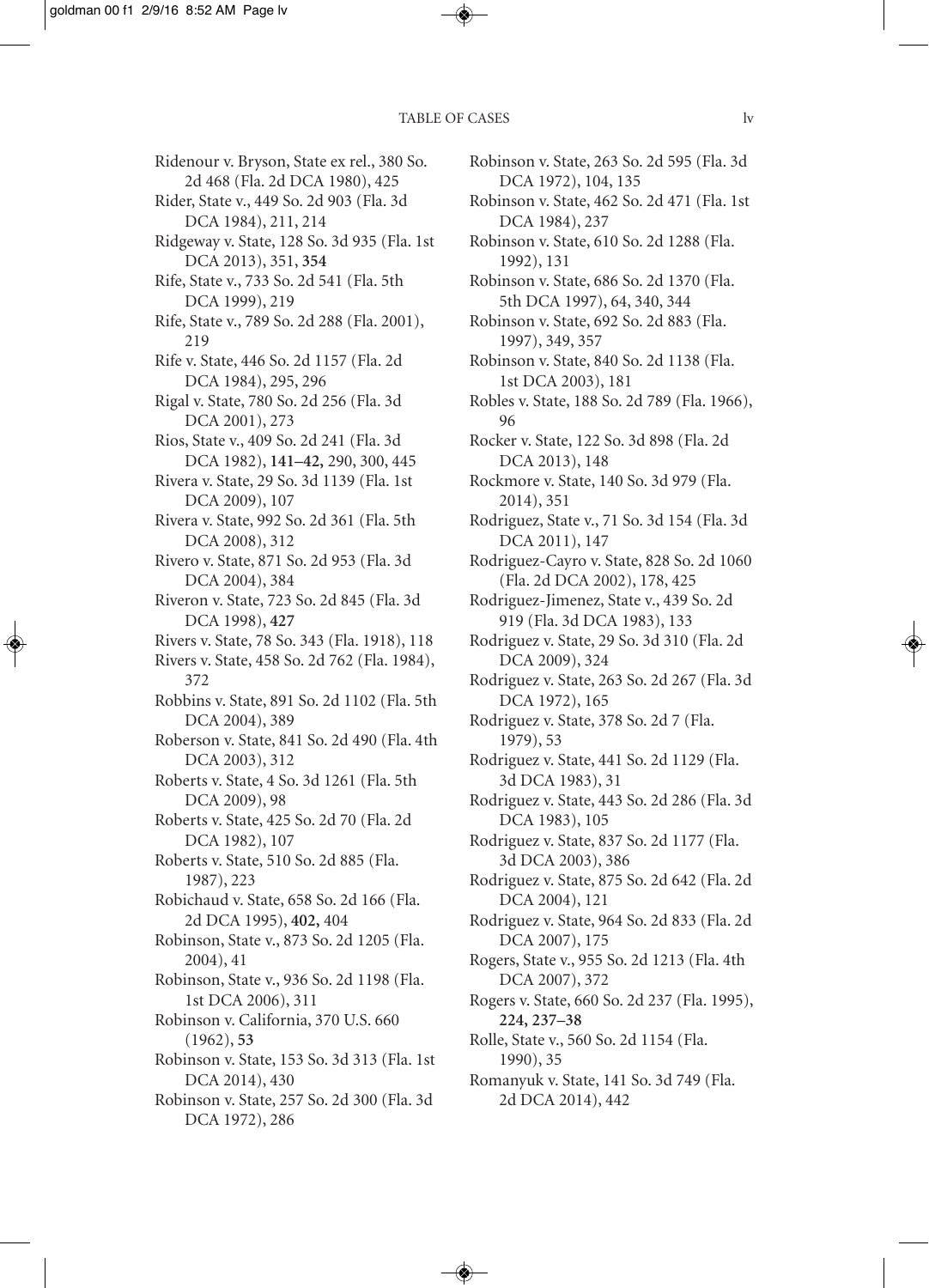Roper v. Simmons, 543 U.S 551 (2005), **45** Rosa v. State, 847 So. 2d 495 (Fla. 3d DCA 2003), 165 Rosado v. State, 650 So. 2d 681 (Fla. 2d DCA 1995), 371 Rose v. State, 68 So. 3d 377 (Fla. 5th DCA 2011), 360 Rosemond v. United States, 134 S. Ct. 1240 (2014), 60 Rosen v. State, 940 So. 2d 1155 (Fla. 5th DCA 2006), 227 Ross v. State, 876 So. 2d 684 (Fla. 4th DCA 2004), 230 Rostano v. State, 678 So. 2d 1371 (Fla. 4th DCA 1996), 433 Roush v. State, 413 So. 2d 15 (Fla. 1982), 268, 280 Rozier v. State, 402 So. 2d 539 (Fla. 5th DCA 1981), 323, 324 Rubin v. State, 390 So. 2d 322 (Fla. 1980), 419, 423, 427 Rudolf v. State, 851 So. 2d 839 (Fla. 2d DCA 2003), 58 Ruiz, State v., 863 So. 2d 1205 (Fla. 2003), **311–12,** 313 Rumph v. State, 544 So. 2d 1150 (Fla. 5th DCA 1989), 351 Rusaw v. State, 451 So. 2d 469 (Fla. 1984), 8, 420 Rushing, State v., 532 So. 2d 1338 (Fla. 4th DCA 1988), **76, 110** Russ v. State, 830 So. 2d 268 (Fla. 1st DCA 2002), 273 Rygwelski, State v., 899 So. 2d 498 (Fla. 2d DCA 2005), 35 S Sagner v. State, 791 So. 2d 1156 (Fla. 4th

- DCA 2001), **168–69** Saidi v. State, 845 So. 2d 1022 (Fla. 5th DCA 2003), 259
- Salas v. State, 972 So. 2d 941 (Fla. 5th DCA 2007), 90, 413, **414**
- Salgat v. State, 630 So. 2d 1143 (Fla. 1st DCA 1993), 135, 322
- Sallomi v. State, 629 So. 2d 969 (Fla. 5th DCA 1993), 404

Salomon v. State, 126 So. 3d 1185 (Fla. 4th DCA 2012), 63, 151

Sammons, State v., 889 So. 2d 857 (Fla. 4th DCA 2004), **196**

- Sams v. State, 600 So. 2d 1297 (Fla. 5th DCA 1992), **95**
- Sanborn, State v., 533 So. 2d 1169 (Fla. 1988), 246, 248
- Sanchez, State v., 133 So. 3d 1038 (Fla. 4th DCA 2014), **16**
- Sanchez v. State, 101 So. 3d 1283 (Fla. 4th DCA 2012), 277
- Sanchez v. State, 909 So. 2d 981 (Fla. 5th DCA 2005), 62, 344, 349
- Sanders v. State, 77 So. 3d 914 (Fla. 4th DCA 2012), 296
- Sanders v. State, 905 So. 2d 271 (Fla. 2d DCA 2005), **239–40,** 247
- Sanders v. State, 944 So. 2d 203 (Fla. 2006), 30
- Sandstrom v. Montana, 442 U.S. 510 (1979), 35, **36**
- Santarelli v. State, 62 So. 3d 1211 (Fla. 5th DCA 2011), **109**
- Santiago v. State, 497 So. 2d 975 (Fla. 4th DCA 1986), 349
- Santiago v. State, 874 So. 2d 617 (Fla. 2d DCA 2004), 91, 94, 99
- Santiago v. State, 900 So. 2d 710 (Fla. 3d DCA 2005), 308
- Santilli v. State, 570 So. 2d 400 (Fla. 5th DCA 1990), **351**
- Santo, State v., 693 So. 2d 139 (Fla. 2d DCA 1997), **281**
- Sapp v. State, 913 So. 2d 1220 (Fla. 4th DCA 2005), 108, 109
- Savage v. State, 38 So. 2d 47 (Fla. 1948), 394
- Sawyer v. State, 132 So. 188 (Fla. 1931), 336
- Scannapieco, United States v., 611 F.2d 619 (5th Cir. 1980), **147–48**
- Schepman v. State, 146 So. 3d 1278 (Fla. 5th DCA 2014), 161
- Schevling v. State, 426 So. 2d 580 (Fla. 1st DCA 1982), 272
- Schimele v. State, 784 So. 2d 591 (Fla. 4th DCA 2001), **217**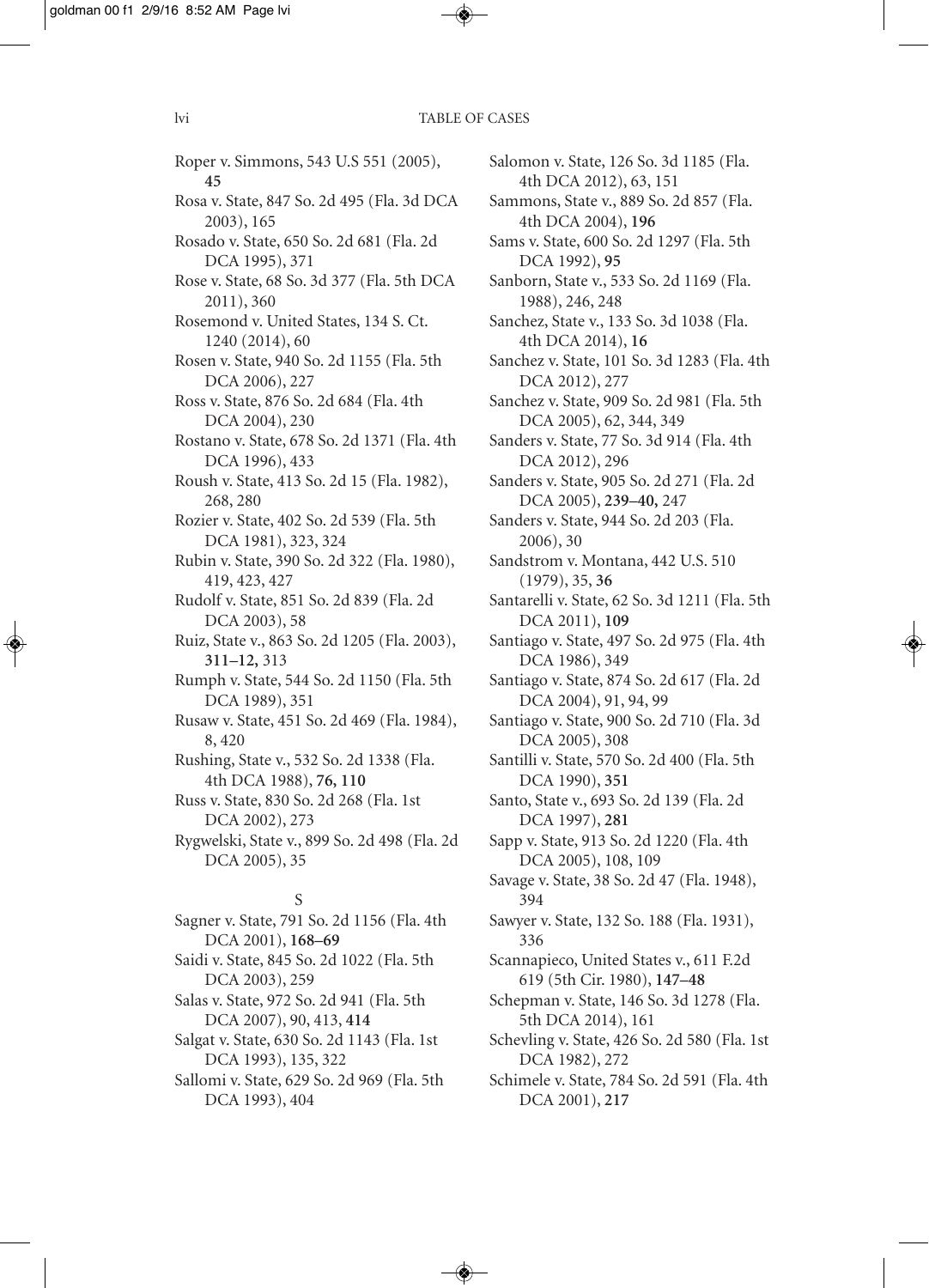Schirmer v. State, 837 So. 2d 587 (Fla. 5th DCA 2003), 86

Schlicher v. State, 13 So. 3d 515 (Fla. 4th DCA 2009), 128, 131, 132

- Schmitt v. State, 590 So. 2d 404 (Fla. 1991), 227
- Schrack v. State, 793 So. 2d 1102 (Fla. 4th DCA 2001), 320
- Schraffa v. State, 508 So. 2d 755 (Fla. 4th DCA 1987), 193
- Schramm v. State, 374 So. 2d 1043 (Fla. 3d DCA 1979), 157
- Schulterbrandt v. State, 984 So. 2d 542 (Fla. 2d DCA 2008), 31
- Schuster v. State, 21 So. 3d 117 (Fla. 5th DCA 2009), 301, 422
- SCM Glidco Organics Corp., State v., 592 So. 2d 710 (Fla. 1st DCA 1991), 4
- Scobee v. State, 488 So. 2d 595 (Fla. 1st DCA 1986), 286
- S.D. v. State, 11 So. 3d 401 (Fla. 3d DCA 2009), 174
- S.D. v. State, 882 So. 2d 447 (Fla. 4th DCA 2004), 57, 166, 167
- S.D.W. v. State, 746 So. 2d 1232 (Fla. 1st DCA 1999), 167
- Seagrave v. State, 802 So. 2d 281 (Fla. 2001), 212
- Seckington v. State, 424 So. 2d 194 (Fla. 5th DCA 1983), 166
- Sedia, State v., 614 So. 2d 533 (Fla. 4th DCA 1993), 220
- Sedia v. State, 614 So. 2d 533 (Fla. 4th DCA 1993), 216
- Seese v. State, 955 So. 2d 1145 (Fla. 4th DCA 2007), 180
- Segal v. State, 98 So. 3d 739 (Fla. 4th DCA 2012), 283
- Seitz v. State, 867 So. 2d 421 (Fla. 3d DCA 2004), 179
- Sellers v. State, 838 So. 2d 661 (Fla. 1st DCA 2003), 277
- Selwach, State v., 883 So. 2d 864 (Fla. 1st DCA 2004), 290, 293
- Severance v. State, 972 So. 2d 931 (Fla. 4th DCA 2007), 170
- Sexton v. State, 898 So. 2d 1187 (Fla. 1st DCA 2005), 109
- Seybel v. State, 693 So. 2d 678 (Fla. 4th DCA 1997), 177
- S.G. v. State, 29 So. 3d 383 (Fla. 5th DCA 2010), 62, 167
- Shamrani, State v., 370 So. 2d 1 (Fla. 1979), 198
- Shank, State v., 795 So. 2d 1067 (Fla. 4th DCA 2001), 11, **262, 263–64**
- Shaw v. Fletcher, 188 So. 135 (Fla. 1939), 3
- Shaw v. State, 824 So. 2d 265 (Fla. 4th DCA 2002), 99
- Shedd v. State, 137 So. 3d 456 (Fla. 4th DCA 2014), 442
- Shedd v. State, 350 So. 2d 1085 (Fla. 1st DCA 1977), 274
- Shellman v. State, 620 So. 2d 1010 (Fla. 4th DCA 1993), 61
- Shelton v. Sec'y, Fla. Dep't of Corr., 802 F. Supp. 2d 1289 (M.D. Fla. 2011), 69
- Shenfeld v. State, 44 So. 3d 96 (Fla. 2010), 18
- Sheridan v. State, 799 So. 2d 223 (Fla. 2d DCA 2001), 96
- Sheriff v. State, 780 So. 2d 920 (Fla. 4th DCA 2001), 132, 133
- Sherman, United States v., 200 F.2d 880 (2d Cir. 1952), 403
- Sholl, State v., 18 So. 3d 1158 (Fla. 1st DCA 2009), 31
- Shouse, State v., 177 So. 2d 724 (Fla. 2d DCA 1965), 24, 52
- Shreiteh v. State, 987 So. 2d 761 (Fla. 4th DCA 2008), 389
- Siegel, State v., 778 So. 2d 426 (Fla. 5th DCA 2001), 283
- Sieniarecki v. State, 756 So. 2d 68 (Fla. 2000), 67, 114, **203–4**
- Sigler, State v., 967 So. 2d 835 (Fla. 2007), 95
- Sikes v. State, 711 So. 2d 250 (Fla. 4th DCA 1998), 147
- Silvestri v. State, 332 So. 2d 351 (Fla. 1976), 139
- Simmons v. State, 10 So. 2d 436 (Fla. 1942), 67, 71
- Simmons v. State, 780 So. 2d 263 (Fla. 4th DCA 2001), 163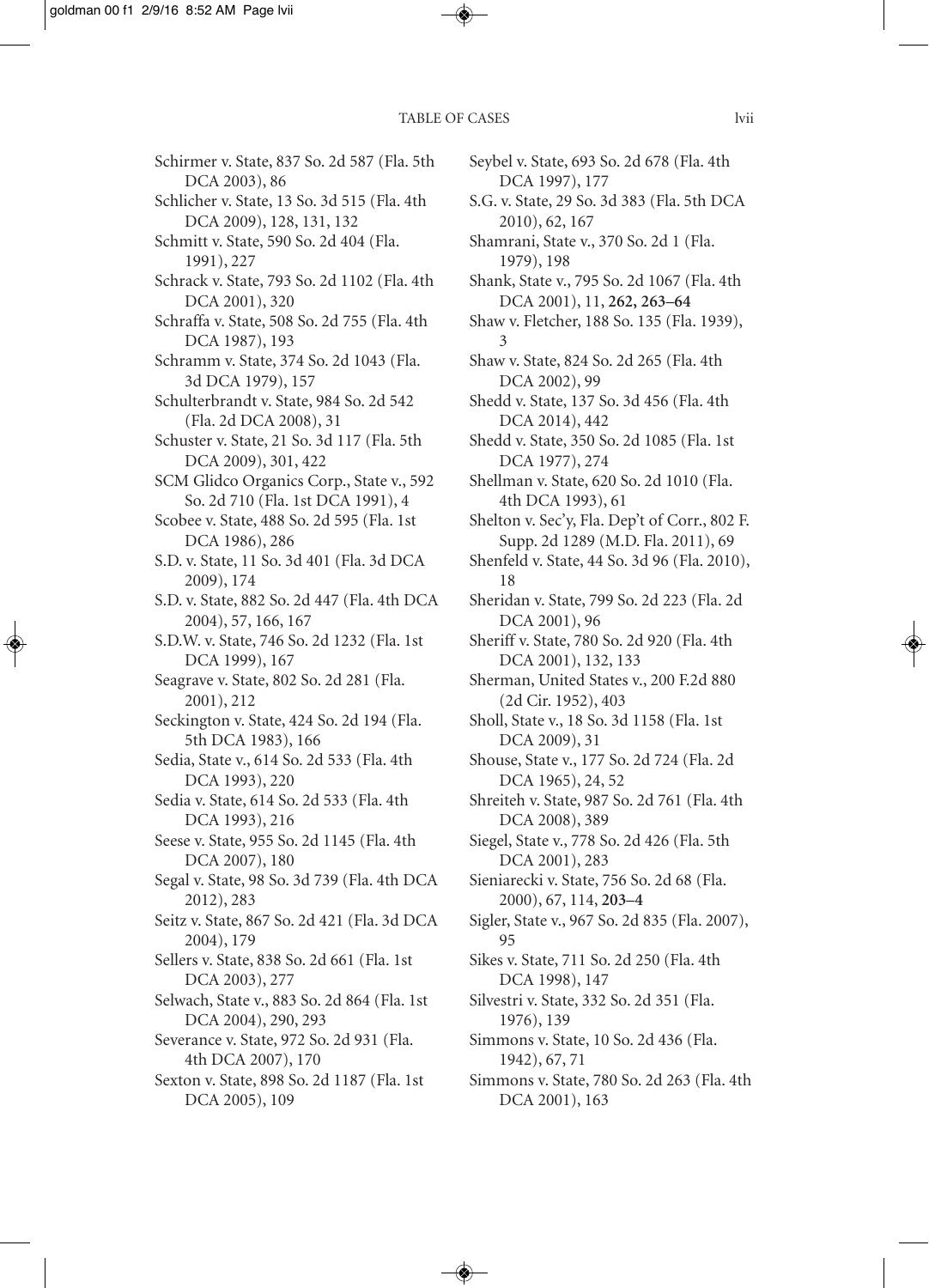Simmons v. State, 790 So. 2d 1177 (Fla. 3d DCA 2001), 166, 168 Sims v. State, 140 So. 3d 1000 (Fla. 1st DCA 2014), 394 Singh v. State, 545 So. 2d 517 (Fla. 3d DCA 1989), 290 Singleton v. Sec'y Dep't of Corr. (M.D. Fla. Apr. 9, 2009), 444 Siplin v. State, 972 So. 2d 982 (Fla. 5th DCA 2007), **282** Skanes v. State, 821 So. 2d 1102 (Fla. 5 DCA 2002), 85 Skipper v. State, 537 So. 2d 1138 (Fla. 5th DCA 1989), 223 Slack v. Kling, 959 So. 2d 425 (Fla. 2d DCA 2007), 179 Slay v. Singletary, 676 So. 2d 456 (Fla. 1st DCA 1996), 7 Slicker v. State, 941 So. 2d 1191 (Fla. 2d DCA 2006), 372 Slocum v. State, 757 So. 2d 1246 (Fla. 4th DCA 2000), 64, 193 Sluyter v. State, 941 So. 2d 1178 (Fla. 2d DCA 2006), 370, 439 Small v. State, 608 So. 2d 829 (Fla. 3d DCA 1992), 433 Small v. State, 710 So. 2d 591 (Fla. 4th DCA 1998), 316, **317** Small v. State, 889 So. 2d 862 (Fla. 1st DCA 2004), 170 Smalls v. State, 18 So. 3d 606 (Fla. 1st DCA 2009), 316 Smiley v. State, 966 So. 2d 330 (Fla. 2007), 378, 380 Smith, State v., 240 So. 2d 807 (Fla. 1970), 160 Smith, State v., 249 So. 2d 16 (Fla. 1971), 221 Smith, State v., 348 So. 2d 637 (Fla. 2d DCA 1977), 162 Smith, State v., 401 So. 2d 1126 (Fla. 5th DCA 1981), 209, 211 Smith, State v., 573 So. 2d 306 (Fla. 1990), 117 Smith, State v., 638 So. 2d 509 (Fla. 1994), 66 Smith, State v., 840 So. 2d 987 (Fla. 2003) (*Smith I*)*,* 248

Smith v. California, 361 U.S. 147 (1959), **68** Smith v. Chase, 109 So. 94 (Fla. 1926), 262 Smith v. McClelland, 126 So. 292 (Fla. 1930), 261, 262 Smith v. State, 28 So. 3d 838 (Fla. 2009), 436 Smith v. State, 65 So. 2d 303 (Fla. 1953), 108 Smith v. State, 85 So. 911 (Fla. 1920), **315** Smith v. State, 239 So. 2d 284 (Fla. 2d DCA 1970), 221 Smith v. State, 314 So. 2d 226 (Fla. 4th DCA 1975), 372 Smith v. State, 424 So. 2d 726 (Fla. 1982), 101, 154, 155, **298,** 432 Smith v. State, 532 So. 2d 50 (Fla. 2d DCA 1988), 257, 259, 260 Smith v. State, 548 So. 2d 755 (Fla. 5th DCA 1989), 8, 43 Smith v. State, 632 So. 2d 136 (Fla. 4th DCA 1994), **317** Smith v. State, 742 So. 2d 352 (Fla. 5th DCA 1999), 286 Smith v. State, 778 So. 2d 329 (Fla. 2d DCA 2000), 324, 326 Smith v. State, 785 So. 2d 623 (Fla. 5th DCA 2001) (*Smith II*)*,* 248 Smith v. State, 955 So. 2d 1227 (Fla. 5th DCA 2007), 270, 275 Smith v. State, 968 So. 2d 1054 (Fla. 5th DCA 2007), 56 Smith v. State, 969 So. 2d 452 (Fla. 1st DCA 2007), 169, 170 S.M.M. v. State, 569 So. 2d 1339 (Fla. 1st DCA 1990), 275, 276, 277 S.N.J. v. State, 17 So. 3d 1258 (Fla. 2d DCA 2009), 326 Snyder, State v., 807 So. 2d 117 (Fla. 3d DCA 2002), 71, 434 Snyder v. State, 564 So. 2d 193 (Fla. 5th DCA 1990), **192** Sobel v. State, 437 So. 2d 144 (Fla. 1983), 154 Soberon v. State, 545 So. 2d 490 (Fla. 3d DCA 1989), 394 Sobrino v. State, 471 So. 2d 1333 (Fla. 3d DCA 1985), 147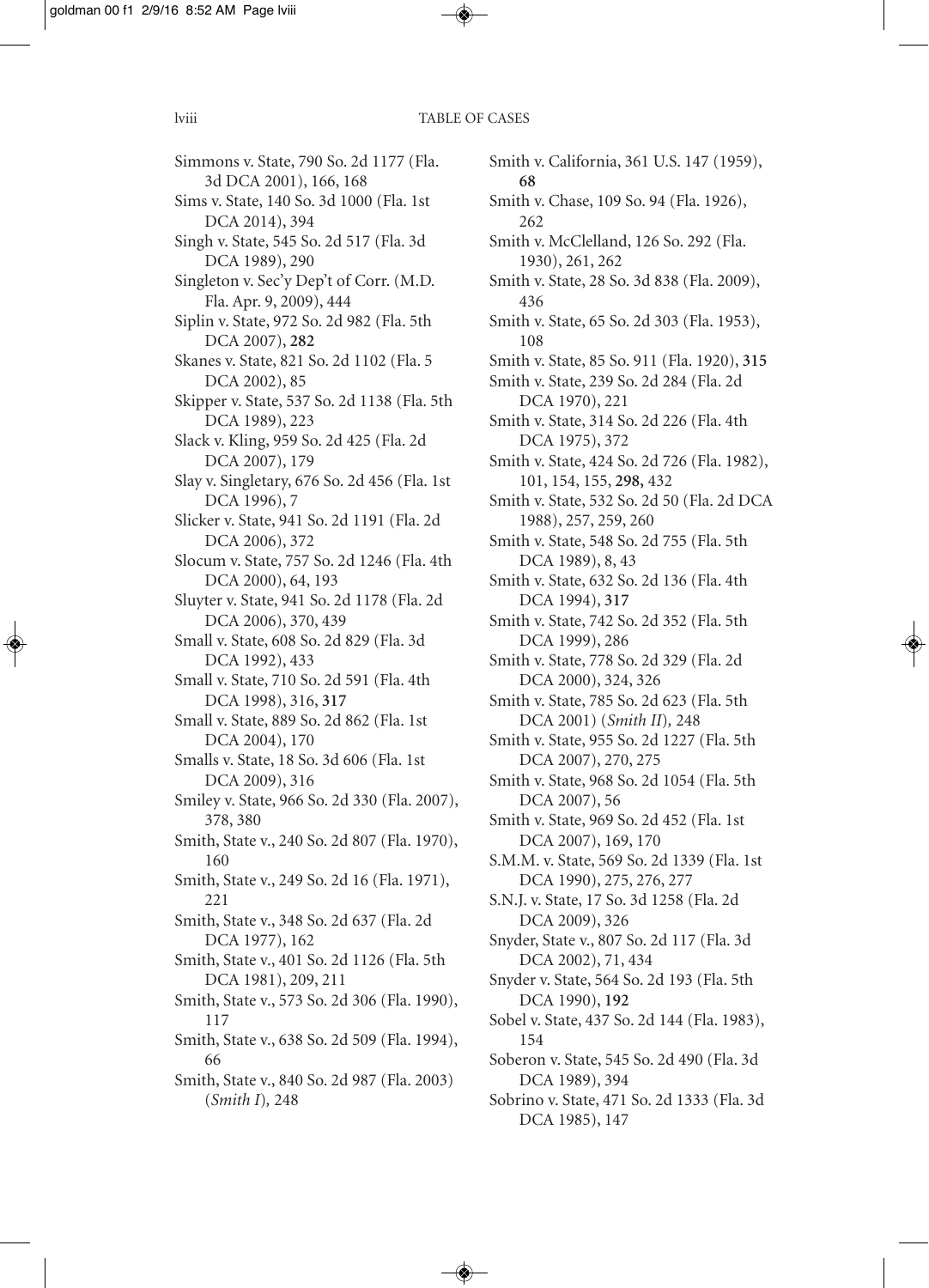Sochor v. State, 619 So. 2d 285 (Fla. 1993), 57, 238 Solomon v. State, 436 So. 2d 1041 (Fla. 1st DCA 1983), 298 Sorakrai, State v., 543 So. 2d 294 (Fla. 2d DCA 1989), 67, 440 Sorge v. State, 834 So. 2d 268 (Fla. 1st DCA 2002), 368 Sorrells v. United States, 287 U.S. 435 (1932), **399–400,** 402 Soukup v. State, 760 So. 2d 1072 (Fla. 5th DCA 2000), 215, 216 Sowell v. State, 738 So. 2d 333 (Fla. 1st DCA 1998), **416** S.P. v. State, 884 So. 2d 136 (Fla. 2d DCA 2004), 343 Spaziano v. Florida, 468 U.S. 447 (1984), 424 Speights v. State, 414 So. 2d 574 (Fla. 1st DCA 1982), 341 Spellman v. State, 529 So. 2d 305 (Fla. 1st DCA 1988), 356 Spencer v. State, 615 So. 2d 688 (Fla. 1993), 44 Spencer v. State, 645 So. 2d 377 (Fla. 1994), 85 Spencer v. State, 842 So. 2d 52 (Fla. 2003), 375 Spencer v. State, 889 So. 2d 868 (Fla. 2d DCA 2004), 366 Spicer v. State, 22 So. 3d 706 (Fla. 5th DCA 2009), 383 Sponheim v. State, 416 So. 2d 54 (Fla. 2d DCA 1982), 258 S.P.S. v. State, 801 So. 2d 951 (Fla. 3d DCA 2001), 278 St. Fort v. State, 943 So. 2d 314 (Fla. 4th DCA 2006), 176–77 St. Mary's Hosp. v. Ramsey, 465 So. 2d 666 (Fla. 4th DCA 1985), 112 Stallworth v. State, 538 So.2d 1296 (Fla. 1st DCA 1989), 295 Stanfill v. State, 384 So. 2d 141 (Fla. 1980), 6 Stanley v. State, 112 So. 3d 718 (Fla. 2d DCA 2013), 247 Stanley v. State, 626 So. 2d 1004 (Fla. 2d DCA 1993), 310

Stanley v. State, 757 So. 2d 1275 (Fla. 4th DCA 2000), 354, 355 Stannard v. State, 113 So. 3d 929 (Fla. 5th DCA 2013), 411 Staples v. United States, 511 U.S. 600 (1994), 67 Starling v. State, 677 So. 2d 4 (Fla. 5th DCA 1996), 274 Starling v. State, 799 So. 2d 425 (Fla. 5th DCA 2001), 427 State ex re. v. [Opposing Party and Relator]. *See* [Opposing Party and Relator], State ex rel. v. State v. [Opposing Party]. *See* [Opposing Party], State v. State v. Soebhag, No. 2D13- 4974 (Fla. 2d DCA Apr. 29, 2015), 430 Staten v. State, 519 So. 2d 622 (Fla. 1988), 145, 147, 150, 151, 155, 156 Stephens, State v., 601 So. 2d 1195 (Fla. 1992), 309, 310, 312, 313 Stevens v. State, 265 So. 2d 540 (Fla. 2d DCA 1972), 352 Stevens v. State, 397 So. 2d 324 (Fla. 5th DCA 1981), **413** Stieh v. State, 67 So. 3d 275 (Fla. 2d DCA 2011), 383 Stinnett v. State, 935 So. 2d 632 (Fla. 2d DCA 2006), 344 Stockton v. State, 544 So. 2d 1006 (Fla. 1989), 79, 106 Stogner v. California, 539 U.S. 607 (2003), 419, 423 Stoute v. State, 915 So. 2d 1245 (Fla. 4th DCA 2005), 86, 167 Strachn v. State, 661 So. 2d 1255 (Fla. 3d DCA 1995), 329 Straitwell v. State, 834 So. 2d 918 (Fla. 2d DCA 2003), 58 Stramaglia v. State, 603 So. 2d 536 (Fla. 4th DCA 1992), 281 Stringer v. State, 783 So. 2d 1153 (Fla. 4th DCA 2001), 247 Stuckey v. State, 972 So. 2d 918 (Fla. 5th DCA 2007), 351 Studdard v. State, 214 So. 2d 767 (Fla. 3d DCA 1968), 163, 170 Sturdivan v. State, 419 So. 2d 300 (Fla.

1982), 429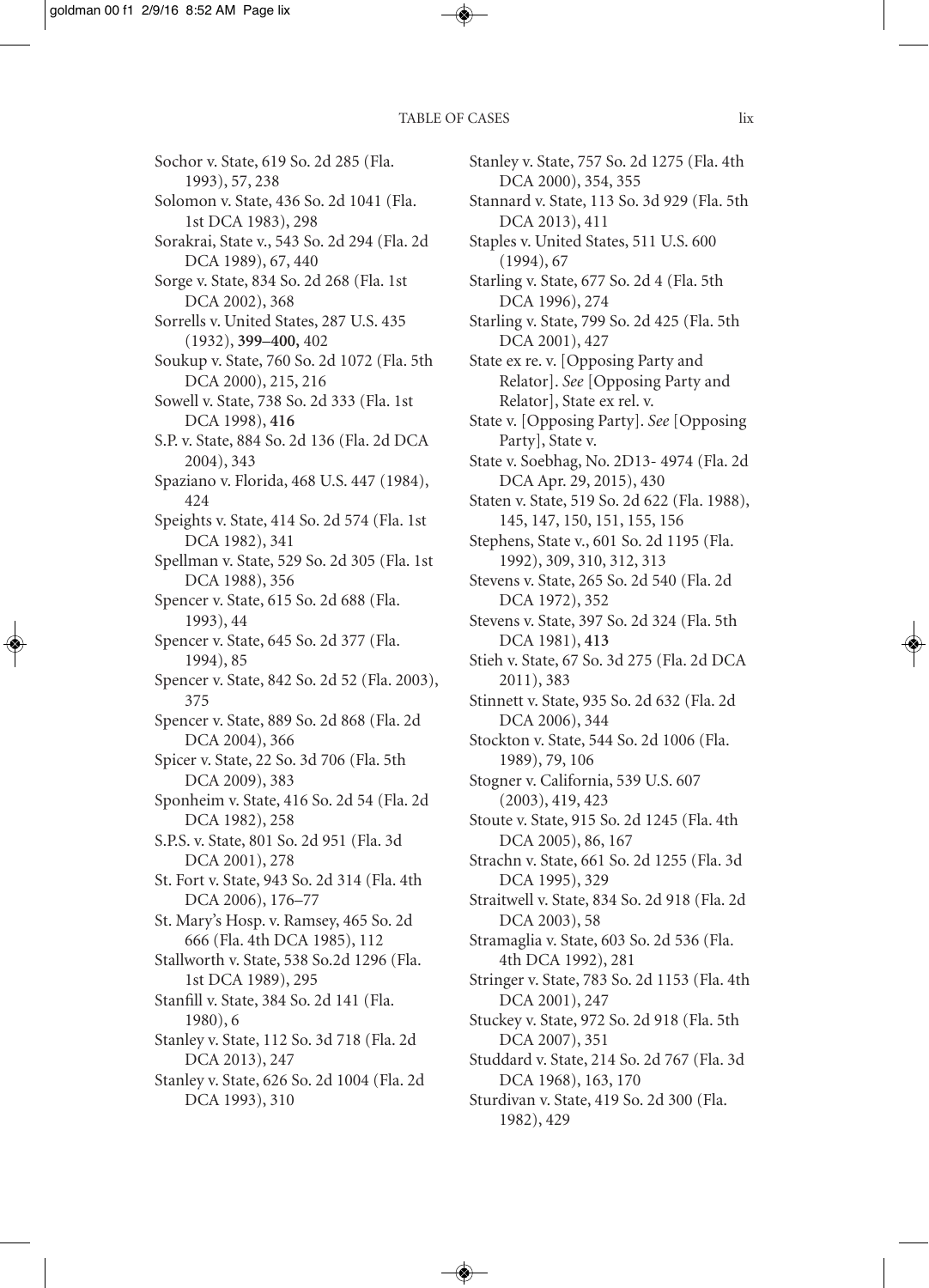Sturdivant, State v., 94 So. 3d 434 (Fla. 2012), 14, **96,** 191

- Stutts v. State, 42 So. 51 (Fla. 1906), 265
- Suarez, State v., 13 So. 3d 72 (Fla. 3d DCA 2009), 427, **430**
- Suarez-Mesa, State v., 662 So. 2d 735 (Fla. 2d DCA 1995), 314, 319

Suggs v. State, 72 So. 3d 145 (Fla. 4th DCA 2011), 260

- Suit v. State, 901 So. 2d 986 (Fla. 4th DCA 2005), **355–56**
- Sullivan v. State, 898 So. 2d 105 (Fla. 2d DCA 2005), 161, **162**
- Summerlot, State v., 711 So. 2d 589 (Fla. 3d DCA 1998), 280
- Sundin v. State, 27 So. 3d 675 (Fla. 2d DCA 2009), 51
- Surace v. State, 378 So. 2d 895 (Fla. 3d DCA 1980), 210
- Swan v. State, 322 So. 2d 485 (Fla. 1975), 77

Swift v. State, 973 So. 2d 1196 (Fla. 2d DCA 2008), 160, 164

- Sykes, State v., 434 So. 2d 325 (Fla. 1983), 139, 281, 431
- Sykes v. State, 67 So. 121 (Fla. 1914), 380

#### T

T.A.C.P., In re, 609 So. 2d 588 (Fla. 1992), 80, **81** Tai Van Le, State v., 553 So. 2d 258 (Fla. 2d DCA 1989), 379, 390 Tarawneh v. State, 562 So. 2d 770 (Fla. 4th DCA 1990), **124, 132–33** Tate v. State, 864 So. 2d 44 (Fla. 4th DCA 2003), 24, 188, 435 Tatum v. State, 857 So. 2d 331 (Fla. 2d DCA 2003), 287, **288** Tavares v. State, 871 So. 2d 974 (Fla. 5th DCA 2004), 373 Taylor v. State, 46 So. 2d 725 (Fla. 1950), 108 Taylor v. State, 120 So. 3d 540 (Fla. 2013), 6 Taylor v. State, 425 So. 2d 1191 (Fla. 1st DCA 1983), 276 Taylor v. State, 444 So. 2d 931 (Fla. 1983),

112, 138

- Taylor v. State, 601 So. 2d 1304 (Fla. 4th DCA 1992), 171
- T.B. v. State, 990 So. 2d 651 (Fla. 4th DCA 2008), 178, **179**
- T.D.W. v. State, 42 So. 3d 959 (Fla. 4th DCA 2010), 299, 353
- Teal v. State, 658 So. 2d 603 (Fla. 4th DCA 1995), 99
- Tedesco v. State, 62 So. 3d 1252 (Fla. 4th DCA 2011), 38
- Teemer v. State, 615 So. 2d 234 (Fla. 3d DCA 1993), 222
- Telesz, State v., 873 So. 2d 1236 (Fla. 2d DCA 2004), 300
- T.G., State v., 800 So. 2d 204 (Fla. 2001), 42
- T.H. v. State, 658 So. 2d 1161 (Fla. 2d DCA 1995), 332
- Thayer v. State, 335 So. 2d 815 (Fla. 1976), 15
- Theophile v. State, 78 So. 3d 574 (Fla. 4th DCA 2011), 148
- Thomas, State v., 362 So. 2d 1348 (Fla. 1978), 329, 332
- Thomas v. Hertz Corp., 890 So. 2d 448 (Fla. 3d DCA 2004), 279
- Thomas v. State, 36 So. 3d 853 (Fla. 3d DCA 2010), 349
- Thomas v. State, 78 So. 3d 644 (Fla. 1st DCA 2011), 45
- Thomas v. State, 362 So. 2d 1348 (Fla. 1978), **142–43**
- Thomas v. State, 380 So. 2d 1299 (Fla. 4th DCA 1980), 121
- Thomas v. State, 526 So. 2d 183 (Fla. 3d DCA 1988), **352–53**
- Thomas v. State, 531 So. 2d 708 (Fla. 1988), 321, 329, 330, 331, **331–32,** 332
- Thomas v. State, 584 So. 2d 1022 (Fla. 1st DCA 1991), 299, 352, 353
- Thomas v. State, 614 So. 2d 468 (Fla. 1993), 23
- Thomas v. State, 748 So. 2d 970 (Fla. 1999), 35
- Thomas v. State, 837 So. 2d 443 (Fla. 4th DCA 2002), 121
- Thomas v. State, 894 So. 2d 126 (Fla. 2004), 243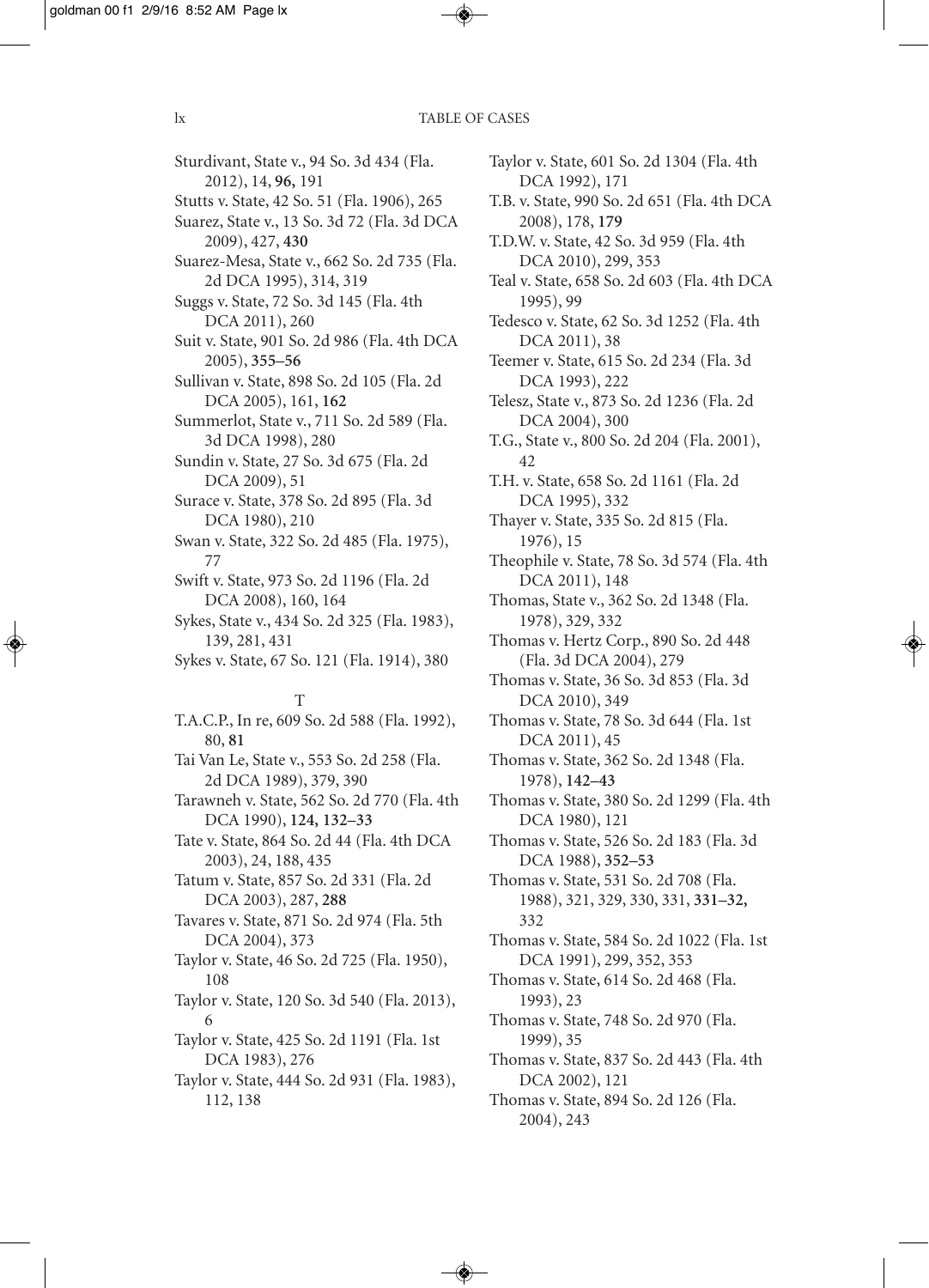Thomas v. State, 918 So. 2d 327 (Fla. 1st DCA 2005), 377, 379 Thomas v. Walker, 450 So. 2d 346 (Fla. 2d DCA 1984), 427 Thompson, State v., 4 So. 3d 689 (Fla. 1st DCA 2009), 163 Thompson v. State, 695 So. 2d 691 (Fla. 1997), 173 Tillman v. State, 471 So. 2d 32 (Fla. 1985), **111** Tillman v. State, 842 So. 2d 922 (Fla. 2d DCA 2003), 108, 110, 120 Tillman v. State, 934 So. 2d 1263 (Fla. 2006), 173, 174 Tindall v. State, 45 So. 3d 799 (Fla. 4th DCA 2011), **240** Tindall v. State, 997 So. 2d 1260 (Fla. 5th DCA 2009), 309, 317 Tipton v. State, 97 So. 2d 277 (Fla. 1957), 116 T.L.M. v. State, 755 So. 2d 749 (Fla. 4th DCA 2000), 282, **283,** 299 T.M. v. State, 784 So. 2d 442 (Fla. 2001), 22 Todd v. State, 594 So. 2d 802 (Fla. 5th DCA 1992), 75 Todd v. State, 643 So. 2d 625 (Fla. 1st DCA 1994), 342 Tomas, State v., 370 So. 2d 1142 (Fla. 1979), 290 Tomblin, State v., 400 So. 2d 1012 (Fla. 5th DCA 1981), 337 Tomblin v. State, 616 So. 2d 1209 (Fla. 2d DCA 1993), **271** Tookes v. State, 842 So. 2d 1063 (Fla. 4th DCA 2003), **357** Toole v. State, 472 So. 2d 1174 (Fla. 1985), 312 Tooley v. State, 675 So. 2d 984 (Fla. 5th DCA 1996), **225** Toussie v. United States, 397 U.S. 112 (1970), 419 Townsley v. State, 443 So. 2d 1072 (Fla. 1st DCA 1984), 287 Tran v. State, 965 So. 2d 226 (Fla. 4th DCA 2007), **40** Travaglia v. State, 864 So. 2d 1221 (Fla. 5th DCA 2004), 436, 438

Trejo, State v., 555 So. 2d 1321 (Fla. 2d DCA 1990), 423

- Tribbitt v. State, 984 So. 2d 624 (Fla. 2d DCA 2008), 354
- Troy v. State, 948 So. 2d 635 (Fla. 2006), 436
- T.S. v. State, 675 So. 2d 196 (Fla. 4th DCA 1996), 148, **149**
- T.S. v. State, 965 So. 2d 1288 (Fla. 2d DCA 2007), 57, 168, 172
- Tucker v. State, 459 So. 2d 306 (Fla. 1984), 419, 423, 424
- Tukes v. State, 346 So. 2d 1056 (Fla. 1st DCA 1977), 315
- Tunsil v. State, 338 So. 2d 874 (Fla. 3d DCA 1976), **77**
- Tuttle v. State, 137 So. 3d 393 (Fla. 2d DCA 2014)., 31
- T.W., In re, 551 So. 2d 1186 (Fla. 1989), 6
- T.W.G. v. State, 438 So. 2d 943 (Fla. 1st DCA 1983), 275, 291
- Tyson v. State, 646 So. 2d 816 (Fla. 1st DCA 1994), 183
- Tyus v. State, 845 So. 2d 318 (Fla. 3d DCA 2003), 75

#### U

- Union v. State, 642 So. 2d 91 (Fla. 1st DCA 1994), 76, 445
- Unis v. State, 717 So. 2d 581 (Fla. 4th DCA 1998), 379
- United States v. [Opposing Party]. *See* [Opposing Party], United States v.

#### V

- Valassakis v. State, 190 So. 520 (Fla. 1939), 61
- Valdes, State v., 599 So. 2d 1046 (Fla. 3d DCA 1992), 402
- Valdes v. State, 3 So. 3d 1067 (Fla. 2009), 25, 26, **29–30,** 121
- Valdez v. State, 492 So. 2d 750 (Fla. 3d DCA 1986), **293**
- Valencia v. State, 597 So. 2d 372 (Fla. 3d DCA 1992), **116**
- Van Horn, State v., 528 So. 2d 529 (Fla. 2d DCA 1988), 372
- Vargas v. State, 34 So. 3d 44 (Fla. 4th DCA 2010), **293**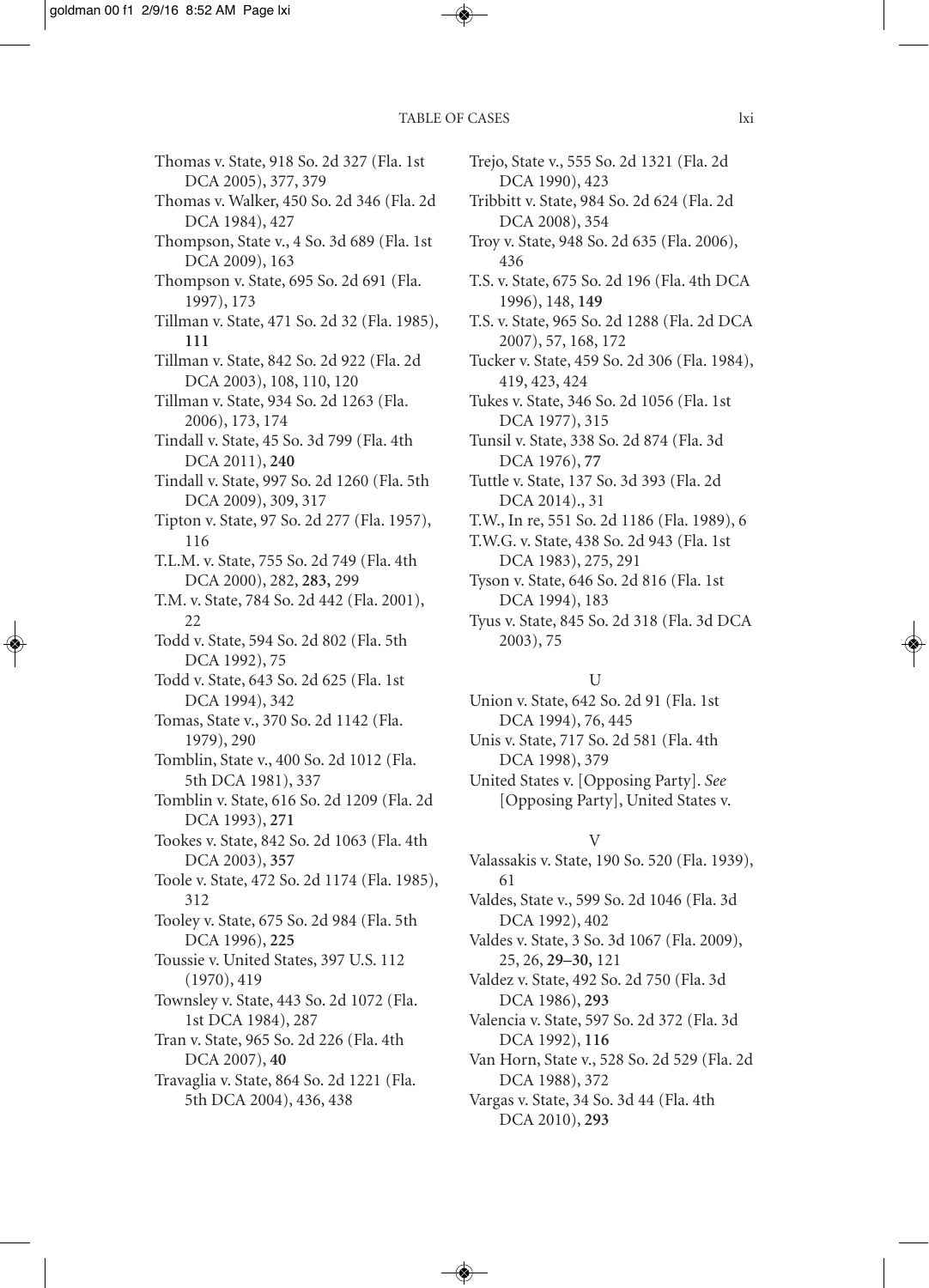Vargas v. State, 101 So. 3d 1269 (Fla. 4th DCA 2012), 84 Vargas v. State, 751 So. 2d 665 (Fla. 3d DCA 2000), 320 Vazquez v. State, 953 So. 2d 569 (Fla. 4th DCA 2007), **183** V.B. v. State, 959 So. 2d 1252 (Fla. 3d DCA 2007), 326 Velasquez v. State, 9 So. 3d 22 (Fla. 4th DCA 2009), 382 Velazquez v. State, 561 So. 2d 347 (Fla. 3d DCA 1990), 74, **76** Velazquez v. State, 648 So. 2d 302 (Fla. 5th DCA 1995), **214–15** Verdult v. State, 645 So. 2d 530 (Fla. 4th DCA 1994), 298 Victorino v. State, 23 So. 3d 87 (Fla. 2009), 130 Viglione v. State, 906 So. 2d 1158 (Fla. 5th DCA 2005), 57 Village of Hoffman Estates v. Flipside, Hoffman Estates, Inc., 455 U.S. 489 (1982), 181 Villella v. State, 833 So. 2d 192 (Fla. 5th DCA 2002), 85, 89, 106, 117 Vilme v. McNeil (S.D. Fla. Feb. 05, 2010), 101, 140, 154, 298, 432 Virgil, State v., 410 So. 2d 528 (Fla. 2d DCA 1982), 373 V.M. v. State, 729 So. 2d 428 (Fla. 1st DCA 1999), 57, 62, 167, **171** V.M. v. State, 766 So. 2d 280 (Fla. 4th DCA 2000), 61, 397 Vogel v. State, 365 So. 2d 1079 (Fla. 1st DCA 1979), 332 Von Deck, State v., 607 So. 2d 1388 (Fla. 1992), 184 Von Edwards v. State, 377 So. 2d 684 (Fla. 1979), 310 Vonador v. State, 857 So. 2d 323 (Fla. 2d DCA 2003), 43 Vostre v. State, 195 So. 151 (Fla. 1940), 24 Vroom v. State, 48 So. 3d 82 (Fla. 2d DCA 2010), 282 W Wagner v. State, 88 So. 3d 250 (Fla. 4th DCA 2012), 443

Wagner v. State, 921 So. 2d 38 (Fla. 4th DCA 2006), 99, 100

Walborn, State v., 729 So. 2d 504 (Fla. 2d DCA 1999), 226, 440

Waldron v. State, 979 So. 2d 449 (Fla. 2d DCA 2008), 286

- Walker v. State, 154 So. 3d 448 (Fla. 3d DCA 2014), 344
- Walker v. State, 896 So. 2d 712 (Fla. 2005), 286
- Walker v. State, 933 So. 2d 1236 (Fla. 3d DCA 2006), **359**
- Walker v. State, 957 So. 2d 560 (Fla. 2007), 85
- Walker v. State, 965 So. 2d 189 (Fla. 3d DCA 2007), 105, 121
- Wall, State v., 445 So. 2d 646 (Fla. 2d DCA 1984), 339
- Wallace v. State, 766 So. 2d 364 (Fla. 3d DCA 2000), 369
- Ward, State v., 374 So. 2d 1128 (Fla. 1st DCA 1979), **48**
- Ward v. State, 12 So. 3d 920 (Fla. 1st DCA 2009), 393
- Ward v. State, 40 So. 3d 854 (Fla. 4th DCA 2010), 286
- Ward v. State, 79 So. 699 (Fla. 1918), 386
- Ward v. State, 446 So. 2d 267 (Fla. 2d DCA 1984), 139
- Ward v. State, 730 So. 2d 728 (Fla. 1st DCA 1999), 29
- Warren v. State, 572 So. 2d 1376 (Fla. 1991), 19
- Warren v. State, 724 So. 2d 607 (Fla. 4th DCA 1998), 147
- Washington v. State, 11 So. 3d 980 (Fla. 5th DCA 2009), 319
- Washington v. State, 130 So. 3d 735 (Fla. 2d DCA 2014), 295
- Washington v. State, 873 So. 2d 1268 (Fla. 4th DCA 2004), 90–91
- Waskin, State v., 481 So. 2d 492 (Fla. 3d DCA 1985), 127
- Waters, State v., 436 So. 2d 66 (Fla. 1983), 284, 313, 321
- Watford v. State, 353 So. 2d 1263 (Fla. 1st DCA 1978), 417
- Watkins, State v., 685 So. 2d 1322 (Fla. 2d DCA 1996), 427
- Watkins v. State, 48 So. 3d 883 (Fla. 1st DCA 2010), 212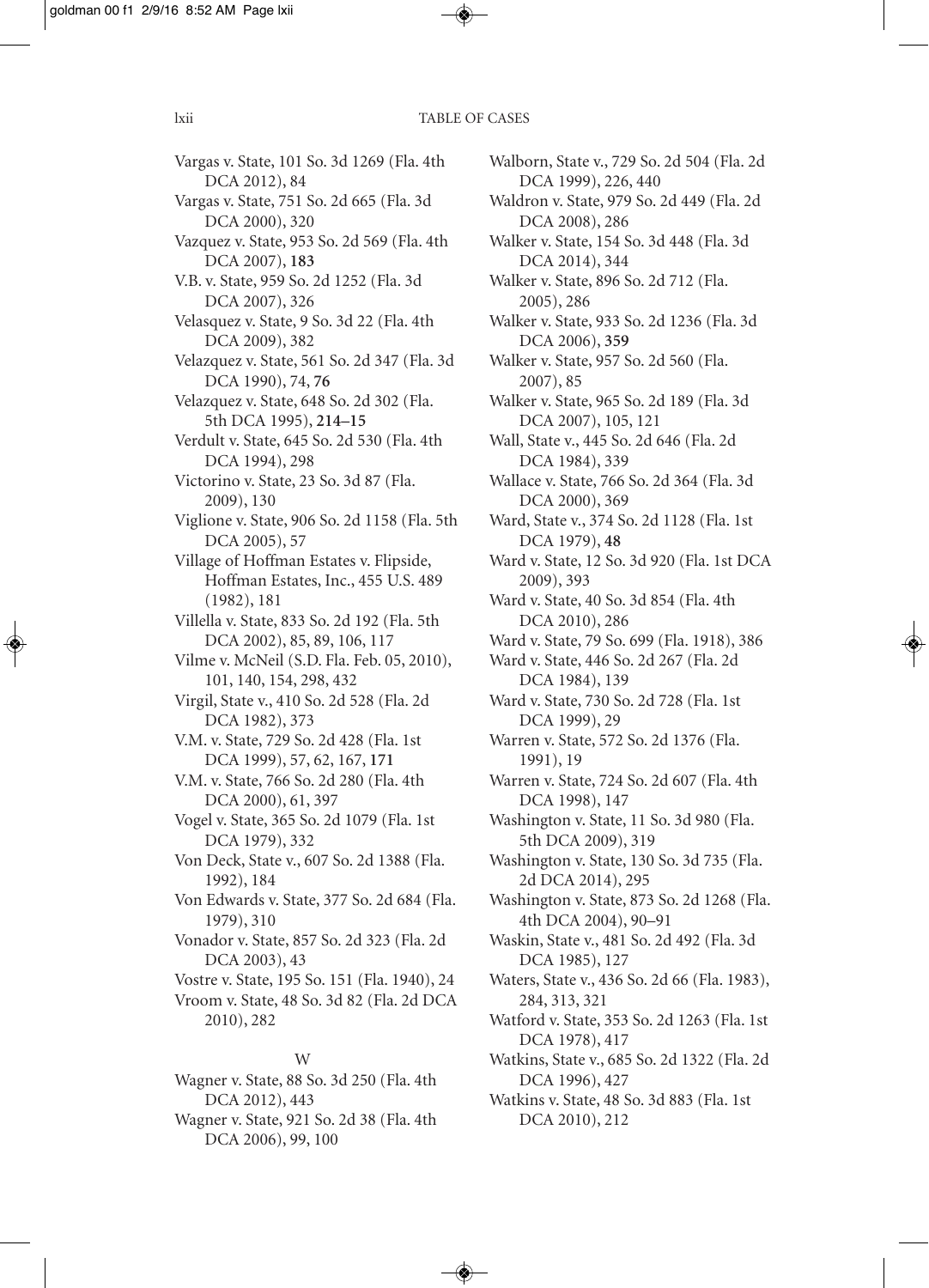Watkins v. State, 197 So. 2d 312 (Fla. 4th DCA 1967), **379** Watson v. State, 95 So. 3d 977 (Fla. 2d DCA 2012), 201 Watson v. State, 200 So. 2d 270 (Fla. 2d DCA 1967), 433 Weaver v. State, 220 So. 2d 53 (Fla. 2d DCA 1969), **87–88,** 118 Weaver v. State, 981 So. 2d 508 (Fla. 4th DCA 2008), 279, 280, 283 W.E.B. v. State, 553 So. 2d 323 (Fla. 1st DCA 1989), 120 Webb v. State, 724 So. 2d 646 (Fla. 5th DCA 1999), 424 Webber v. State, 718 So. 2d 258 (Fla. 5th DCA 1998), 140, 154, 298, 432 Weber v. State, 776 So. 2d 1001 (Fla. 5th DCA 2001), 316 Weeks v. State, 832 So. 2d 954 (Fla. 2d DCA 2002), 197 Weiand v. State, 732 So. 2d 1044 (Fla. 1999), 379, **380,** 389 Weightman v. State, 990 So. 2d 590 (Fla. 5th DCA 2008), 177 Weir v. State, 777 So. 2d 1073 (Fla. 4th DCA 2001), **117** Weiss v. State, 67 So. 3d 1133 (Fla. 1st DCA 2011), **358** Welborn, State v., 676 So. 2d 56 (Fla. 4th DCA 1996), 65 Welsh v. State, 850 So. 2d 467 (Fla. 2003), **214–15** W.E.P., Jr. v. State, 790 So. 2d 1166 (Fla. 4th DCA 2001), 389 Werhan v. State, 673 So. 2d 550 (Fla. 1st DCA 1996), 109 Werner, State v., 609 So. 2d 585 (Fla. 1992), **229** Wess v. State, 67 So. 3d 1133 (Fla. 1st DCA 2011), 358 West Palm Beach, City of, v. Chatman, 112 So. 3d 723 (Fla. 4th DCA 2013), 20 West v. State, 191 So. 771 (Fla. 1939), **151** West Valley Estates, Inc. v. State, 286 So. 2d 208 (Fla. 2d DCA 1973), 24, **53** Westerheide v. State, 831 So. 2d 93 (Fla. 2002), 21, **39** Wetzler v. State, 455 So. 2d 511 (Fla. 1st DCA 1984), 63

Wheeler v. State, 344 So. 2d 244 (Fla. 1977), **367,** 369, 375 Whidden v. State, 59 So. 561 (Fla. 1912), **117,** 118 White, State v., 72 So. 3d 208 (Fla. 5th DCA 2011), **107** White, State v., 324 So. 2d 630 (Fla. 1975), 161 White v. State, 633 So. 2d 472 (Fla. 1st DCA 1994), 160 White v. State, 993 So. 2d 611 (Fla. 1st DCA 2008), 58 Whitfield v. State, 923 So. 2d 375 (Fla. 2005), 438 Whorley v. State, 33 So. 849 (Fla. 1903), 157 Wilburn v. State. 763 So. 2d 353 (Fla. 4th DCA 1998), **216–17** Wilchcombe v. State, 842 So. 2d 198 (Fla. 3d DCA 2003), 161 Wilcox v. State, 783 So. 2d 1150 (Fla. 1st DCA 20), 224 Wiley v. State, 60 So. 3d 588 (Fla. 4th DCA 2011), 89 Wilkerson v. State, 556 So. 2d 453 (Fla. 1st DCA 1990), 49 Wilkinson, State v., 724 So. 2d 614 (Fla. 5th DCA 1998), **142,** 325 Willams v. State, 967 So. 2d 735 (Fla. 2007), **101** Willard v. State, 386 So. 2d 869 (Fla. 1st DCA 1980), 160 Williams, State v., 10 So. 3d 1172 (Fla. 3d DCA 2009), 171, 384 Williams, State v., 254 So. 2d 548 (Fla. 2d DCA 1971), 93 Williams, State v., 442 So. 2d 240 (Fla. 5th DCA 1983), 290, 292, 300 Williams, State v., 623 So. 2d 462 (Fla. 1993), 405, **407–8** Williams, State v., 776 So. 2d 1066 (Fla. 4th DCA 2001), 90, 91, 99 Williams v. Florida, 399 U.S. 78 (1970), 433 Williams v. Mayo, 172 So. 86 (Fla. 1937), 347 Williams v. State, 34 So. 3d 768 (Fla. 2d DCA 2010), 98, **153** Williams v. State, 85 So. 3d 1185 (Fla. 5th DCA 2012), 442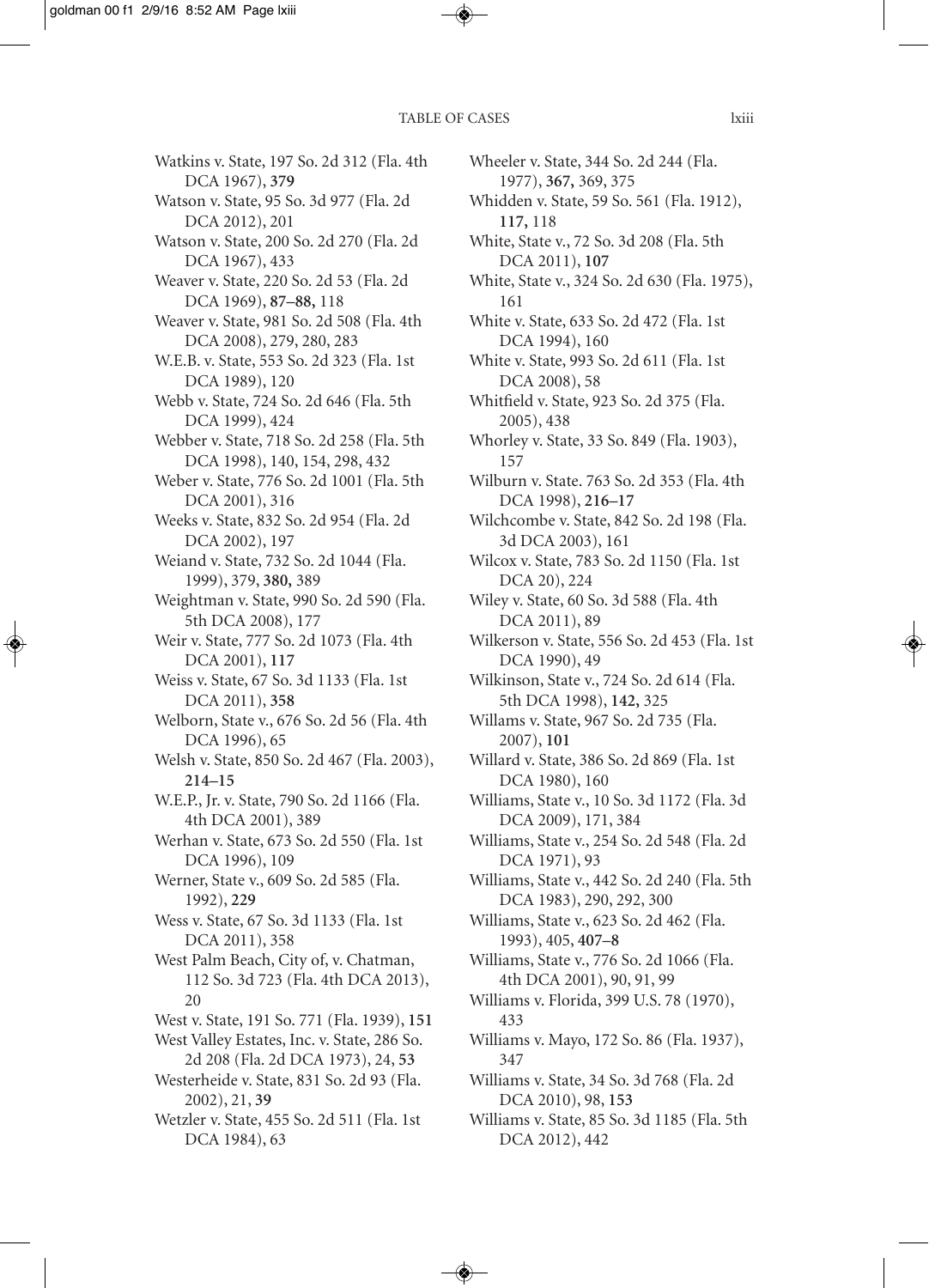Williams v. State, 90 So. 3d 931 (Fla. 1st DCA 2012), **105** Williams v. State, 123 So. 3d 23 (Fla. 2013), **111** Williams v. State, 132 So. 186 (Fla. 1930), 335, 336, 337 Williams v. State, 154 So. 3d 426 (Fla. 4th DCA 2014), 51 Williams v. State, 517 So. 2d 681 (Fla. 1988), **306–7** Williams v. State, 651 So. 2d 1242 (Fla. 2d DCA 1995), 355 Williams v. State, 711 So. 2d 41 (Fla. 1st DCA 1998), 273 Williams v. State, 727 So. 2d 1062 (Fla. 4th DCA 1999), 384 Williams v. State, 863 So. 2d 1257 (Fla. 4th DCA 2004)., **362–63** Williams v. State, 937 So. 2d 771 (Fla. 1st DCA 2006), 392, 413 Williams v. State, 967 So. 2d 735 (Fla. 2007), 98, 135, 137, 213 Williams v. State, 987 So. 2d 1 (Fla. 2008), 99, 100 Williams v. State, 990 So. 2d 1122 (Fla. 1st DCA 2008), 361 Williamson v. State, 111 So. 245 (Fla. 1926), 77 Willis v. State, 968 So. 2d 1061 (Fla. 2d DCA 2007), 29 Wilson, State v., 128 So. 3d 946 (Fla. 5th DCA 2013), 127 Wilson, State v., 483 So. 2d 23 (Fla. 2d DCA 1985), 154 Wilson v. State, 11 So. 556 (Fla. 1892), 379 Wilson v. State, 122 So. 110 (Fla. 1929), 380 Wilson v. State, 159 So. 3d 316 (Fla. 2d DCA 2015), 239 Wilson v. State, 577 So. 2d 1300 (Fla. 1991), 409, 410 Wilson v. State, 744 So. 2d 1237 (Fla. 1st DCA 1999), 193 Wilson v. State, 884 So. 2d 74 (Fla. 2d DCA 2004), 285, 286, 294 Wilson v. State, 901 So. 2d 885 (Fla. 4th DCA 2005), 356

Wilson v. State, 971 So. 2d 963 (Fla. 4th DCA 2008), 389 Winship, In re, 397 U.S. 358 (1970), 34 Winters, State v., 346 So. 2d 991 (Fla. 1977), **65** Winters v. State, 475 So. 2d 1025 (Fla. 1st DCA 1985), 360 Wise, State v., 664 So. 2d 1028 (Fla. 2d DCA 1995), 260 Wise v. State, 580 So. 2d 329 (Fla. 1st DCA 1991), **48** Witchard v. State, 68 So. 3d 407 (Fla. 4th DCA 2011), **18** Witt v. State, 780 So. 2d 946 (Fla. 5th DCA 2001), **71,** 187 Wittemen v. State, 735 So. 2d 538 (Fla. 2d DCA 1999), 121 W.L.H. v. State, 702 So. 2d 1347 (Fla. 4th DCA 1997), 110 W.M. v. State, 34 So. 3d 146 (Fla. 3d DCA 2010), 166 Wolfram v. State, 568 So. 2d 992 (Fla. 5th DCA 1990), 71 Woodley, State v., 695 So. 2d 297 (Fla. 1997), 102 Woodley v. State, 676 So. 2d 54 (Fla. 4th DCA 1996), 240 Woods, State v., 624 So. 2d 739 (Fla. 5th DCA 1993), 323 Woods v. State, 733 So. 2d 980 (Fla. 1999), 84 Woods v. State, 969 So. 2d 408 (Fla. 1st DCA 2007), 373 Woodward v. State, 274 So.2d 246 (Fla. 1st DCA 1973), 109 Wooldridge v State, 38 So. 3 (Fla. 1905), 445 Worley v. State, 848 So. 2d 491 (Fla. 5th DCA 2003), 403 Wright, State v., 379 So. 2d 96 (Fla. 1979), 92 Wright v. State, 363 So. 2d 617 (Fla. 1st DCA 1978), 77 Wright v. State, 402 So. 2d 493 (Fla. 3d DCA 1981), 411 Wright v. State, 626 So. 2d 299 (Fla. 5th DCA 1993), **278** Wright v. State, 739 So. 2d 1230 (Fla. 1st DCA 1999), 440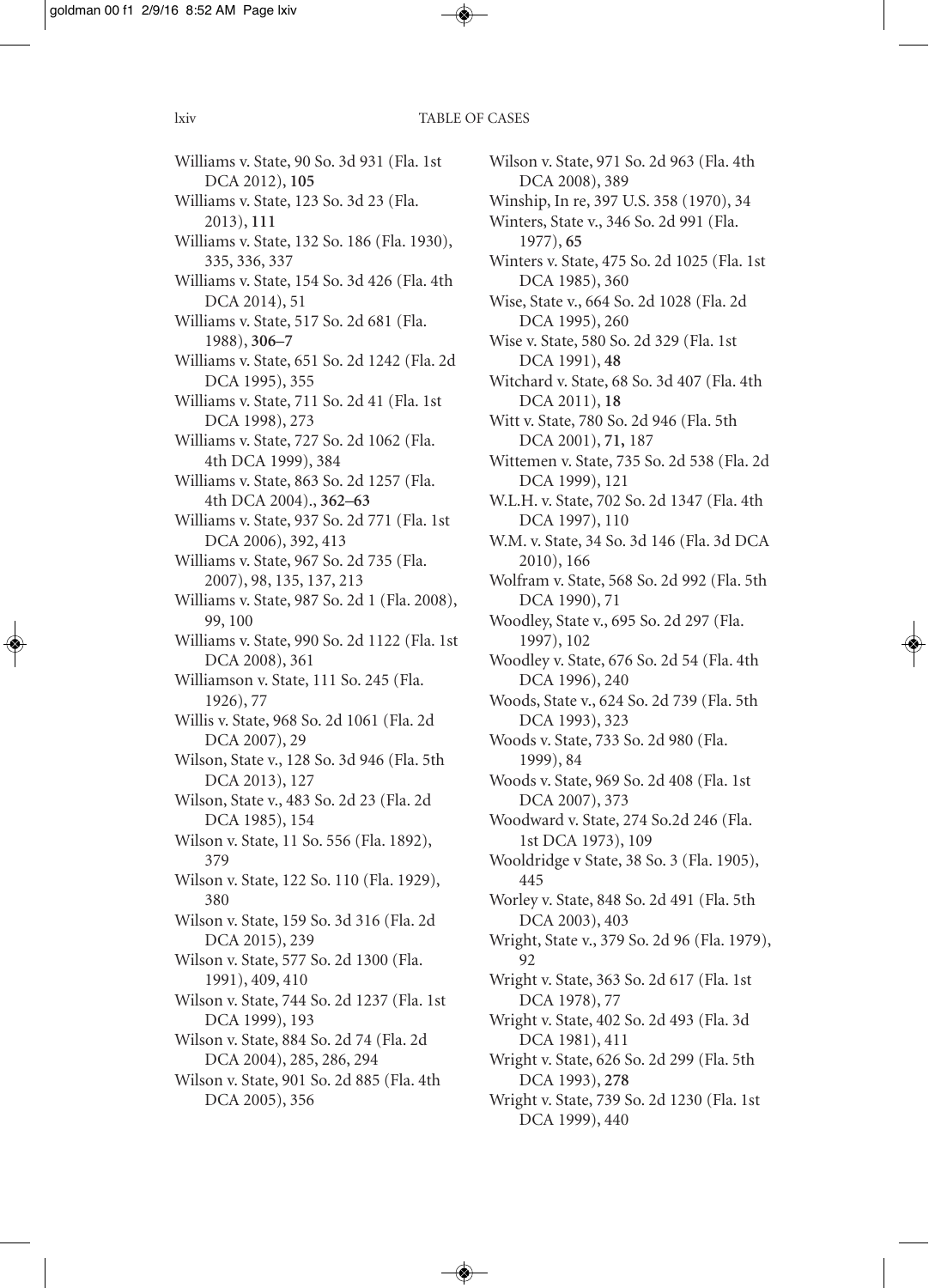Wright v. State, 947 So. 2d 1240 (Fla. 1st DCA 2007), 250 Wright v. State, 983 So. 2d 6 (Fla. 1st DCA 2007), 280 Wright v. State, 402 So.2d 493 (Fla. 3d DCA 1981), 413 W.W. v. State, 993 So. 2d 1182 (Fla. 4th DCA 2008), 49 Wyche v. State, 619 So. 2d 231 (Fla. 1993), 20, 23 Wynn, State v., 433 So. 2d 1341 (Fla. 2d DCA 1983), 300 Wynn, State v., 794 So. 2d 642 (Fla. 2d DCA 2001), **196**

#### Y

Yarbrough v. State, 540 So. 2d 267 (Fla. 1st DCA 1989), 275 York, United States v., 578 F.2d 1036 (5th Cir. 1978), 135, 322

Young v. State, 13 So. 3d 537 (Fla. 3d DCA 2009), 312

Young v. State, 140 So. 2d 97 (Fla. 1962), 24, 375

Young v. State, 141 So. 3d 161 (Fla. 2013), 316, 363

Young v. State, 784 So. 2d 1249 (Fla. 1st DCA 2001), 419

Youngker v. State, 215 So. 2d 318 (Fla. 4th DCA 1968), 279

Youngs v. State, 736 So. 2d 85 (Fla. 4th DCA 1999), 293

#### Z

Zamora v State, 361 So. 2d 776 (Fla. 3d DCA 1978), 367, 368

Zile v. State, 710 So. 2d 729 (Fla. 4th DCA 1998), 148, **192**